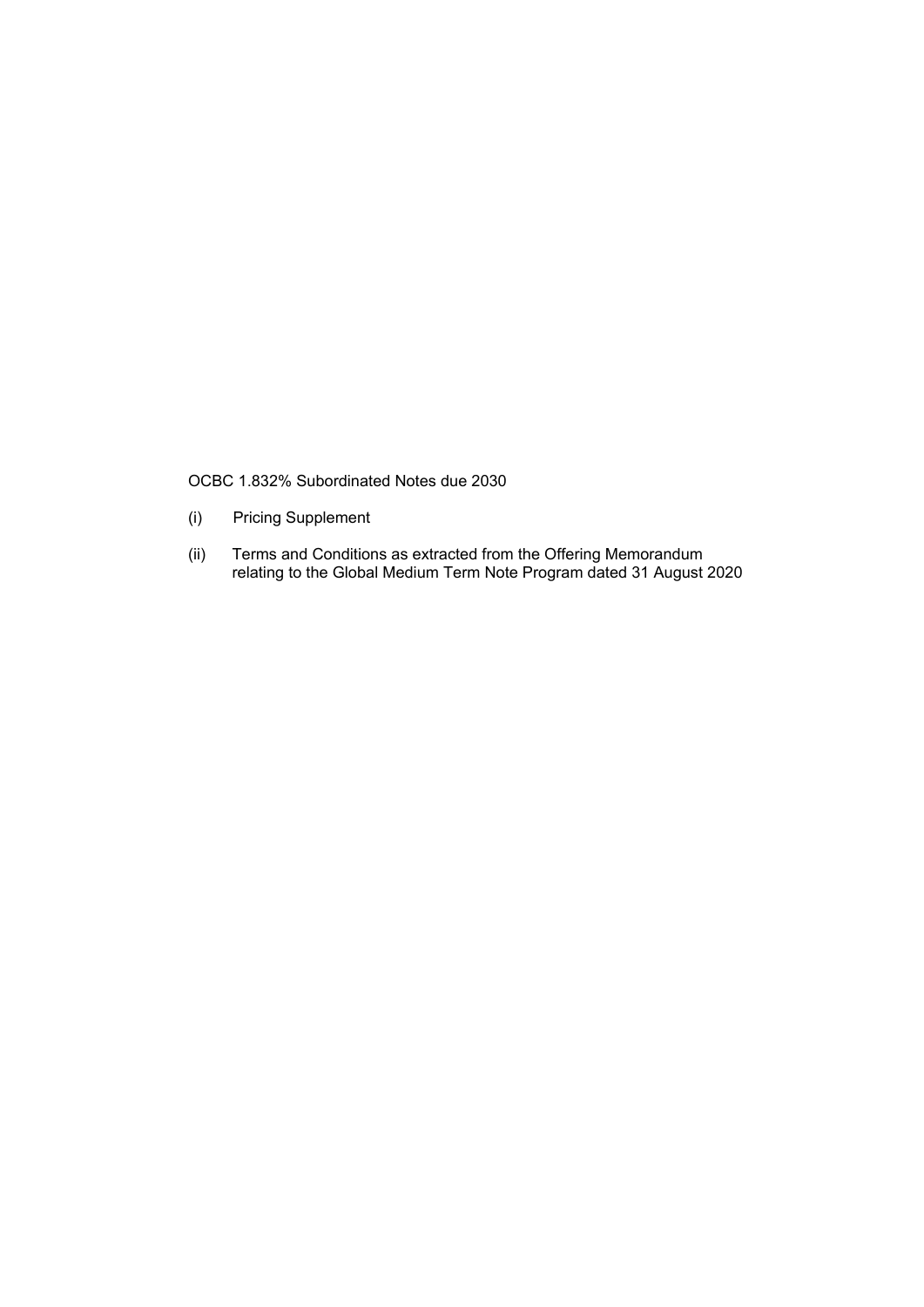Pricing Supplement dated September 2, 2020

#### **OVERSEA-CHINESE BANKING CORPORATION LIMITED**

## Issue of U.S.\$1,000,000,000 1.832 per cent. Subordinated Notes due 2030 under the Oversea-Chinese Banking Corporation Limited **U.S.\$30,000,000,000 Global Medium Term Note Program**

This document constitutes the Pricing Supplement relating to the issue of Notes described herein.

Terms used herein shall be deemed to be defined as such for the purposes of the Terms and Conditions of the Notes other than the Perpetual Capital Securities (the "**Conditions**") set forth in the Offering Memorandum dated August 31, 2020. This Pricing Supplement contains the final terms of the Notes and must be read in conjunction with such Offering Memorandum.

Where interest, discount income, prepayment fee, redemption premium or break cost is derived from any of the Notes or coupons (if applicable) by any person who is not resident in Singapore and who carries on any operations in Singapore through a permanent establishment in Singapore, the tax exemption available for qualifying debt securities (subject to certain conditions) under the Income Tax Act, Chapter 134 of Singapore (the "**Income Tax Act**"), shall not apply if such person acquires such Notes or coupons (if applicable) using the funds and profits of such person's operations through a permanent establishment in Singapore. Any person whose interest, discount income, prepayment fee, redemption premium or break cost derived from the Notes or coupons (if applicable) is not exempt from tax (including for the reasons described above) shall include such income in a return of income made under the Income Tax Act.

**PRIIPs REGULATION - PROHIBITION OF SALES TO EEA AND UK RETAIL INVESTORS** – The Notes are not intended to be offered, sold or otherwise made available to and should not be offered, sold or otherwise made available to any retail investor in the European Economic Area (the "**EEA**") or in the United Kingdom (the "**UK**"). For these purposes, a retail investor means a person who is one (or more) of: (i) a retail client as defined in point (11) of Article 4(1) of Directive 2014/65/EU (as amended, "**MiFID II**"); or (ii) a customer within the meaning of Directive (EU) 2016/97 (the "**Insurance Distribution Directive**"), where that customer would not qualify as a professional client as defined in point (10) of Article 4(1) of MiFID II. Consequently, no key information document required by Regulation (EU) No 1286/2014 (as amended, the "**PRIIPs Regulation**") for offering or selling the Notes or otherwise making them available to retail investors in the EEA or in the UK has been prepared and therefore offering or selling the Notes or otherwise making them available to any retail investor in the EEA or in the UK may be unlawful under the PRIIPs Regulation.

Pursuant to the Monetary Authority of Singapore Act, Chapter 186 of Singapore (the "**MAS Act**") and the Monetary Authority of Singapore (Resolution of Financial Institutions) Regulations 2018 (the "**MAS Regulations**"), the Subordinated Notes would be eligible instruments (as defined in the MAS Regulations). Accordingly, should a Bail-in Certificate (as defined in the MAS Act) be issued, Subordinated Notes may be subject to cancellation, modification, conversion and/or change in form, as set out in such Bail-in Certificate.

**SINGAPORE SFA PRODUCT CLASSIFICATION** - In connection with Section 309B of the Securities and Futures Act (Chapter 289) of Singapore, as modified or amended from time to time (the "**SFA**") and the Securities and Futures (Capital Markets Products) Regulations 2018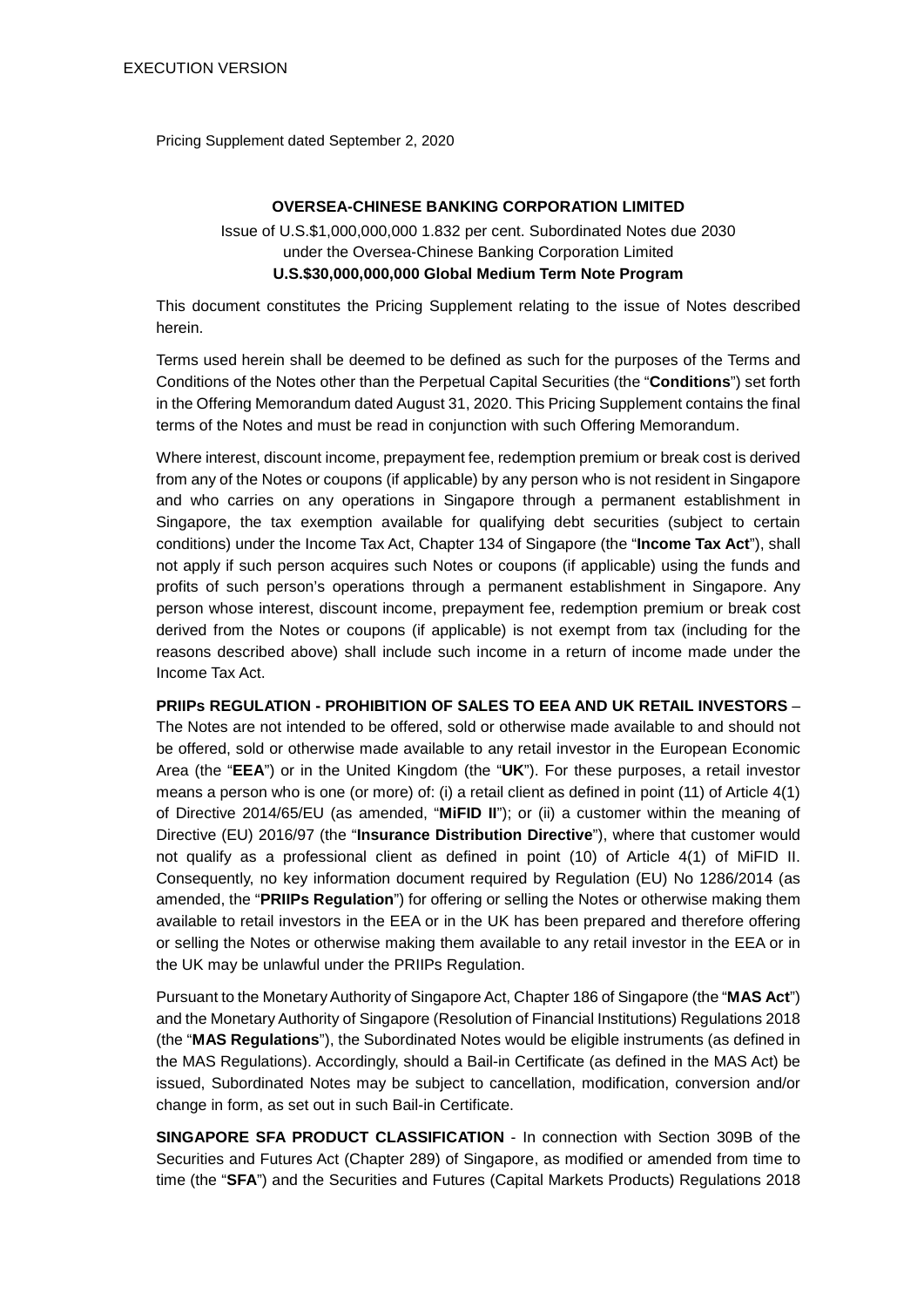of Singapore (the "**CMP Regulations 2018**"), the Issuer has determined, and hereby notifies all relevant persons (as defined in Section 309A(1) of the SFA), that the Notes are prescribed capital markets products (as defined in the CMP Regulations 2018) and are Excluded Investment Products (as defined in MAS Notice SFA 04-N12: Notice on the Sale of Investment Products and MAS Notice FAA-N16: Notice on Recommendation on Investment Products.

| 1              | Issuer:                                             |                                                  | Oversea-Chinese Banking Corporation<br>Limited                                        |
|----------------|-----------------------------------------------------|--------------------------------------------------|---------------------------------------------------------------------------------------|
| $\overline{c}$ | (i)                                                 | Series Number:                                   | 43                                                                                    |
|                | (ii)                                                | Tranche Number:                                  | 001                                                                                   |
| 3              | <b>Specified Currency or Currencies:</b>            |                                                  | United States dollars ("U.S.\$")                                                      |
| 4              |                                                     | Aggregate Nominal Amount:                        |                                                                                       |
|                | (i)                                                 | Series:                                          | U.S.\$1,000,000,000                                                                   |
|                | (ii)                                                | Tranche:                                         | U.S.\$1,000,000,000                                                                   |
| 5              | (i)                                                 | <b>Issue Price:</b>                              | 100.00 per cent. of the Aggregate Nominal<br>Amount                                   |
|                | (ii)                                                | Net proceeds:                                    | U.S.\$998,395,000                                                                     |
| 6              | (i)                                                 | <b>Specified Denominations:</b>                  | U.S.\$200,000 and, in excess thereof, integral<br>multiples of U.S.\$1,000            |
|                | (ii)                                                | <b>Calculation Amount:</b>                       | U.S.\$1,000                                                                           |
| 7              | (i)                                                 | <b>Issue Date:</b>                               | September 10, 2020                                                                    |
|                | (ii)                                                | Interest Commencement Date:                      | <b>Issue Date</b>                                                                     |
|                | (iii)                                               | First Call Date:                                 | September 10, 2025                                                                    |
| 8              | <b>Maturity Date:</b>                               |                                                  | September 10, 2030                                                                    |
| 9              | <b>Interest Basis:</b>                              |                                                  | Fixed rate, subject to paragraph 16(i) below<br>(further particulars specified below) |
| 10             |                                                     | Redemption/Payment Basis:                        | Redemption at par                                                                     |
| 11             | Change of Interest or Redemption/<br>Payment Basis: |                                                  | Applicable, see paragraph 16(i) below                                                 |
| 12             | Put/Call Options:                                   |                                                  | <b>Issuer Call</b><br>(further particulars specified below)                           |
| 13             | Listing:                                            |                                                  | SGX-ST                                                                                |
| 14             | <b>Status of Notes:</b>                             |                                                  | Subordinated                                                                          |
| 15             | Method of distribution:                             |                                                  | Syndicated                                                                            |
|                |                                                     | PROVISIONS RELATING TO INTEREST (IF ANY) PAYABLE |                                                                                       |
| 16             |                                                     | <b>Fixed Rate Note Provisions:</b>               | Applicable                                                                            |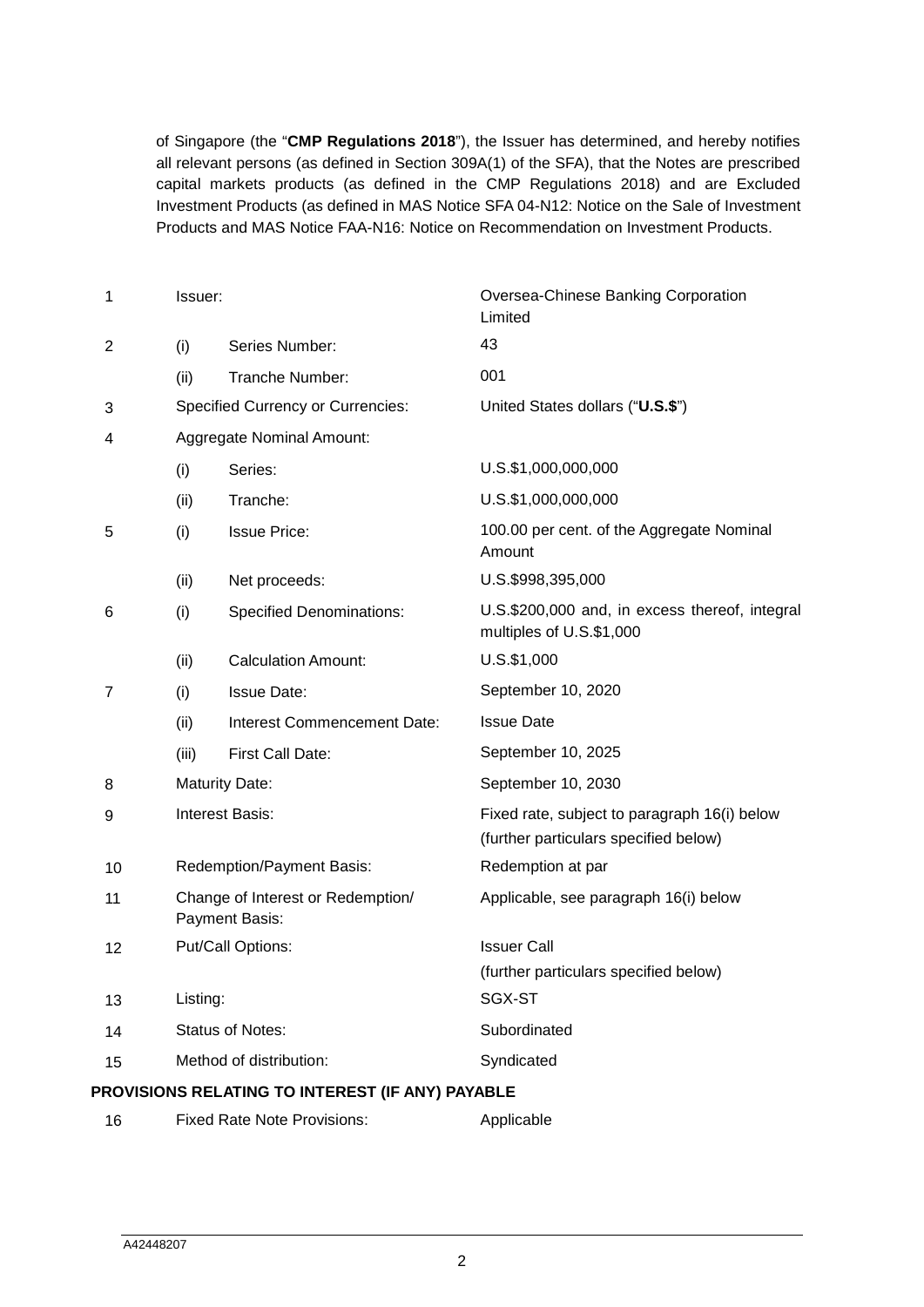(i) Rate(s) of Interest: 1.832 per cent. per annum payable semiannually in arrear from (and including) the Interest Commencement Date to (but excluding) the First Call Date (as specified in paragraph 7(iii)).

> From (and including) the First Call Date to (but excluding) the Maturity Date, at a fixed rate per annum (expressed as a percentage) equal to the aggregate of (a) the then-prevailing US Treasury Rate and (b) the Initial Spread. If such fixed rate in the aggregate is negative, it shall be deemed to be 0 per cent.

For the purposes of this Pricing Supplement:

"**Calculation Business Day**" means any day, excluding a Saturday and a Sunday, on which banks are open for general business (including dealings in foreign currencies) in New York City and Singapore.

"**Calculation Date**" means the second Calculation Business Day preceding the First Call Date.

"**Comparable Treasury Issue**" means the U.S. Treasury security selected by an independent financial institution of international repute (which is appointed by the Issuer and notified by the Issuer to the Trustee) as having a maturity of five years that would be utilized, at the time of selection and in accordance with customary financial practice, in pricing new issues of corporate debt securities with a maturity of five years.

"**Comparable Treasury Price**" means, with respect to any Calculation Date, the average of three Reference Treasury Dealer Quotations for such Calculation Date.

"**Initial Spread**" means: 1.58 per cent.

"**Reference Treasury Dealer**" means each of the three nationally recognized investment banking firms selected by the Issuer that are primary U.S. Government securities dealers.

"**Reference Treasury Dealer Quotations**" means with respect to each Reference Treasury Dealer and any Calculation Date, the average, as determined by the Calculation Agent, of the bid and asked prices for the Comparable Treasury Issue, expressed in each case as a percentage of its principal amount, quoted in writing to the Calculation Agent by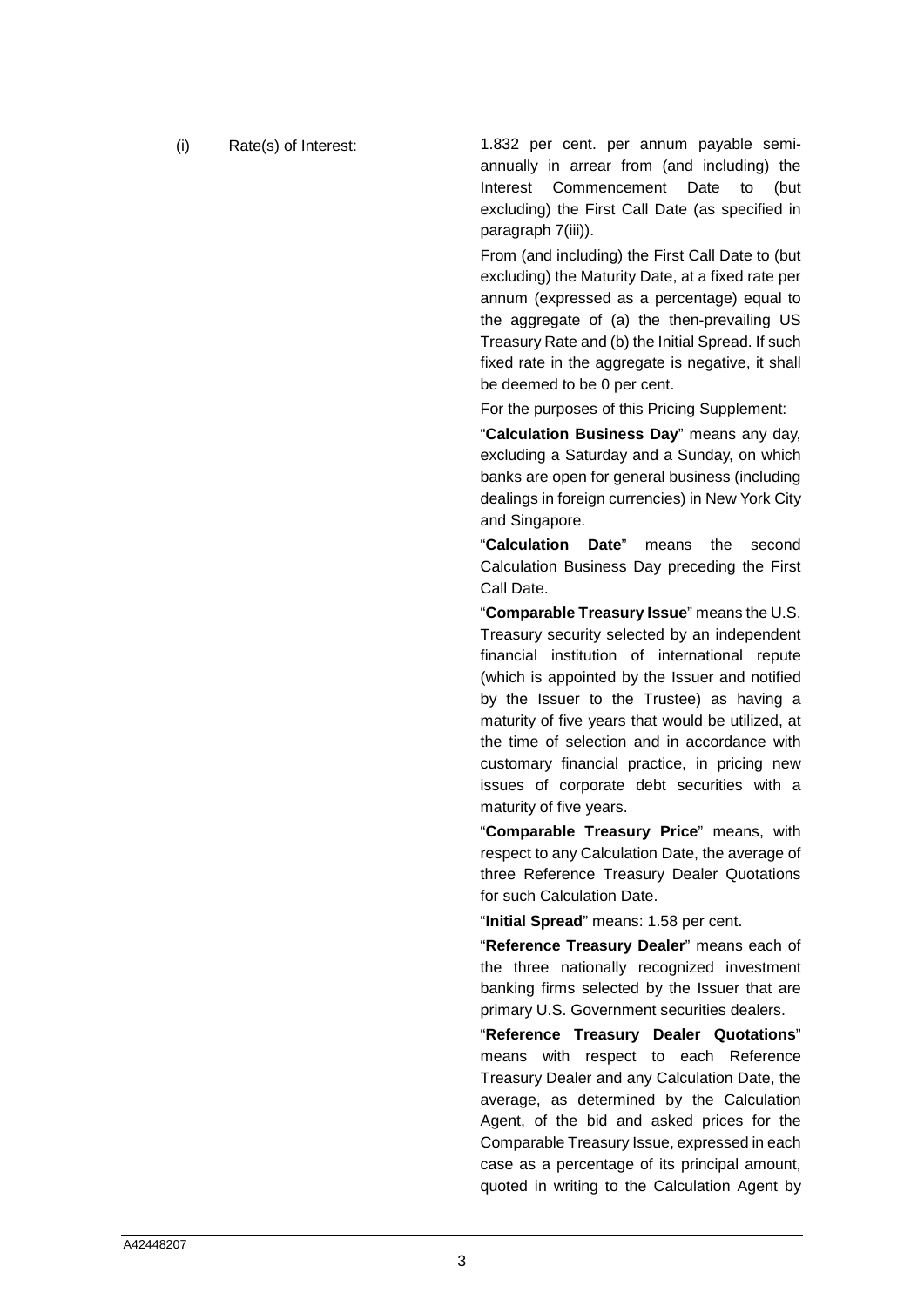such Reference Treasury Dealer at 10.00 p.m.

New York City time, on such Calculation Date. "**US Treasury Rate**" means the rate in percentage per annum notified by the Calculation Agent to the Issuer and the Noteholders (in accordance with the Conditions) equal to the yield on U.S. Treasury securities having a maturity of five years as is displayed on H.15(519) under the caption "Treasury constant maturities", as displayed on Reuters page "FRBCMT" (or any successor page or service displaying yields on U.S. Treasury securities as agreed between the Issuer and the Calculation Agent) at 5 p.m. (New York time) on the Calculation Date. If such page (or any successor page or service does not display the relevant yield at 5 p.m. (New York time) on the Calculation Date, U.S. Treasury Rate shall mean the rate in percentage per annum equal to the semiannual equivalent yield to maturity of the Comparable Treasury Issue, calculated using a price for the Comparable Treasury Issue (expressed as a percentage of its principal amount) equal to the Comparable Treasury Price for the Calculation Date.

If there is no Comparable Treasury Price on the Calculation Date for whatever reason, U.S. Treasury Rate shall mean the rate in percentage per annum notified by the Calculation Agent to the Issuer and the Noteholders (in accordance with the Conditions) equal to the yield on U.S. Treasury securities having a maturity of five years as is displayed on H.15(519) under the caption "Treasury constant maturities", as was displayed on Reuters page "FRBCMT" (or any successor page or service displaying yields on U.S. Treasury securities as agreed between the Issuer and the Calculation Agent), at 5 p.m. (New York time) on the last available date preceding the Calculation Date on which such rate was displayed on Reuters page "FRBCMT" (or any successor page or service displaying yields on U.S. Treasury securities as agreed between the Issuer and the Calculation Agent).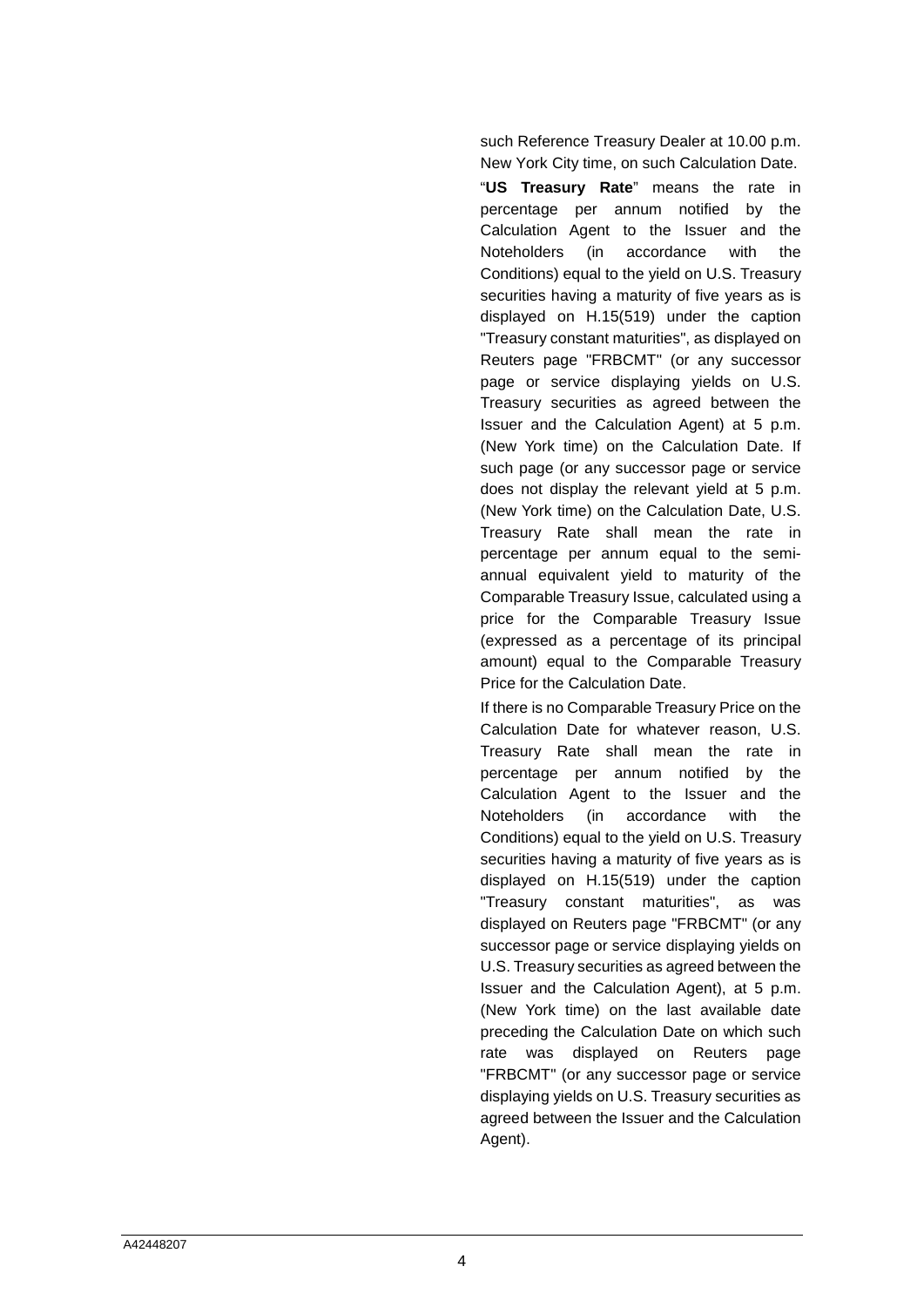|     | (ii)                                                 | Interest Payment Date(s):                                                                                                               | March 10 and September 10 in each year,<br>provided that if any date for payment falls on a<br>day which is not a Business Day, the date for<br>payment will be the next succeeding Business<br>Day. For the avoidance of doubt, Condition 7(j)<br>applies to the Notes. |
|-----|------------------------------------------------------|-----------------------------------------------------------------------------------------------------------------------------------------|--------------------------------------------------------------------------------------------------------------------------------------------------------------------------------------------------------------------------------------------------------------------------|
|     | (iii)                                                | Fixed Coupon Amount(s):                                                                                                                 | Not Applicable                                                                                                                                                                                                                                                           |
|     | (iv)                                                 | <b>Broken Amount:</b>                                                                                                                   | Not Applicable                                                                                                                                                                                                                                                           |
|     | (v)                                                  | Day Count Fraction (Condition<br>$4(I))$ :                                                                                              | 30/360                                                                                                                                                                                                                                                                   |
|     | (vi)                                                 | Other terms relating to the<br>method of calculating interest for<br><b>Fixed Rate Notes:</b>                                           | Not Applicable                                                                                                                                                                                                                                                           |
| 17  | <b>Floating Rate Provisions:</b>                     |                                                                                                                                         | Not Applicable                                                                                                                                                                                                                                                           |
| 17A | Singapore Dollar Notes:                              |                                                                                                                                         | Not Applicable                                                                                                                                                                                                                                                           |
| 18  | Zero Coupon Note Provisions:                         |                                                                                                                                         | Not Applicable                                                                                                                                                                                                                                                           |
| 19  | <b>Credit Linked Note Provisions:</b>                |                                                                                                                                         | Not Applicable                                                                                                                                                                                                                                                           |
| 20  | <b>Equity Linked Note Provisions:</b>                |                                                                                                                                         | Not Applicable                                                                                                                                                                                                                                                           |
| 21  | <b>Bond Linked Note Provisions:</b>                  |                                                                                                                                         | Not Applicable                                                                                                                                                                                                                                                           |
| 22  | Index Linked Interest Note Provisions:               |                                                                                                                                         | Not Applicable                                                                                                                                                                                                                                                           |
| 23  | Dual Currency Note Provisions:                       |                                                                                                                                         | Not Applicable                                                                                                                                                                                                                                                           |
|     |                                                      | PROVISIONS RELATING TO REDEMPTION                                                                                                       |                                                                                                                                                                                                                                                                          |
| 24  |                                                      | Call Option:                                                                                                                            | Applicable                                                                                                                                                                                                                                                               |
|     | (i)                                                  | Optional Redemption Date(s):                                                                                                            | The First Call Date only (paragraph (ii) of<br>Condition 5(d)(ii) shall not apply to the Notes)                                                                                                                                                                          |
|     | (ii)                                                 | <b>Optional Redemption Amount(s)</b><br>of each Note and specified<br>denomination method, if any, of<br>calculation of such amount(s): | U.S.\$1,000 per Calculation Amount                                                                                                                                                                                                                                       |
|     | (iii)                                                | If redeemable in part:                                                                                                                  | Not Applicable                                                                                                                                                                                                                                                           |
|     | (iv)                                                 | Notice period:                                                                                                                          | As provided for in the Conditions                                                                                                                                                                                                                                        |
| 25  | Put Option:                                          |                                                                                                                                         | Not Applicable                                                                                                                                                                                                                                                           |
| 26  | Variation instead of Redemption<br>(Condition 5(h)): |                                                                                                                                         | Applicable                                                                                                                                                                                                                                                               |
| 27  | Final Redemption Amount of each Note:                |                                                                                                                                         | U.S.\$1,000 per Calculation Amount                                                                                                                                                                                                                                       |
| 28  | <b>Early Redemption Amount:</b>                      |                                                                                                                                         |                                                                                                                                                                                                                                                                          |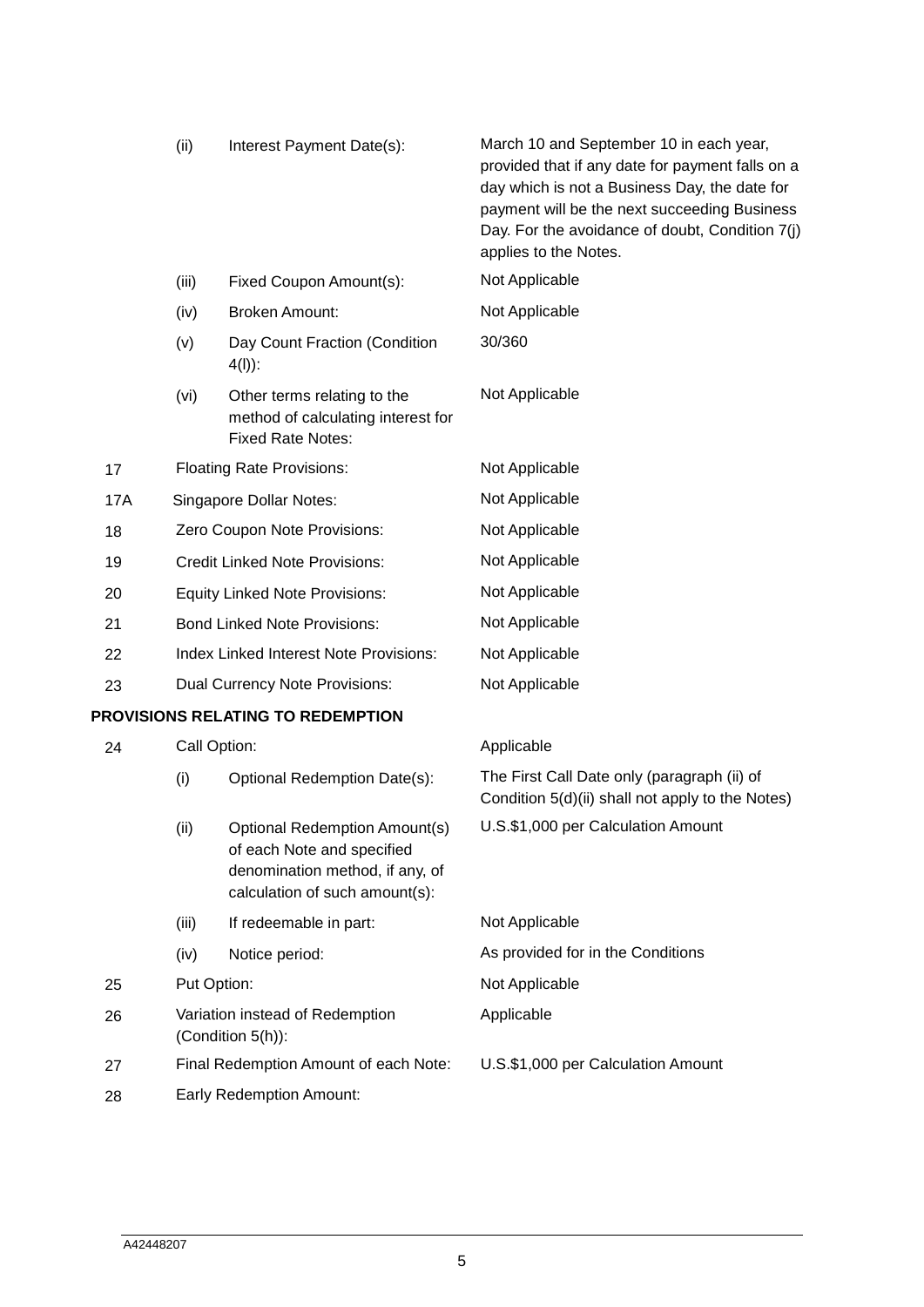Early Redemption Amount(s) per Calculation Amount payable on redemption for taxation reasons (Condition 5(c)) or an event of default (Condition 10) and/or the method of calculating the same (if required or if different than that set out in the Conditions): U.S.\$1,000 per Calculation Amount **PROVISIONS RELATING TO LOSS ABSORPTION**

#### 29 Loss Absorption Option: Write-off on a Trigger Event (Condition 6(b)): Applicable 30 Loss Absorption Option: Conversion: Not Applicable

## **GENERAL PROVISIONS APPLICABLE TO THE NOTES**

| 31                  | Form of Notes:                                                                                                                                                                                                                                                                                   | <b>Registered Notes:</b>                                                                       |  |
|---------------------|--------------------------------------------------------------------------------------------------------------------------------------------------------------------------------------------------------------------------------------------------------------------------------------------------|------------------------------------------------------------------------------------------------|--|
|                     |                                                                                                                                                                                                                                                                                                  | Regulation S Unrestricted Global Certificate(s)<br>registered in the name of a nominee for DTC |  |
|                     |                                                                                                                                                                                                                                                                                                  | Rule 144A Restricted Global Certificate(s)<br>registered in the name of a nominee for DTC      |  |
| 32                  | Financial Center(s) (Condition 7(j)) or<br>other special provisions relating to<br>Payment Dates:                                                                                                                                                                                                | New York City                                                                                  |  |
| 33                  | Talons for future Coupons or Receipts to<br>be attached to Definitive Notes (and<br>dates on which such Talons mature):                                                                                                                                                                          | No                                                                                             |  |
| 34                  | Details relating to Partly Paid Notes:<br>amount of each payment comprising the<br>Issue Price and date on which each<br>payment is to be made and<br>consequences (if any) of failure to pay,<br>including any right of the Issuer to forfeit<br>the Notes and interest due on late<br>payment: | Not Applicable                                                                                 |  |
| 35                  | Details relating to Installment Notes:<br>amount of each Installment, date on<br>which each payment is to be made:                                                                                                                                                                               | Not Applicable                                                                                 |  |
| 36                  | Redenomination, renominalization and<br>reconventioning provisions:                                                                                                                                                                                                                              | Not Applicable                                                                                 |  |
| 37                  | Consolidation provisions:                                                                                                                                                                                                                                                                        | Not Applicable                                                                                 |  |
| 38                  | Other terms or special conditions:                                                                                                                                                                                                                                                               | Not Applicable                                                                                 |  |
| <b>DISTRIBUTION</b> |                                                                                                                                                                                                                                                                                                  |                                                                                                |  |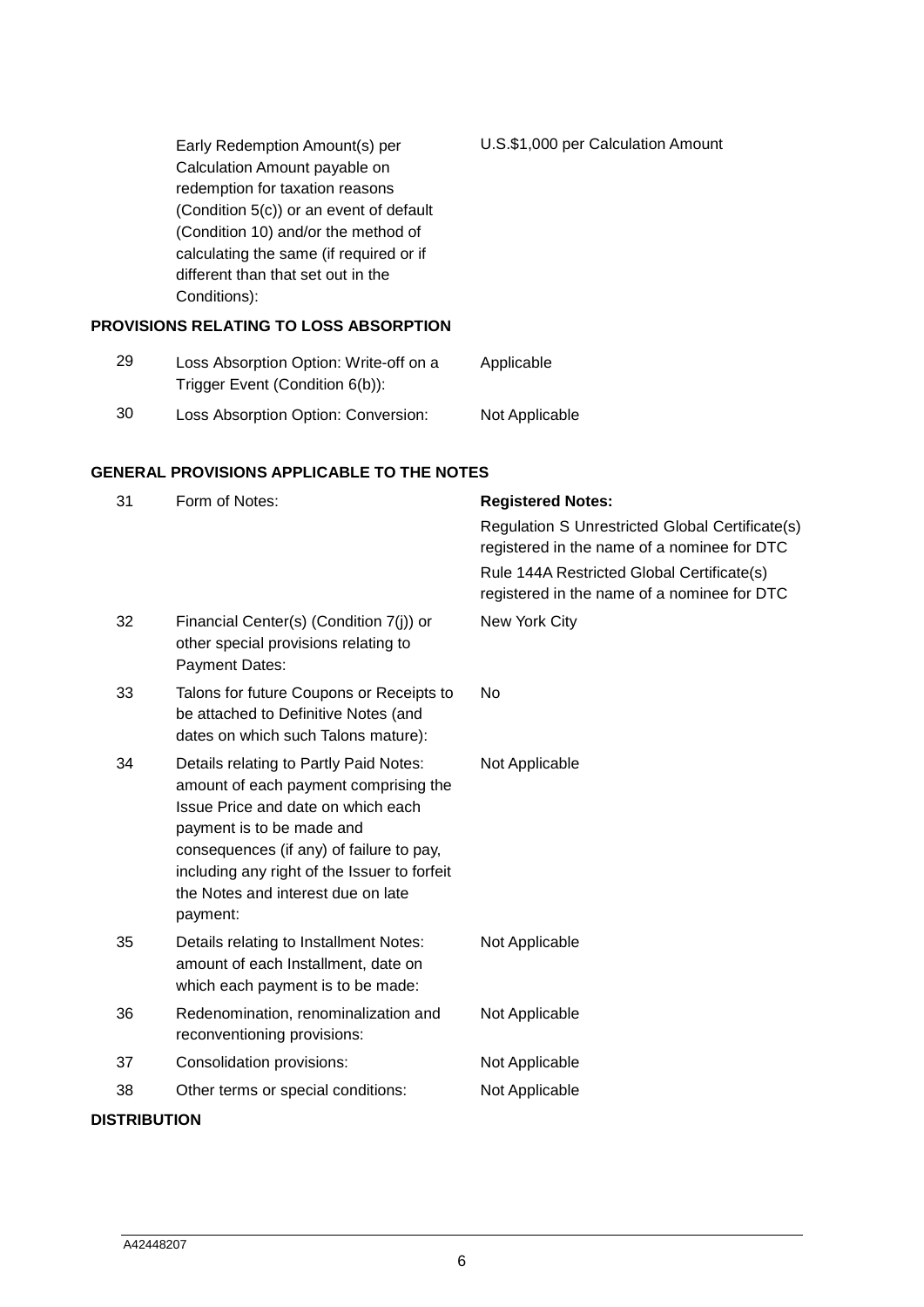| 39 | (i)                                                                                                                                                            | If syndicated, names of<br>Managers:                                        | Oversea-Chinese Banking Corporation<br>Limited         |
|----|----------------------------------------------------------------------------------------------------------------------------------------------------------------|-----------------------------------------------------------------------------|--------------------------------------------------------|
|    |                                                                                                                                                                |                                                                             | Citigroup Global Markets Singapore Pte. Ltd.           |
|    |                                                                                                                                                                |                                                                             | J.P. Morgan (S.E.A.) Limited                           |
|    |                                                                                                                                                                |                                                                             | Merrill Lynch (Singapore) Pte. Ltd.                    |
|    | (ii)                                                                                                                                                           | Stabilization Manager (if any):                                             | Citigroup Global Markets Singapore Pte. Ltd.           |
| 40 |                                                                                                                                                                | If non-syndicated, name of Dealer:                                          | Not Applicable                                         |
| 41 |                                                                                                                                                                | Whether TEFRA D or TEFRA C was<br>applicable or TEFRA rules not applicable: | <b>TEFRA</b> not applicable                            |
| 42 |                                                                                                                                                                | Additional selling restrictions:                                            | Not Applicable                                         |
|    |                                                                                                                                                                | <b>OPERATIONAL INFORMATION</b>                                              |                                                        |
| 43 | ISIN Code:                                                                                                                                                     |                                                                             | 144A Restricted Global Certificate:<br>US69033CAD11    |
|    |                                                                                                                                                                |                                                                             | Reg S Unrestricted Global Certificate:<br>US69033DAD93 |
| 44 |                                                                                                                                                                | Common Code:                                                                | 144A Restricted Global Certificate: 222837260          |
|    |                                                                                                                                                                |                                                                             | Reg S Unrestricted Global Certificate:<br>222837308    |
| 45 | CUSIP:                                                                                                                                                         |                                                                             | 144A Restricted Global Certificate:<br>69033CAD1       |
|    |                                                                                                                                                                |                                                                             | Reg S Unrestricted Global Certificate:<br>69033DAD9    |
| 47 |                                                                                                                                                                | Legal Entity Identifier (LEI)                                               | 5493007O3QFXCPOGWK22                                   |
| 48 | Any clearing system(s) other than CDP,<br>the CMU, Austraclear, Euroclear and<br>Clearstream and/or DTC and the relevant<br>identification number(s):          |                                                                             | Not Applicable                                         |
| 49 | Delivery:                                                                                                                                                      |                                                                             | Delivery against payment                               |
| 50 |                                                                                                                                                                | Additional Paying Agent(s) (if any):                                        | Not Applicable                                         |
| 51 | The Agents appointed in respect of the<br>Notes are:                                                                                                           |                                                                             | Not Applicable                                         |
|    | <b>GENERAL INFORMATION</b>                                                                                                                                     |                                                                             |                                                        |
| 52 | The aggregate principal amount of<br>Subordinated Notes issued has been<br>translated into U.S. dollars at the rate of<br>[•], producing a sum of Subordinated |                                                                             | Not Applicable                                         |

Notes not denominated in U.S. dollars: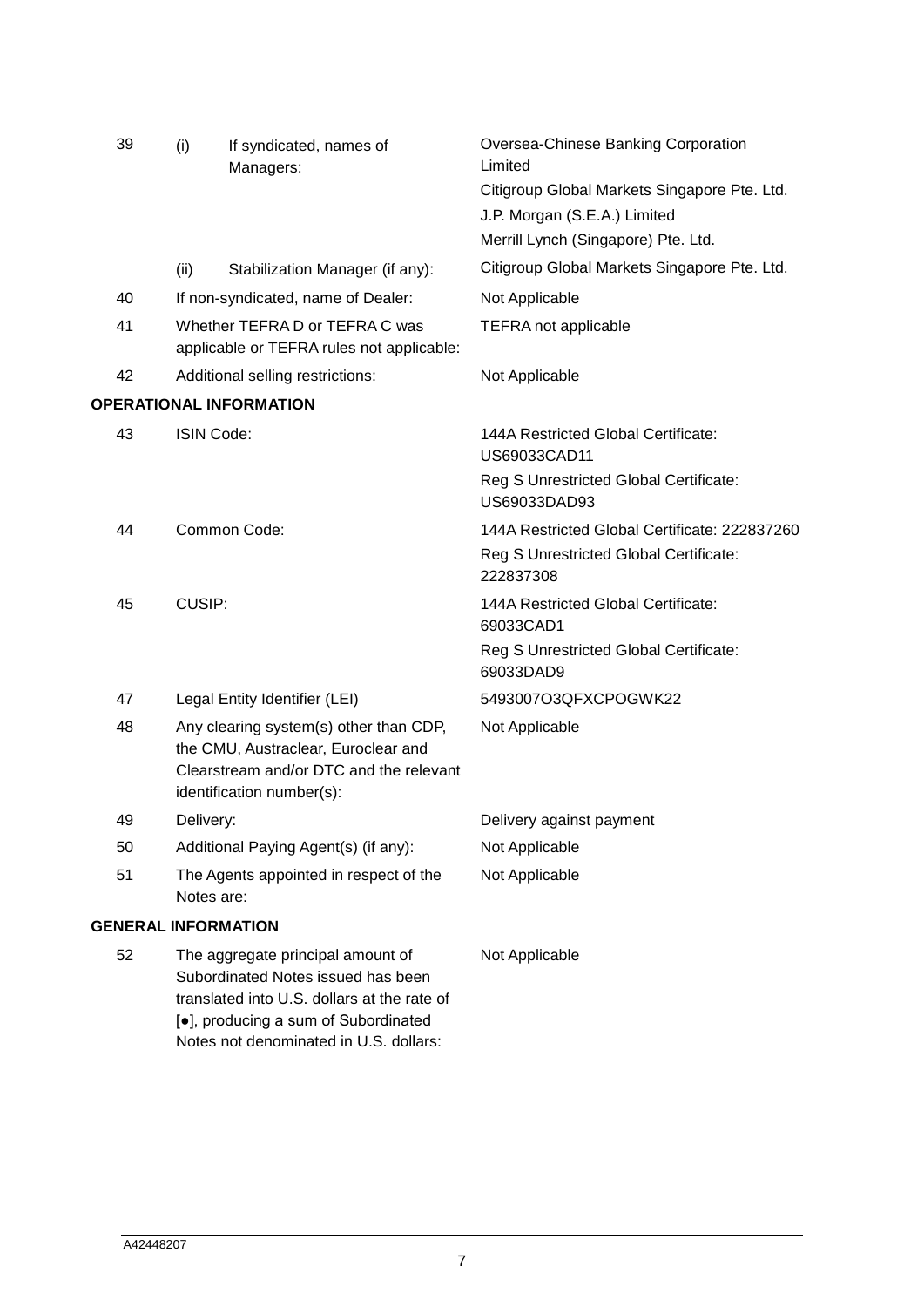53 Governing law of Notes: English, save that the provisions of the subordination, set-off and payment void, default and enforcement Conditions in Condition 3(b), Condition 3(c), Condition 3(d), Condition 10(b)(ii) and Condition 10(b)(iii) are governed by, and shall be construed in accordance with, Singapore law

## **PURPOSE OF PRICING SUPPLEMENT**

This Pricing Supplement comprises the final terms required for the issue and admission to trading on the SGX-ST of the Notes described herein pursuant to the U.S.\$30,000,000,000 Global Medium Term Note Program of Oversea-Chinese Banking Corporation Limited.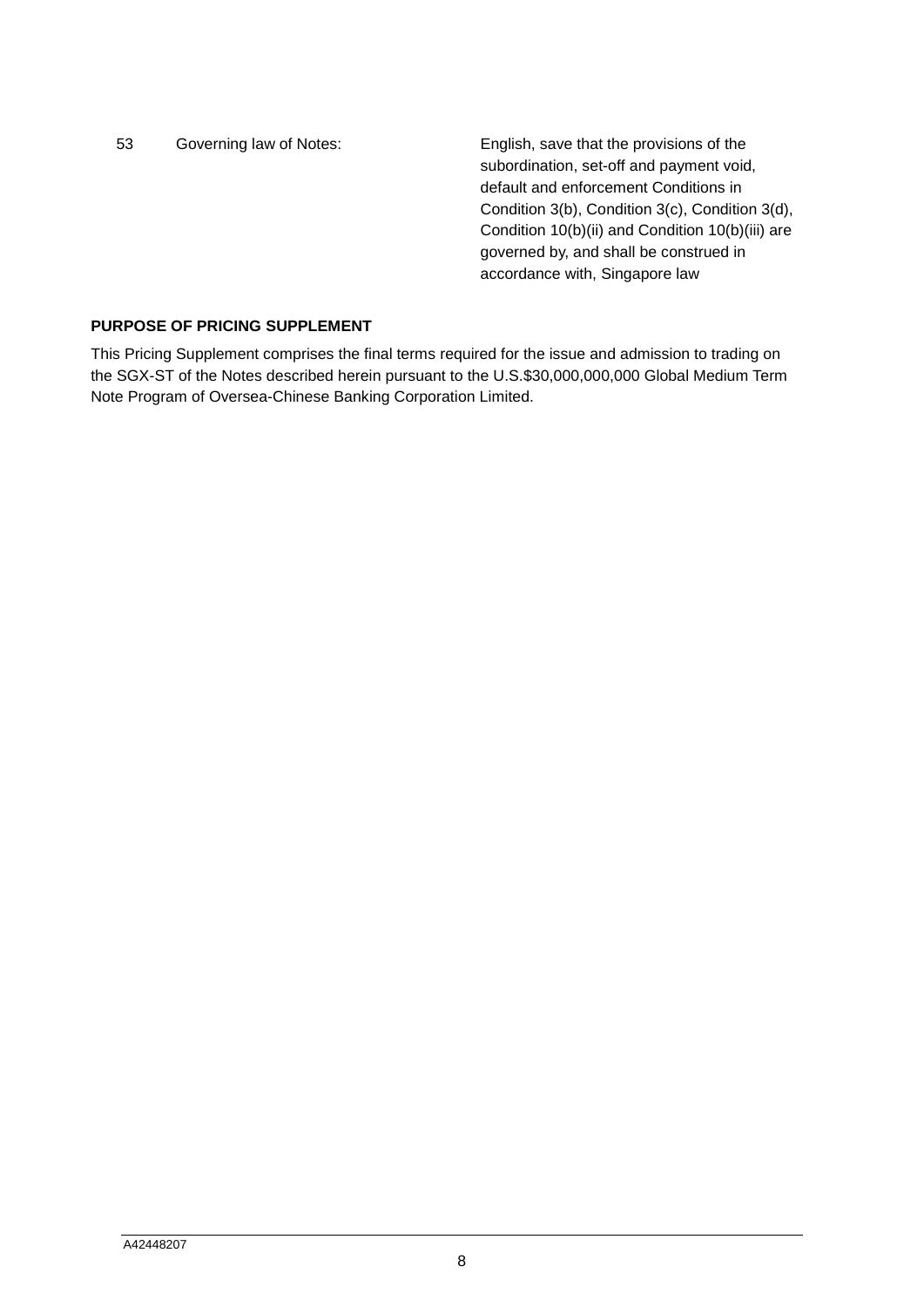# **RESPONSIBILITY**

The Issuer accepts responsibility for the information contained in this Pricing Supplement.

Signed on behalf of the Issuer:

By:

Darren Tan Chief Financial Officer

Duly authorized

By:

Duly authorized

Ang Suat Ching<br>Head, Corporate Treasury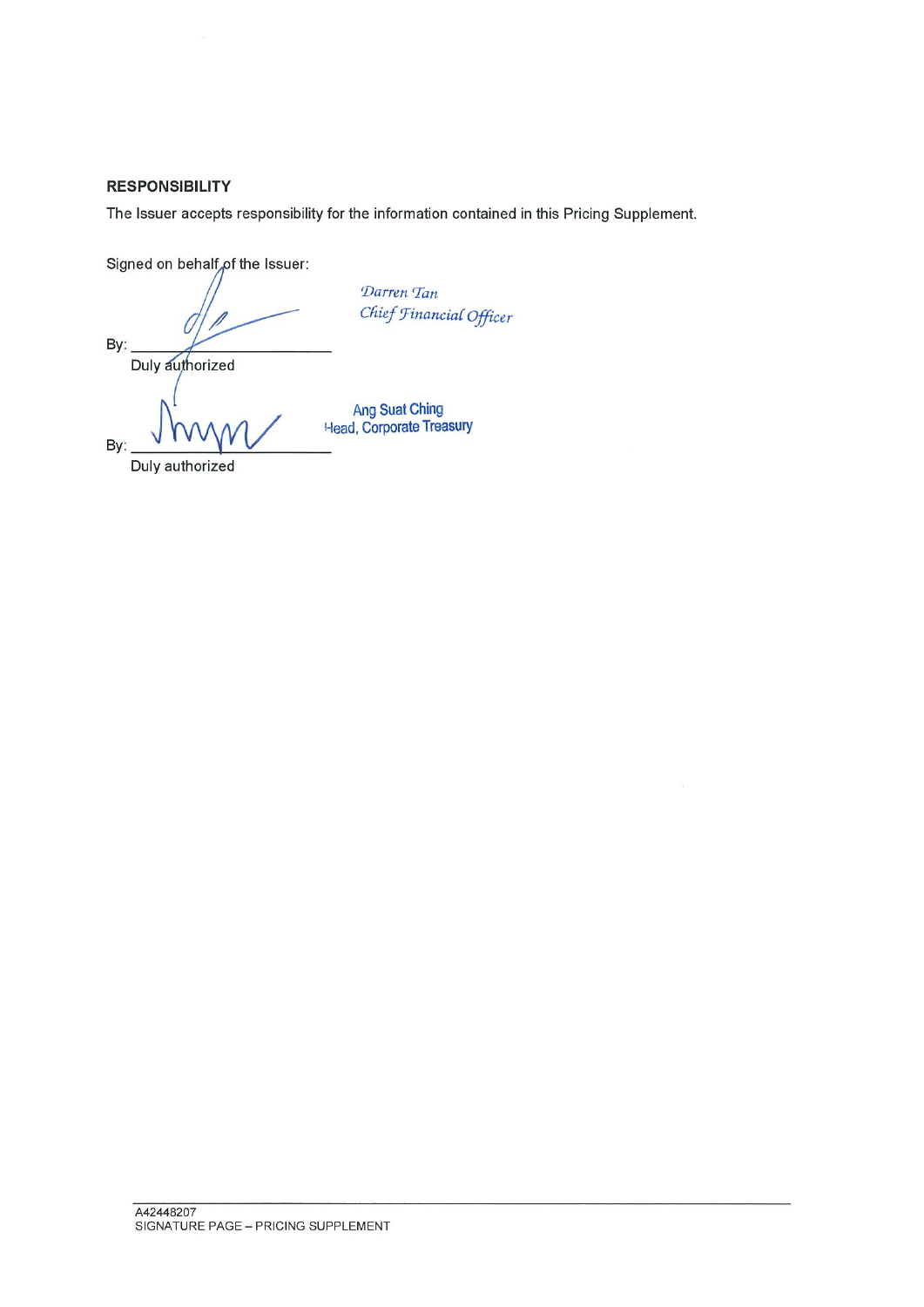# **TERMS AND CONDITIONS OF THE NOTES OTHER THAN THE PERPETUAL CAPITAL SECURITIES**

The following is the text of the terms and conditions that, save for the words in italics and, subject to completion and amendment and as supplemented or varied in accordance with the provisions of the applicable Pricing Supplement, shall be applicable to the Notes (other than the Perpetual Capital Securities (as defined in the Trust Deed referred to below) in definitive form (if any) issued in exchange for the Global Note(s) or Global Certificate(s) representing each Series and to AMTNs (as defined below). These terms and conditions, together with the relevant provisions of the applicable Pricing Supplement, as so completed, amended, supplemented or varied (and subject to simplification by the deletion of non-applicable provisions), shall be endorsed on such Bearer Notes or on the Certificates relating to such Registered Notes (other than AMTNs). All capitalized terms that are not defined in these Conditions will have the meanings given to them in the applicable Pricing Supplement or the Trust Deed, as the case may be. Those definitions will be endorsed on the definitive Notes or Certificates, as the case may be. References in these Conditions to "**Notes**" are to the Notes of one Series only, not to all Notes that may be issued under the Program. References in these Conditions to the "**Issuer**" are to the Issuer issuing Notes under one Series, which, in the case of any Senior Notes, is a reference to Oversea-Chinese Banking Corporation Limited ("**OCBC**") or any of its branches outside Singapore or certain other companies in and outside Singapore, each being a subsidiary of OCBC (as may be specified in the applicable Pricing Supplement) and in the case of any Subordinated Notes, is a reference to OCBC.

The Notes (other than Notes which are specified in the applicable Pricing Supplement as being denominated in Australian dollars, issued in the Australian domestic capital market and ranking as senior obligations of the Issuer ("**AMTNs**")) are constituted by an amended and restated trust deed (as amended or supplemented as at the date of issue of the Notes (the "**Issue Date**")) dated August 31, 2020 (the "**Trust Deed**") between Oversea-Chinese Banking Corporation Limited ("**OCBC**") (as may be acceded to by any branch of OCBC outside Singapore and Specified Issuers (as defined below) from time to time by the execution of a deed of accession in respect of Senior Notes (as defined below) only) and The Bank of New York Mellon, London Branch (the "**Trustee**", which expression shall include all persons for the time being the trustee or trustees under the Trust Deed) as trustee for the Noteholders (as defined below) and, if the Notes are specified in the applicable Pricing Supplement as being governed by Singapore law, as supplemented by the Singapore supplemental trust deed (as amended or supplemented as at the Issue Date) dated August 31, 2020 between OCBC (as may be acceded to by any branch of OCBC outside Singapore and Specified Issuers from time to time by the execution of a deed of accession in respect of Senior Notes only) and the Trustee (the "**Singapore Supplemental Trust Deed**"), and where applicable, the Notes which are specified in the applicable Pricing Supplement to be held in and cleared through The Central Depository (Pte) Limited ("**CDP**") are issued with the benefit of a deed of covenant dated August 31, 2012, as supplemented on March 9, 2018, relating to the Notes executed by OCBC (and as further amended, varied or supplemented from time to time, the "**CDP Deed of Covenant**"). AMTNs will be constituted by the Deed Poll dated July 5, 2011 (as amended and supplemented from time to time, the "**Note (AMTN) Deed Poll**"). The provisions of these Conditions (as defined below) relating to Bearer Notes, Certificates, Receipts, Coupons and Talons do not apply to Notes specified in the Pricing Supplement as being AMTNs. The Trustee is not appointed in respect of AMTNs, therefore, to the extent that these Conditions relate to AMTNs, any reference herein to the agreement, opinion, approval, consent, satisfaction or any similar action or decision (however described) being specified or required of, from, by or on the part of the Trustee with respect to any Notes or documents, such agreement, opinion, approval, consent, satisfaction or any similar action or decision (however described) of the Trustee shall not be required in respect of any such AMTNs, the Note (AMTN) Deed Poll or any other document or agreement in connection with them and, where relevant, any other documents expressed to be applicable to a tranche of Notes.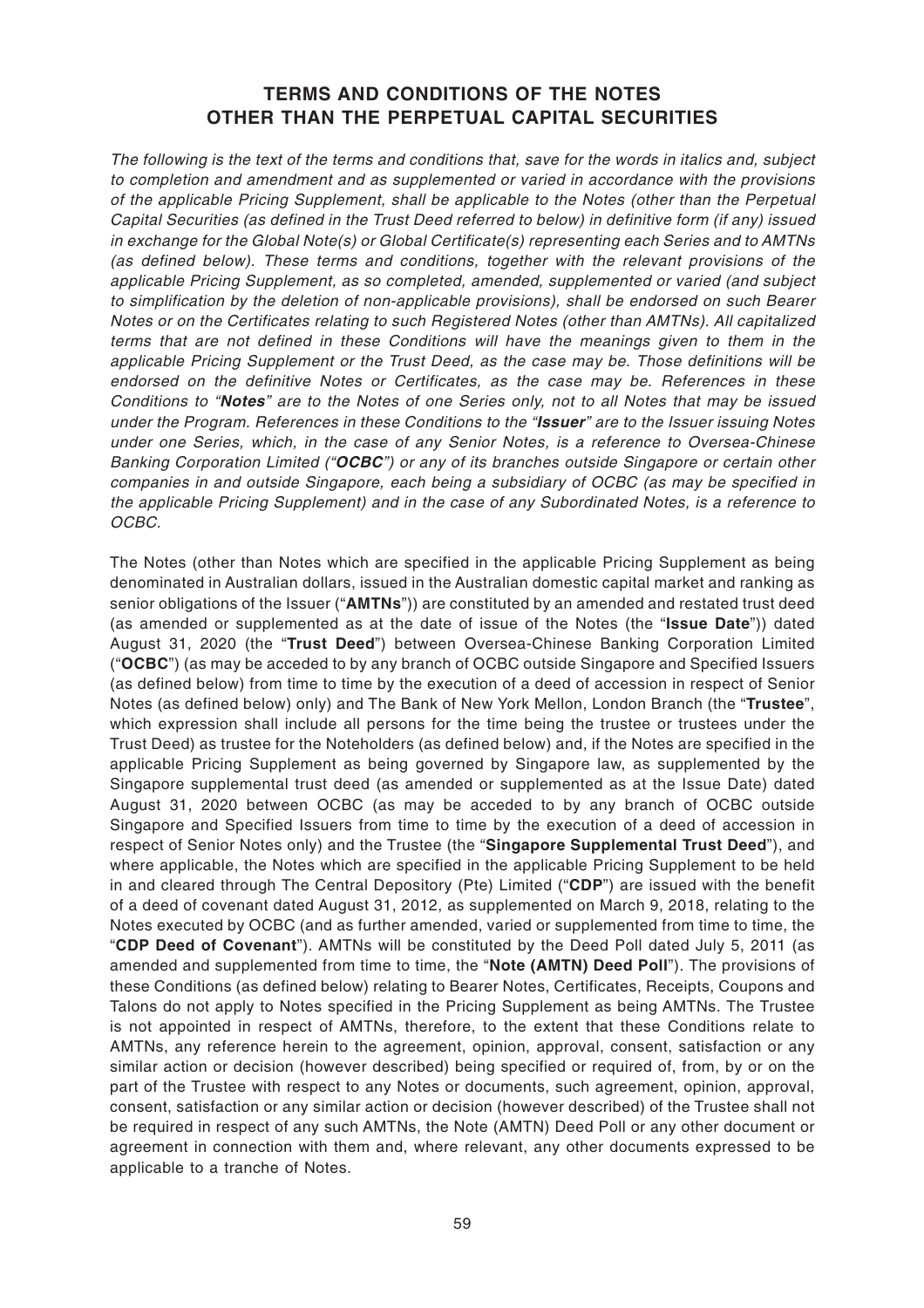These terms and conditions (the "**Conditions**") include summaries of, and are subject to, the detailed provisions of the Trust Deed, which includes the form of the Bearer Notes, Certificates, Receipts, Coupons and Talons defined and referred to below. OCBC (and any other branches of OCBC outside Singapore and Specified Issuers which may from time to time accede to the Agency Agreement (as defined below) by the execution of a deed of accession in respect of Senior Notes only), the Trustee, The Bank of New York Mellon, London Branch, as initial issuing and paying agent in relation to each Series of Notes other than AMTNs or any Series of Notes to be held through CDP, in the Central Moneymarkets Unit Service operated by the Hong Kong Monetary Authority (the "**CMU**") or through The Depository Trust Company ("**DTC**"), The Bank of New York Mellon, Hong Kong Branch as initial CMU lodging and paying agent in relation to each Series of Notes to be held in CMU, The Bank of New York Mellon, Singapore Branch as initial CDP paying agent in relation to each Series of Notes to be held in CDP, The Bank of New York Mellon, as issuing and paying agent, exchange agent and transfer agent and registrar in respect of each Series of Notes to be cleared through DTC and the other agents named therein have entered into an amended and restated agency agreement (as amended or supplemented as at the Issue Date, the "**Agency Agreement**") dated August 31, 2020 in relation to the Notes (other than AMTNs) and, if the Notes are specified in the applicable Pricing Supplement as being governed by Singapore law, as supplemented by the Singapore supplemental agency agreement (as amended and supplemented as at the Issue Date) dated August 31, 2020 between the Issuer, the CDP paying agent and the other agents named therein (the "**Singapore Supplemental Agency Agreement**"). OCBC and BTA Institutional Services Australia Limited as registrar and issuing and paying agent in Australia (the "**Australian Agent**") have entered into an Agency and Registry Services Agreement (as amended and supplemented from time to time, the "**Australian Agency Agreement**") dated July 5, 2011 in relation to the AMTNs. The issuing and paying agent, the CMU lodging and paying agent, the CDP paying agent, the U.S. paying agent, the exchange agent, the other paying agents, the registrar, the Australian agent, the transfer agents and the calculation agent(s) for the time being (if any) are referred to below respectively as the "**Issuing and Paying Agent**", the "**CMU Lodging and Paying Agent**", the "**CDP Paying Agent**", the "**U.S. Paying Agent**", the "**Exchange Agent**", the "**Paying Agents**" (which expression shall include the Issuing and Paying Agent, the CMU Lodging and Paying Agent, the CDP Paying Agent, the U.S. Paying Agent and the Australian Agent), the "**Registrar**", the "**Australian Agent**", the "**Transfer Agents**" (which expression shall include the Registrar and the Australian Agent) and the "**Calculation Agent(s)**". For the purposes of these Conditions, all references (other than in relation to the determination of interest and other amounts payable in respect of the Notes) to the Issuing and Paying Agent shall (i) with respect to a Series of Notes to be held in CMU, be deemed to be a reference to the CMU Lodging and Paying Agent, (ii) with respect to a Series of Notes to be held in CDP, be deemed to be a reference to the CDP Paying Agent and (iii) with respect to a Series of Notes to be held in DTC, be deemed to be a reference to the U.S. Paying Agent and all such references shall be construed accordingly. Copies of the Trust Deed, the Singapore Supplemental Trust Deed, the Note (AMTN) Deed Poll, the Agency Agreement, the Singapore Supplemental Agency Agreement, the Australian Agency Agreement and the CDP Deed of Covenant referred to above are available for inspection free of charge during usual business hours at the principal office of the Trustee (presently at One Canada Square, London, E14 5AL, United Kingdom) and at the specified offices of the Paying Agents and the Transfer Agents (other than the Australian Agent). The Note (AMTN) Deed Poll will be held by the Australian Agent and copies of the Note (AMTN) Deed Poll and the Australian Agency Agreement referred to above are available for inspection free of charge during usual business hours at the principal office of the Australian Agent (presently at Level 2, 1 Bligh Street, Sydney, NSW 2000, Australia).

The Noteholders, the holders of the interest coupons (the "**Coupons**") relating to interest bearing Notes in bearer form and, where specified in the applicable Pricing Supplement, talons for further Coupons (the "**Talons**") (the "**Couponholders**") and the holders of the receipts for the payment of installments of principal (the "**Receipts**") relating to Notes in bearer form of which the principal is payable in installments (the "**Receiptholders**") are entitled to the benefit of, are bound by, and are deemed to have notice of, these Conditions, (in respect of the holders of Notes (other than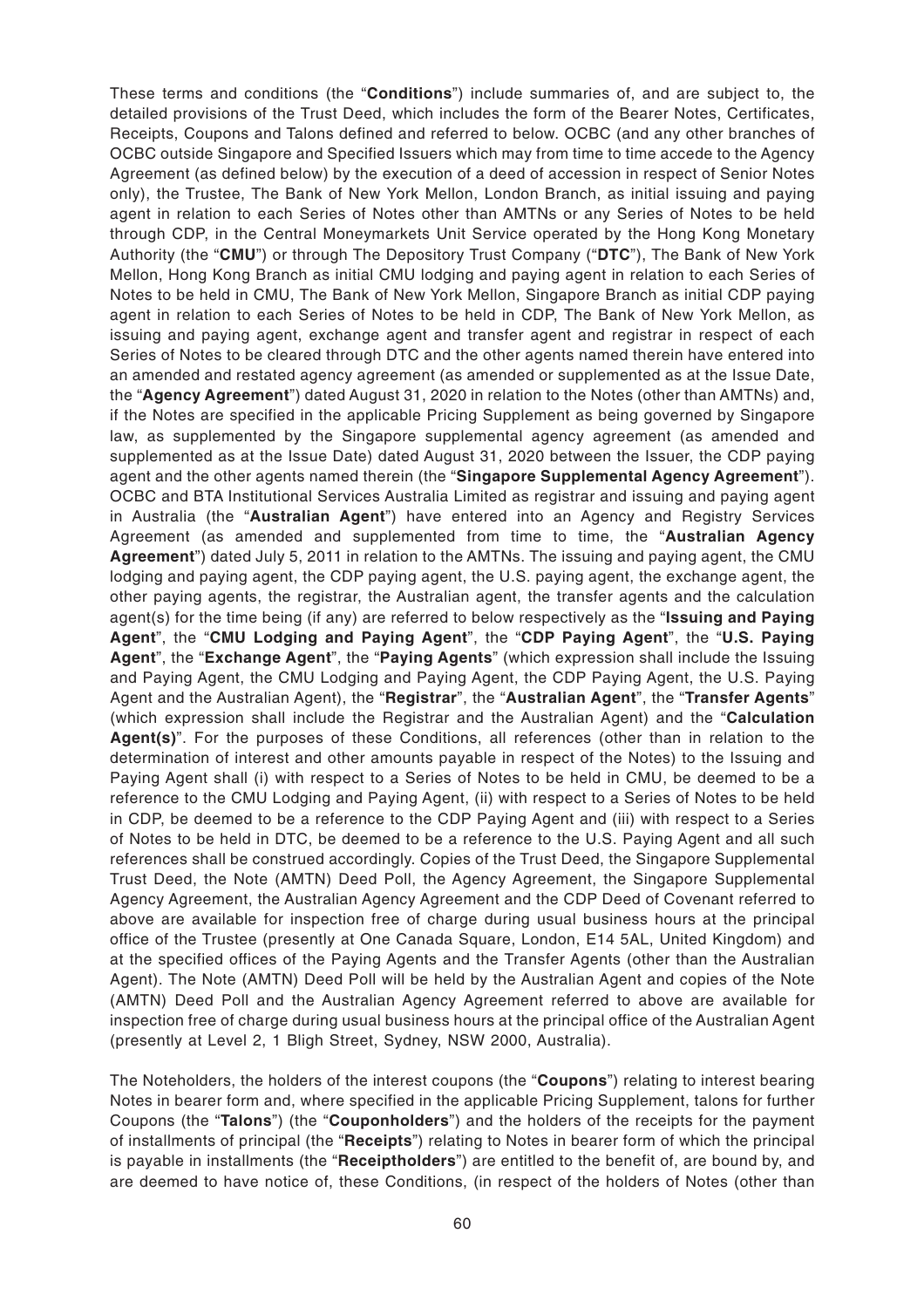AMTNs)) all the provisions of the Trust Deed, the applicable Pricing Supplement and (in respect of the AMTN holders only) the Note (AMTN) Deed Poll, and, in the case of Notes specified in the applicable Pricing Supplement as being governed by Singapore law, the Singapore Supplemental Trust Deed, and are deemed to have notice of those provisions applicable to them of the Agency Agreement, the Australian Agency Agreement or the Singapore Supplemental Agency Agreement, as the case may be. The Pricing Supplement for any Notes (or the relevant provisions thereof) shall be attached to or endorsed on such Notes. References to "**applicable Pricing Supplement**" are to the Pricing Supplement (or relevant provisions thereof) attached to or endorsed on the relevant Notes.

As used in these Conditions, "**Tranche**" means Notes which are identical in all respects, "**Series**" means a series of Notes comprising one or more Tranches, whether or not issued on the same date, that (except in respect of the first payment of interest and their issue price) have identical terms on issue and are expressed to have the same Series Number specified in the applicable Pricing Supplement, "**Specified Issuer**" means, in respect of Senior Notes only, certain other companies in and outside Singapore, each being a subsidiary of OCBC, as may be specified in the applicable Pricing Supplement and "**subsidiary**" has the meaning given to this term under the Companies Act, Chapter 50 of Singapore.

## **1 Form, Denomination and Title**

The Notes are issued in bearer form ("**Bearer Notes**") or in registered form ("**Registered Notes**"), as specified in the applicable Pricing Supplement, in each case in the Specified Currency and Specified Denomination(s) shown in the applicable Pricing Supplement. AMTNs and Subordinated Notes (as defined in Condition 3(b)) will only be issued in registered certificated form.

All Registered Notes shall have the same Specified Denomination. Unless otherwise permitted by the then current laws and regulations, Notes which have a maturity of less than one year and in respect of which the issue proceeds are to be accepted by the Issuer in the United Kingdom or whose issue otherwise constitutes a contravention of section 19 of the Financial Services and Markets Act 2000 will have a minimum denomination of £100,000 (or its equivalent in other currencies). Notes sold in reliance on Rule 144A will be in minimum denominations of U.S.\$200,000 (or its equivalent in other currencies) and integral multiples of U.S.\$1,000 (or its equivalent in other currencies) in excess thereof, subject to compliance with all legal and/or regulatory requirements applicable to the relevant currency. Notes which are listed on the Singapore Exchange Securities Trading Limited (the "**SGX-ST**") will be traded on the SGX-ST in a minimum board lot size of S\$200,000 (or its equivalent in other currencies) or such other amount as may be allowed or required from time to time. In the case of any Notes which are to be admitted to trading on a regulated market within the European Economic Area or in the United Kingdom or offered to the public in a Member State of the European Economic Area or in the United Kingdom in circumstances which require the publication of a prospectus under Regulation (EU) 2017/1129 (as amended or superseded), the minimum Specified Denomination shall be  $\epsilon$ 100,000 (or its equivalent in any other currency as at the date of issue of the relevant Notes).

Each Note may be a Fixed Rate Note, a Floating Rate Note, a Zero Coupon Note, a combination of any of the foregoing or any other kind of Note, depending upon the Interest and Redemption/Payment Basis specified in the applicable Pricing Supplement.

Bearer Notes are serially numbered and are issued with Coupons (and, where appropriate, a Talon) attached, save in the case of Notes that do not bear interest in which case references to interest (other than in relation to interest due after the Maturity Date), Coupons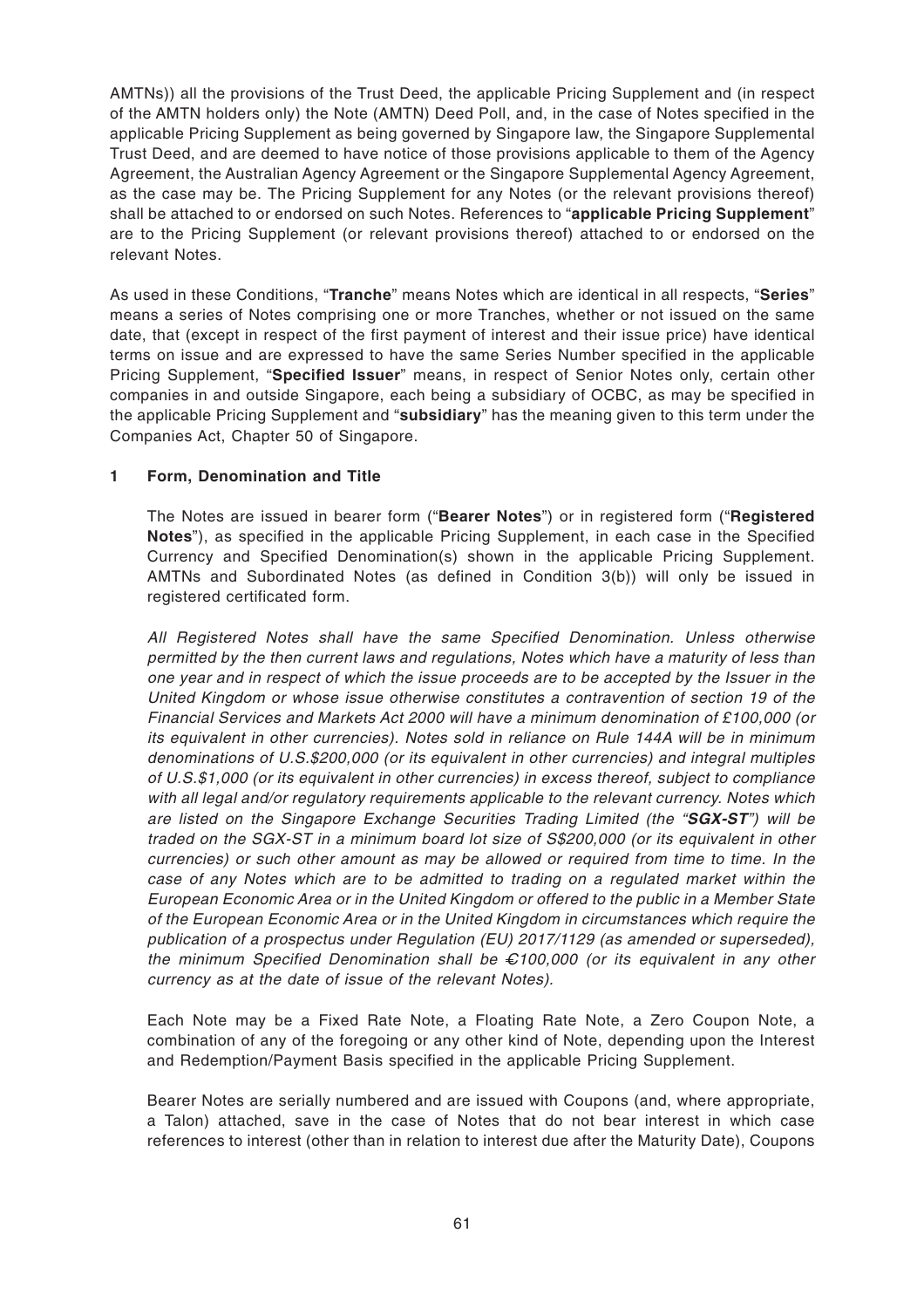and Talons in these Conditions are not applicable. Any Bearer Note for which the applicable Pricing Supplement indicates such Notes are Installment Notes is issued with one or more Receipts attached.

Registered Notes (other than AMTNs) are represented by registered certificates ("**Certificates**") and, save as provided in Condition 2(c), each Certificate shall represent the entire holding of Registered Notes by the same holder.

Title to the Bearer Notes and the Receipts, Coupons and Talons shall pass by delivery. Title to the Registered Notes shall pass by registration in the register that the Issuer shall procure to be kept by the Registrar or the Australian Agent in accordance with the provisions of the Agency Agreement or the Australian Agency Agreement (the "**Register**"). Except as ordered by a court of competent jurisdiction or as required by law, the holder (as defined below) of any Note, Receipt, Coupon or Talon shall be deemed to be and may be treated as its absolute owner for all purposes whether or not it is overdue and regardless of any notice of ownership, trust or an interest in it, any writing on it (or on the Certificate representing it) or its theft or loss (or that of the related Certificate) and no person shall be liable for so treating the holder.

In these Conditions, "**Noteholder**" means the bearer of any Bearer Note and the Receipts, Coupons or Talons relating to it or the person in whose name a Registered Note is registered (as the case may be), "**holder**" (in relation to a Note, Receipt, Coupon or Talon) means the bearer of any Bearer Note, Receipt, Coupon or Talon or the person in whose name a Registered Note is registered (as the case may be) and capitalized terms have the meanings given to them in the applicable Pricing Supplement, the absence of any such meaning indicating that such term is not applicable to the Notes.

For so long as any of the Notes is represented by a Global Note or Global Certificate held on behalf of Euroclear Bank SA/NV ("**Euroclear**") and/or Clearstream Banking S.A. ("**Clearstream**"), each person (other than Euroclear or Clearstream) who is for the time being shown in the records of Euroclear and/or Clearstream as the holder of a particular nominal amount of such Notes (in which regard any certificate or other document issued by Euroclear and/or Clearstream as to the nominal amount of such Notes standing to the account of any person shall be conclusive and binding for all purposes save in the case of manifest error) shall be treated by the Issuer, the Trustee and the Agents as the holder of such nominal amount of such Notes for all purposes other than with respect to the payment of principal or interest on such nominal amount of such Notes, for which purpose the bearer of the relevant Global Note or the registered holder of the relevant Global Certificate shall be treated by the Issuer, the Trustee and any Agent as the holder of such nominal amount of such Notes in accordance with and subject to the terms of the relevant Global Note or Global Certificate and the expressions "**Noteholder**" and "**holder of Notes**" and related expressions shall be construed accordingly.

For so long as DTC or its nominee is the registered owner or holder of a Global Certificate, DTC or such nominee, as the case may be, will be considered the sole owner or holder of the Notes represented by such Global Certificate for all purposes under the Trust Deed and the Agency Agreement and those Notes except to the extent that in accordance with DTC's published rules and procedures any ownership rights may be exercised by its participants or beneficial owners through participants.

References in these Conditions to Coupons, Talons, Couponholders, Receipts and Receiptholders relate to Bearer Notes only.

In the case of AMTNs, the following provisions shall apply in lieu of the foregoing provisions of Condition 1 in the event of any inconsistency.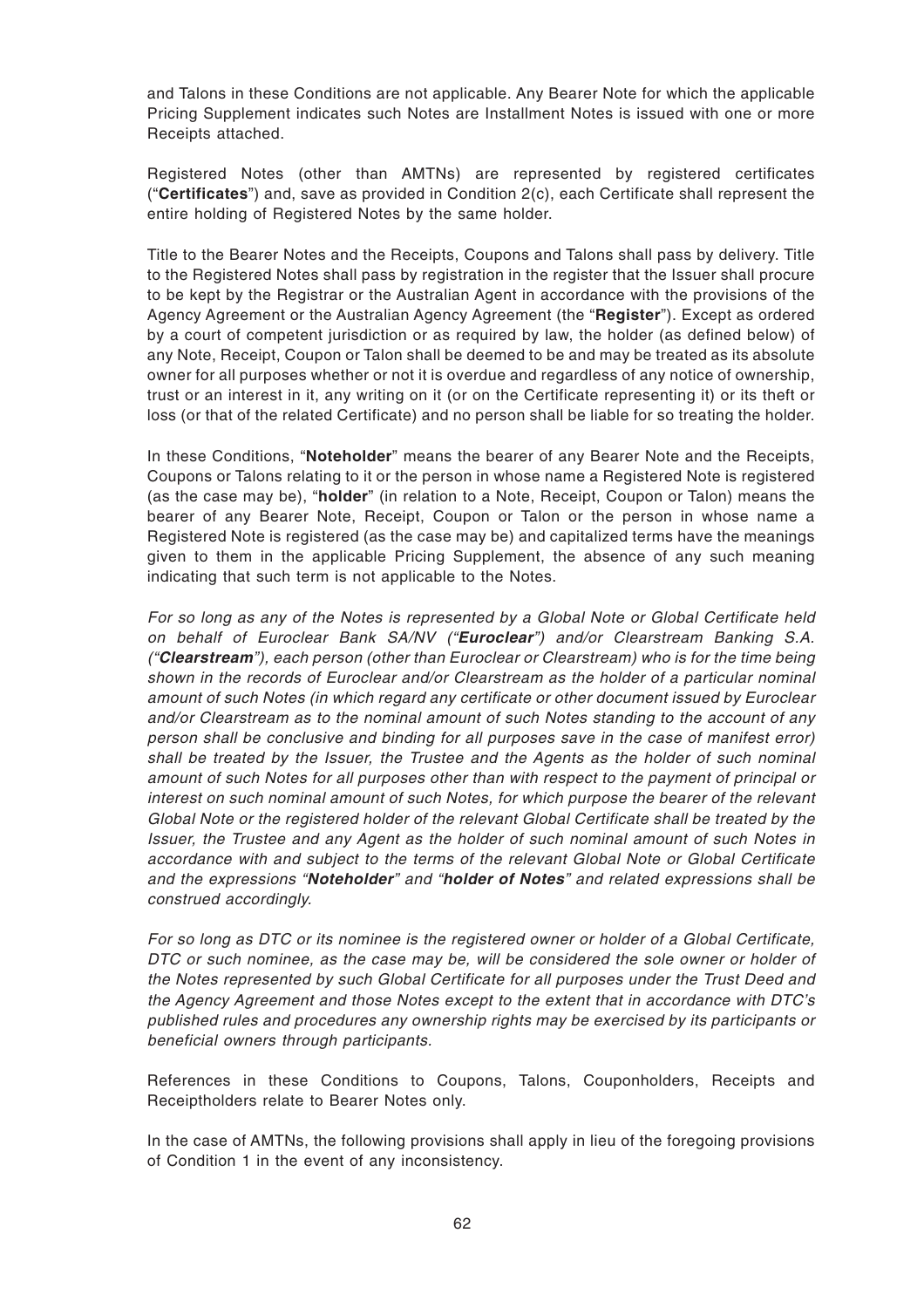AMTNs will be debt obligations of the Issuer owing under the Note (AMTN) Deed Poll, will be represented by a certificate ("**AMTN Certificate**") and will take the form of entries in a Register to be established and maintained by the Australian Agent in Sydney unless otherwise agreed with the Australian Agent (pursuant to the Australian Agency Agreement). The Agency Agreement and any Singapore Supplemental Agency Agreement are not applicable to the AMTNs.

AMTNs will not be serially numbered. Each entry in the Register constitutes a separate and individual acknowledgement to the relevant Noteholder of the indebtedness of the Issuer to the relevant Noteholder. The obligations of the Issuer in respect of each AMTN constitute separate and independent obligations which the Noteholder is entitled to enforce in accordance with these Conditions and the Note (AMTN) Deed Poll. Other than an AMTN Certificate, no certificate or other evidence of title will be issued by or on behalf of the Issuer unless the Issuer determines that certificates should be made available or it is required to do so pursuant to any applicable law or regulation.

No AMTN will be registered in the name of more than four persons. AMTNs registered in the name of more than one person are held by those persons as joint tenants. AMTNs will be registered by name only, without reference to any trusteeship and an entry in the Register in relation to an AMTN constitutes conclusive evidence that the person so entered is the registered owner of such AMTN, subject to rectification for fraud or error.

Upon a person acquiring title to any AMTNs by virtue of becoming registered as the owner of that AMTN, all rights and entitlements arising by virtue of the Note (AMTN) Deed Poll in respect of that AMTN vest absolutely in the registered owner of the AMTN, such that no person who has previously been registered as the owner of the AMTN has or is entitled to assert against the Issuer or the Australian Agent or the registered owner of the AMTN for the time being and from time to time any rights, benefits or entitlements in respect of the AMTN.

Each Tranche of AMTNs will be represented by a single AMTN Certificate substantially in the form set out in the Note (AMTN) Deed Poll. The Issuer shall issue and deliver, and procure the authentication by the Australian Agent of, such number of AMTN Certificates as are required from time to time to represent all of the AMTNs of each Series. An AMTN Certificate is neither a negotiable instrument nor a document of title in respect of any AMTNs represented by it. In the event of a conflict between any AMTN Certificate and the Register, the Register shall prevail (subject to correction for fraud or proven error).

### **2 No Exchange of Notes and Transfers of Registered Notes**

- (a) **No Exchange of Notes**: Registered Notes may not be exchanged for Bearer Notes. Bearer Notes may not be exchanged for Registered Notes. Bearer Notes of one Specified Denomination may not be exchanged for Bearer Notes of another Specified Denomination.
- (b) **Transfer of Registered Notes (other than AMTNs)**: This Condition 2(b) does not apply to AMTNs which are specified in the applicable Pricing Supplement to be Registered Notes. Subject to Condition 2(g), one or more Registered Notes may be transferred upon the surrender (at the specified office of the Registrar or any Transfer Agent) of the Certificate representing such Registered Notes to be transferred, together with the form of transfer endorsed on such Certificate, (or another form of transfer substantially in the same form and containing the same representations and certifications (if any), unless otherwise agreed by the Issuer), duly completed and executed and any other evidence as the Registrar or Transfer Agent may require without service charge and subject to payment of any taxes, duties and other governmental charges in respect of such transfer. In the case of a transfer of part only of a holding of Registered Notes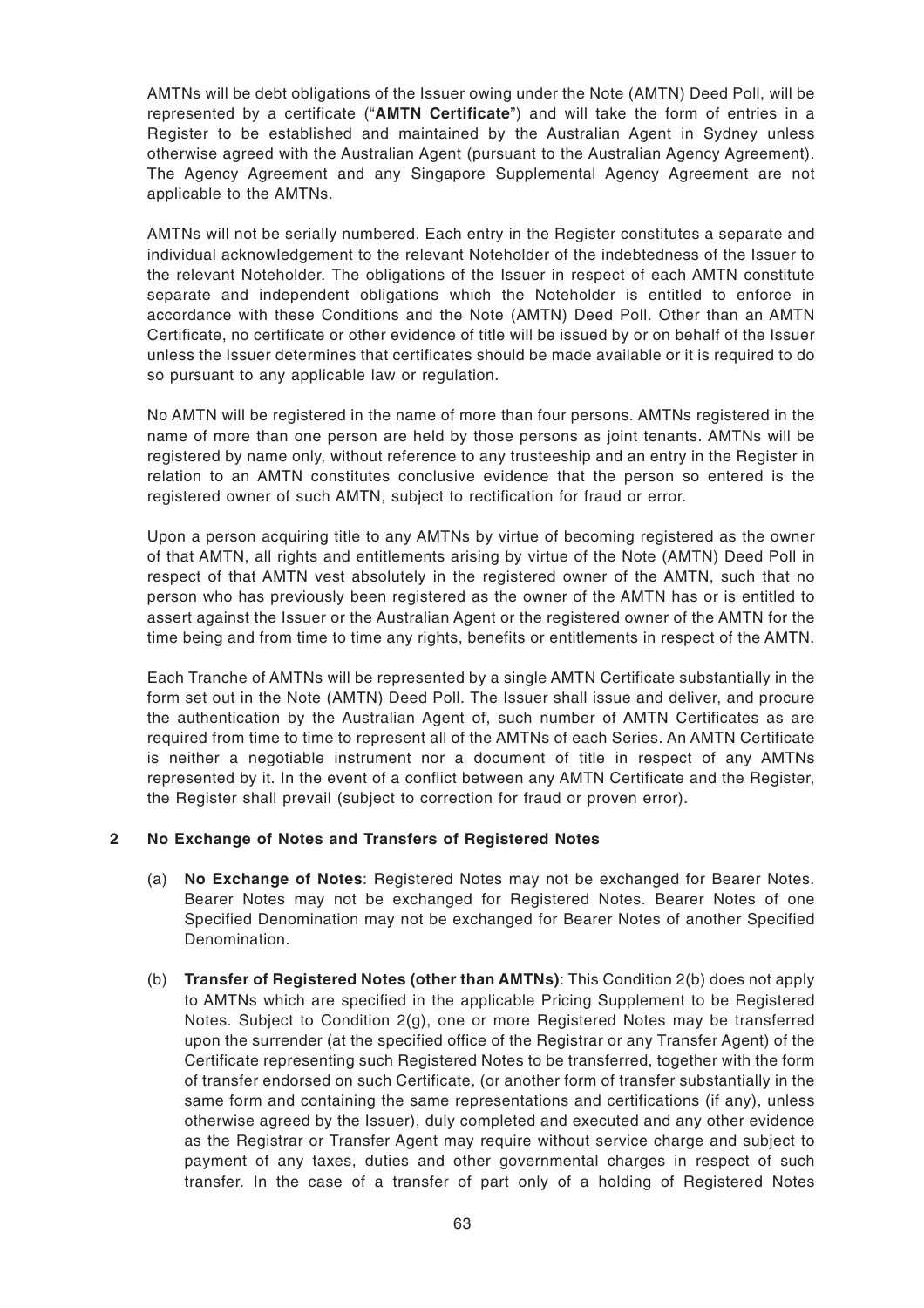represented by one Certificate, a new Certificate shall be issued to the transferee in respect of the part transferred and a further new Certificate in respect of the balance of the holding not transferred shall be issued to the transferor. All transfers of Notes and entries on the Register will be made subject to the detailed regulations concerning transfers of Notes scheduled to the Agency Agreement. The regulations may be changed by the Issuer, with the prior written approval of the Registrar and the Trustee. A copy of the current regulations will be made available by the Registrar to any Noteholder upon request.

Any transfer of interests in Notes evidenced by a Global Note or a Global Certificate will be effected in accordance with the rules of the relevant clearing systems. Transfers of a Global Certificate registered in the name of a nominee for DTC shall be limited to transfers of such Global Certificate, in whole but not in part, to another nominee of DTC or to a successor of DTC or such successor's nominee.

Any transfer of interests in any Subordinated Notes that are the subject of a Trigger Event Notice issued in accordance with Condition 6 or notice of issue of a Bail-in Certificate shall not be permitted during any Suspension Period (as defined below).

- (c) **Exercise of Options or Partial Redemption, Write-off or Conversion in Respect of Registered Notes**: In the case of an exercise of an Issuer or Noteholder's option in respect of, or a partial redemption or (as the case may be) a partial Write-off (as defined in Condition 6(b)(i)) or conversion (if specified and as described in the applicable Pricing Supplement) of, a holding of Registered Notes represented by a single Certificate, a new Certificate shall be issued to the holder to reflect the exercise of such option or in respect of the balance of the holding not redeemed, Written-off (as defined below) or converted. In the case of a partial exercise of an option resulting in Registered Notes of the same holding having different terms, separate Certificates shall be issued in respect of those Notes of that holding that have the same terms. New Certificates shall only be issued against surrender of the existing Certificates to the Registrar or any other Transfer Agent. In the case of a transfer of Registered Notes to a person who is already a holder of Registered Notes, a new Certificate representing the enlarged holding shall only be issued against surrender of the Certificate representing the existing holding.
- (d) **Delivery of New Certificates**: Each new Certificate to be issued pursuant to Condition 2(b) or Condition 2(c) shall be available for delivery within five business days of receipt of the request for transfer, exercise, redemption or exchange, form of transfer or Exercise Notice (as defined in Condition 5(e)) and surrender of the Certificate for transfer, exercise or redemption, except for any Write-off pursuant to Condition 6 or conversion (if specified and as described in the applicable Pricing Supplement) in which case any new Certificate to be issued shall be available for delivery as soon as reasonably practicable. Delivery of the new Certificate(s) shall be made at the specified office of the Transfer Agent or of the Registrar (as the case may be) to whom delivery or surrender of such request for transfer, exercise, redemption or exchange, form of transfer, Exercise Notice and/or Certificate shall have been made or, at the option of the holder making such delivery or surrender as aforesaid and as specified in the relevant form of transfer, Exercise Notice or otherwise in writing, be mailed by uninsured post at the risk of the holder entitled to the new Certificate to such address as may be so specified, unless such holder requests otherwise and pays in advance to the relevant Transfer Agent the costs of such other method of delivery and/or such insurance as it may specify. In this Condition 2(d), "**business day**" means a day, other than a Saturday or Sunday, on which banks are open for business in the place of the specified office of the relevant Transfer Agent or the Registrar (as the case may be).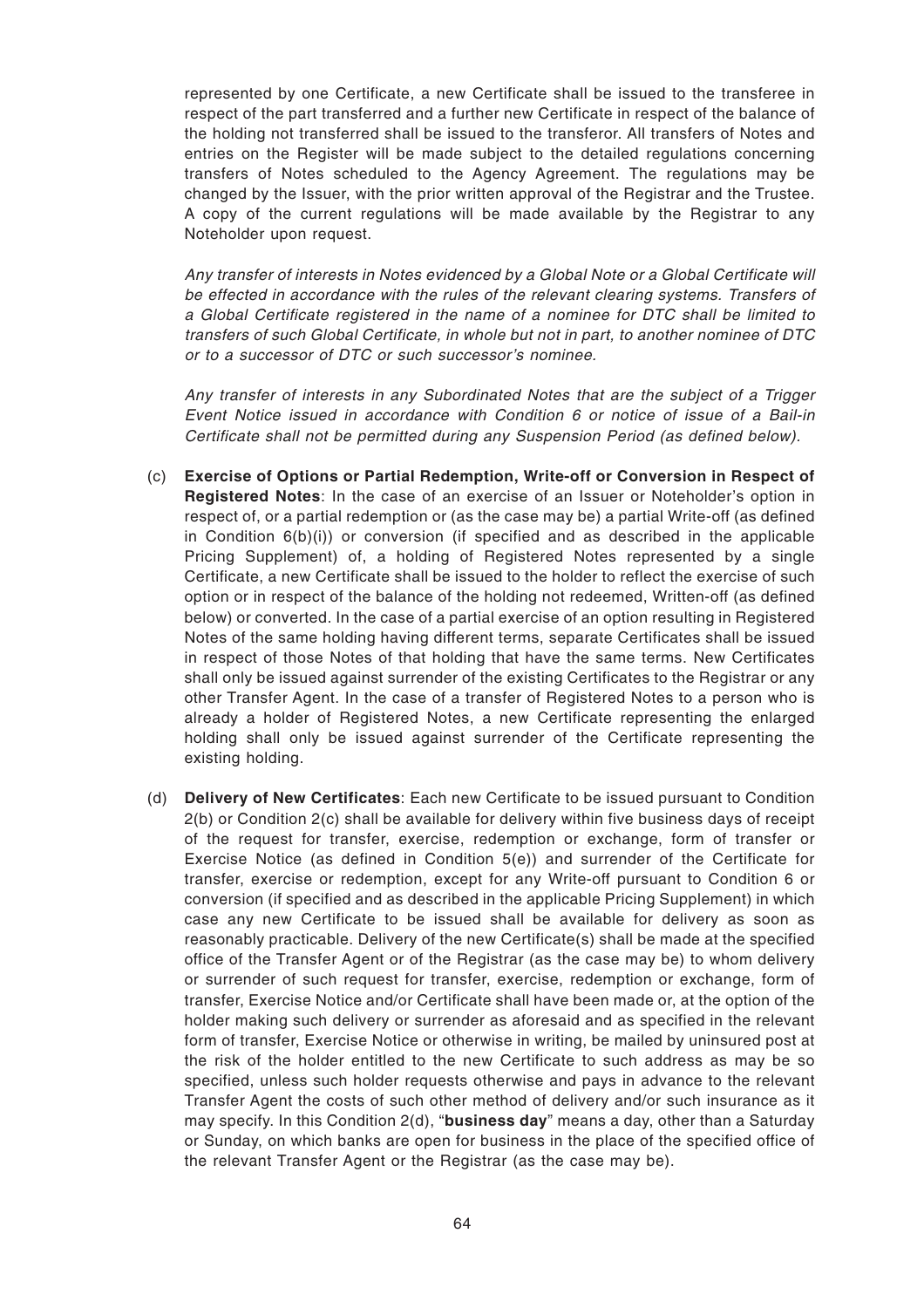(e) **Transfers of AMTNs**: AMTNs may be transferred in whole but not part. Unless lodged in the clearing system operated by Austraclear Ltd ("**Austraclear**"), the AMTNs will be transferable by duly completed and (if applicable) stamped transfer and acceptance forms in the form specified by, and obtainable from, the Australian Agent or by any other manner approved by the Issuer and the Australian Agent. Each transfer and acceptance form must be accompanied by such evidence (if any) as the Australian Agent may require to prove the title of the transferor or the transferor's right to transfer the AMTNs and be signed by both the transferor and the transferee. AMTNs may only be transferred within, to or from Australia if (i) the aggregate consideration payable by the transferee at the time of transfer is at least A\$500,000 (or its equivalent in any other currency and, in either case, disregarding moneys lent by the transferor or its associates) or the offer or invitation giving rise to the transfer otherwise does not require disclosure to investors in accordance with Part 6D.2 or Chapter 7 of the Corporations Act 2001 of the Commonwealth of Australia (the "**Australian Corporations Act**"), (ii) the transfer is not to a "retail client" for the purposes of section 761G of the Australian Corporations Act, (iii) the transfer is in compliance with all applicable laws, regulations or directives (including, without limitation, in the case of a transfer to or from Australia, the laws of the jurisdiction in which the transfer takes place), and (iv) in the case of a transfer between persons outside Australia, if a transfer and acceptance form is signed outside Australia. A transfer to an unincorporated association is not permitted.

A person becoming entitled to an AMTN as a consequence of the death or bankruptcy of a Noteholder or of a vesting order or a person administering the estate of a Noteholder may, upon producing such evidence as to that entitlement or status as the Australian Agent considers sufficient, transfer such AMTN or, if so entitled, become registered as the holder of the AMTN.

Where the transferor executes a transfer of less than all of the AMTNs registered in its name, and the specific AMTNs to be transferred are not identified, the Australian Agent may register the transfer in respect of such of the AMTNs registered in the name of the transferor as the Australian Agent thinks fit, provided the aggregate nominal amount of the AMTNs registered as having been transferred equals the aggregate nominal amount of the AMTNs expressed to be transferred in the transfer.

- (f) **Transfers Free of Charge**: Transfers of Notes and Certificates on registration, transfer, exercise of an option or partial redemption, Write-off or conversion (if and as specified in the applicable Pricing Supplement) shall be effected without charge by or on behalf of the Issuer, the Registrar, the Australian Agent or the Transfer Agents, but upon payment by the relevant Noteholder of any tax or other governmental charges that may be imposed in relation to it (or the giving of such indemnity as the Registrar, the Australian Agent or the relevant Transfer Agent may require).
- (g) **Closed Periods**: No Noteholder may require the transfer of a Registered Note to be registered (i) during the period of 15 days ending on the due date for redemption of, or payment of any Installment Amount in respect of, that Note, (ii) during the period of 15 days before to any date on which Notes may be called for redemption by the Issuer at its option pursuant to Condition 5(d), (iii) after any such Note has been called for redemption, (iv) during the period of seven days ending on (and including) any Record Date, or (v) in respect of any Subordinated Notes, during a Suspension Period.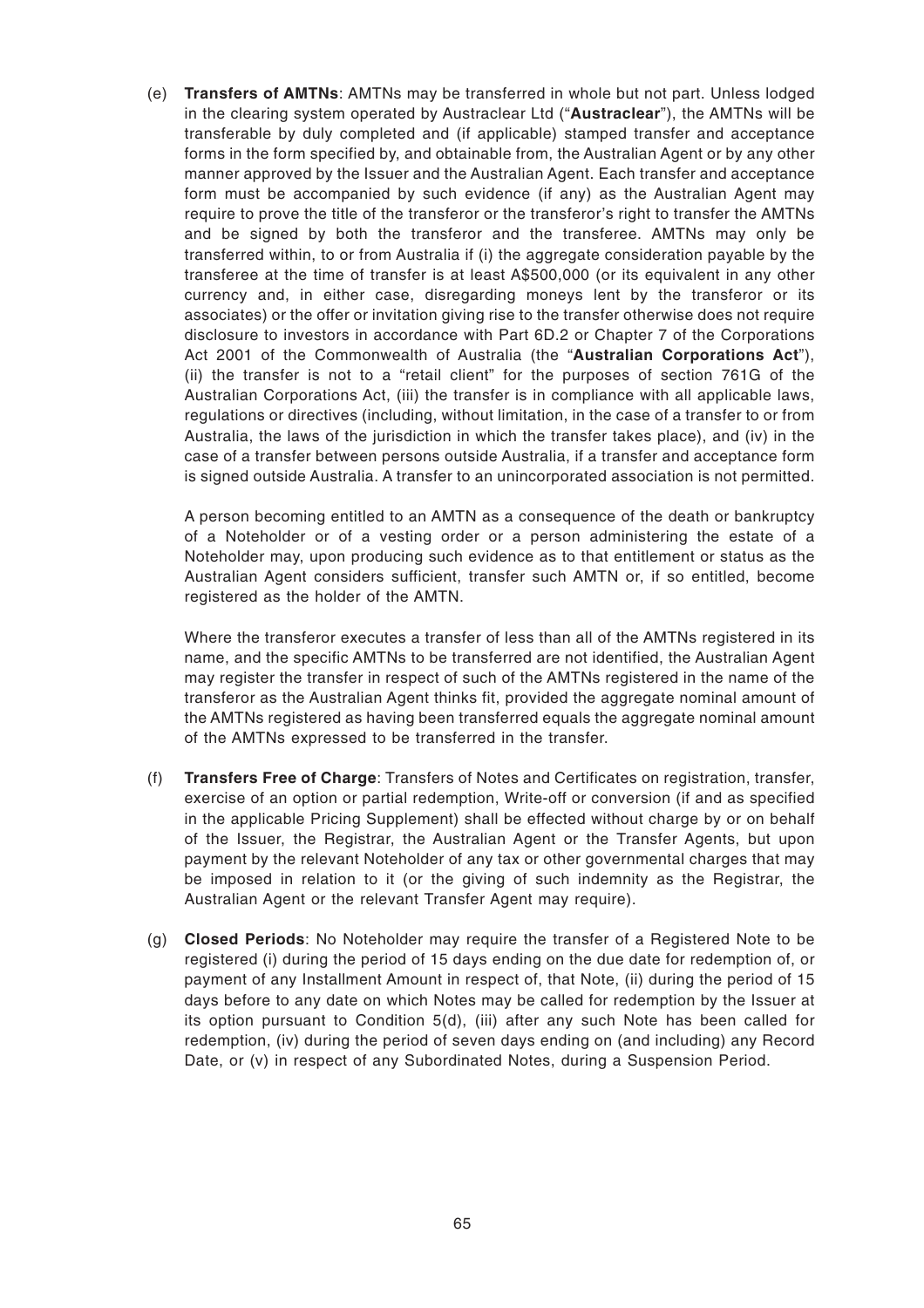In these Conditions, "**Suspension Period**" means the period commencing on the business day in Singapore immediately following the date of a Trigger Event Notice (as defined in Condition 6(e)) or notice of issue of a Bail-in Certificate, as the case may be, and ending on the earlier of the close of business in Singapore on:

- (i) the date on which the Registrar or any other Agent has (A) reflected the relevant Write-off or conversion (if and as specified in the applicable Pricing Supplement) in the Register or (B) issued a new Certificate (as the case may be) to such Noteholder in respect of the related Write-off or conversion (if and as specified in the applicable Pricing Supplement); and
- (ii) on the tenth business day in Singapore immediately following the date of any such notice, or

in the event that a Bail-in Certificate has been issued, when the Bail-in Certificate has been effected.

In relation to any Suspension Period, "**business day**" means a day, other than a Saturday or Sunday, on which banks are open for business in the place of the specified office of the relevant Transfer Agent or the Registrar (as the case may be).

### **3 Status**

- (a) **Status of Senior Notes**: The senior notes (being those Notes that specify their status as senior in the applicable Pricing Supplement (the "**Senior Notes**")) and the Receipts and Coupons relating to them constitute direct and unsecured obligations of the Issuer and shall at all times rank pari passu and without any preference among themselves. The payment obligations of the Issuer under the Senior Notes and the Receipts and Coupons relating to them shall, save for such exceptions as may be provided by applicable legislation, at all times rank at least equally with all other unsecured and unsubordinated indebtedness and monetary obligations of the Issuer, present and future.
- (b) **Status of Subordinated Notes**: The subordinated notes (being those Notes that specify their status as subordinated in the applicable Pricing Supplement) (the "**Subordinated Notes**") constitute direct, unsecured and subordinated obligations of the Issuer and rank pari passu and without any preference among themselves. The rights and claims of the Noteholders are subordinated as described below.
- (c) **Subordination**: Upon the occurrence of any winding-up proceeding (other than pursuant to a Permitted Reorganisation (as defined below)), the rights of the Noteholders to the payment of the principal of, and interest on, the Subordinated Notes and any other obligations in respect of the Subordinated Notes are expressly subordinated and subject in right of payment to the prior payment in full of all claims of Senior Creditors, and will rank senior to the claims of the holders of all share capital of the Issuer and Additional Tier 1 Capital Securities and/or as otherwise specified in the applicable Pricing Supplement or in a supplement to the Offering Memorandum. The Subordinated Notes will rank pari passu with Tier 2 Capital Securities and/or as otherwise specified in the applicable Pricing Supplement or in a supplement to the Offering Memorandum and any instrument or security issued, entered into or guaranteed by the Issuer that ranks or is expressed to rank, by its terms or operation of law, pari passu with a Subordinated Note. In the event that (i) the Noteholders do not receive payment in full of the principal amount due and payable in respect of the Subordinated Notes plus interest thereon accrued to the date of repayment in any winding-up of the Issuer and (ii) the winding-up order or resolution passed for the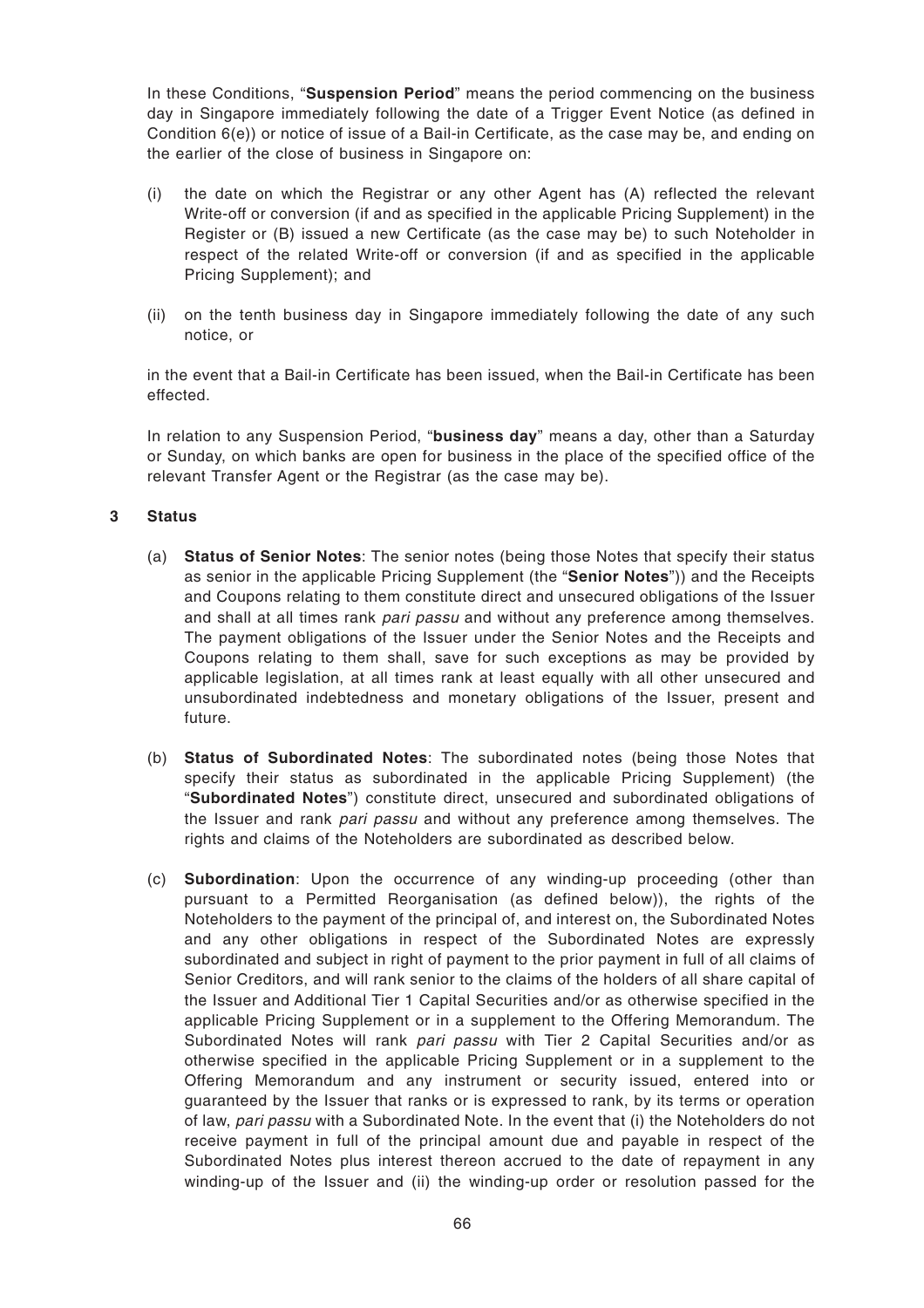winding-up of the Issuer or the dissolution of the Issuer is subsequently stayed, discharged, rescinded, avoided, annulled or otherwise rendered inoperative, then to the extent that such Noteholders did not receive payment in full of such principal of and interest on such Subordinated Notes, such unpaid amounts shall remain payable in full; provided that payment of such unpaid amounts shall be subject to the provisions under this Condition 3, Condition 6 and Condition 10(b)(ii) and Clause 5 and Clause 8.2 of the Trust Deed.

The Issuer has agreed, pursuant to the terms of the Trust Deed, to indemnify the Noteholders against any loss incurred as a result of any judgment or order being given or made for any amount due under the Subordinated Notes and such judgment or order being expressed and paid in a currency other than the Specified Currency. Any amounts due under such indemnification will be similarly subordinated in right of payment with other amounts due on the Subordinated Notes and payment thereof shall be subject to the provisions under this Condition 3 and Condition 10(b)(ii) and Clause 8.2 of the Trust Deed.

On a winding-up of the Issuer, there may be no surplus assets available to meet the claims of the Noteholders after the claims of the parties ranking senior to the Noteholders (as provided in this Condition 3 and Clause 5 of the Trust Deed) have been satisfied.

The subordination provisions set out in this Condition 3(c) are effective only upon the occurrence of any winding-up proceedings of the Issuer. In the event that a Trigger Event occurs, the rights of holders of Subordinated Notes shall be subject to Condition 6. This may not result in the same outcome for holders of Subordinated Notes as would otherwise occur under this Condition 3(c) upon the occurrence of any winding-up proceedings.

In these Conditions:

"**Additional Tier 1 Capital Securities**" means (i) any security issued by the Issuer or (ii) any other similar instrument issued by any subsidiary of the Issuer that is guaranteed by the Issuer, that, in each case, constitutes Additional Tier 1 capital of the Issuer on an unconsolidated basis, pursuant to the relevant requirements set out in MAS Notice 637.

"**MAS**" means the Monetary Authority of Singapore or such other governmental authority having primary bank supervisory authority with respect to the Issuer.

"**MAS Notice 637**" means the MAS Notice 637 – "Notice on Risk Based Capital Adequacy Requirements for Banks Incorporated in Singapore" issued by MAS, as amended, replaced or supplemented from time to time.

"**Offering Memorandum**" means the offering memorandum dated August 31, 2020 relating to, *inter alia*, the Notes (which term shall include those documents incorporated in it by reference from time to time as provided in it) as from time to time amended, supplemented or replaced (but not including any information or documents replaced or superseded by any information so subsequently included or incorporated).

"**Permitted Reorganisation**" means a solvent reconstruction, amalgamation, reorganisation, merger or consolidation whereby all or substantially all the business, undertaking and assets of the Issuer are transferred to a successor entity which assumes all the obligations of the Issuer under the Notes.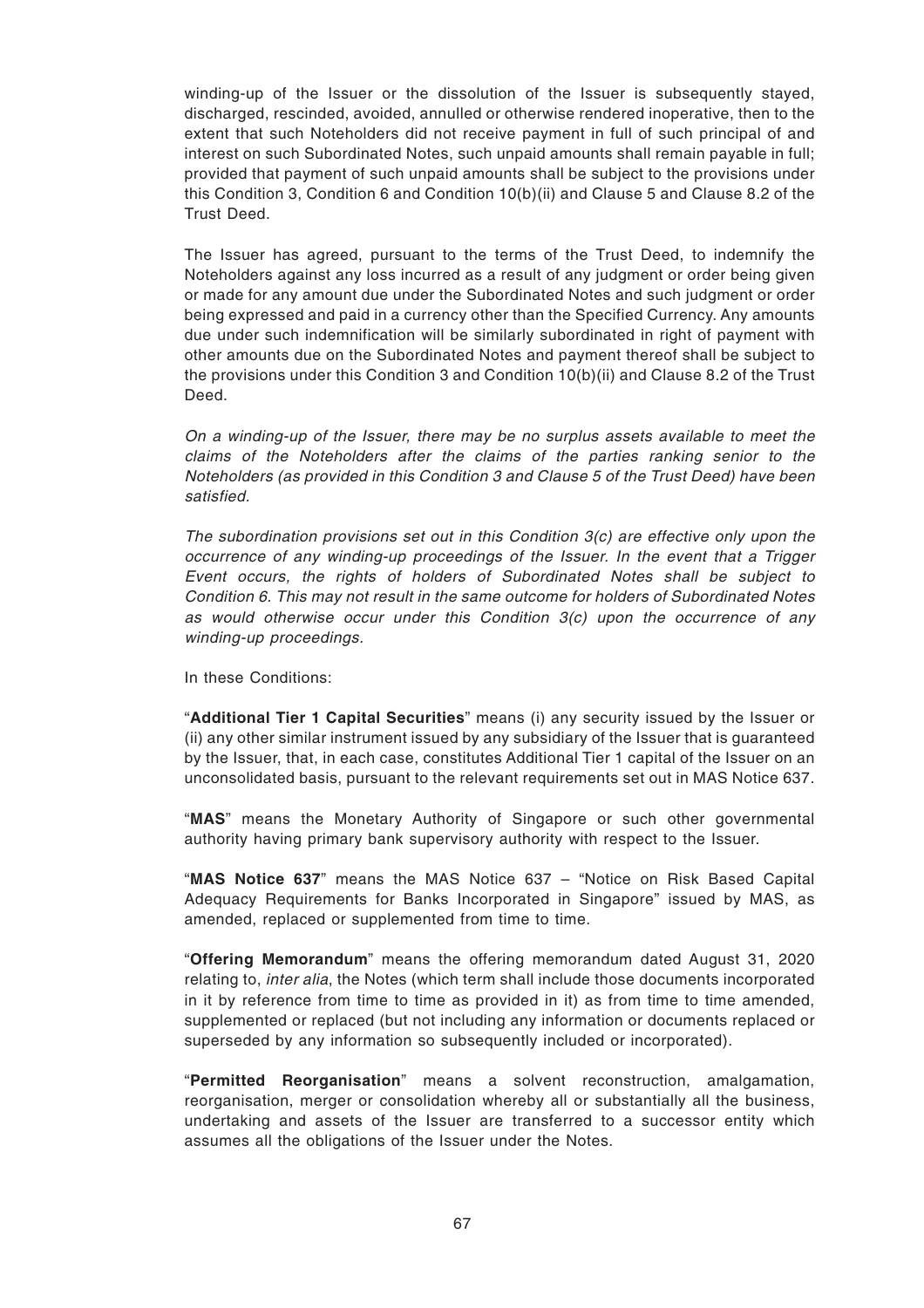"**Senior Creditors**" means creditors of the Issuer (including the Issuer's depositors) other than those whose claims rank or are expressed to rank pari passu with or junior to the claims of the holders of the Subordinated Notes.

"**Tier 2 Capital Securities**" means (i) any security issued by the Issuer or (ii) any other similar instrument issued by any subsidiary of the Issuer that is guaranteed by the Issuer that, in each case, constitutes a Tier 2 capital instrument of the Issuer on an unconsolidated basis pursuant to the relevant requirements set out in MAS Notice 637.

(d) **Set-off and Payment Void**: No Noteholder of Subordinated Notes may exercise, claim or plead any right of set-off, counterclaim or retention in respect of any amount owed to it by the Issuer arising under or in connection with the Subordinated Notes. Each Noteholder shall, by acceptance of any Subordinated Note, be deemed to have waived all such rights of set-off, counterclaim or retention to the fullest extent permitted by law. If at any time any Noteholder receives payment or benefit of any sum in respect of the Subordinated Notes (including any benefit received pursuant to any such set-off, counter-claim or retention) other than in accordance with the provisions in the second paragraph of Condition 10(b)(ii) and Clause 8.2.2 of the Trust Deed, the payment of such sum or receipt of such benefit shall, to the fullest extent permitted by law, be deemed void for all purposes and such Noteholder, by acceptance of such Subordinated Note, shall agree as a separate and independent obligation that any such sum or benefit so received shall forthwith be paid or returned in full by such Noteholder to the Issuer upon demand by the Issuer or, in the event of the winding-up of the Issuer, the liquidator of the Issuer, whether or not such payment or receipt shall have been deemed void under the Trust Deed. Any sum so paid or returned shall then be treated for the purposes of the Issuer's obligations as if it had not been paid by the Issuer, and its original payment shall be deemed not to have discharged any of the obligations of the Issuer under the Subordinated Notes.

### **4 Interest and other Calculations**

(a) **Interest on Fixed Rate Notes**: If a Note is specified in the applicable Pricing Supplement as a Fixed Rate Note, it shall bear interest on its outstanding nominal amount from and including the Interest Commencement Date at the rate per annum (expressed as a percentage) equal to the Rate of Interest (as defined in Condition 4(l)), such interest being payable in arrear on each Interest Payment Date specified in the applicable Pricing Supplement. The amount of interest payable shall be determined in accordance with Condition  $4(q)$ , Condition  $4(h)$ , Condition  $4(i)$  and Condition  $4(i)$ .

### (b) **Interest on Floating Rate Notes (for non-Singapore Dollar Notes) and Index Linked Interest Notes**:

(i) Interest Payment Dates: If a Note is specified in the applicable Pricing Supplement as being a Floating Rate Note or an Index Linked Note, it shall bear interest on its outstanding nominal amount from and including the Interest Commencement Date at the rate per annum (expressed as a percentage) equal to the Rate of Interest, such interest being payable in arrear on each Interest Payment Date. The amount of interest payable shall be determined in accordance with Condition  $4(q)$ , Condition 4(h), Condition 4(i) and Condition 4(j). Such Interest Payment Date(s) is/are either shown in the applicable Pricing Supplement as Specified Interest Payment Date(s) or, if no Specified Interest Payment Date(s) is/are shown in the applicable Pricing Supplement, Interest Payment Date shall mean each date which falls the number of months or other period shown in the applicable Pricing Supplement as the Interest Period after the preceding Interest Payment Date or, in the case of the first Interest Payment Date, after the Interest Commencement Date.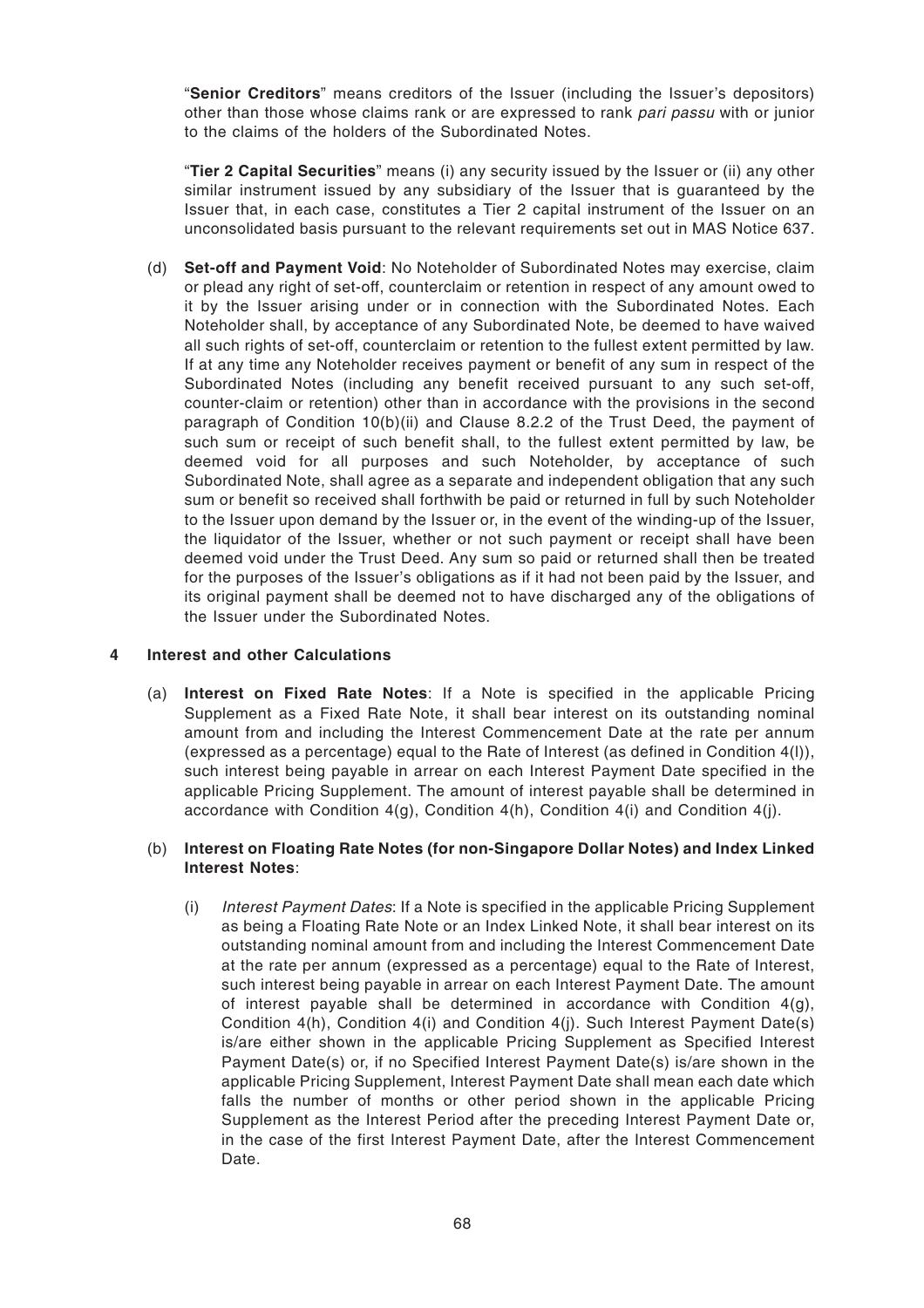In this Condition 4(b), Floating Rate Note shall refer to a Floating Rate Note which is denominated in a currency other than Singapore dollars.

- (ii) Business Day Convention: If any date referred to in these Conditions that is specified to be subject to adjustment in accordance with a Business Day Convention would otherwise fall on a day that is not a Business Day (as defined in Condition 4(l)), then, if the Business Day Convention specified in the applicable Pricing Supplement is (A) the Floating Rate Business Day Convention, such date shall be postponed to the next day that is a Business Day unless it would thereby fall into the next calendar month, in which event  $(x)$  such date shall be brought forward to the immediately preceding Business Day and (y) each subsequent such date shall be the last Business Day of the month in which such date would have fallen had it not been subject to adjustment, (B) the Following Business Day Convention, such date shall be postponed to the next day that is a Business Day, (C) the Modified Following Business Day Convention, such date shall be postponed to the next day that is a Business Day unless it would thereby fall into the next calendar month, in which event such date shall be brought forward to the immediately preceding Business Day or (D) the Preceding Business Day Convention, such date shall be brought forward to the immediately preceding Business Day.
- (iii) Rate of Interest for Floating Rate Notes: The Rate of Interest in respect of Floating Rate Notes for each Interest Accrual Period shall be determined in the manner specified in the applicable Pricing Supplement and the provisions below relating to either ISDA Determination or Screen Rate Determination shall apply, depending upon which is specified in the applicable Pricing Supplement.
	- (A) ISDA Determination for Floating Rate Notes

Where ISDA Determination is specified in the applicable Pricing Supplement as the manner in which the Rate of Interest is to be determined, the Rate of Interest for each Interest Accrual Period shall be determined by the Calculation Agent as a rate equal to the relevant ISDA Rate. For the purposes of this Condition 4(b)(iii)(A), "**ISDA Rate**" for an Interest Accrual Period means a rate equal to the Floating Rate that would be determined by the Calculation Agent under a Swap Transaction under the terms of an agreement incorporating the ISDA Definitions and under which:

- (x) the Floating Rate Option is as specified in the applicable Pricing Supplement;
- (y) the Designated Maturity is a period specified in the applicable Pricing Supplement; and
- (z) the relevant Reset Date is the first day of that Interest Accrual Period unless otherwise specified in the applicable Pricing Supplement.

For the purposes of this Condition 4(b)(iii)(A), "**Floating Rate**", "**Calculation Agent**", "**Floating Rate Option**", "**Designated Maturity**", "**Reset Date**" and "**Swap Transaction**" have the meanings given to those terms in the ISDA Definitions.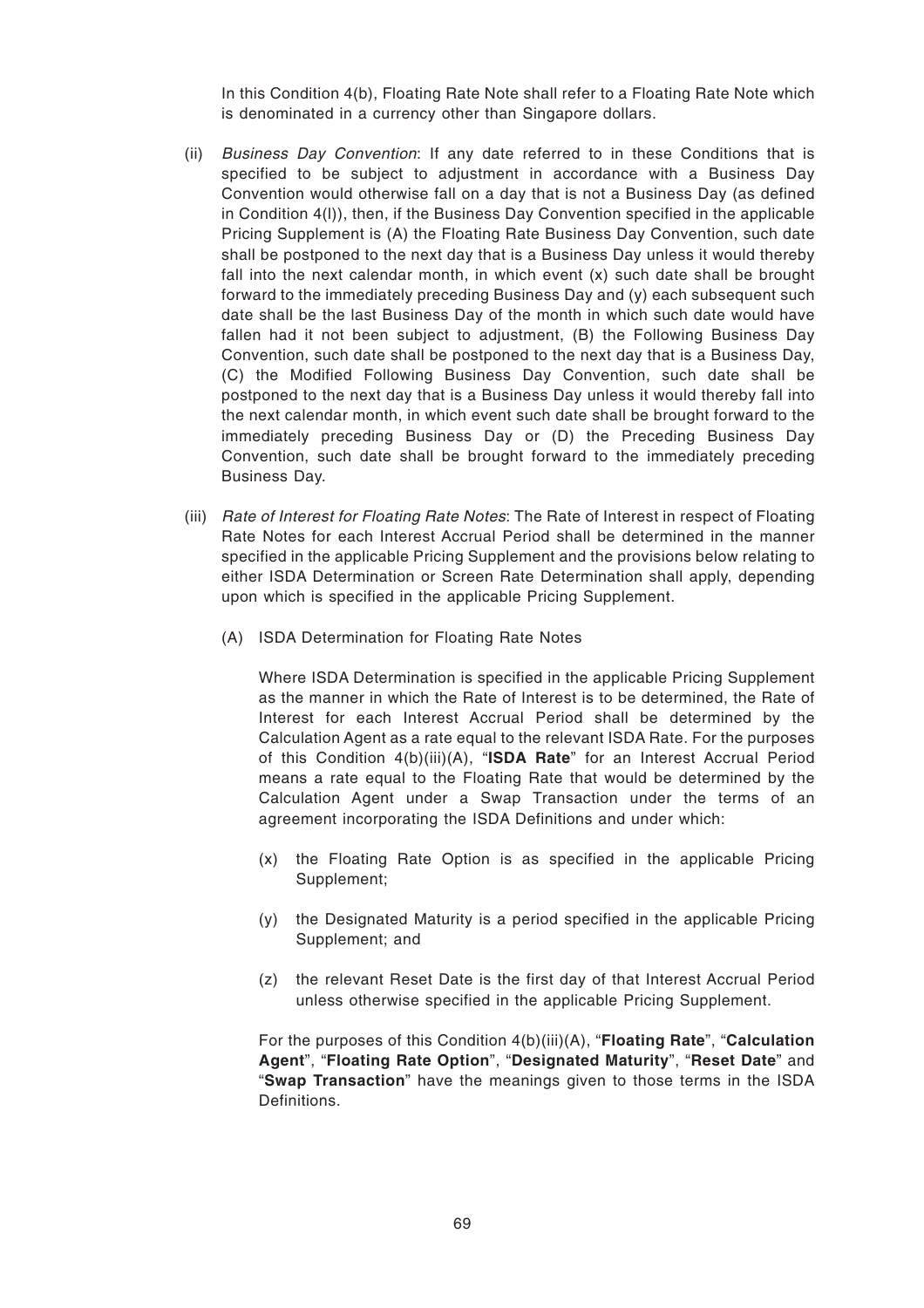- (B) Screen Rate Determination for Floating Rate Notes where the Reference Rate is not specified as being SIBOR, SOR, Compounded Daily SONIA or Compounded Daily SORA
	- (x) Where Screen Rate Determination is specified in the applicable Pricing Supplement as the manner in which the Rate of Interest is to be determined, the Rate of Interest for each Interest Accrual Period will, subject as provided below, be either:
		- (1) the offered quotation; or
		- (2) the arithmetic mean of the offered quotations,

(expressed as a percentage rate per annum) for the Reference Rate which appears or appear, as the case may be, on the Relevant Screen Page as at either 11.00 a.m. (London time in the case of the London Interbank Offered Rate ("**LIBOR**") or Brussels time in the case of the Euro Interbank Offered Rate ("**EURIBOR**") or Hong Kong time in the case of the Hong Kong Interbank Offered Rate ("**HIBOR**")) on the Interest Determination Date in question as determined by the Calculation Agent. If five or more of such offered quotations are available on the Relevant Screen Page, the highest (or, if there is more than one such highest quotation, one only of such quotations) and the lowest (or, if there is more than one such lowest quotation, one only of such quotations) shall be disregarded by the Calculation Agent for the purpose of determining the arithmetic mean of such offered quotations.

If the Reference Rate from time to time in respect of Floating Rate Notes is specified in the applicable Pricing Supplement as being other than LIBOR, EURIBOR or HIBOR, the Rate of Interest in respect of such Notes will be determined as provided in the applicable Pricing Supplement.

(y) If the Relevant Screen Page is not available or if, Condition  $4(b)(iii)(B)(x)(1)$  applies and no such offered quotation appears on the Relevant Screen Page or if Condition 4(b)(iii)(B)(x)(2) applies and fewer than three such offered quotations appear on the Relevant Screen Page in each case as at the time specified above, subject as provided below, the Issuer shall request, if the Reference Rate is LIBOR, the principal London office of each of the Reference Banks or, if the Reference Rate is EURIBOR, the principal Euro-zone office of each of the Reference Banks or, if the Reference Rate is HIBOR, the principal Hong Kong office of each of the Reference Banks, to provide the Calculation Agent with its offered quotation (expressed as a percentage rate per annum) for the Reference Rate if the Reference Rate is LIBOR, at approximately 11.00 a.m. (London time) or, if the Reference Rate is EURIBOR, at approximately 11.00 a.m. (Brussels time) or, if the Reference Rate is HIBOR, at approximately 11.00 a.m. (Hong Kong time) on the Interest Determination Date in question and such rate shall be notified to the Calculation Agent. If two or more of the Reference Banks provide the Issuer with such offered quotations, the Rate of Interest for such Interest Accrual Period shall be the arithmetic mean of such offered quotations as determined by the Calculation Agent; and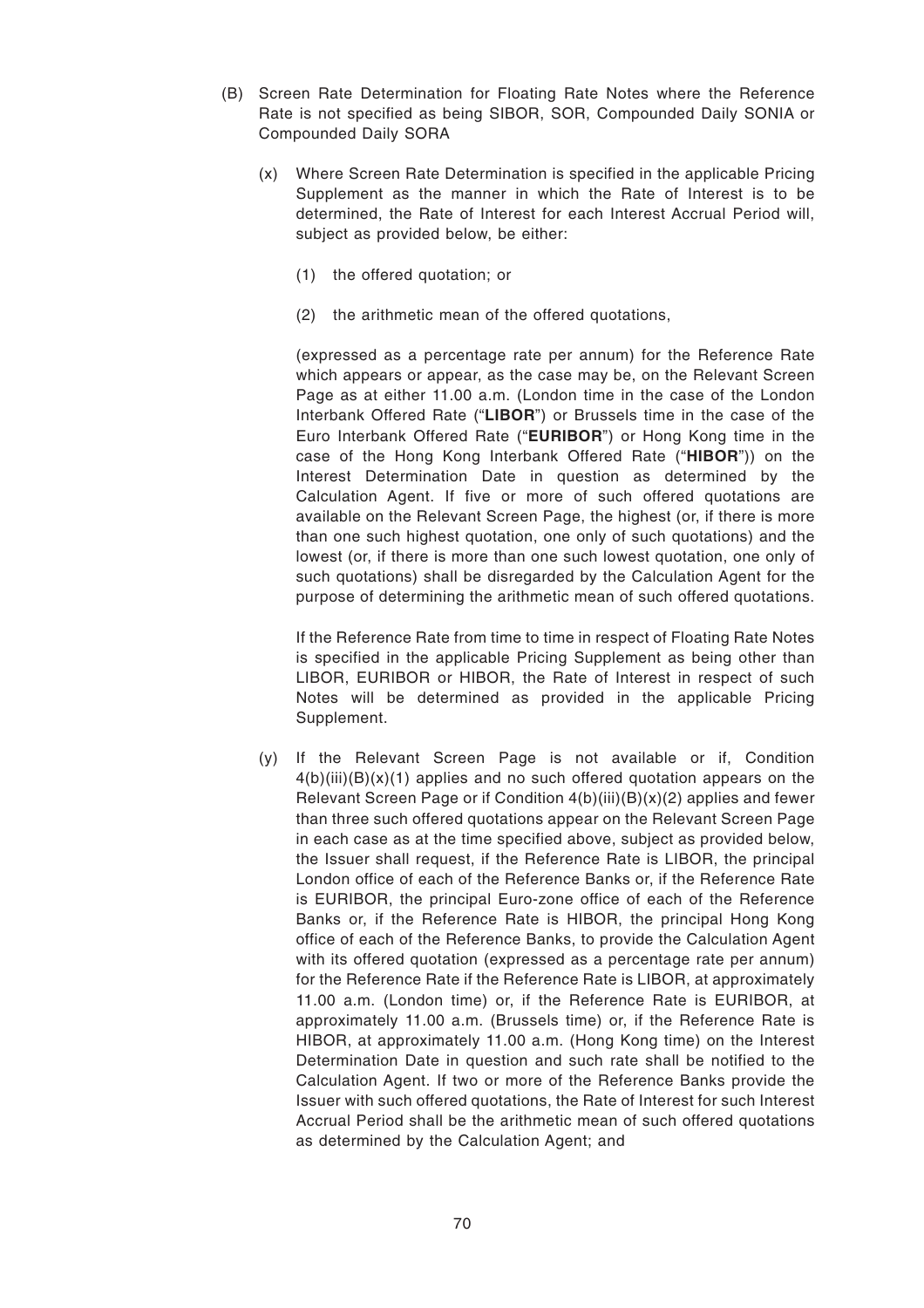- (z) If Condition 4(b)(iii)(B)(y) applies and the Issuer determines that fewer than two Reference Banks are providing offered quotations, subject as provided below, the Rate of Interest shall be the arithmetic mean of the rates per annum (expressed as a percentage) as communicated to (and at the request of) the Issuer by the Reference Banks or any two or more of them, at which such banks were offered, if the Reference Rate is LIBOR, at approximately 11.00 a.m. (London time) or, if the Reference Rate is EURIBOR, at approximately 11.00 a.m. (Brussels time) or, if the Reference Rate is HIBOR, at approximately 11.00 a.m. (Hong Kong time) on the relevant Interest Determination Date, deposits in the Specified Currency for a period equal to that which would have been used for the Reference Rate by leading banks in, if the Reference Rate is LIBOR, the London inter-bank market or, if the Reference Rate is EURIBOR, the Euro-zone inter-bank market or, if the Reference Rate is HIBOR, the Hong Kong inter-bank market, as the case may be, or, if fewer than two of the Reference Banks provide the Issuer with such offered rates, the offered rate for deposits in the Specified Currency for a period equal to that which would have been used for the Reference Rate, or the arithmetic mean of the offered rates for deposits in the Specified Currency for a period equal to that which would have been used for the Reference Rate, at which, if the Reference Rate is LIBOR, at approximately 11.00 a.m. (London time) or, if the Reference Rate is EURIBOR, at approximately 11.00 a.m. (Brussels time) or, if the Reference Rate is HIBOR, at approximately 11.00 a.m. (Hong Kong time), on the relevant Interest Determination Date, any one or more banks (which bank or banks is or are in the opinion of the Issuer suitable for such purpose) informs the Calculation Agent it is quoting to leading banks in, if the Reference Rate is LIBOR, the London inter-bank market or, if the Reference Rate is EURIBOR, the Euro-zone inter-bank market or, if the Reference Rate is HIBOR, the Hong Kong inter-bank market, as the case may be, provided that, if the Rate of Interest cannot be determined in accordance with the foregoing provisions of this Condition  $4(b)(iii)(B)(z)$ , the Rate of Interest shall be determined as at the last preceding Interest Determination Date (though substituting, where a different Margin or Maximum or Minimum Rate of Interest is to be applied to the relevant Interest Accrual Period from that which applied to the last preceding Interest Accrual Period, the Margin or Maximum or Minimum Rate of Interest relating to the relevant Interest Accrual Period, in place of the Margin or Maximum or Minimum Rate of Interest relating to that last preceding Interest Accrual Period).
- (C) Screen Rate Determination for Floating Rate Notes where the Reference Rate is specified as being Compounded Daily SONIA
	- (x) For each Floating Rate Note where the Reference Rate is specified as being Compounded Daily SONIA, the Rate of Interest for each Interest Accrual Period will, subject as provided below, be Compounded Daily SONIA plus or minus (as indicated in the applicable Pricing Supplement) the Margin.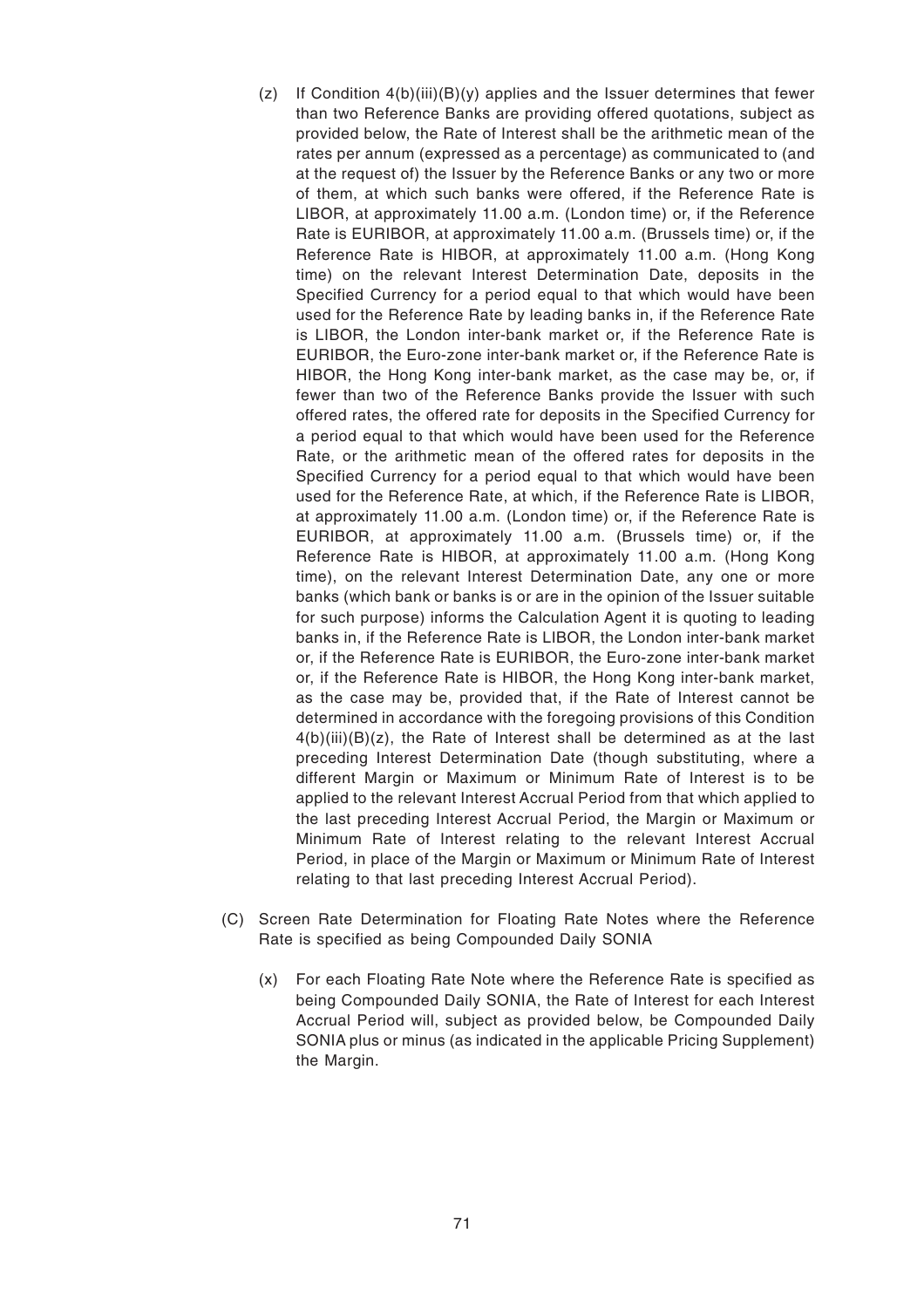"**Compounded Daily SONIA**" means, with respect to an Interest Accrual Period, the rate of return of a daily compound interest investment during the Observation Period corresponding to such Interest Accrual Period (with the daily Sterling Overnight Index Average rate as reference rate for the calculation of interest) and will be calculated by the Calculation Agent (or such other party responsible for the calculation of the Rate of Interest, as specified in the applicable Pricing Supplement) on the Interest Determination Date, as follows, and the resulting percentage will be rounded if necessary to the fifth decimal place, with 0.000005 being rounded upwards:

$$
\left[\prod_{i=1}^{d_o} \left(1 + \frac{\text{SONIA}_{i-\text{xLBD}} \times n_i}{365}\right) - 1\right] \times \frac{365}{d}
$$

where:

"**d**" means, for the relevant Interest Accrual Period, the number of calendar days in such Interest Accrual Period;

"**d<sup>o</sup>** " means, for the relevant Interest Accrual Period, the number of London Business Days in such Interest Accrual Period;

"**i** " means, for the relevant Interest Accrual Period, a series of whole numbers from one to  $\mathsf{d_o},$  each representing the relevant London Business Day in chronological order from (and including) the first London Business Day in such Interest Accrual Period to (but excluding) the last London Business Day in such Interest Accrual Period;

"**London Business Day**" or "**LBD**" means any day on which commercial banks are open for general business (including dealing in foreign exchange and foreign currency deposits) in London;

"**n**<sub>i</sub>", for any day "<sub>i</sub>", means the number of calendar days from and including such day " $\mathring{\,}$  up to but excluding the following London Business Day;

"**Observation Period**" means, for the relevant Interest Accrual Period, the period from (and including) the date falling five London Business Days (or, if higher, such other number of London Business Days specified in the applicable Pricing Supplement) prior to the first day of such Interest Accrual Period (and the first Interest Accrual Period shall begin on and include the Interest Commencement Date) and ending on (but excluding) the date falling five London Business Days (or, if higher, such other number of London Business Days specified in the applicable Pricing Supplement) prior to the Interest Payment Date at the end of such Interest Accrual Period (or the date falling five London Business Days (or, if higher, such other number of London Business Days specified in the applicable Pricing Supplement) prior to such earlier date, if any, on which the Notes become due and payable);

"**SONIAi-xLBD**" means, in respect of any London Business Day falling in the relevant Observation Period, the SONIA Reference Rate for the London Business Day falling five London Business Days (or, if higher, such other number of London Business Days specified in the applicable Pricing Supplement) prior to the relevant London Business Day "i"; and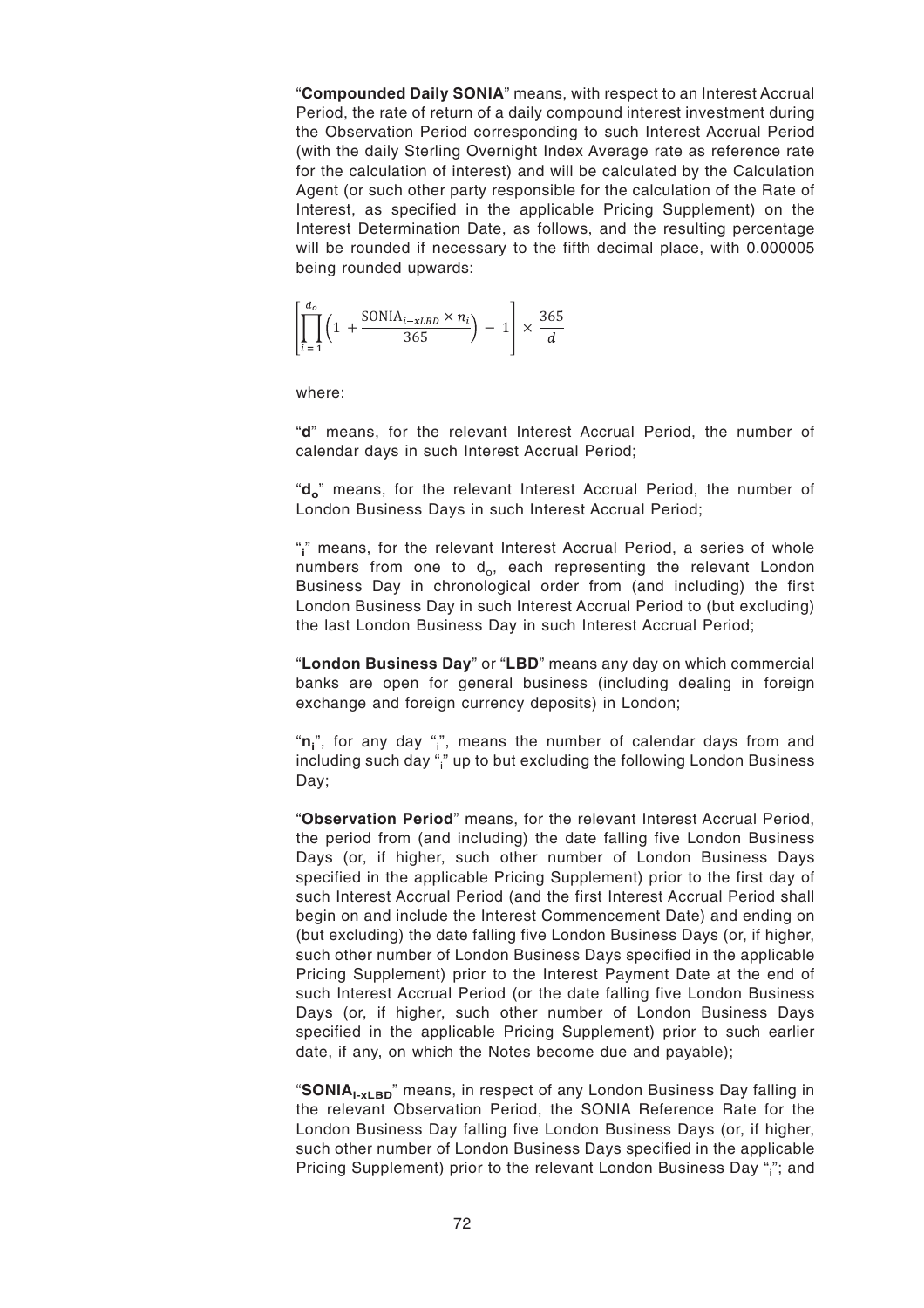"**SONIA Reference Rate**" means, in respect of any London Business Day, a reference rate equal to the daily Sterling Overnight Index Average ("**SONIA**") rate for such London Business Day as provided by the administrator of SONIA to authorised distributors and as then published on the Relevant Screen Page or, if the Relevant Screen Page is unavailable, as otherwise published by such authorised distributors (on the London Business Day immediately following such London Business Day).

- $(y)$  If, subject to Condition  $4(0)(i)$ , in respect of any London Business Day in the relevant Observation Period, the Calculation Agent (or such other party responsible for the calculation of the Rate of Interest, as specified in the applicable Pricing Supplement) determines that the SONIA Reference Rate is not available on the Relevant Screen Page or has not otherwise been published by the relevant authorised distributors, such SONIA reference rate shall be:
	- (i) the Bank of England's Bank Rate (the "**Bank Rate**") prevailing at 5.00 p.m. (or, if earlier, close of business) on the relevant London Business Day; plus
	- (ii) the mean of the spread of the SONIA Reference Rate to the Bank Rate over the previous five days on which a SONIA Reference Rate has been published, excluding the highest spread (or, if there is more than one highest spread, one only of those highest spreads) and lowest spread (or, if there is more than one lowest spread, one only of those lowest spreads) to the Bank Rate.

Notwithstanding the paragraph above, and without prejudice to Condition 4(o)(i), in the event the Bank of England publishes guidance as to:

- (aa) how the SONIA Reference Rate is to be determined; or
- (bb) any rate that is to replace the SONIA Reference Rate,

the Calculation Agent (or such other party responsible for the calculation of the Rate of Interest as specified in the applicable Pricing Supplement, and in consultation with the Issuer) shall, to the extent that it is reasonably practicable, follow such guidance in order to determine the SONIA rate for the purpose of the relevant Series of Notes for so long as the SONIA Reference Rate is not available or has not been published by the authorised distributors.

- (z) In the event that the Rate of Interest cannot be determined in accordance with the foregoing provisions by the Calculation Agent (or such other party responsible for the calculation of the Rate of Interest, as specified in the applicable Pricing Supplement), subject to Condition 4(o)(i), the Rate of Interest shall be:
	- (i) that determined as at the last preceding Interest Determination Date (though substituting, where a different Margin or Maximum Rate of Interest or Minimum Rate of Interest is to be applied to the relevant Interest Accrual Period from that which applied to the last preceding Interest Accrual Period, the Margin or Maximum Rate of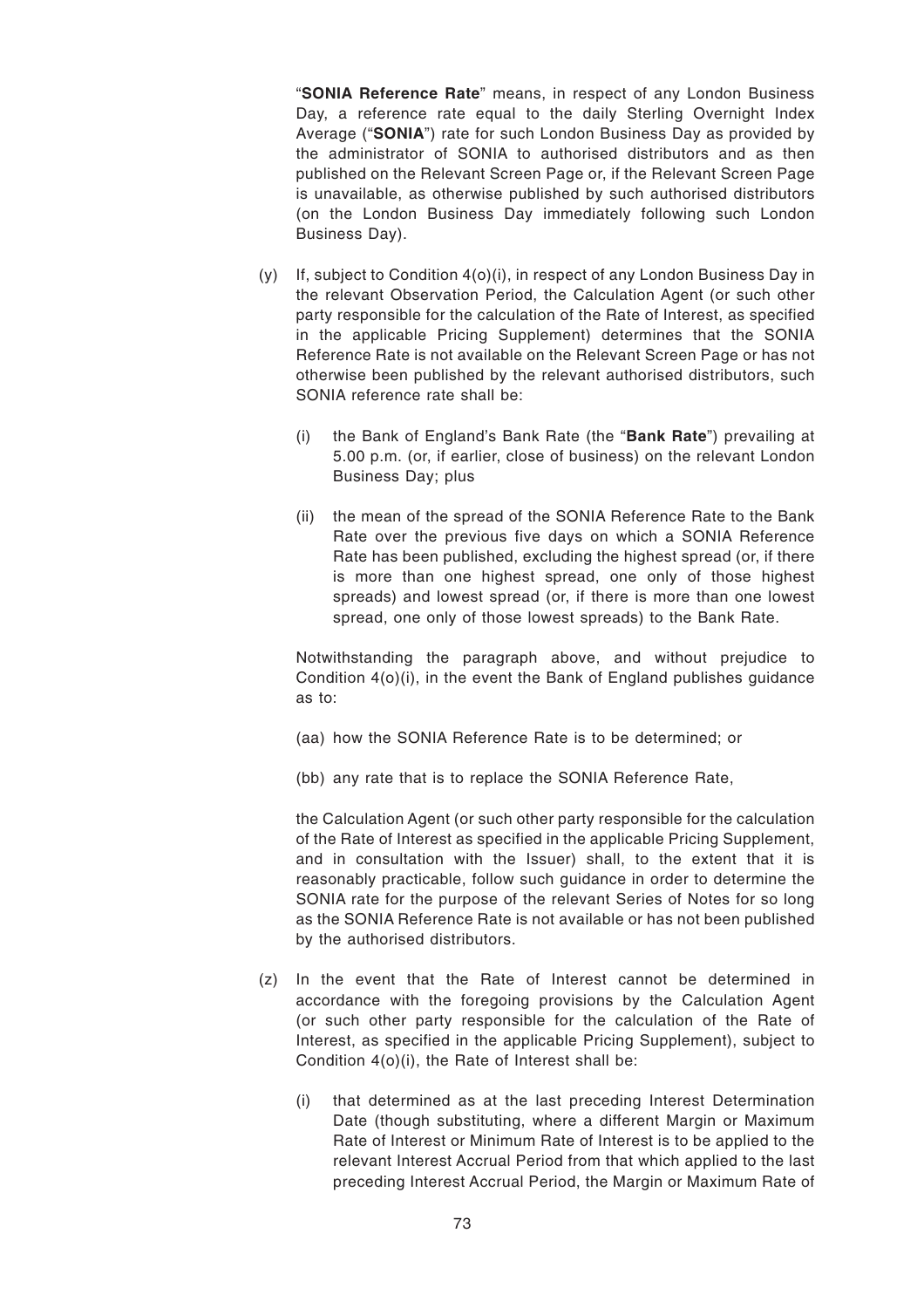Interest or Minimum Rate of Interest (as specified in the applicable Pricing Supplement) relating to the relevant Interest Accrual Period in place of the Margin or Maximum Rate of Interest or Minimum Rate of Interest relating to that last preceding Interest Accrual Period); or

(ii) if there is no such preceding Interest Determination Date, the initial Rate of Interest which would have been applicable to such Series of Notes for the first Interest Accrual Period had the Notes been in issue for a period equal in duration to the scheduled first Interest Accrual Period but ending on (and excluding) the Interest Commencement Date (but applying the Margin and any Maximum Rate of Interest or Minimum Rate of Interest applicable to the first Interest Accrual Period).

If the relevant Series of Notes become due and payable in accordance with Condition 10, the final Interest Determination Date shall, notwithstanding any Interest Determination Date specified in the applicable Pricing Supplement, be deemed to be the date on which such Notes became due and payable (with corresponding adjustments being deemed to be made to the Compounded Daily SONIA formula) and the Rate of Interest on such Notes shall, for so long as any such Note remains outstanding, be that determined on such date.

- (iv) Rate of Interest for Index Linked Interest Notes: The Rate of Interest in respect of Index Linked Interest Notes for each Interest Accrual Period shall be determined in the manner specified in the applicable Pricing Supplement and interest will accrue by reference to an Index or Formula as specified in the applicable Pricing Supplement.
- (c) **Zero Coupon Notes**: Where a Note the Interest Basis of which is specified in the applicable Pricing Supplement to be Zero Coupon is repayable prior to the Maturity Date and is not paid when due, the amount due and payable prior to the Maturity Date shall be the Early Redemption Amount of such Note specified in the applicable Pricing Supplement. As from the Maturity Date, the Rate of Interest for any overdue principal of such a Note shall be a rate per annum (expressed as a percentage) equal to the Amortization Yield (as described in Condition 5(b)(i)(B)).
- (d) **Credit Linked Notes, Equity Linked Notes and Bond Linked Notes**: In the case of Notes which are specified in the applicable Pricing Supplement as being Credit Linked Notes, Equity Linked Notes or Bond Linked Notes, the rate or amount of interest payable shall be determined in the manner specified in the applicable Pricing Supplement.
- (e) **Dual Currency Notes**: In the case of Notes which are specified in the applicable Pricing Supplement as being Dual Currency Notes, if the rate or amount of interest falls to be determined by reference to a Rate of Exchange or a method of calculating Rate of Exchange, the rate or amount of interest payable shall be determined in the manner specified in the applicable Pricing Supplement.
- (f) **Partly-Paid Notes**: In the case of Notes which are specified in the applicable Pricing Supplement as being Partly-Paid Notes (other than Partly-Paid Notes which are Zero Coupon Notes), interest will accrue as aforesaid on the paid-up nominal amount of such Notes and otherwise as specified in the applicable Pricing Supplement.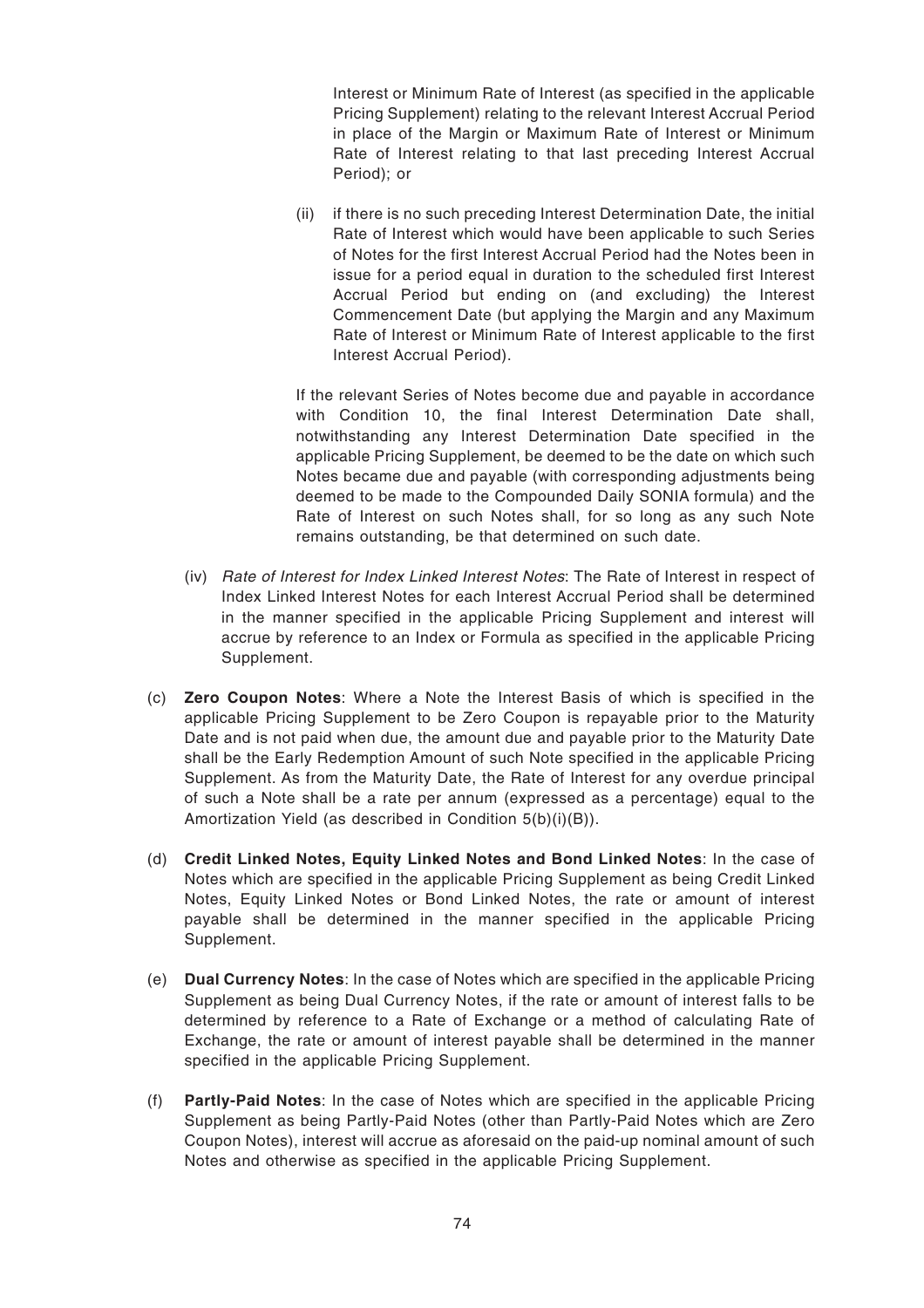(g) **Accrual of Interest**: Interest shall cease to accrue on each Note on the due date for redemption unless, upon due presentation, payment is improperly withheld or refused, in which event interest shall continue to accrue (both before and after judgment) at the Rate of Interest in the manner provided in this Condition 4 to the Relevant Date (as defined in Condition 8).

## (h) **Margin, Maximum/Minimum Rates of Interest, Installment Amounts and Redemption Amounts and Rounding**:

- (i) If any Margin is specified in the applicable Pricing Supplement (either (x) generally, or (y) in relation to one or more Interest Accrual Periods), an adjustment shall be made to all Rates of Interest, in the case of (x), or the Rates of Interest for the specified Interest Accrual Periods, in the case of (y), calculated in accordance with Condition 4(b) by adding (if a positive number) or subtracting (if a negative number) the absolute value of such Margin, subject always to Condition 4(h)(ii).
- (ii) If any Maximum or Minimum Rate of Interest, Installment Amount or Redemption Amount is specified in the applicable Pricing Supplement, then any Rate of Interest, Installment Amount or Redemption Amount shall be subject to such maximum or minimum, as the case may be.
- (iii) For the purposes of any calculations required pursuant to these Conditions (unless otherwise specified), (x) all percentages resulting from such calculations shall be rounded, if necessary, to the nearest one hundred-thousandth of a percentage point (with halves being rounded up), (y) all figures shall be rounded to seven significant figures (with halves being rounded up) and (z) all currency amounts that fall due and payable shall be rounded to the nearest unit of such currency (with halves being rounded up), save in the case of yen, which shall be rounded down to the nearest yen. For these purposes "**unit**" means the lowest amount of such currency that is available as legal tender in the country or countries of such currency.
- (i) **Calculations**: The amount of interest payable per calculation amount specified in the applicable Pricing Supplement (or, if no such amount is so specified, the Specified Denomination) (the "**Calculation Amount**") in respect of any Note for any Interest Accrual Period shall be equal to the product of the Rate of Interest, the Calculation Amount specified in the applicable Pricing Supplement, and the Day Count Fraction specified in the applicable Pricing Supplement for such Interest Accrual Period, unless an Interest Amount (or a formula for its calculation) is applicable to such Interest Accrual Period, in which case the amount of interest payable per Calculation Amount in respect of such Note for such Interest Accrual Period shall equal such Interest Amount (or be calculated in accordance with such formula). Where any Interest Period comprises two or more Interest Accrual Periods, the amount of interest payable per Calculation Amount in respect of such Interest Period shall be the sum of the Interest Amounts payable in respect of each of those Interest Accrual Periods. In respect of any other period for which interest is required to be calculated, the provisions above shall apply save that the Day Count Fraction shall be for the period for which interest is required to be calculated.

The amount payable in respect of the aggregate nominal amount of Notes represented by a Global Certificate or Global Note (as the case may be) shall be made in accordance with the methods of calculation provided for in these Conditions, **save that** the calculation is made in respect of the total aggregate amount of the Notes represented by a Global Certificate or a Global Note (as the case may be), together with such other sums and additional amounts (if any) as may be payable under these Conditions.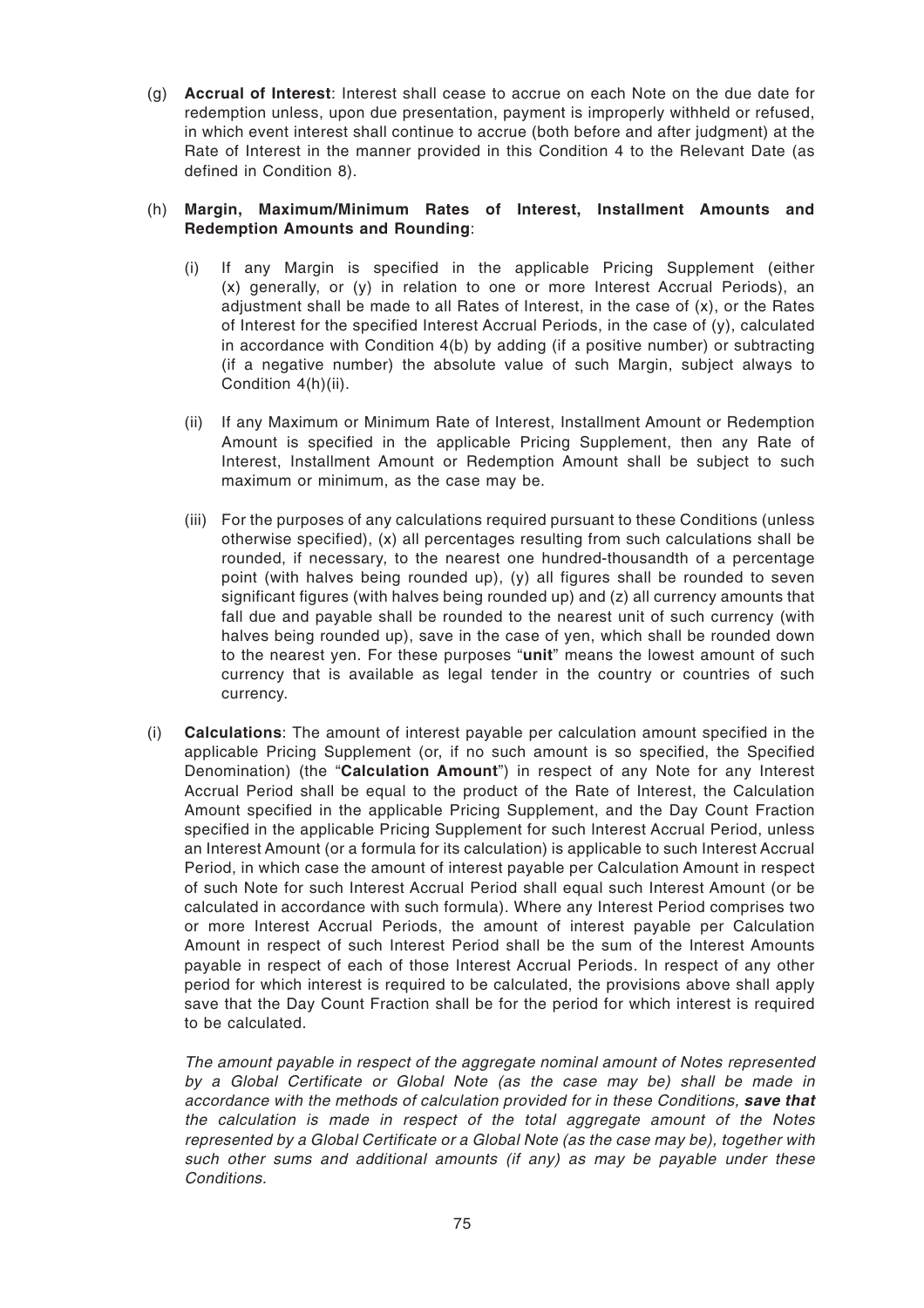- (j) **Determination and Publication of Rates of Interest, Interest Amounts, Final Redemption Amounts, Early Redemption Amounts, Optional Redemption Amounts and Installment Amounts**: The Calculation Agent shall, as soon as practicable on each Interest Determination Date, or such other time on such date as the Calculation Agent may be required to calculate any rate or amount, obtain any quotation or make any determination or calculation, determine such rate and calculate the Interest Amounts for the relevant Interest Accrual Period, calculate the Final Redemption Amount, Early Redemption Amount, Optional Redemption Amount or Installment Amount specified in the applicable Pricing Supplement, obtain such quotation or make such determination or calculation, as the case may be, and cause the Rate of Interest and the Interest Amounts for the relevant Interest Accrual Period and, if required to be calculated, the Final Redemption Amount, Early Redemption Amount, Optional Redemption Amount or any Installment Amount to be notified to the Trustee, the Issuer, each of the Paying Agents, the Noteholders, any other Calculation Agent appointed in respect of the Notes that is to make a further calculation upon receipt of such information and, if the Notes are listed on a stock exchange and the rules of such exchange or other relevant authority so require, such exchange or other relevant authority as soon as possible after their determination but in no event later than (i) the commencement of the relevant Interest Period, if determined prior to such time, in the case of notification to such exchange of a Rate of Interest and Interest Amount, or (ii) in all other cases, the fourth Business Day after such determination. Where any Interest Payment Date or Interest Period Date is subject to adjustment pursuant to Condition 4(b)(ii), the Interest Amounts and the Interest Payment Date so published may subsequently be amended (or appropriate alternative arrangements made by way of adjustment) without notice in the event of an extension or shortening of the Interest Period. If the Notes become due and payable under Condition 10, the accrued interest and the Rate of Interest payable in respect of the Notes shall nevertheless continue to be calculated as previously in accordance with this Condition 4(j) but no publication of the Rate of Interest or the Interest Amount so calculated need be made. The determination of any rate or amount, the obtaining of each quotation and the making of each determination or calculation by the Calculation Agent(s) shall (in the absence of manifest error) be final and binding upon all parties.
- (k) **Determination or Calculation by an agent of the Issuer**: In the case of Notes other than AMTNs, if the Calculation Agent does not at any time for any reason determine or calculate the Rate of Interest for an Interest Accrual Period or any Interest Amount, Installment Amount, Final Redemption Amount, Early Redemption Amount or Optional Redemption Amount, the Issuer shall appoint an agent on its behalf to do so and such determination or calculation shall be deemed to have been made by the Calculation Agent. In doing so, such agent shall apply the foregoing provisions of this Condition 4, with any necessary consequential amendments, to the extent that, in its opinion, it can do so, and, in all other respects it shall do so in such manner as, in its absolute discretion, it shall deem fair and reasonable in all the circumstances. The determination of any rate or amount, the obtaining of each quotation and the making of each determination or calculation by such agent pursuant to this Condition 4(k) shall (in the absence of manifest error) be final and binding upon all parties.
- (l) **Definitions**: In these Conditions, unless the context otherwise requires, the following defined terms shall have the meanings set out below:

#### "**Business Day**" means:

(i) if the Specified Currency is not Singapore dollars, Euro or Renminbi, a day (other than a Saturday or Sunday) on which commercial banks and foreign exchange markets settle payments in the principal financial center for such currency; and/or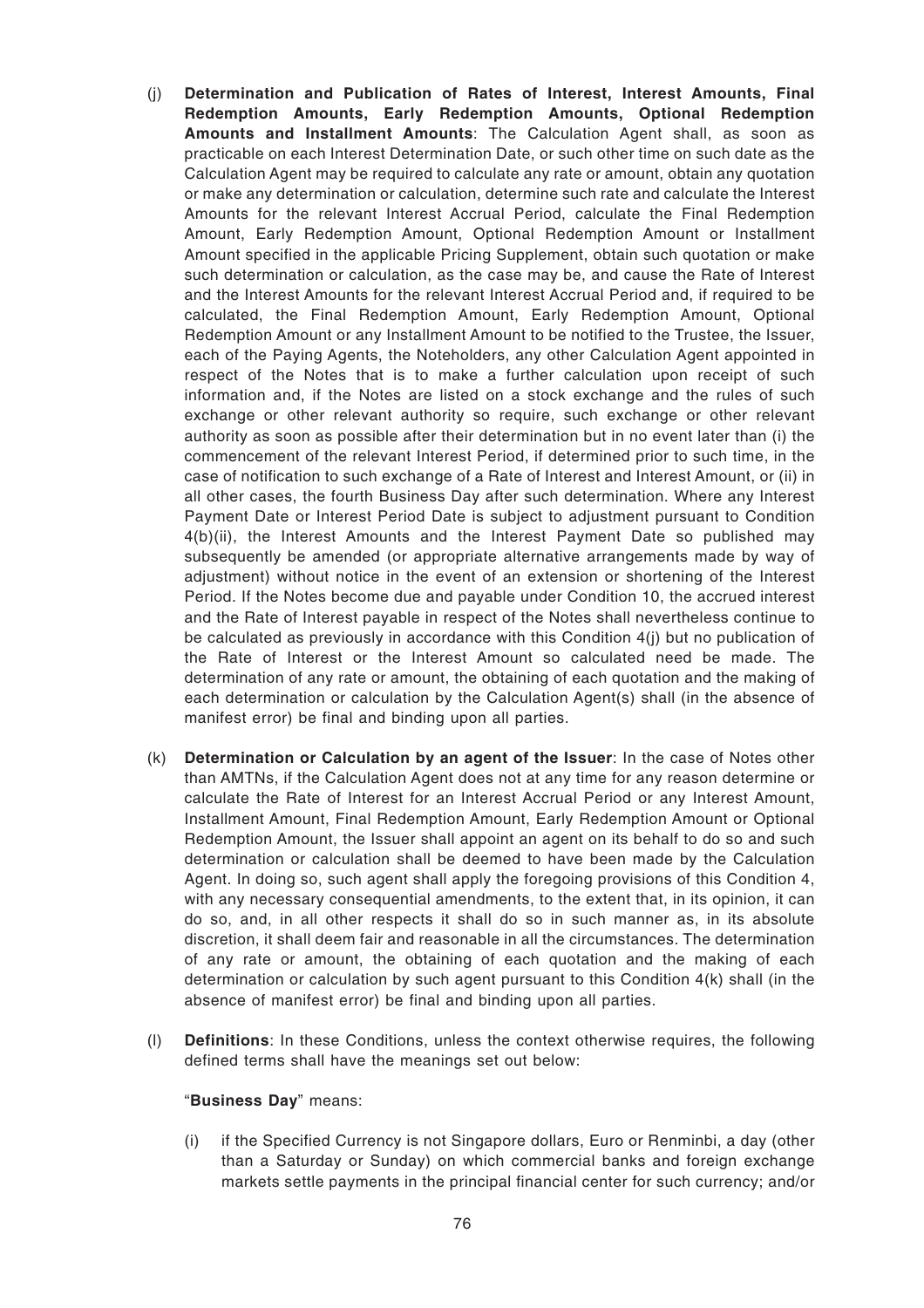- (ii) if the Specified Currency is Euro, a day on which the TARGET System is operating (a "**TARGET Business Day**"); and/or
- (iii) if the Specified Currency is Renminbi:
	- (A) and the Notes are cleared through CMU, a day (other than a Saturday, Sunday or public holiday) on which commercial banks in Hong Kong are generally open for business and settlement of Renminbi payments in Hong Kong;
	- (B) and the Notes are cleared through CDP, a day (other than a Saturday, Sunday or gazetted public holiday) on which banks and foreign exchange markets are open for business and settlement of Renminbi payments in Singapore and Hong Kong; and
	- (C) the Notes are cleared through Euroclear and Clearstream, a day (other than a Saturday or Sunday) on which commercial banks and foreign exchange markets settle payments in London;
- (iv) if the Specified Currency is Singapore dollars:
	- (A) and the Notes are cleared through The Central Depository (Pte) Limited ("**CDP**"), a day (other than a Saturday, Sunday or gazetted public holiday) on which commercial banks settle payments in Singapore; and
	- (B) the Notes are cleared through Euroclear and Clearstream, a day (other than a Saturday or Sunday) on which commercial banks and foreign exchange markets settle payments in London; and/or
- (v) in the case of a Specified Currency and/or one or more Business Centers specified in the applicable Pricing Supplement a day (other than a Saturday or a Sunday) on which commercial banks and foreign exchange markets settle payments in such Specified Currency in the Business Center(s) or, if no Specified Currency is indicated, generally in each of the Business Centers.

"**Day Count Fraction**" means, in respect of the calculation of an amount of interest on any Note for any period of time (from and including the first day of such period to but excluding the last) (whether or not constituting an Interest Period or an Interest Accrual Period, the "**Calculation Period**"):

- (i) if "**Actual/Actual**" or "**Actual/Actual ISDA**" is specified in the applicable Pricing Supplement, the actual number of days in the Calculation Period divided by 365 (or, if any portion of that Calculation Period falls in a leap year, the sum of (A) the actual number of days in that portion of the Calculation Period falling in a leap year divided by 366 and (B) the actual number of days in that portion of the Calculation Period falling in a non-leap year divided by 365);
- (ii) if "**Actual/365 (Fixed)**" is specified in the applicable Pricing Supplement, the actual number of days in the Calculation Period divided by 365;
- (iii) if "**Actual/360**" is specified in the applicable Pricing Supplement, the actual number of days in the Calculation Period divided by 360;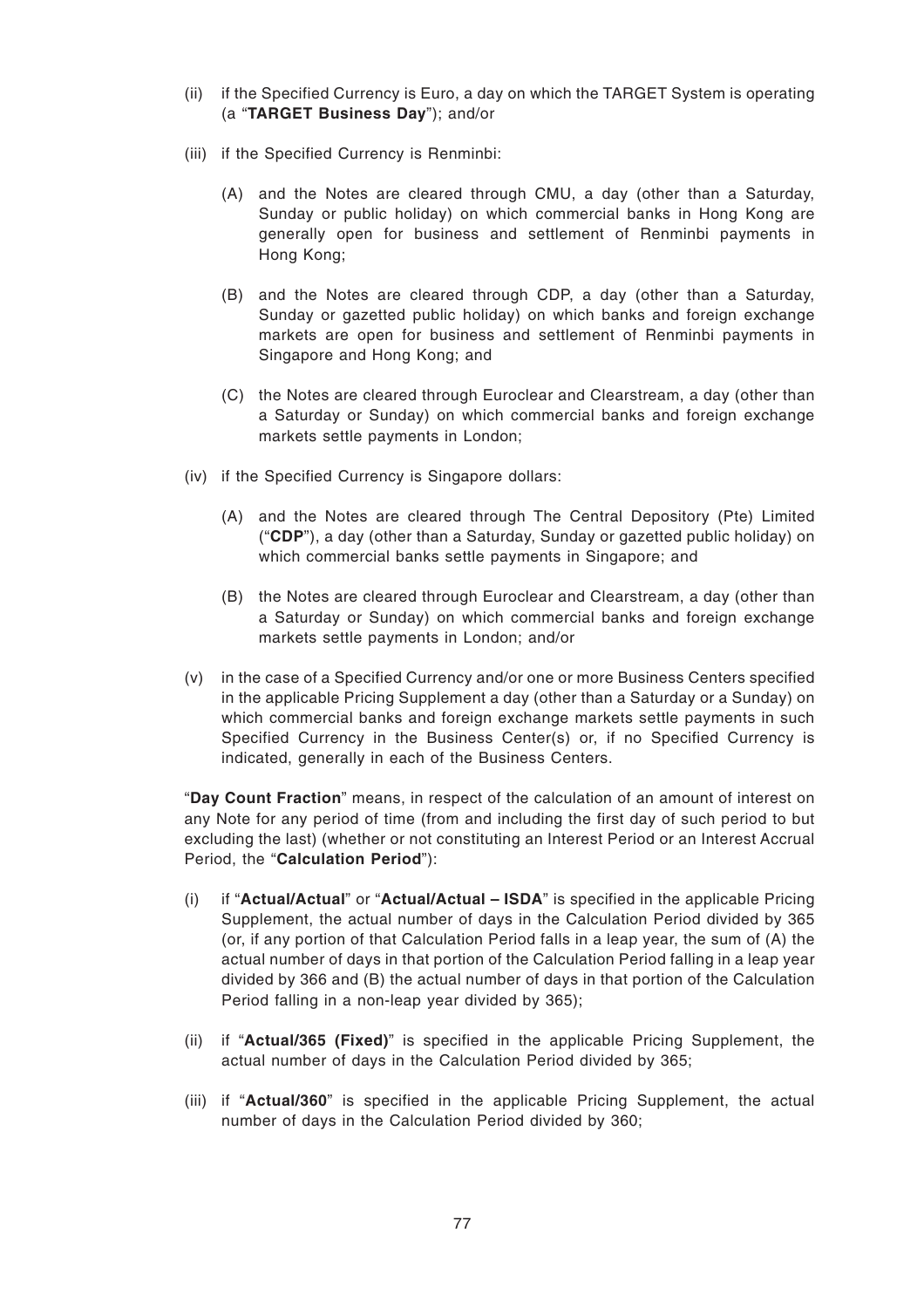(iv) if "**30/360**", "**360/360**" or "**Bond Basis**" is specified in the applicable Pricing Supplement, the number of days in the Calculation Period divided by 360, calculated on a formula basis as follows:

Day Count Fraction = 
$$
\frac{[360 \times (Y_2 - Y_1)] + [30 \times (M_2 - M_1)] + (D_2 - D_1)}{360}
$$

where:

"**Y<sup>1</sup>** " is the year, expressed as a number, in which the first day of the Calculation Period falls;

"**Y<sup>2</sup>** " is the year, expressed as a number, in which the day immediately following the last day included in the Calculation Period falls;

"**M<sup>1</sup>** " is the calendar month, expressed as a number, in which the first day of the Calculation Period falls;

"**M<sup>2</sup>** " is the calendar month, expressed as a number, in which the day immediately following the last day included in the Calculation Period falls;

"**D<sup>1</sup>** " is the first calendar day, expressed as a number, of the Calculation Period, unless such number would be 31, in which case  $D_1$  will be 30; and

"**D<sup>2</sup>** " is the calendar day, expressed as a number, immediately following the last day included in the Calculation Period, unless such number would be 31 and  $D_1$ is greater than 29, in which case  $D_2$  will be 30;

(v) if "**30E/360**" or "**Eurobond Basis**" is specified in the applicable Pricing Supplement, the number of days in the Calculation Period divided by 360, calculated on a formula basis as follows:

Day Count Fraction = 
$$
\frac{[360 \times (Y_2 - Y_1)] + [30 \times (M_2 - M_1)] + (D_2 - D_1)}{360}
$$

where:

"**Y<sup>1</sup>** " is the year, expressed as a number, in which the first day of the Calculation Period falls;

"**Y<sup>2</sup>** " is the year, expressed as a number, in which the day immediately following the last day included in the Calculation Period falls;

"**M<sup>1</sup>** " is the calendar month, expressed as a number, in which the first day of the Calculation Period falls;

"**M<sup>2</sup>** " is the calendar month, expressed as a number, in which the day immediately following the last day included in the Calculation Period falls;

"**D<sup>1</sup>** " is the first calendar day, expressed as a number, of the Calculation Period, unless such number would be 31, in which case  $D_1$  will be 30; and

"**D<sup>2</sup>** " is the calendar day, expressed as a number, immediately following the last day included in the Calculation Period, unless such number would be 31, in which case  $D_2$  will be 30;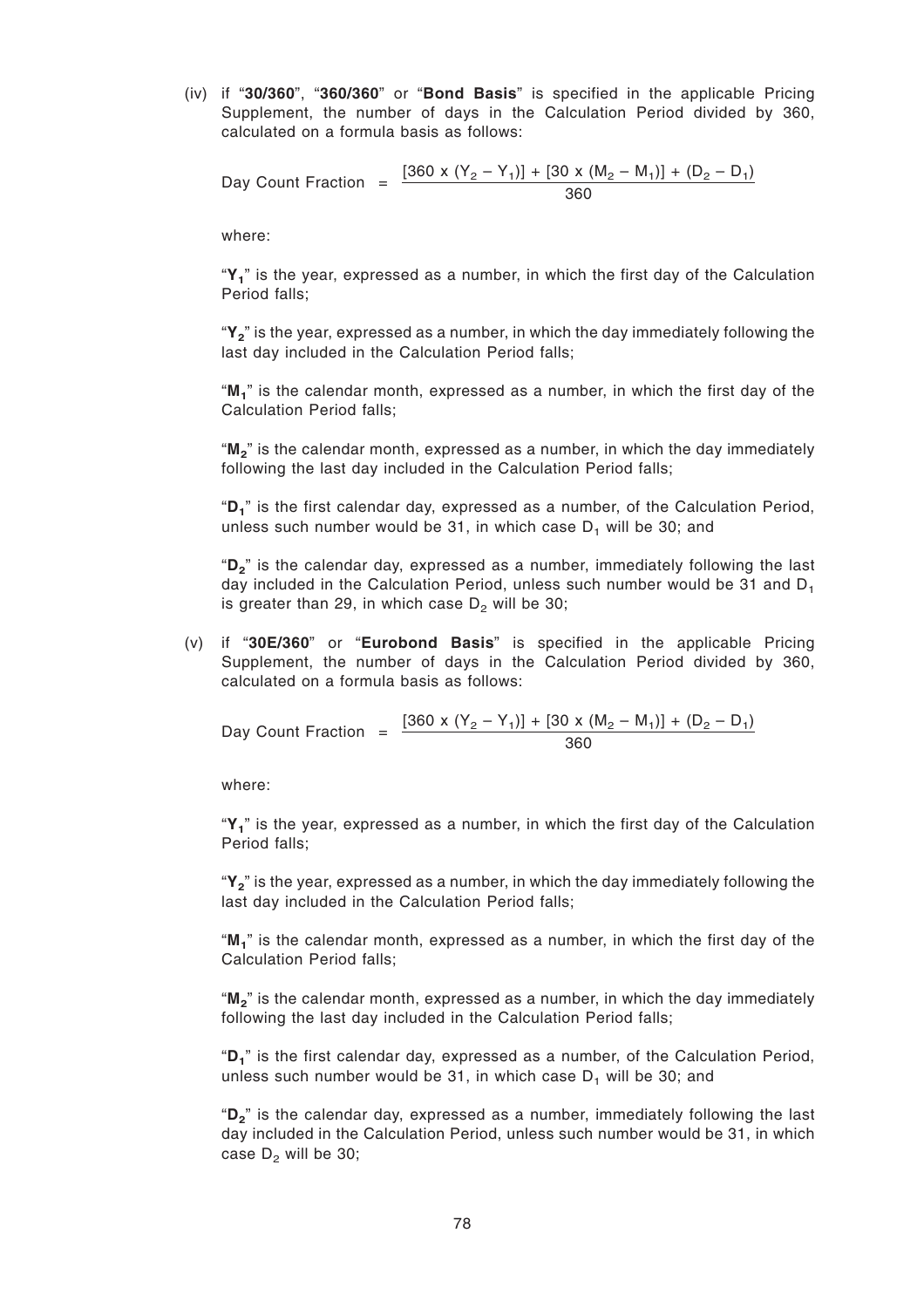(vi) if "**30E/360 (ISDA)**" is specified in the applicable Pricing Supplement, the number of days in the Calculation Period divided by 360, calculated on a formula basis as follows:

Day Count Fraction =  $\frac{[360 \times (Y_2 - Y_1)] + [30 \times (M_2 - M_1)] + (D_2 - D_1)}{200}$ 360

where:

"**Y<sup>1</sup>** " is the year, expressed as a number, in which the first day of the Calculation Period falls;

"**Y<sup>2</sup>** " is the year, expressed as a number, in which the day immediately following the last day included in the Calculation Period falls;

"**M<sup>1</sup>** " is the calendar month, expressed as a number, in which the first day of the Calculation Period falls;

"**M<sup>2</sup>** " is the calendar month, expressed as a number, in which the day immediately following the last day included in the Calculation Period falls;

"**D<sup>1</sup>** " is the first calendar day, expressed as a number, of the Calculation Period, unless (i) that day is the last day of February or (ii) such number would be 31, in which case D1 will be 30; and

"**D<sup>2</sup>** " is the calendar day, expressed as a number, immediately following the last day included in the Calculation Period, unless (i) that day is the last day of February but not the Maturity Date or (ii) such number would be 31, in which case D<sub>2</sub> will be 30:

- (vii) if "**Actual/Actual ICMA**" is specified in the applicable Pricing Supplement:
	- (A) if the Calculation Period is equal to or shorter than the Determination Period during which it falls, the number of days in the Calculation Period divided by the product of (x) the number of days in such Determination Period and (y) the number of Determination Periods normally ending in any year; and
	- (B) if the Calculation Period is longer than one Determination Period, the sum of:
		- (x) the number of days in such Calculation Period falling in the Determination Period in which it begins divided by the product of (1) the number of days in such Determination Period and (2) the number of Determination Periods normally ending in any year; and
		- (y) the number of days in such Calculation Period falling in the next Determination Period divided by the product of (1) the number of days in such Determination Period and (2) the number of Determination Periods normally ending in any year

where:

"**Determination Date**" means the date(s) specified as such in the applicable Pricing Supplement or, if none is so specified, the Interest Payment Date(s); and

"**Determination Period**" means the period from and including a Determination Date in any year to but excluding the next Determination Date; and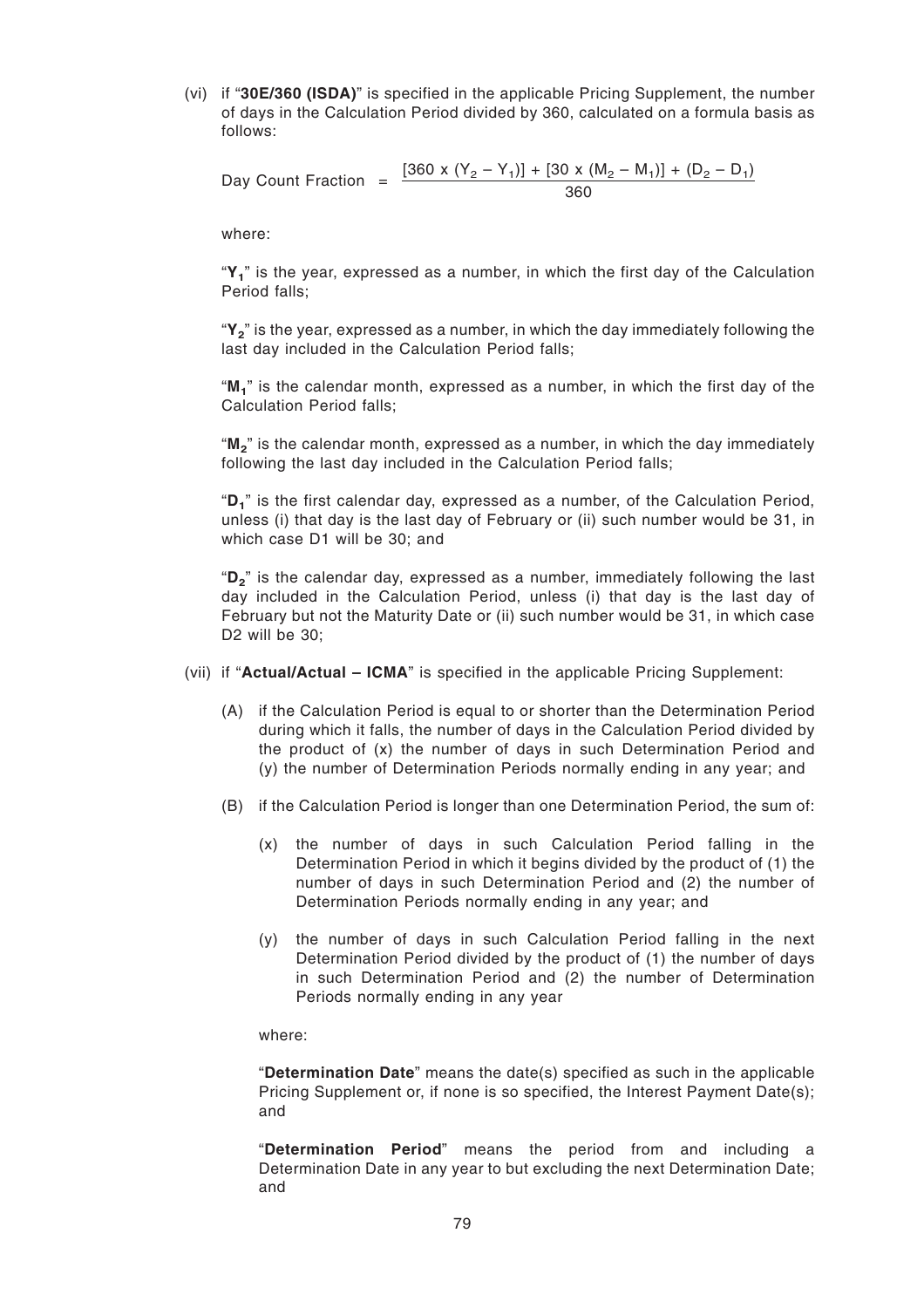- (viii) if "**RBA Bond Basis**" is specified in the applicable Pricing Supplement, means one divided by the number of Interest Payment Dates in a year (or where the Calculation Period does not constitute an Interest Period, the actual number of days in the Calculation Period divided by 365 (or, if any portion of the Calculation Period falls in a leap year, the sum of:
	- (A) the actual number of days in that portion of the Calculation Period falling in a leap year divided by 366; and
	- (B) the actual number of days in that portion of the Calculation Period falling in a non-leap year divided by 365)).

"**Euro**" means the currency of the member states of the European Union that adopt the single currency in accordance with the Treaty establishing the European Community, as amended from time to time.

"**Euro-zone**" means the region comprising member states of the European Union that adopt the single currency in accordance with the Treaty establishing the European Community, as amended from time to time.

"**Hong Kong dollars**" means the lawful currency of Hong Kong.

"**Interest Accrual Period**" means the period beginning on (and including) the Interest Commencement Date and ending on (but excluding) the first Interest Period Date and each successive period beginning on (and including) an Interest Period Date and ending on (but excluding) the next succeeding Interest Period Date.

#### "**Interest Amount**" means:

- (i) in respect of an Interest Accrual Period, the amount of interest payable per Calculation Amount for that Interest Accrual Period and which, in the case of Fixed Rate Notes, and unless otherwise specified in the applicable Pricing Supplement, shall mean the Fixed Coupon Amount or Broken Amount specified in the applicable Pricing Supplement as being payable on the Interest Payment Date ending the Interest Period of which such Interest Accrual Period forms part; and
- (ii) in respect of any other period, the amount of interest payable per Calculation Amount for that period.

"**Interest Commencement Date**" means the Issue Date or such other date as may be specified in the applicable Pricing Supplement.

"**Interest Determination Date**" means, with respect to a Rate of Interest and Interest Accrual Period, the date specified as such in the applicable Pricing Supplement or, if none is so specified, (i) the first day of such Interest Accrual Period if the Specified Currency is Sterling or Hong Kong dollars or Renminbi or (ii) the day falling two Business Days in the relevant Financial Center for the Specified Currency prior to the first day of such Interest Accrual Period if the Specified Currency is neither Sterling nor Euro nor Hong Kong dollars nor Renminbi or (iii) the day falling two TARGET Business Days prior to the first day of such Interest Accrual Period if the Specified Currency is Euro.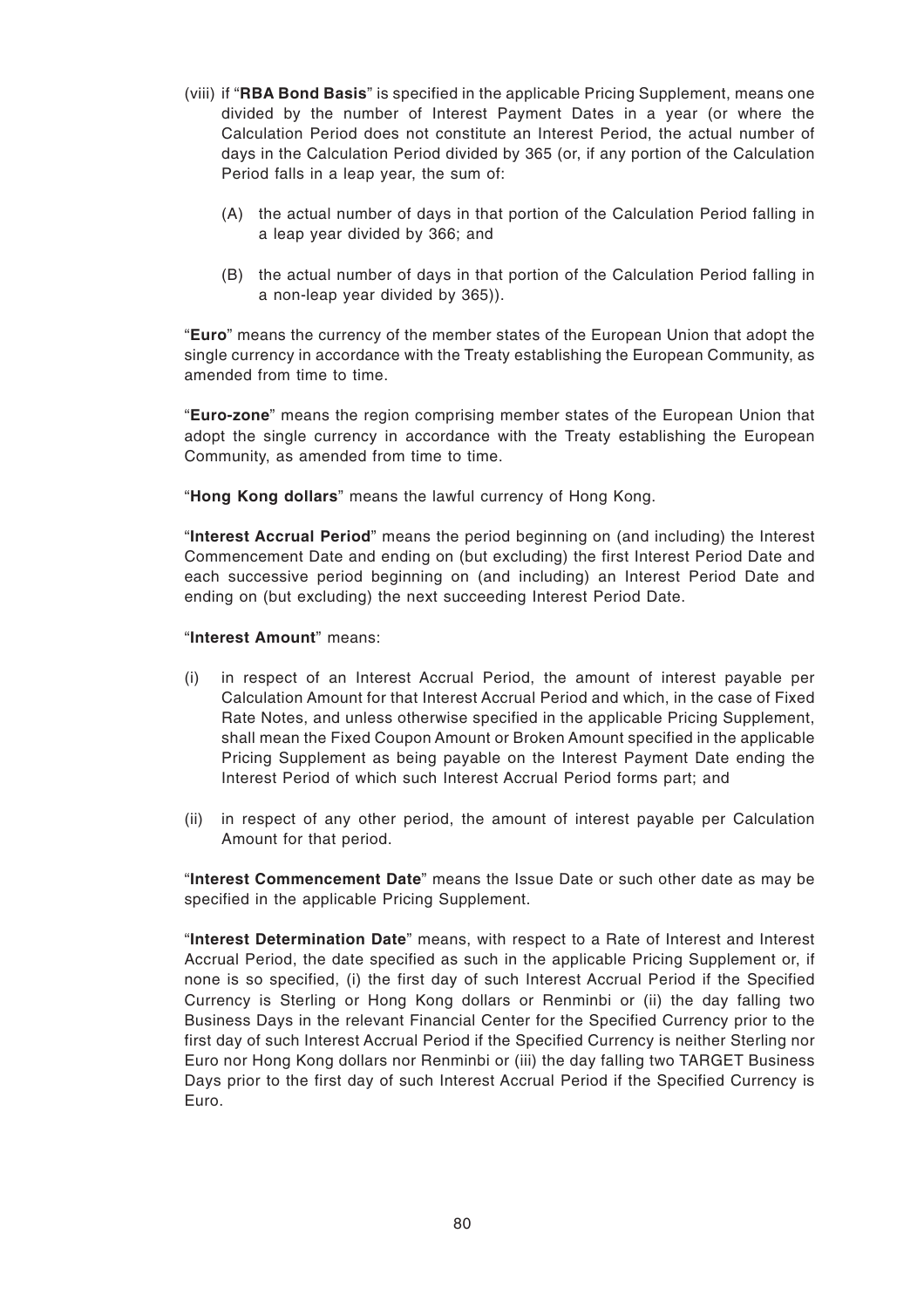"**Interest Period**" means the period beginning on (and including) the Interest Commencement Date and ending on (but excluding) the first Interest Payment Date and each successive period beginning on (and including) an Interest Payment Date and ending on (but excluding) the next succeeding Interest Payment Date.

"**Interest Period Date**" means each Interest Payment Date unless otherwise specified in the applicable Pricing Supplement.

"**ISDA Definitions**" means the 2006 ISDA Definitions, as published by the International Swaps and Derivatives Association, Inc., unless otherwise specified in the applicable Pricing Supplement.

"**Rate of Interest**" means the rate of interest payable from time to time in respect of this Note and that is either specified or calculated in accordance with the provisions in the applicable Pricing Supplement.

"**Reference Banks**" means (i) in the case of a determination of LIBOR, the principal London office of four major banks in the London inter-bank market, (ii) in the case of a determination of EURIBOR, the principal Euro-zone office of four major banks in the Euro-zone inter-bank market and (iii) in the case of a determination of HIBOR, the principal Hong Kong office of four major banks in the Hong Kong inter-bank market, in each case selected by the Issuer or as specified in the applicable Pricing Supplement.

"**Reference Rate**" means the rate specified as such in the applicable Pricing Supplement. "Relevant Screen Page" means such page, section, caption, column or other part of a particular information service as may be specified in the applicable Pricing Supplement or such other page, section, caption, column or other part as may replace it on that information service or such other information service, in each case, as may be nominated by the person providing or sponsoring the information appearing there for the purpose of displaying rates or prices comparable to the Reference Rate.

"**Relevant Time**" means, with respect to any Interest Determination Date, the local time in the relevant Financial Center specified in the applicable Pricing Supplement or, if none is specified, the local time in the relevant financial center at which it is customary to determine bid and offered rates in respect of deposits in the relevant currency in the inter-bank market in the relevant financial center or, if no such customary local time exists, 11:00 a.m. in the relevant financial center and, for the purpose of this definition "local time" means, with respect to the Euro-zone as a relevant financial center, Central European Time.

"**Renminbi**" and "**CNY**" means the lawful currency of the PRC (as defined herein).

"**Specified Currency**" means the currency specified as such in the applicable Pricing Supplement or, if none is specified, the currency in which the Notes are denominated.

"**Sterling**" means pound sterling, the lawful currency of the United Kingdom.

"**TARGET System**" means the Trans-European Automated Real-Time Gross Settlement Express Transfer (known as TARGET2) System which was launched on November 19, 2007 or any successor thereto.

"**Yen**" means the lawful currency of Japan.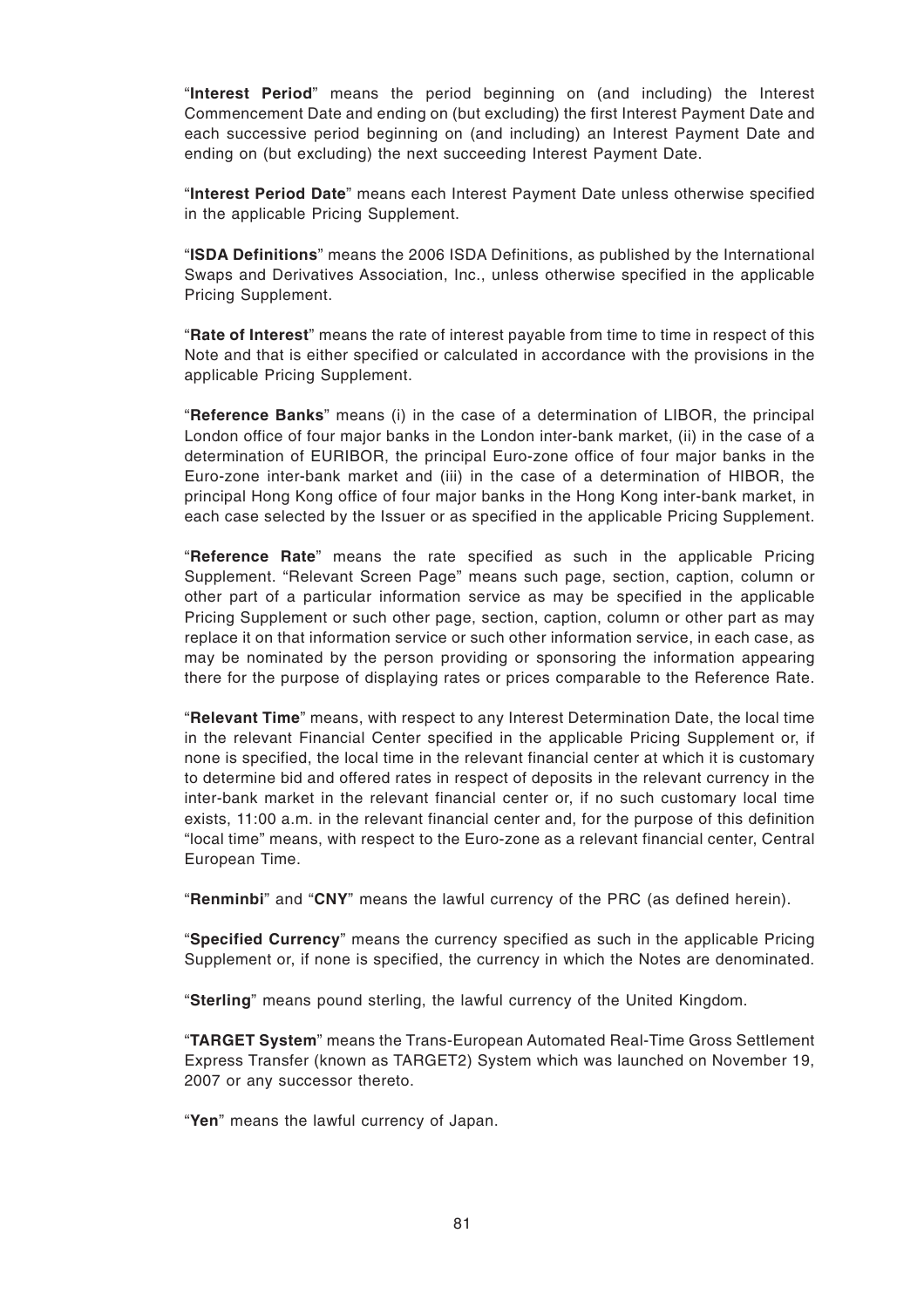- (m) **Calculation Agent**: The Issuer shall procure that there shall at all times be one or more Calculation Agents if provision is made for them in the applicable Pricing Supplement and for so long as any Note is outstanding (as defined, in the case of Notes other than AMTNs, in the Trust Deed and, in the case of AMTNs, in the Note (AMTN) Deed Poll). Where more than one Calculation Agent is appointed in respect of the Notes, references in these Conditions to the Calculation Agent shall be construed as each Calculation Agent performing its respective duties under these Conditions. If the Calculation Agent is unable or unwilling to act as such or if the Calculation Agent fails duly to establish the Rate of Interest for an Interest Accrual Period or to calculate any Interest Amount, Installment Amount, Final Redemption Amount, Early Redemption Amount or Optional Redemption Amount, as the case may be, or to comply with any other requirement, the Issuer shall appoint a leading bank or financial institution engaged in the inter-bank market (or, if appropriate, money, swap or over-the-counter index options market) that is most closely connected with the calculation or determination to be made by the Calculation Agent (acting through its principal London office or any other office actively involved in such market) to act as such in its place. The Calculation Agent may not resign its duties without a successor having been appointed as aforesaid.
- (n) **Interest on Floating Rate Notes or Variable Rate Notes (for Singapore Dollar Notes)**: Unless otherwise specified in the applicable Pricing Supplement, the following provisions will apply to Singapore Dollar Notes which are specified in the applicable Pricing Supplement as being either Floating Rate Notes or Variable Rate Notes. Terms used in this Condition 4(n) are defined in Condition 4(n)(vii).
	- (i) Interest Payment Dates: Each Floating Rate Note or Variable Rate Note bears interest on its Calculation Amount from and including the Interest Commencement Date in respect thereof and as shown on the face of such Note, and such interest will be payable in arrear on each date ("**Interest Payment Date**") which (save as mentioned in this Condition  $4(n)$  falls the number of months specified as the Interest Period on the face of the Note (the "**Specified Number of Months**") after the preceding Interest Payment Date or, in the case of the first Interest Payment Date, after the Interest Commencement Date (and which corresponds numerically with such preceding Interest Payment Date or Interest Commencement Date, as the case may be), provided that the Agreed Yield (as defined in Condition  $4(n)(iii)$ in respect of any Variable Rate Note for any Interest Period (as defined below) relating to that Variable Rate Note shall be payable on the first day of that Interest Period. If any Interest Payment Date would otherwise fall on a day which is not a business day (as defined below), it shall be postponed to the next day which is a business day unless it would thereby fall into the next calendar month. In any such case as aforesaid or if there is no date in the relevant month which corresponds numerically with the preceding Interest Payment Date or, as the case may be, the Interest Commencement Date (a) the Interest Payment Date shall be brought forward to the immediately preceding business day and (b) each subsequent Interest Payment Date shall be the last business day of the month which is the last of the Specified Number of Months after the month in which the preceding Interest Payment Date or, as the case may be, the Interest Commencement Date shall have fallen.

The period beginning on (and including) the Interest Commencement Date and ending on (but excluding) the first Interest Payment Date and each successive period beginning on (and including) an Interest Payment Date and ending on (but excluding) the next succeeding Interest Payment Date is herein called an "Interest Period" and "**business day**" in this Condition 4(n) means a day (other than Saturday or Sunday) on which commercial banks are open for business in Singapore.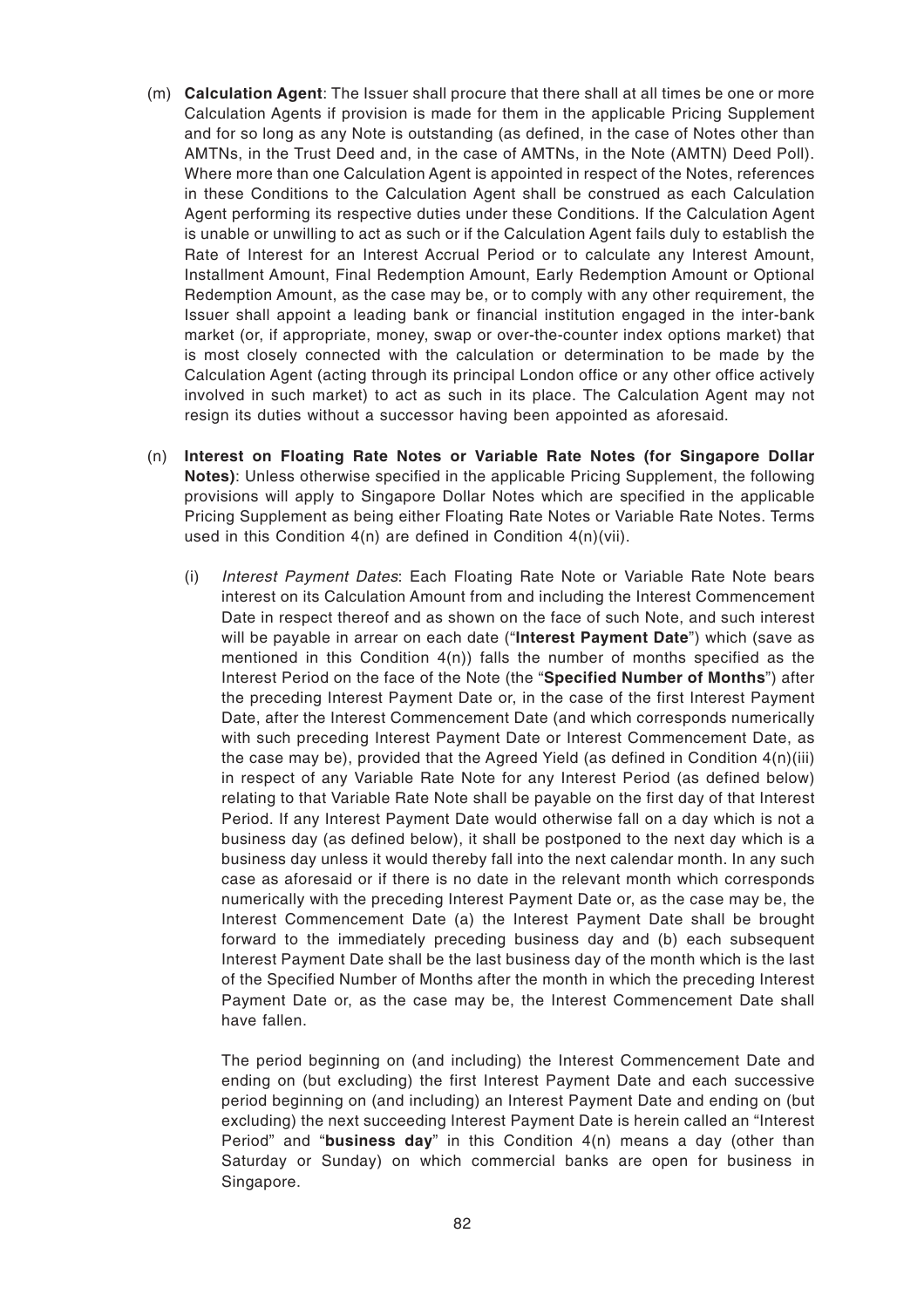Interest will cease to accrue on each Floating Rate Note or Variable Rate Note from the due date for redemption thereof unless, upon due presentation thereof, payment of principal (or the Redemption Amount, as the case may be) is improperly withheld or refused, in which event interest will continue to accrue (as well after as before judgment) at the rate and in the manner provided in this Condition 4(n) and the Agency Agreement to the Relevant Date.

- (ii) Rate of Interest-Floating Rate Notes:
	- (A) Each Floating Rate Note bears interest at a floating rate determined by reference to a benchmark as stated on the face of such Floating Rate Note and the applicable Pricing Supplement, being the Singapore Interbank Offered Rate ("**SIBOR**") (in which case such Note will be a SIBOR Note), Swap Rate (in which case such Note will be a Swap Rate Note) or the Compounded Daily Singapore Overnight Rate Average ("**SORA**") (in which case such Note will be a SORA Note) or in any case such other benchmark as is set out on the face of such Note.

Such floating rate may be adjusted by adding or subtracting the Margin (if any) stated on the face of such Note. The "Margin" is the percentage rate per annum specified on the face of such Note as being applicable to the rate of interest for such Note. The rate of interest so calculated shall be subject to Condition 4(n)(iv).

- (B) The rate of interest payable in respect of a Floating Rate Note from time to time is referred to in this Condition 4(n) as the "**Rate of Interest**". The Rate of Interest payable from time to time in respect of each Floating Rate Note under this Condition 4(n) will be determined by the Calculation Agent on the basis of the following provisions:
	- (x) in the case of Floating Rate Notes which are specified in the applicable Pricing Supplement as being SIBOR Notes:
		- (1) the Calculation Agent will, at or about the Relevant Time on the relevant Interest Determination Date in respect of each Interest Period, determine the Rate of Interest for such Interest Period which shall be the offered rate for deposits in Singapore dollars for a period equal to the duration of such Interest Period which appears on the Reuters Screen ABSFIX01 page under the caption "ABS SIBOR FIX – SIBOR AND SWAP OFFER RATES – RATES AT 11:00 HRS SINGAPORE TIME" and the column headed "SGD SIBOR" (or such other Relevant Screen Page);
		- (2) if no such rate appears on the Reuters Screen ABSFIX01 page (or such other replacement page thereof or, if no rate appears, on such other Relevant Screen Page) or if Reuters Screen ABSFIX01 page (or such other replacement page thereof or such other Relevant Screen Page) is unavailable for any reason, the Calculation Agent will determine the Rate of Interest for such Interest Period as being the rate (or if there is more than one rate which is published, the arithmetic mean of those rates (which shall be rounded up to the nearest 1/16th%) for a period equal to the duration of such Interest Period published by a recognised industry body where such rate is widely used (after taking into account the industry practice at that time), or by such other relevant authority as such Calculation Agent may select;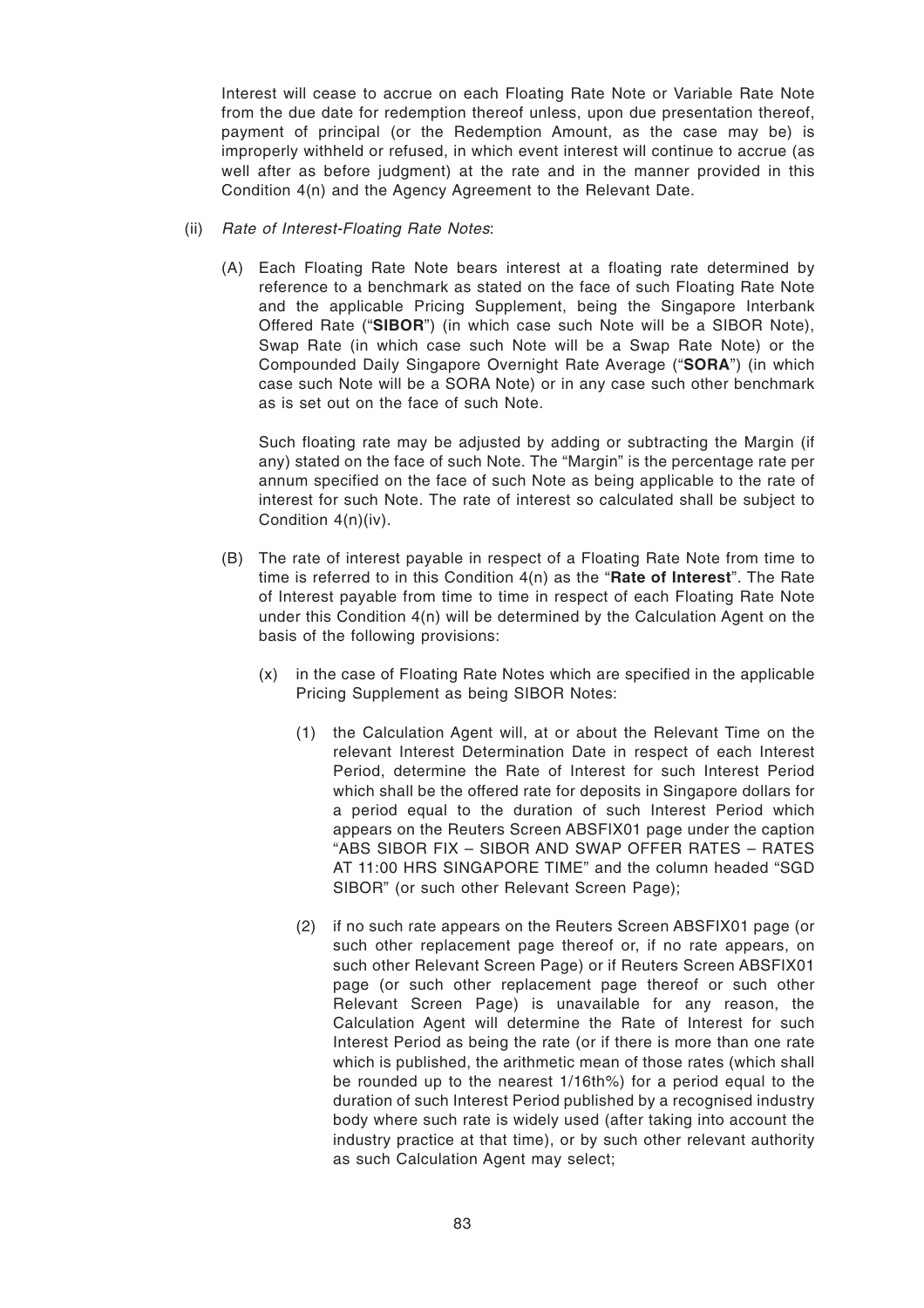- (3) if on any Interest Determination Date such Calculation Agent is otherwise unable to determine the Rate of Interest under paragraphs (1) and (2) above, the Issuer will request the principal Singapore offices of each of the Reference Banks to provide the Issuer with the rate at which deposits in Singapore dollars are offered by it at approximately the Relevant Time on the Interest Determination Date to prime banks in the Singapore inter-bank market for a period equivalent to the duration of such Interest Period commencing on such Interest Payment Date in an amount comparable to the aggregate nominal amount of the relevant Floating Rate Notes and such rate shall be notified to the Calculation Agent. The Rate of Interest for such Interest Period shall be the arithmetic mean (rounded up, if necessary, to the nearest 1/16%) of such offered quotations, as determined by the Calculation Agent;
- (4) if on any Interest Determination Date two but not all the Reference Banks provide the Issuer with such quotations, the Rate of Interest for the relevant Interest Period shall be determined in accordance with (3) above on the basis of the quotations of those Reference Banks providing such quotations; and
- (5) if on any Interest Determination Date one only or none of the Reference Banks provides the Issuer with such quotations, the Rate of Interest for the relevant Interest Period shall be the rate per annum which the Calculation Agent determines to be the arithmetic mean (rounded up, if necessary, to the nearest 1/16%) of the rates quoted by the Reference Banks or those of them (being at least two in number) to the Issuer at or about the Relevant Time on such Interest Determination Date as being their cost (including the cost occasioned by or attributable to complying with reserves, liquidity, deposit or other requirements imposed on them by any relevant authority or authorities) of funding, for the relevant Interest Period, an amount equal to the aggregate nominal amount of the relevant Floating Rate Notes for such Interest Period by whatever means they determine to be most appropriate or if on such Interest Determination Date one only or none of the Reference Banks provides the Issuer with such quotation, the rate per annum which the Calculation Agent determines to be arithmetic mean (rounded up, if necessary, to the nearest 1/16%) of the prime lending rates for Singapore dollars quoted by the Reference Banks at or about the Relevant Time on such Interest Determination Date, provided that, if the Rate of Interest cannot be determined in accordance with the foregoing provisions of this Condition  $4(n)(ii)(B)(x)$ , the Rate of Interest shall be determined as at the last preceding Interest Determination Date (though substituting, where a different Margin or Maximum or Minimum Rate of Interest is to be applied to the relevant Interest Period from that which applied to the last preceding Interest Period, the Margin or Maximum or Minimum Rate of Interest relating to the relevant Interest Period in place of the Margin or Maximum or Minimum Rate of Interest relating to that last preceding Interest Period).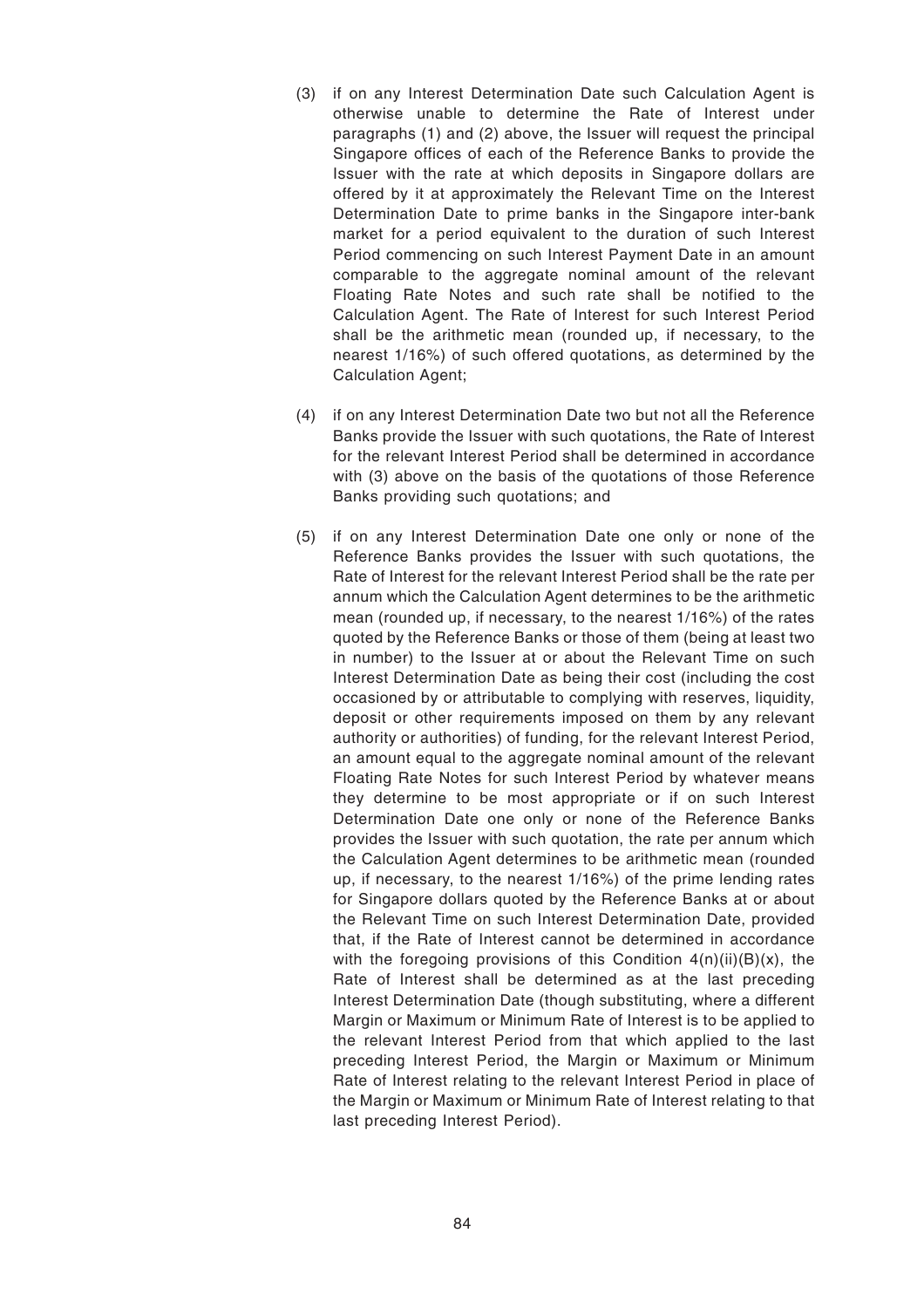- (y) in the case of Floating Rate Notes which are specified in the applicable Pricing Supplement as being Swap Rate Notes:
	- (1) the Calculation Agent will, at or about the Relevant Time on the relevant Interest Determination Date in respect of each Interest Period, determine the Rate of Interest for such Interest Period which shall be the Average Swap Rate for such Interest Period (determined by the Calculation Agent as being the rate which appears on the Reuters Screen ABSFIX01 page under the caption "SGD SOR rates as of 11:00 hrs London time" under the column headed "SGD SOR" (or such other page as may replace Reuters Screen ABSFIX01 page for the purpose of displaying the swap rates of leading reference banks) at or about the Relevant Time on such Interest Determination Date and for a period equal to the duration of such Interest Period);
	- (2) if on any Interest Determination Date, no such rate is quoted on Reuters Screen ABSFIX01 page (or such other replacement page as aforesaid) or Reuters Screen ABSFIX01 page (or such other replacement page as aforesaid) is unavailable for any reason, the Calculation Agent will determine the Average Swap Rate (which shall be rounded up to the nearest 1/16%) as the rate for such Interest Period published by a recognized industry body where such rate is widely used (after taking into account the industry practice at that time), or by such other relevant authority as the Calculation Agent may select;
	- (3) if on any Interest Determination Date the Calculation Agent is unable to determine the Average Swap Rate under Condition  $4(n)(ii)(B)(y)(2)$ , the Average Swap Rate shall be determined by the Calculation Agent to be the rate per annum equal to the arithmetic mean (rounded up, if necessary, to the nearest 1/16%) of the rates quoted by the Reference Banks or those of them (being at least two in number) to the Issuer at or about the Relevant Time on such Interest Determination Date as being their cost (including the cost occasioned by or attributable to complying with reserves, liquidity, deposit or other requirements imposed on them by any relevant authority or authorities) of funding, for the relevant Interest Period, in an amount equal to the aggregate nominal amount of the relevant Floating Rate Notes for such Interest Period by whatever means they determine to be most appropriate and the Rate of Interest for the relevant Interest Period shall be the Average Swap Rate (as so determined by the Calculation Agent), or if on such Interest Determination Date one only or none of the Reference Banks provides the Issuer with such quotation, the Rate of Interest for the relevant Interest Period shall be the rate per annum equal to the arithmetic mean (rounded up, if necessary, to the nearest 1/16%) of the prime lending rates for Singapore dollars quoted by the Reference Banks at or about the Relevant Time on such Interest Determination Date and such rate shall be notified to the Calculation Agent, provided that, if the Rate of Interest cannot be determined in accordance with the foregoing provisions of this Condition 4(n)(ii)(B)(y), the Rate of Interest shall be determined as at the last preceding Interest Determination Date (though substituting, where a different Margin or Maximum or Minimum Rate of Interest is to be applied to the relevant Interest Period from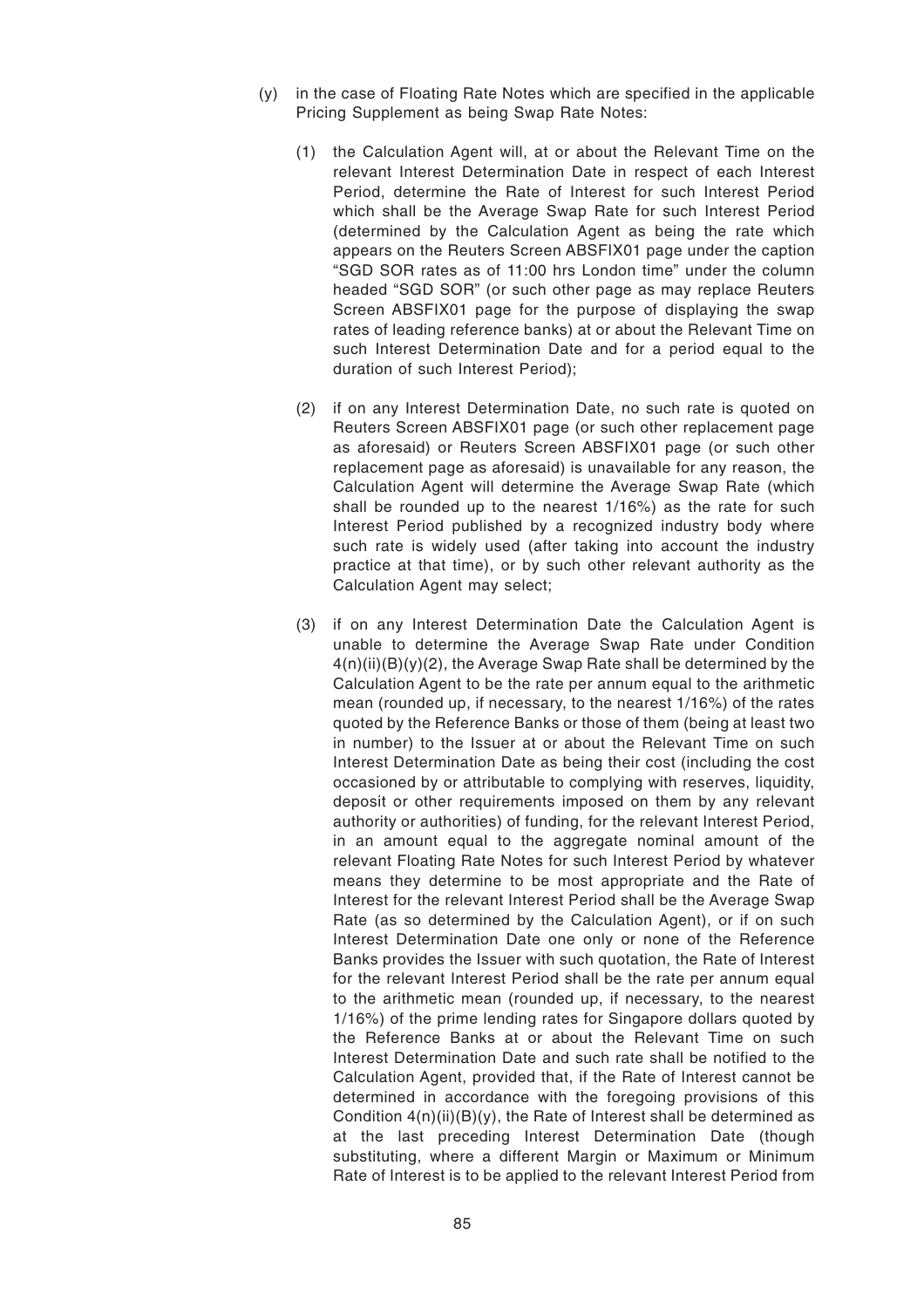that which applied to the last preceding Interest Period, the Margin or Maximum or Minimum Rate of Interest relating to the relevant Interest Period, in place of the Margin or Maximum or Minimum Rate of Interest relating to that last preceding Interest Period).

- (z) in the case of Floating Rate Notes which are specified in the applicable Pricing Supplement as being SORA Notes, the Rate of Interest for each Interest Accrual Period will, subject as provided below, be Compounded Daily SORA (as defined below) plus or minus the Margin:
	- (1) where Lookback is specified in the applicable Pricing Supplement:

"**Compounded Daily SORA**" means, with respect to an Interest Accrual Period, the rate of return of a daily compound interest investment during the Observation Period corresponding to such Interest Accrual Period (with the reference rate for the calculation of interest being the daily Singapore Overnight Rate Average) calculated in accordance with the formula set forth below by the Calculation Agent (or such other party responsible for the calculation of the Rate of Interest, as specified in the applicable Pricing Supplement) on the Interest Determination Date, with the resulting percentage being rounded, if necessary, to the nearest one ten-thousandth of a percentage point (0.0001%), with 0.00005% being rounded upwards.

$$
\left[\prod_{i=1}^{d_o} \left(1 + \frac{SORA_{i-xSBD} \times n_i}{365}\right) - 1\right] \times \frac{365}{d}
$$

where:

"**d**" is the number of calendar days in the relevant Interest Accrual Period;

"**d<sup>o</sup>** ", for any Interest Accrual Period, is the number of Singapore Business Days in the relevant Interest Accrual Period;

"**i** ", for the relevant Interest Accrual Period, is a series of whole numbers from one to d $_{\rm o}$ , each representing the relevant Singapore Business Days in chronological order from, and including, the first Singapore Business Day in such Interest Accrual Period to, but excluding, the last Singapore Business Day in such Interest Accrual Period;

"**Interest Determination Date**" means, with respect to a Rate of Interest and Interest Accrual Period, the date falling one Singapore Business Day after the end of each Observation Period;

"**n**<sub>i</sub>", for any day "<sub>i</sub>", is the number of calendar days from and including such day " $\mathring{\,}$  up to but excluding the following Singapore Business Day;

"**Singapore Business Days**" or "**SBD**" means a day (other than a Saturday, Sunday or gazetted public holiday) on which commercial banks settle payments in Singapore;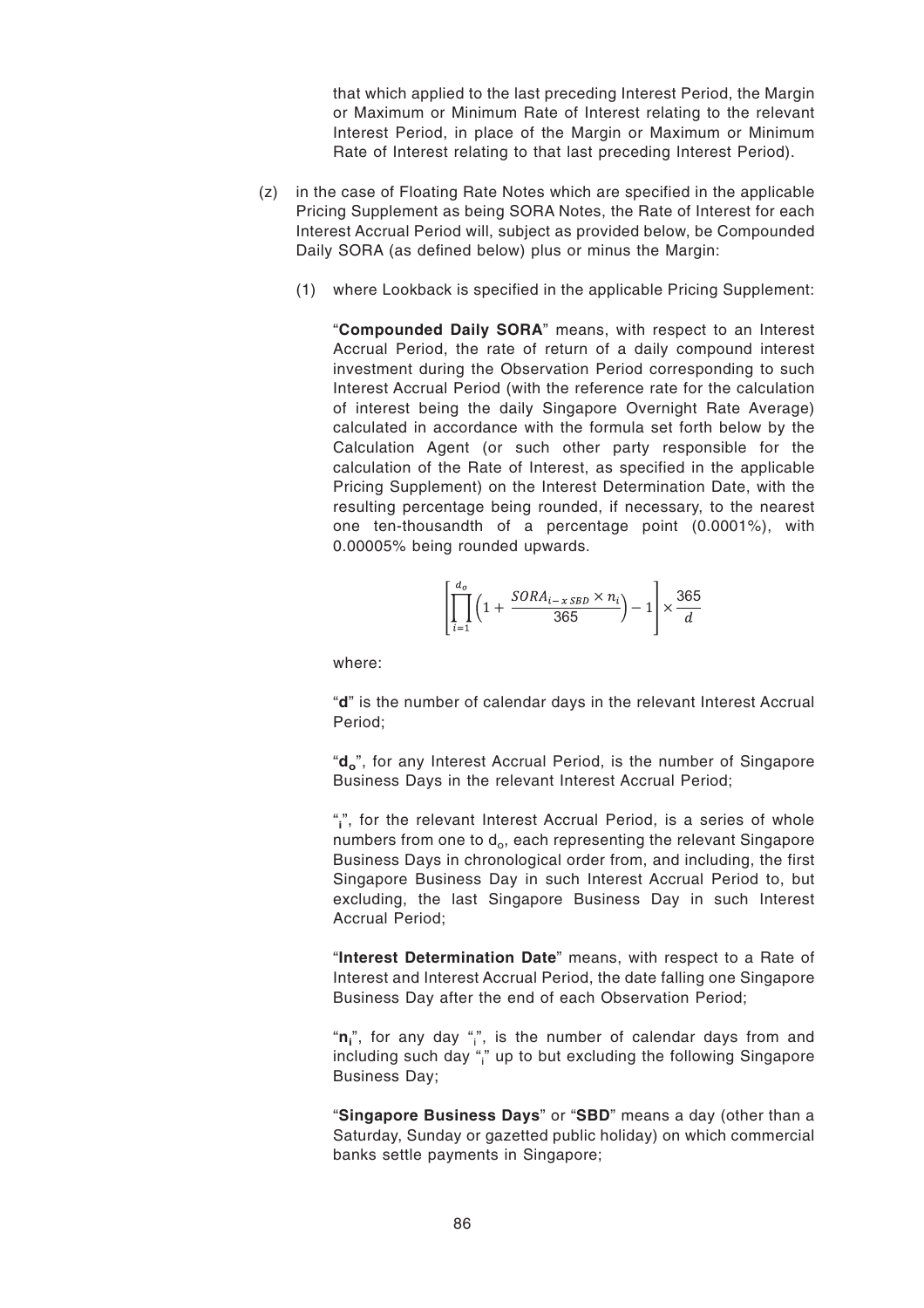"**Observation Period**" means, for the relevant Interest Accrual Period, the period from, and including, the date falling five Singapore Business Days (or such other number of Singapore Business Days specified in the applicable Pricing Supplement) prior to the first day of such Interest Accrual Period (and the first Interest Accrual Period shall begin on and include the Interest Commencement Date) and to, but excluding, the date falling five Singapore Business Days (or such other number of Singapore Business Days specified in the applicable Pricing Supplement) prior to the Interest Payment Date at the end of such Interest Accrual Period (or the date falling five Singapore Business Days (or such other number of Singapore Business Days specified in the applicable Pricing Supplement) prior to such earlier date, if any, on which the Notes become due and payable);

"**SORA**" means, in respect of any Singapore Business Day "i", a reference rate equal to the daily Singapore Overnight Rate Average provided by the Monetary Authority of Singapore (or a successor administrator), as the administrator of the benchmark, on the Monetary Authority of Singapore's website currently at http://www.mas.gov.sg, or any successor website officially designated by the Monetary Authority of Singapore (or as published by its authorised distributors) (the "**Relevant Screen Page**") on the Singapore Business Day immediately following such day "i"; and

"**SORA**<sub>i – x SBD</sub>", in respect of any Singapore Business Day falling in the relevant Observation Period, the reference rate equal to SORA in respect of the Singapore Business Day falling five Singapore Business Days (or such other number of Singapore Business Days specified in the applicable Pricing Supplement) prior to the relevant Singapore Business Day "i".

(2) where Backward Shifted Observation Period is specified in the applicable Pricing Supplement:

"**Compounded Daily SORA**" means, with respect to an Interest Accrual Period, the rate of return of a daily compound interest investment during the Observation Period corresponding to such Interest Accrual Period (with the reference rate for the calculation of interest being the daily Singapore Overnight Rate Average) calculated in accordance with the formula set forth below by the Calculation Agent (or such other party responsible for the calculation of the Rate of Interest, as specified in the applicable Pricing Supplement) on the Interest Determination Date, with the resulting percentage being rounded, if necessary, to the nearest one ten-thousandth of a percentage point (0.0001%), with 0.00005% being rounded upwards.

$$
\left[\prod_{i=1}^{d_o} \left(1 + \frac{SORA_i \times n_i}{365}\right) - 1\right] \times \frac{365}{d}
$$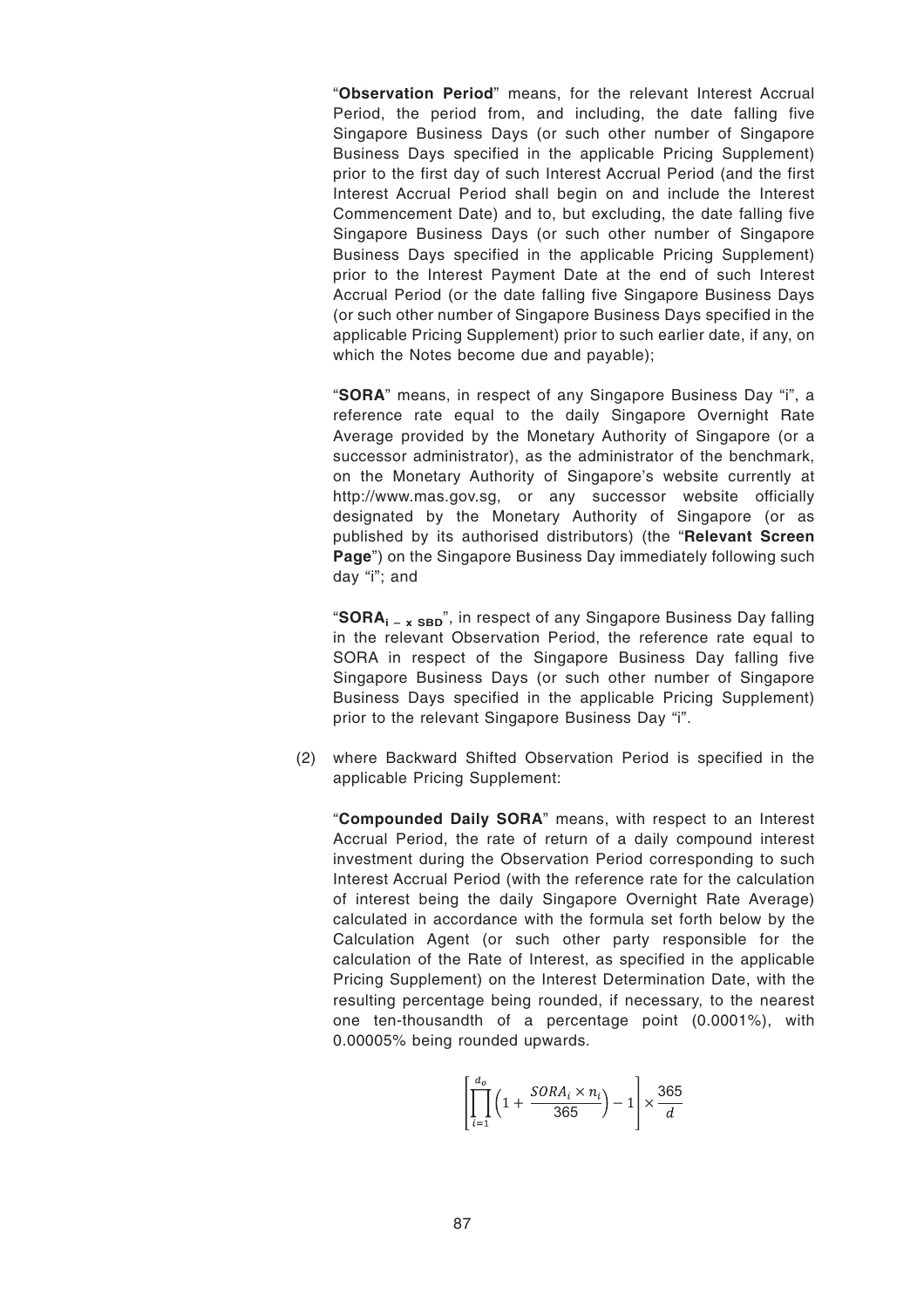where:

"**d**" is the number of calendar days in the relevant Observation Period;

"**d<sup>o</sup>** ", for any Interest Accrual Period, is the number of Singapore Business Days in the relevant Observation Period;

"**i** ", for the relevant Interest Accrual Period, is a series of whole numbers from one to d $_{\rm o}$ , each representing the relevant Singapore Business Days in chronological order from, and including, the first Singapore Business Day in such Observation Period to, but excluding, the last Singapore Business Day in such Observation Period;

"**Interest Determination Date**" means, with respect to a Rate of Interest and Interest Accrual Period, the date falling one Singapore Business Day after the end of each Observation Period;

"**n**<sub>i</sub>", for any day "<sub>i</sub>", is the number of calendar days from and including such day " $\mathring{\,}$  up to but excluding the following Singapore Business Day;

"**Singapore Business Days**" or "**SBD**" means a day (other than a Saturday, Sunday or gazetted public holiday) on which commercial banks settle payments in Singapore;

"**Observation Period**" means, for the relevant Interest Accrual Period, the period from, and including, the date falling five Singapore Business Days (or such other number of Singapore Business Days specified in the applicable Pricing Supplement) prior to the first day of such Interest Accrual Period (and the first Interest Accrual Period shall begin on and include the Interest Commencement Date) and to, but excluding, the date falling five Singapore Business Days (or such other number of Singapore Business Days specified in the applicable Pricing Supplement) prior to the Interest Payment Date at the end of such Interest Accrual Period (or the date falling five Singapore Business Days (or such other number of Singapore Business Days specified in the applicable Pricing Supplement) prior to such earlier date, if any, on which the Notes become due and payable);

"**SORA**" means, in respect of any Singapore Business Day "i", a reference rate equal to the daily Singapore Overnight Rate Average provided by the Monetary Authority of Singapore (or a successor administrator), as the administrator of the benchmark, on the Monetary Authority of Singapore's website currently at http://www.mas.gov.sg, or any successor website officially designated by the Monetary Authority of Singapore (or as published by its authorised distributors) (the "**Relevant Screen Page**") on the Singapore Business Day immediately following such day "i"; and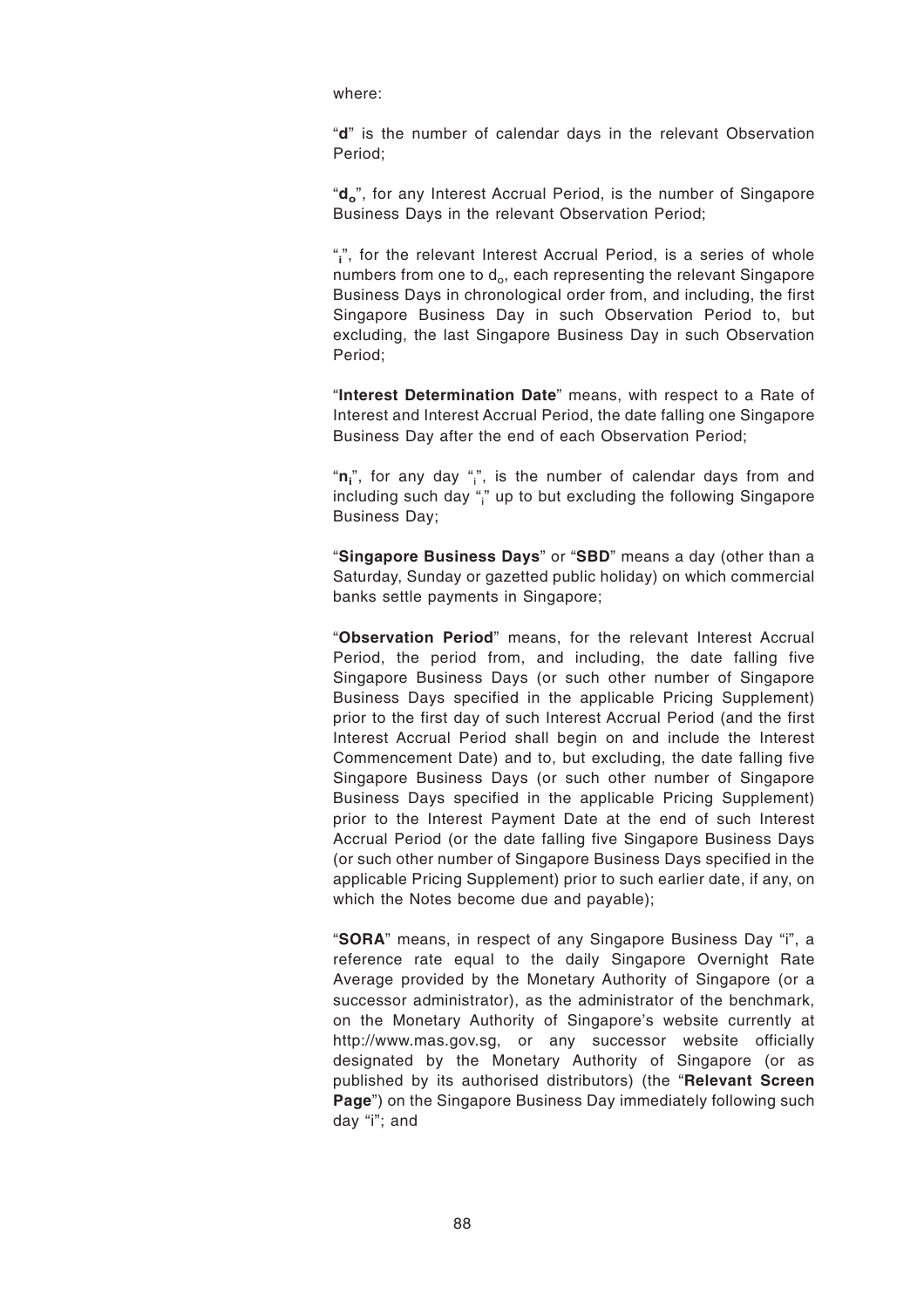"**SORA<sup>i</sup>** ", in respect of any Singapore Business Day falling in the relevant Observation Period, the reference rate equal to SORA in respect of that Singapore Business Day.

For the avoidance of doubt, the formula for the calculation of Compounded Daily SORA only compounds SORA in respect of any Singapore Business Day. SORA applied to a day that is not a Singapore Business Day will be taken by applying SORA for the previous Singapore Business Day but without compounding.

- (3) If, subject to Condition 4(o)(iv), by 5:00 p.m., Singapore time, on the Singapore Business Day immediately following such day "i", SORA in respect of such day "i" has not been published and a SORA Index Cessation Event has not occurred, then SORA for that day "i" will be SORA as published in respect of the first preceding Singapore Business Day for which SORA was published.
- (4) In the event that the Rate of Interest cannot be determined in accordance with the foregoing provisions by the Calculation Agent (or such other party responsible for the calculation of the Rate of Interest, as specified in the applicable Pricing Supplement), subject to Condition 4(o)(iv), the Rate of Interest shall be:
	- (A) that determined as at the last preceding Interest Determination Date (though substituting, where a different Margin or Maximum Rate of Interest or Minimum Rate of Interest is to be applied to the relevant Interest Accrual Period from that which applied to the last preceding Interest Accrual Period, the Margin or Maximum Rate of Interest or Minimum Rate of Interest (as specified in the applicable Pricing Supplement) relating to the relevant Interest Accrual Period in place of the Margin or Maximum Rate of Interest or Minimum Rate of Interest relating to that last preceding Interest Accrual Period); or
	- (B) if there is no such preceding Interest Determination Date, the initial Rate of Interest which would have been applicable to such Series of Notes for the first Interest Accrual Period had the Notes been in issue for a period equal in duration to the scheduled first Interest Accrual Period but ending on (and excluding) the Interest Commencement Date (but applying the Margin and any Maximum Rate of Interest or Minimum Rate of Interest applicable to the first Interest Accrual Period).

If the relevant Series of Notes become due and payable in accordance with Condition 10, the final Interest Determination Date shall, notwithstanding any Interest Determination Date specified in the applicable Pricing Supplement, be deemed to be the date on which such Notes became due and payable (with corresponding adjustments being deemed to be made to the Compounded Daily SORA formula) and the Rate of Interest on such Notes shall, for so long as any such Note remains outstanding, be that determined on such date.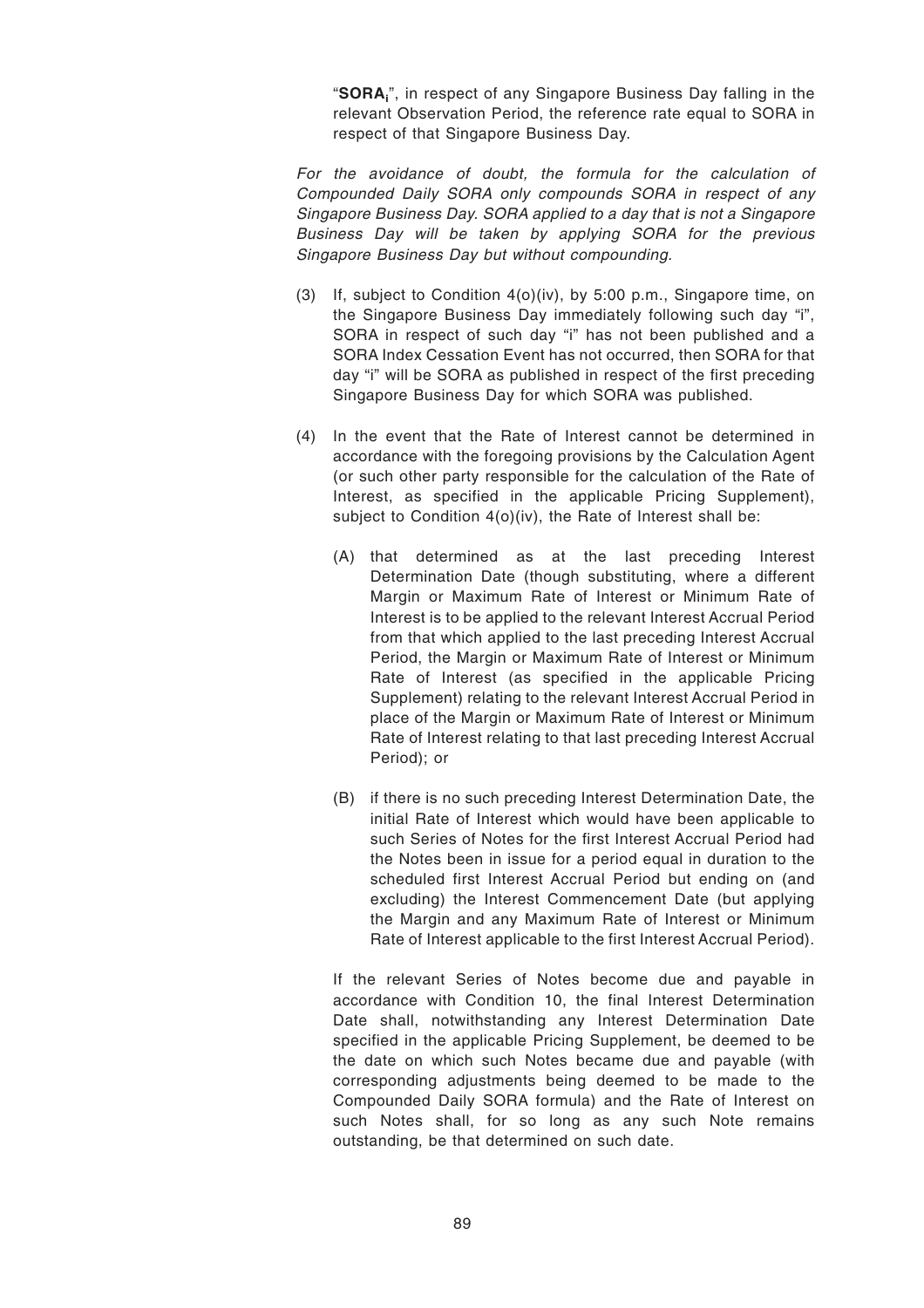- (C) On the last day of each Interest Period, the Issuer will pay interest on each Floating Rate Note to which such Interest Period relates at the Rate of Interest for such Interest Period.
- (iii) Agreed Yield Variable Rate Notes
	- (A) Each Variable Rate Note bears interest at a variable rate determined in accordance with the provisions of this Condition  $4(n)(iii)$ . The interest payable in respect of a Variable Rate Note for each Interest Period relating to that Variable Rate Note, which shall be payable on the first day of such Interest Period, is referred to in this Condition 4(n)(iii) as the "**Agreed Yield**".
	- (B) The Agreed Yield payable from time to time in respect of each Variable Rate Note for each Interest Period relating to such Variable Rate Note shall be determined as follows:
		- (x) not earlier than 9.00 a.m. (Singapore time) on the ninth business day nor later than 3.00 p.m. (Singapore time) on the fifth business day prior to the commencement of each Interest Period, the Issuer and the Relevant Dealer (as defined below) shall endeavor to agree on an Agreed Yield in respect of such Variable Rate Note for such Interest Period; and
		- (y) if the Issuer and the Relevant Dealer shall not have agreed an Agreed Yield in respect of such Variable Rate Note for such Interest Period by 3.00 p.m. (Singapore time) on the fifth business day prior to the commencement of such Interest Period, or if there shall be no Relevant Dealer during the period for agreement referred to in Condition  $4(n)(iii)(B)(x)$ , the Agreed Yield for such Variable Rate Note for such Interest Period shall be zero.
	- (C) The Issuer has undertaken to the Issuing and Paying Agent and the Calculation Agent that it will as soon as possible after the Agreed Yield in respect of any Variable Rate Note is determined but not later than 10.30 a.m. (Singapore time) on the next following business day:
		- (x) notify the Issuing and Paying Agent and the Calculation Agent in writing of the Agreed Yield for such Variable Rate Note for such Interest Period; and
		- (y) cause such Agreed Yield for such Variable Rate Note to be notified by the Issuing and Paying Agent to the relevant Noteholder at its request.
	- (D) The Issuer will pay the Agreed Yield applicable to each Variable Rate Note for each Interest Period relating to such Variable Rate Note on the first day of such Interest Period.
- (iv) Determination of Rate of Interest and Calculation of Interest Amounts

The Calculation Agent will, at the Relevant Time on each Interest Determination Date, determine the Rate of Interest and calculate the amount of interest payable (the "**Interest Amounts**") in respect of each denomination of the relevant Floating Rate Notes for the relevant Interest Period. The Interest Amounts shall be calculated by applying the Rate of Interest to the Calculation Amount, multiplying such product by the actual number of days in the Interest Period concerned,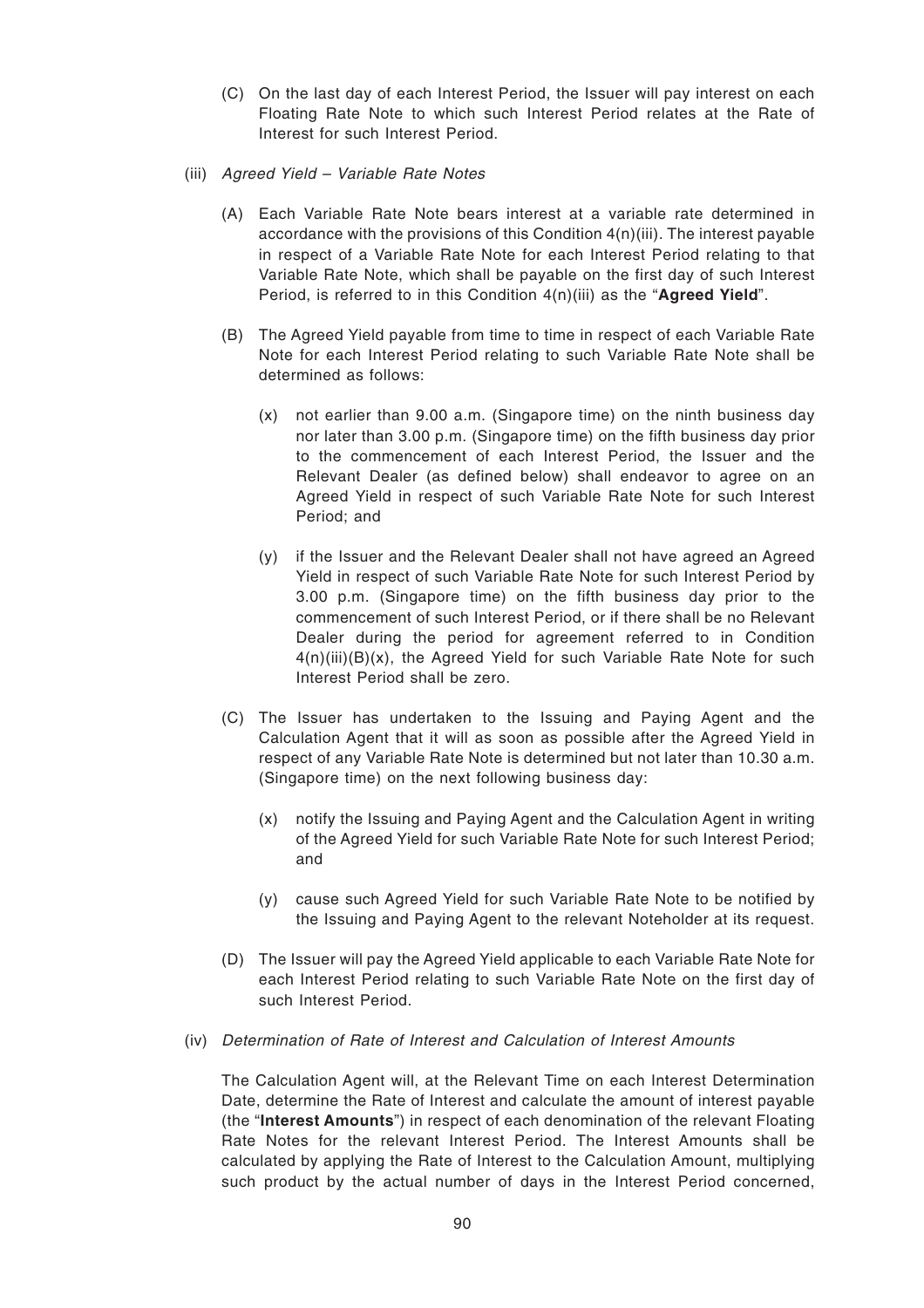divided by the FRN Day Basis shown on the face of such Note and rounding the resultant figure to the nearest cent. The determination of the Rate of Interest and the Interest Amounts by the Calculation Agent shall (in the absence of manifest error) be final and binding upon all parties.

### (v) Duration of Rate of Interest and Interest Amounts

The Calculation Agent will cause the Rate of Interest and the Interest Amounts for each Interest Period and the relevant Interest Payment Date to be notified to the Issuing and Paying Agent, the Issuer and each of the Paying Agents and to be notified to Noteholders and, if the Notes are listed on a stock exchange and the rules of such exchange or other relevant authority so require, such exchange or other relevant authority as soon as possible after their determination but in no event later than (i) the commencement of the relevant Interest Period, if determined prior to such time, in the case of notification to such exchange or other relevant authority, or (ii) in all other cases the fourth Relevant Business Day thereafter. The Interest Amounts and the Interest Payment Date so published may subsequently be amended (or appropriate alternative arrangements made by way of adjustment) without notice in the event of an extension or shortening of the Interest Period.

### (vi) Calculation Agent and Reference Banks

The Issuer will procure that, so long as any relevant Floating Rate Note remains outstanding, there shall at all times be three Reference Banks and a Calculation Agent. If any Reference Bank (acting through its relevant office) is unable or unwilling to continue to act as a Reference Bank or the Calculation Agent is unable or unwilling to act as such or if the Calculation Agent fails duly to establish the Rate of Interest for any Interest Period or to calculate the Interest Amounts or the Redemption Amount, the Issuer will appoint the Singapore office of a leading bank or merchant bank engaged in the Singapore inter-bank market to act as such in its place and will notify such change(s) to the Noteholders. The Calculation Agent may not resign its duties without a successor having been appointed as aforesaid.

(vii) Definitions

As used in this Condition 4(n):

"**Calculation Agent**" means the calculation agent designated for the relevant Notes;

"**Calculation Amount**" means the amount specified as such on the face of any Note, or if no such amount is so specified, the Denomination Amount of such Note as shown on the face thereof;

"**Interest Commencement Date**" means, in the case of the first issue of a Note or Notes of a Series, the Issue Date or such other date as may be specified as the Interest Commencement on the face of such Note and, in the case of a further issue of a Note or Notes of such Series, means the most recent Reference Date or, as the case may be, Interest Payment Date in relation to such first issue next preceding the date on which such further Note or Notes are issued or if there is no such date, the Interest Commencement Date in respect of such first issue;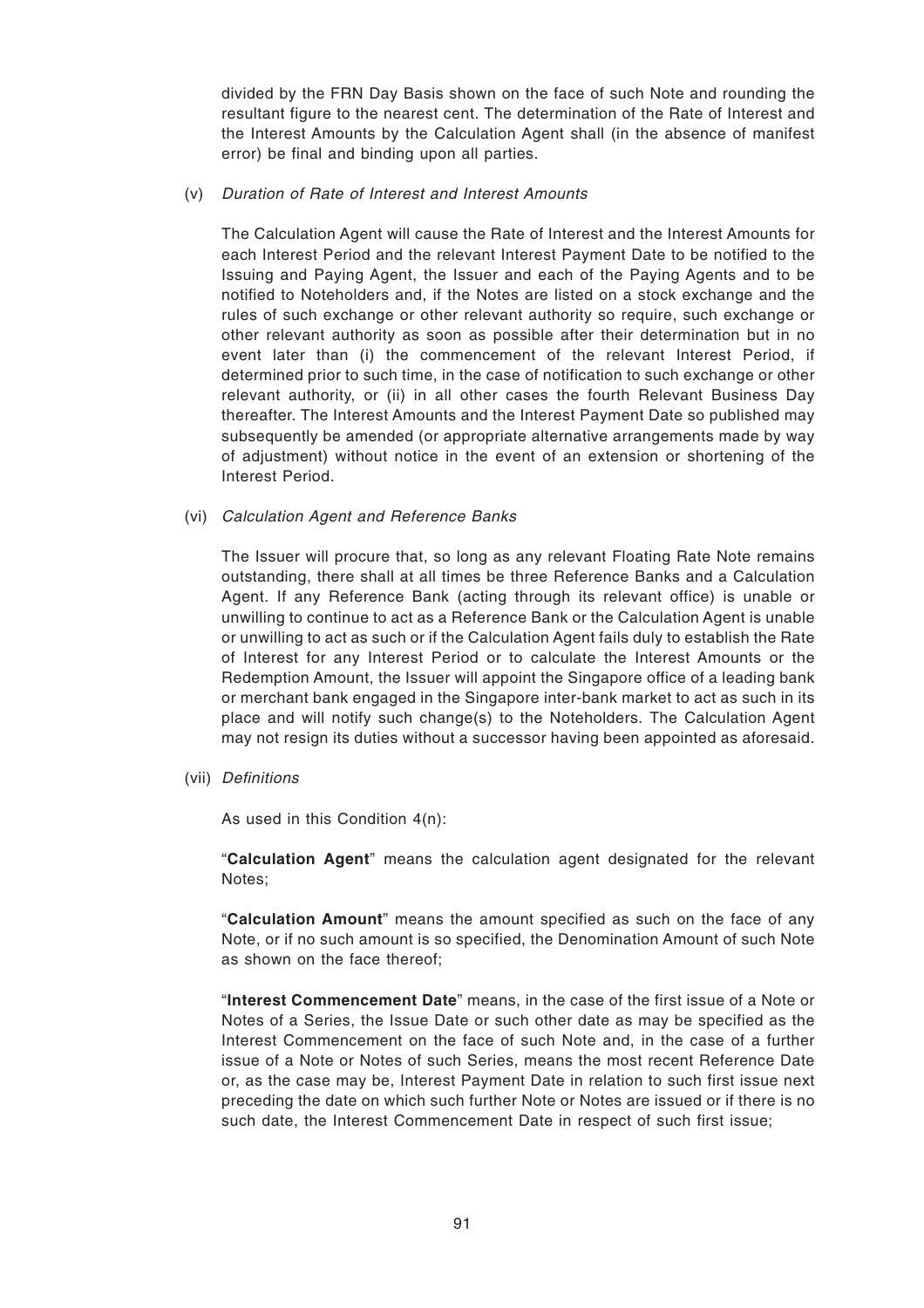"**Interest Determination Date**" means, in respect of any Interest Period, that number of business days prior thereto as is set out in the applicable Pricing Supplement or on the face of the relevant Note;

"**Reference Banks**" means the principal Singapore office of three major banks in the Singapore Inter-bank market, selected by the Issuer or as specified in the applicable Pricing Supplement;

"**Relevant Dealer**" means, in respect of any Variable Rate Note, the Dealer (if any) party to the Program Agreement referred to in the Agency Agreement with whom the Issuer has concluded an agreement for the issue of such Variable Rate Note pursuant to the Program Agreement; and

"**Relevant Time**" means 11.00 a.m. (Singapore time).

### (o) **Benchmark Discontinuation**

(i) Benchmark Discontinuation (General)

Where the Pricing Supplement specifies this Condition 4(o)(i) as applicable:

(A) Independent Adviser

If a Benchmark Event occurs in relation to an Original Reference Rate when any Rate of Interest (or any component part thereof) remains to be determined by reference to such Original Reference Rate, the Issuer shall use its reasonable endeavours to appoint an Independent Adviser, as soon as reasonably practicable, to determine a Successor Rate, or failing which, an Alternative Rate (in accordance with Condition  $4(o)(i)(B)$ ) and, in either case, an Adjustment Spread and any Benchmark Amendments (in accordance with Condition 4(o)(i)(D)).

In making such determination, the Independent Adviser appointed pursuant to this Condition 4(o)(i) shall act in good faith as an expert and in consultation with the Issuer. In the absence of bad faith or fraud, the Independent Adviser shall have no liability whatsoever to the Issuer, the Trustee, the Paying Agents or the Noteholders for any determination made by it, pursuant to this Condition 4(o)(i).

If:

- (i) the Issuer is unable to appoint an Independent Adviser; or
- (ii) the Independent Adviser fails to determine a Successor Rate or, failing which, an Alternative Rate, in accordance with this Condition  $4(0)(i)(A)$ prior to the relevant Interest Determination Date, the Rate of Interest applicable to the next succeeding Interest Accrual Period shall be equal to the Rate of Interest last determined in relation to the Notes in respect of the immediately preceding Interest Accrual Period. If there has not been a first Interest Payment Date, the Rate of Interest shall be the initial Rate of Interest. Where a different Margin or Maximum or Minimum Rate of Interest is to be applied to the relevant Interest Accrual Period from that which applied to the last preceding Interest Accrual Period, the Margin or Maximum or Minimum Rate of Interest relating to the relevant Interest Accrual Period shall be substituted in place of the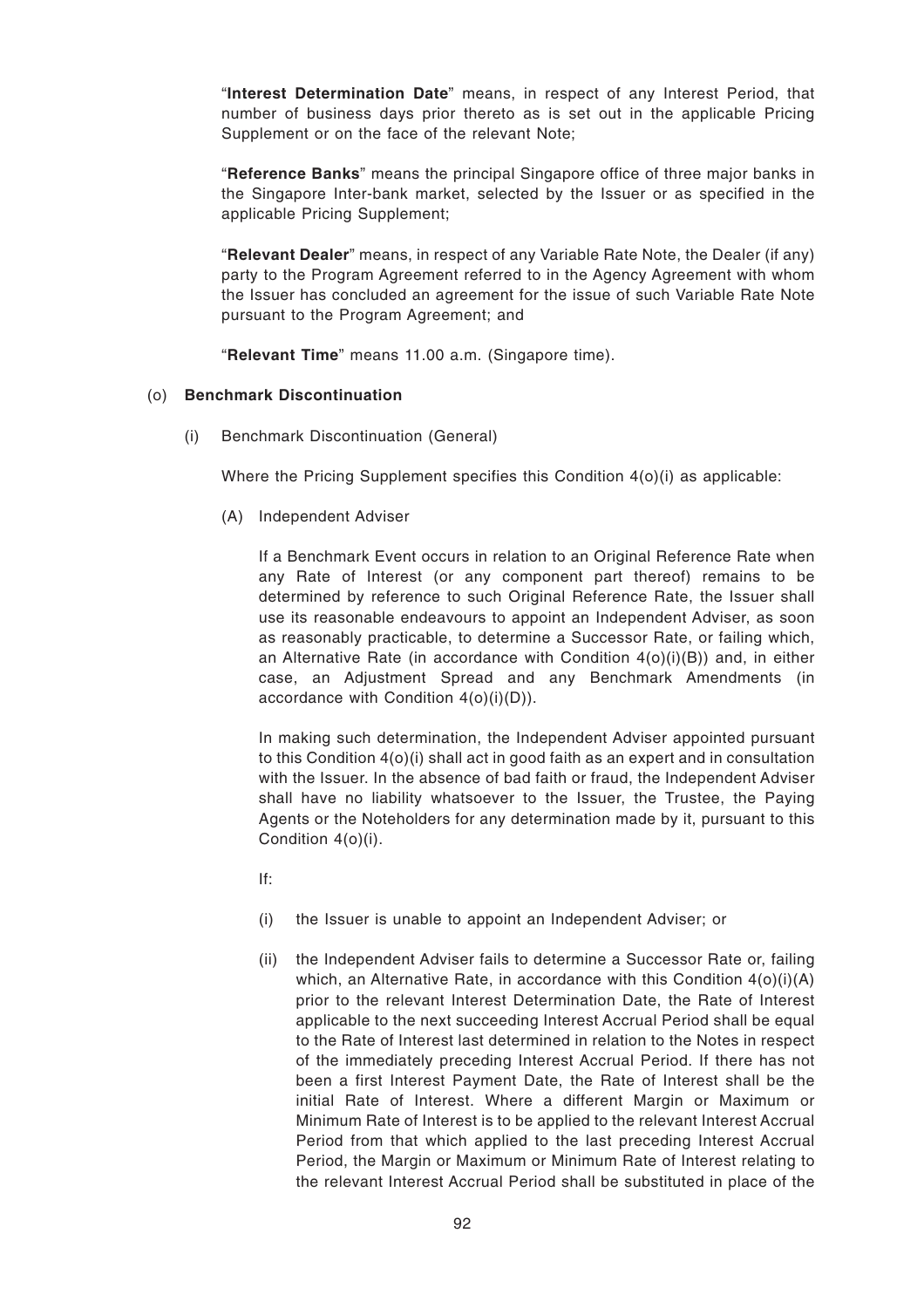Margin or Maximum or Minimum Rate of Interest relating to that last preceding Interest Accrual Period. For the avoidance of doubt, this paragraph shall apply to the relevant next succeeding Interest Accrual Period only and any subsequent Interest Accrual Periods are subject to the subsequent operation of, and to adjustment as provided in, the first paragraph of this Condition 4(o)(i)(A).

(B) Successor Rate or Alternative Rate

If the Independent Adviser determines that:

- (i) there is a Successor Rate, then such Successor Rate and the applicable Adjustment Spread shall subsequently be used in place of the Original Reference Rate to determine the Rate of Interest (or the relevant component part thereof) for all future payments of interest on the Notes (subject to the operation of this Condition 4(o)(i)); or
- (ii) there is no Successor Rate but that there is an Alternative Rate, then such Alternative Rate and the applicable Adjustment Spread shall subsequently be used in place of the Original Reference Rate to determine the Rate of Interest (or the relevant component part thereof) for all future payments of interest on the Notes (subject to the operation of this Condition 4(o)(i)).
- (C) Adjustment Spread

The Adjustment Spread (or the formula or methodology for determining the Adjustment Spread) shall be applied to the Successor Rate or the Alternative Rate (as the case may be). If the Independent Adviser (in consultation with the Issuer) is unable to determine the quantum of, or a formula or methodology for determining, such Adjustment Spread, then the Successor Rate or Alternative Reference Rate (as applicable) will apply without an Adjustment Spread.

(D) Benchmark Amendments

If any Successor Rate or Alternative Rate and, in either case, the applicable Adjustment Spread is determined in accordance with this Condition 4(o)(i) and the Independent Adviser (in consultation with the Issuer) determines:

- (i) that amendments to these Conditions and/or the Trust Deed are necessary to ensure the proper operation of such Successor Rate or Alternative Rate and/or (in either case) the applicable Adjustment Spread (such amendments, the "**Benchmark Amendments**"); and
- (ii) the terms of the Benchmark Amendments, then the Issuer shall, subject to giving notice thereof in accordance with Condition  $4(0)(i)(E)$ , without any requirement for the consent or approval of Noteholders, the Trustee or the Agents, vary these Conditions and/or the Trust Deed to give effect to such Benchmark Amendments with effect from the date specified in such notice.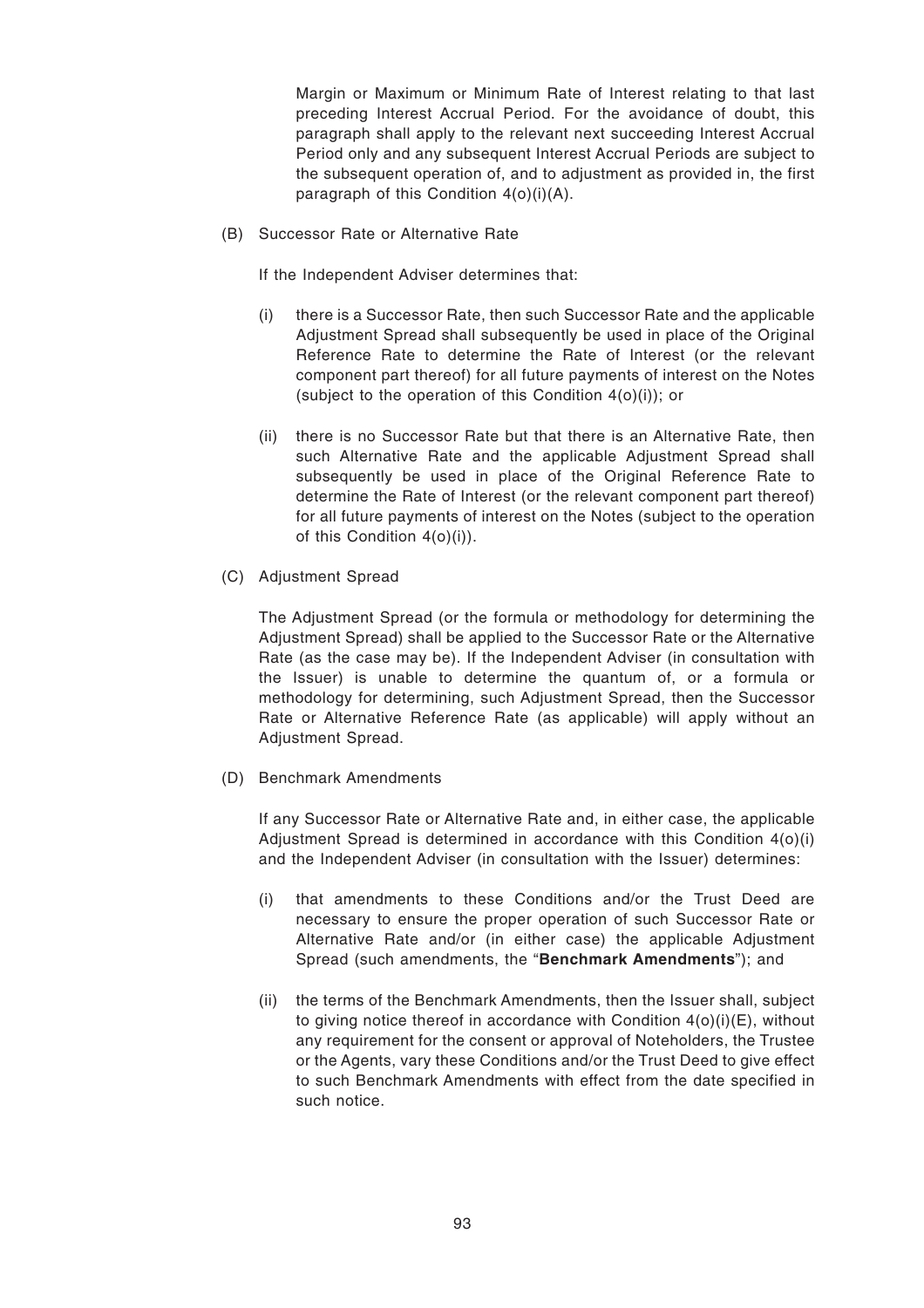At the request of the Issuer, but subject to receipt by the Trustee of a certificate signed by two authorised signatories of the Issuer pursuant to Condition 4(o)(i)(E), the Trustee shall (at the expense of the Issuer), without any requirement for the consent or approval of the Noteholders, be obliged to concur with the Issuer in effecting any Benchmark Amendments (including, inter alia, by the execution of a deed supplemental to or amending the Trust Deed), provided that the Trustee shall not be obliged so to concur if in the opinion of the Trustee doing so would impose more onerous obligations upon it or expose it to any additional duties, responsibilities or liabilities or reduce or amend the protective provisions afforded to the Trustee in these Conditions or the Trust Deed (including, for the avoidance of doubt, any supplemental trust deed) in any way.

For the avoidance of doubt, the Trustee and the Issuing and Paying Agent shall, at the direction and expense of the Issuer, effect such consequential amendments to the Trust Deed, the Agency Agreement and these Conditions as may be required in order to give effect to this Condition  $4(0)(i)(D)$ . Noteholders' consent shall not be required in connection with the effecting of the Successor Rate or the Alternative Rate (as applicable) or such other changes, including the execution of any documents or any steps by the Trustee or the Issuing and Paying Agent (if required). Further, none of the Trustee, the Calculation Agent, the Paying Agents, the Registrars or the Transfer Agents shall be responsible or liable for any determinations or certifications made by the Issuer or the Independent Adviser with respect to any Successor Rate or Alternative Rate (as applicable) or any other changes and shall be entitled to rely conclusively on any certifications provided to each of them in this regard.

In connection with any such variation in accordance with this Condition  $4(0)(i)(D)$ , the Issuer shall comply with the rules of any stock exchange on which the Notes are for the time being listed or admitted to trading.

(E) Notices

Any Successor Rate, Alternative Rate, Adjustment Spread and the specific terms of any Benchmark Amendments, determined under this Condition 4(o)(i) will be notified promptly by the Issuer to the Trustee, the Calculation Agent, the Paying Agents and, in accordance with Condition 16, the Noteholders or the Couponholders. Such notice shall be irrevocable and shall specify the effective date of the Benchmark Amendments, if any.

No later than notifying the Noteholders of the same, the Issuer shall deliver to the Trustee a certificate signed by two authorised signatories of the Issuer:

- (x) confirming
	- (i) that a Benchmark Event has occurred;
	- (ii) the Successor Rate or, as the case may be, the Alternative Rate;
	- (iii) the applicable, Adjustment Spread; and
	- (iv) the specific terms of the Benchmark Amendments (if any),

in each case as determined in accordance with the provisions of this Condition 4(o)(i); and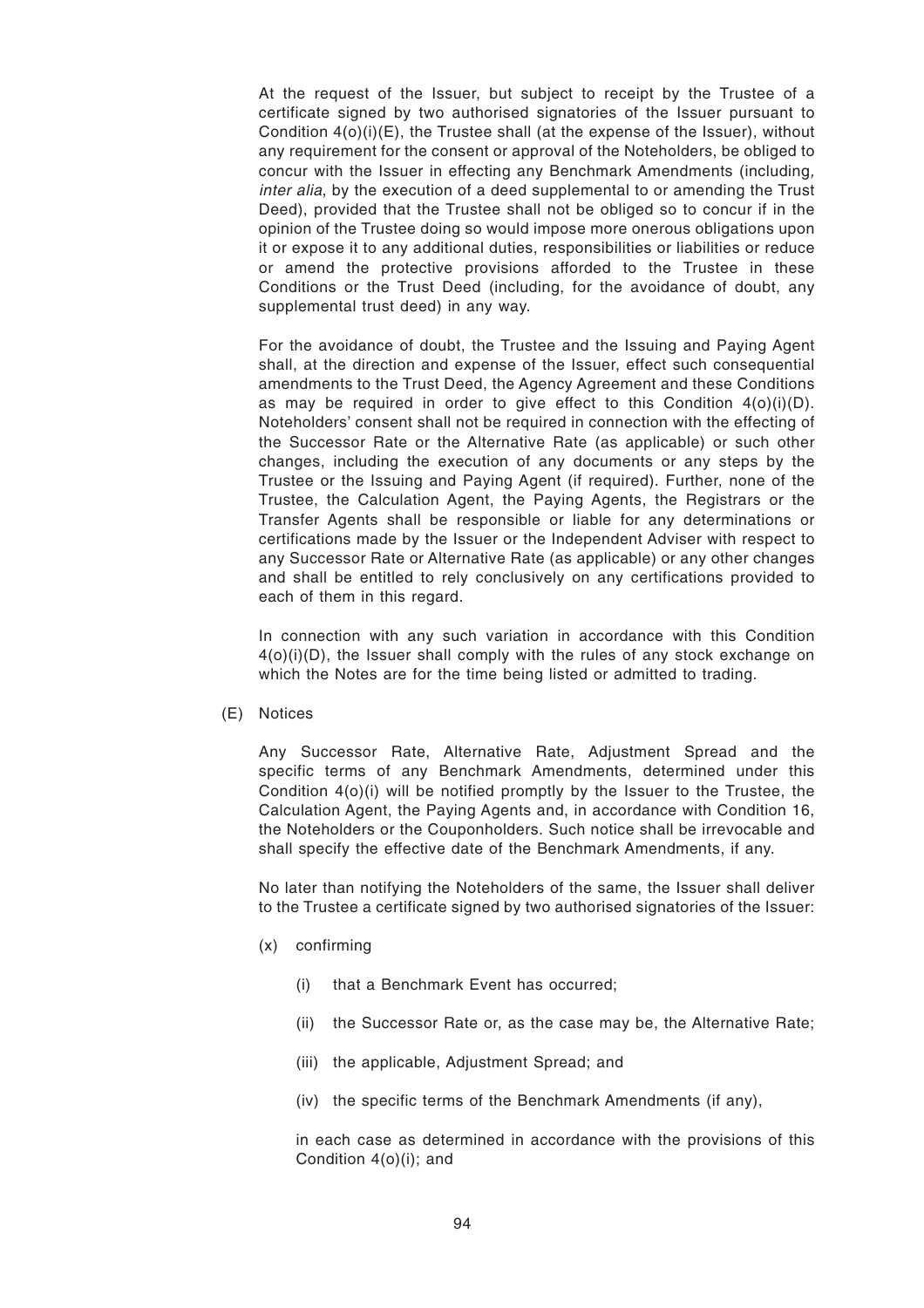(y) certifying that the Benchmark Amendments (if any) are necessary to ensure the proper operation of such Successor Rate or Alternative Rate and (in either case) the applicable Adjustment Spread.

The Trustee shall be entitled to rely on such certificate (without liability to any person) as sufficient evidence thereof. The Successor Rate, Alternative Rate, the Adjustment Spread or the Benchmark Amendments (if any) specified in such certificate will (in the absence of manifest error or bad faith in the determination of the Successor Rate, Alternative Rate, the Adjustment Spread or the Benchmark Amendments (if any) and without prejudice to the Trustee's ability to rely on such certificate as aforesaid) be binding on the Issuer, the Trustee, the Calculation Agent, the Paying Agents, the Noteholders and Couponholders.

(F) Survival of Original Reference Rate

Without prejudice to the obligations of the Issuer under Condition 4(o)(i)(A),  $4(0)(i)(B)$ ,  $4(0)(i)(C)$  and  $4(0)(i)(D)$ , the Original Reference Rate and the fallback provisions provided for in Condition  $4(b)(iii)(B)$  or  $(C)$ , as applicable, will continue to apply unless and until a Benchmark Event has occurred.

(G) Definitions:

As used in this Condition 4(o)(i):

"**Adjustment Spread**" means either:

- (i) a spread (which may be positive, negative or zero); or
- (ii) a formula or methodology for calculating a spread, in each case to be applied to the Successor Rate or the Alternative Rate (as the case may be) and is the spread, formula or methodology which:
	- (x) in the case of a Successor Rate, is formally recommended in relation to the replacement of the Original Reference Rate with the Successor Rate by any Relevant Nominating Body; or (if no such recommendation has been made, or in the case of an Alternative Rate);
	- (y) the Independent Adviser determines as being customarily applied to the relevant Successor Rate or the Alternative Rate (as the case may be) in international debt capital markets transactions to produce an industry-accepted replacement rate for the Original Reference Rate; or (if the Independent Adviser determines that no such spread is customarily applied);
	- (z) the Independent Adviser (in consultation with the Issuer) determines, and which is recognised or acknowledged as being the industry standard for over-the-counter derivative transactions which reference the Original Reference Rate, where such rate has been replaced by the Successor Rate or the Alternative Rate (as the case may be).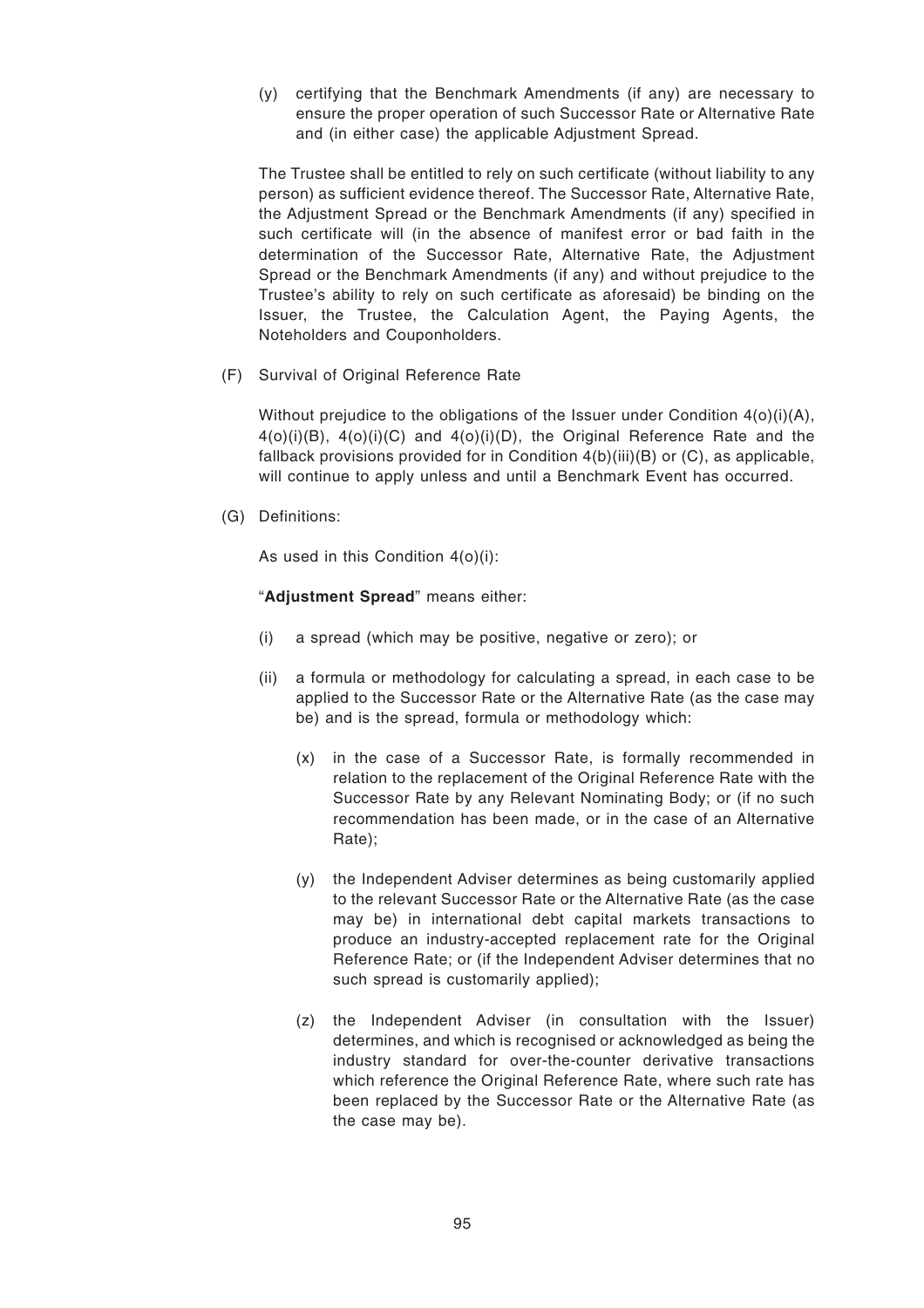"**Alternative Rate**" means an alternative benchmark or screen rate which the Independent Adviser determines in accordance with Condition  $4(0)(i)(B)$  is customarily applied in international debt capital markets transactions for the purposes of determining rates of interest (or the relevant component part thereof) in the same Specified Currency as the Notes.

"**Benchmark Amendments**" has the meaning given to it in Condition  $4(o)(i)(D)$ .

"**Benchmark Event**" means:

- (i) the Original Reference Rate ceasing to be published for a period of at least five Business Days or ceasing to exist; or
- (ii) a public statement by the administrator of the Original Reference Rate that it has ceased or that it will cease publishing the Original Reference Rate permanently or indefinitely (in circumstances where no successor administrator has been appointed that will continue publication of the Original Reference Rate) and such cessation is reasonably expected by the Issuer to occur prior to the Maturity Date; or
- (iii) a public statement by the supervisor of the administrator of the Original Reference Rate, that the Original Reference Rate has been or will be permanently or indefinitely discontinued and such discontinuation is reasonably expected by the Issuer to occur prior to the Maturity Date; or
- (iv) a public statement by the supervisor of the administrator of the Original Reference Rate as a consequence of which the Original Reference Rate will be prohibited from being used either generally, or in respect of the Notes and such prohibition is reasonably expected by the Issuer to occur prior to the Maturity Date; or
- (v) a public statement by the supervisor of the administrator of the Original Reference Rate that the Original Reference Rate is or will be (or is or will be deemed by such supervisor to be) no longer representative of its relevant underlying market; or
- (vi) it has become unlawful for any Paying Agent, Calculation Agent, the Issuer or other party to calculate any payments due to be made to any Noteholder using the Original Reference Rate,

provided that the Benchmark Event shall be deemed to occur (a) in the case of sub-paragraphs (ii) and (iii) above, on the date of the cessation of publication of the Original Reference Rate or the discontinuation of the Original Reference Rate, as the case may be, (b) in the case of subparagraph (iv) above, on the date of the prohibition of use of the Original Reference Rate and (c) in the case of sub-paragraph (v) above, on the date with effect from which the Original Reference Rate will no longer be (or will be deemed by the relevant supervisor to no longer be) representative of its relevant underlying market and which is specified in the relevant public statement, and, in each case, not the date of the relevant public statement.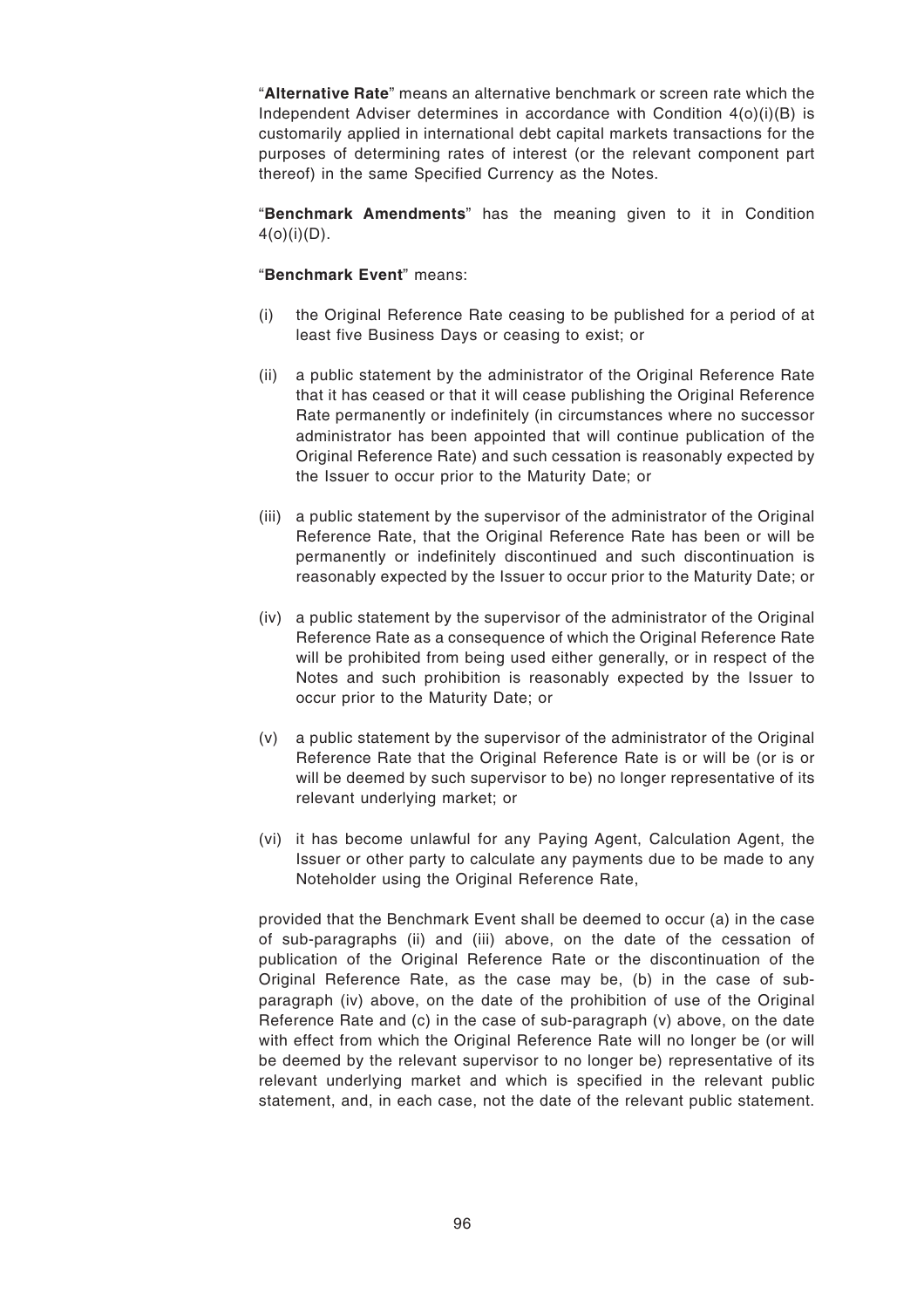The occurrence of a Benchmark Event shall be determined by the Issuer and promptly notified to the Trustee, the Calculation Agent and the Paying Agents. For the avoidance of doubt, neither the Trustee, the Calculation Agent nor the Paying Agents shall have any responsibility for making such determination.

"**Independent Adviser**" means an independent financial institution of international repute or an independent financial adviser with appropriate expertise appointed by and at the expense of the Issuer under Condition  $4(o)(i)(A)$ .

"**Original Reference Rate**" means the originally-specified benchmark or screen rate (as applicable) used to determine the Rate of Interest (or any component part thereof) on the Notes.

"**Relevant Nominating Body**" means, in respect of a benchmark or screen rate (as applicable):

- (i) the central bank for the currency to which the benchmark or screen rate (as applicable) relates, or any central bank or other supervisory authority which is responsible for supervising the administrator of the benchmark or screen rate (as applicable); or
- (ii) any working group or committee sponsored by, chaired or co-chaired by or constituted at the request of
	- (w) the central bank for the currency to which the benchmark or screen rate (as applicable) relates;
	- (x) any central bank or other supervisory authority which is responsible for supervising the administrator of the benchmark or screen rate (as applicable);
	- (y) a group of the aforementioned central banks or other supervisory authorities; or
	- (z) the Financial Stability Board or any part thereof.

"**Successor Rate**" means a successor to or replacement of the Original Reference Rate which is formally recommended by any Relevant Nominating Body.

Where the Original Reference Rate for a Series of Notes is EURIBOR, the Successor Rate could include the rate (inclusive of any spreads or adjustments) formally recommended by (i) the working group on euro risk free rates established by the European Central Bank, the Financial Services and Markets Authority, the European Securities and Markets Authority and the European Commission, (ii) the European Money Market Institute, as the administrator of EURIBOR, (iii) the competent authority responsible under Regulation (EU) 2016/1011 for supervising the European Money Market Institute, as the administrator of the EURIBOR, or (iv) the national competent authority designated by each Member State under Regulation (EU) 2016/1011, or (v) the European Central Bank.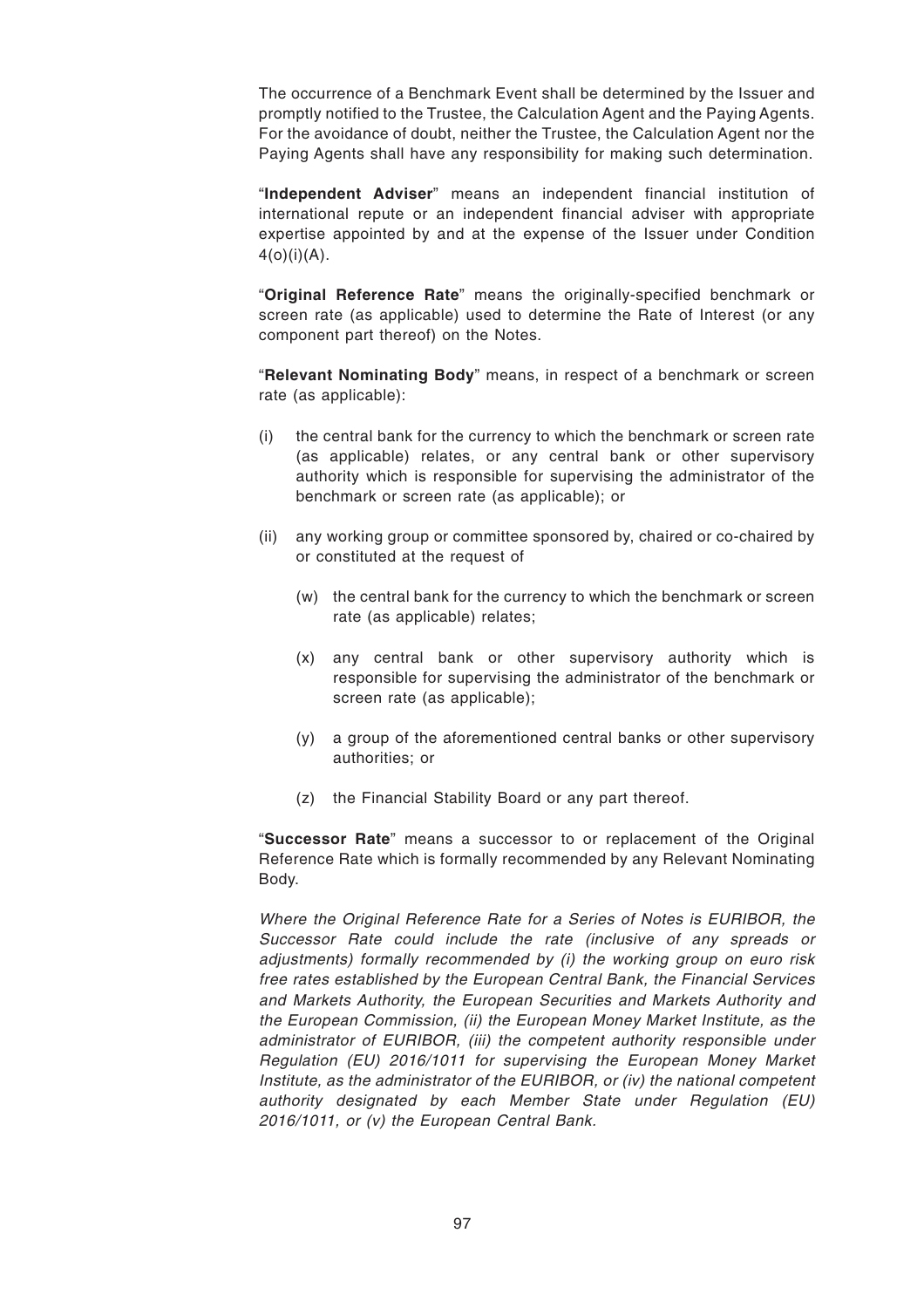(ii) Benchmark Discontinuation (ARRC)

This Condition 4(o)(ii) shall only apply to U.S. dollar-denominated Notes where so specified in the applicable Pricing Supplement.

Where the Pricing Supplement specifies this Condition 4(o)(ii) as applicable:

(A) Benchmark Replacement

If the Issuer or its designee determines that a Benchmark Transition Event and its related Benchmark Replacement Date have occurred prior to the Reference Time in respect of any determination of the Benchmark on any date, the Benchmark Replacement will replace the then-current Benchmark for all purposes relating to the Notes in respect of such determination on such date and all determinations on all subsequent dates.

(B) Benchmark Replacement Conforming Changes

In connection with the implementation of a Benchmark Replacement, the Issuer or its designee will have the right to make Benchmark Replacement Conforming Changes from time to time. For the avoidance of doubt, the Trustee and the Issuing and Paying Agent shall, at the direction and expense of the Issuer, effect such consequential amendments to the Trust Deed, the Agency Agreement and these Conditions as may be required to give effect to this Condition 4(o)(ii)(B). Noteholders' consent shall not be required in connection with the effecting of any such changes, including the execution of any documents or any steps by the Trustee or the Issuing and Paying Agent (if required). Further, none of the Trustee, the Calculation Agent, the Paying Agents, the Registrars or the Transfer Agents shall be responsible or liable for any determinations, decisions or elections made by the Issuer or its designee with respect to any Benchmark Replacement or any other changes and shall be entitled to rely conclusively on any certifications provided to each of them in this regard.

(C) Decisions and Determinations

Any determination, decision or election that may be made by the Issuer or its designee pursuant to this Condition 4(o)(ii), including any determination with respect to a tenor, rate or adjustment or of the occurrence or non-occurrence of an event, circumstance or date and any decision to take or refrain from taking any action or any selection, will be conclusive and binding absent manifest error, may be made in the Issuer or its designee's sole discretion, and, notwithstanding anything to the contrary in the documentation relating to the Notes, shall become effective without consent from any other party.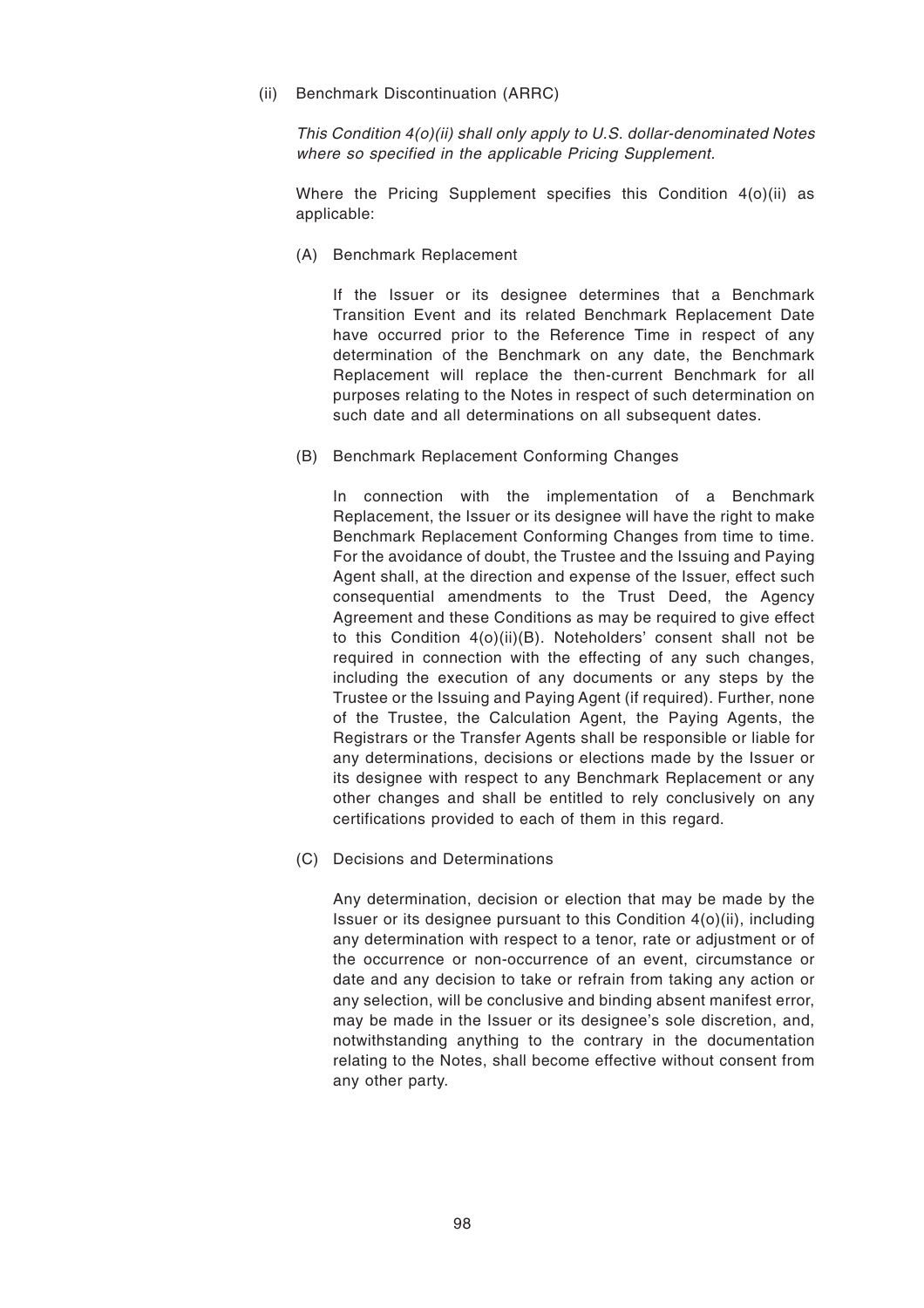(D) Definitions

As used in this Condition 4(o)(ii):

"**Benchmark**" means, initially, LIBOR; provided that if a Benchmark Transition Event and its related Benchmark Replacement Date have occurred with respect to LIBOR or the then-current Benchmark, then "**Benchmark**" means the applicable Benchmark Replacement;

"**Benchmark Replacement**" means the Interpolated Benchmark; provided that if the Issuer or its designee cannot determine the Interpolated Benchmark as of the Benchmark Replacement Date, then "**Benchmark Replacement**" means the first alternative set forth in the order below that can be determined by the Issuer or its designee as of the Benchmark Replacement Date:

- (i) the sum of:
	- (x) Term SOFR; and
	- (y) the Benchmark Replacement Adjustment;
- (ii) the sum of:
	- (x) Compounded SOFR; and
	- (y) the Benchmark Replacement Adjustment;
- (iii) the sum of:
	- (x) the alternate rate of interest that has been selected or recommended by the Relevant Governmental Body as the replacement for the then-current Benchmark for the applicable Corresponding Tenor; and
	- (y) the Benchmark Replacement Adjustment;
- (iv) the sum of:
	- (x) the ISDA Fallback Rate; and
	- (y) the Benchmark Replacement Adjustment;
- (v) the sum of:
	- (x) the alternate rate of interest that has been selected by the Issuer or its designee as the replacement for the then-current Benchmark for the applicable Corresponding Tenor giving due consideration to any industry-accepted rate of interest as a replacement for the then-current Benchmark for U.S. dollar denominated floating rate notes at such time; and
	- (y) the Benchmark Replacement Adjustment;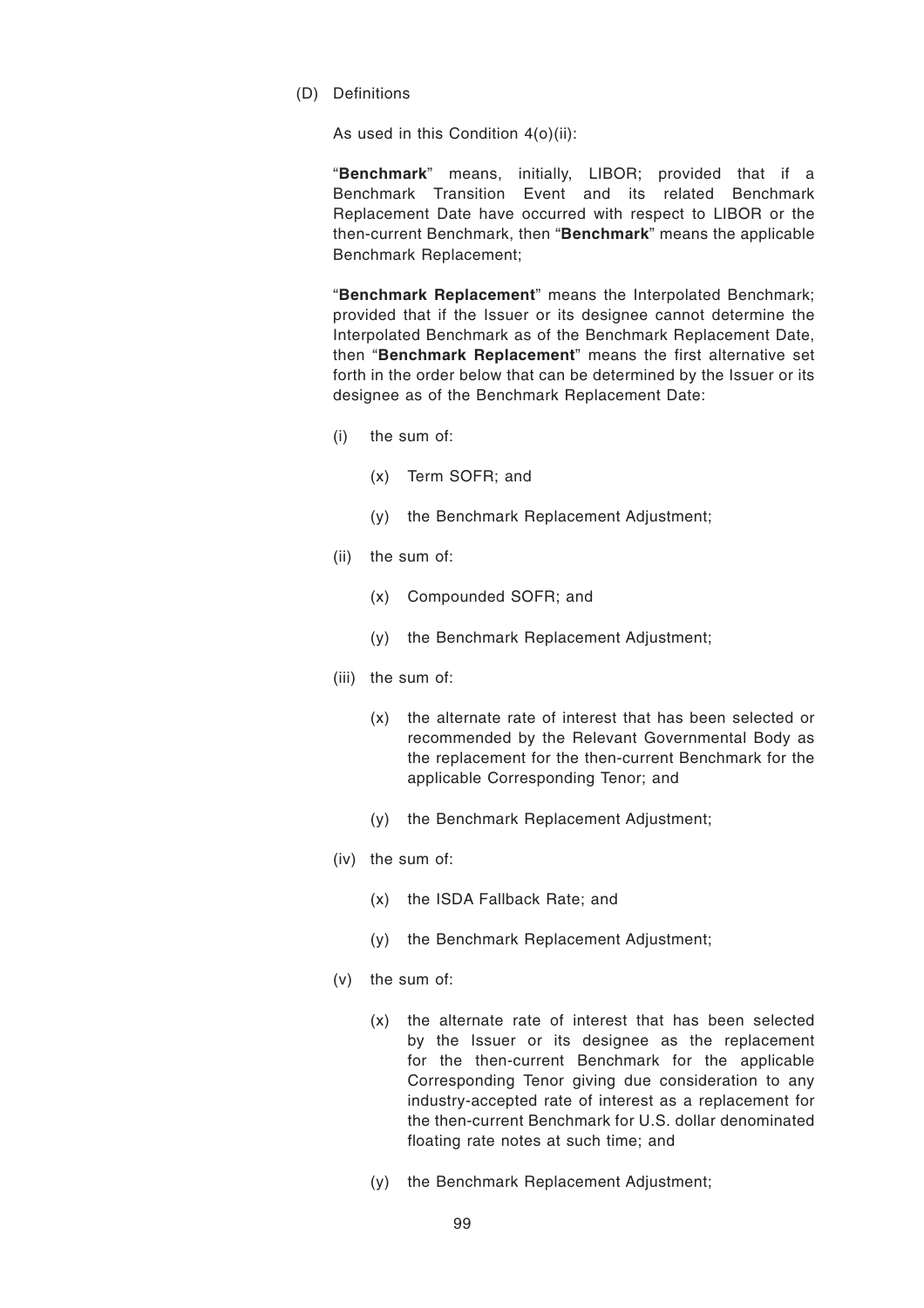"**Benchmark Replacement Adjustment**" means the first alternative set forth in the order below that can be determined by the Issuer or its designee as of the Benchmark Replacement Date:

- (i) the spread adjustment, or method for calculating or determining such spread adjustment (which may be a positive or negative value or zero) that has been selected or recommended by the Relevant Governmental Body for the applicable Unadjusted Benchmark Replacement;
- (ii) if the applicable Unadjusted Benchmark Replacement is equivalent to the ISDA Fallback Rate, then the ISDA Fallback Adjustment;
- (iii) the spread adjustment (which may be a positive or negative value or zero) that has been selected by the Issuer or its designee giving due consideration to any industry-accepted spread adjustment, or method for calculating or determining such spread adjustment, for the replacement of the thencurrent Benchmark with the applicable Unadjusted Benchmark Replacement for U.S. dollar-denominated floating rate notes at such time;

"**Benchmark Replacement Conforming Changes**" means, with respect to any Benchmark Replacement, any technical, administrative or operational changes (including changes to the definition of "Interest Period" or "Interest Accrual Period", timing and frequency of determining rates and making payments of interest, changes to the definition of "Corresponding Tenor" solely when such tenor is longer than the Interest Period and other administrative matters) that the Issuer or its designee decides may be appropriate to reflect the adoption of such Benchmark Replacement in a manner substantially consistent with market practice (or, if the Issuer or its designee decides that adoption of any portion of such market practice is not administratively feasible or if the Issuer or its designee determines that no market practice for use of the Benchmark Replacement exists, in such other manner as the Issuer or its designee determines is reasonably necessary).

"**Benchmark Replacement Date**" means the earliest to occur of the following events with respect to the then-current Benchmark:

- (i) in the case of sub-clauses (i) or (ii) of the definition of "Benchmark Transition Event," the later of:
	- (x) the date of the public statement or publication of information referenced therein; and
	- (y) the date on which the administrator of the Benchmark permanently or indefinitely ceases to provide the Benchmark; or
- (ii) in the case of sub-clause (iii) of the definition of "Benchmark Transition Event," the date of the public statement or publication of information referenced therein.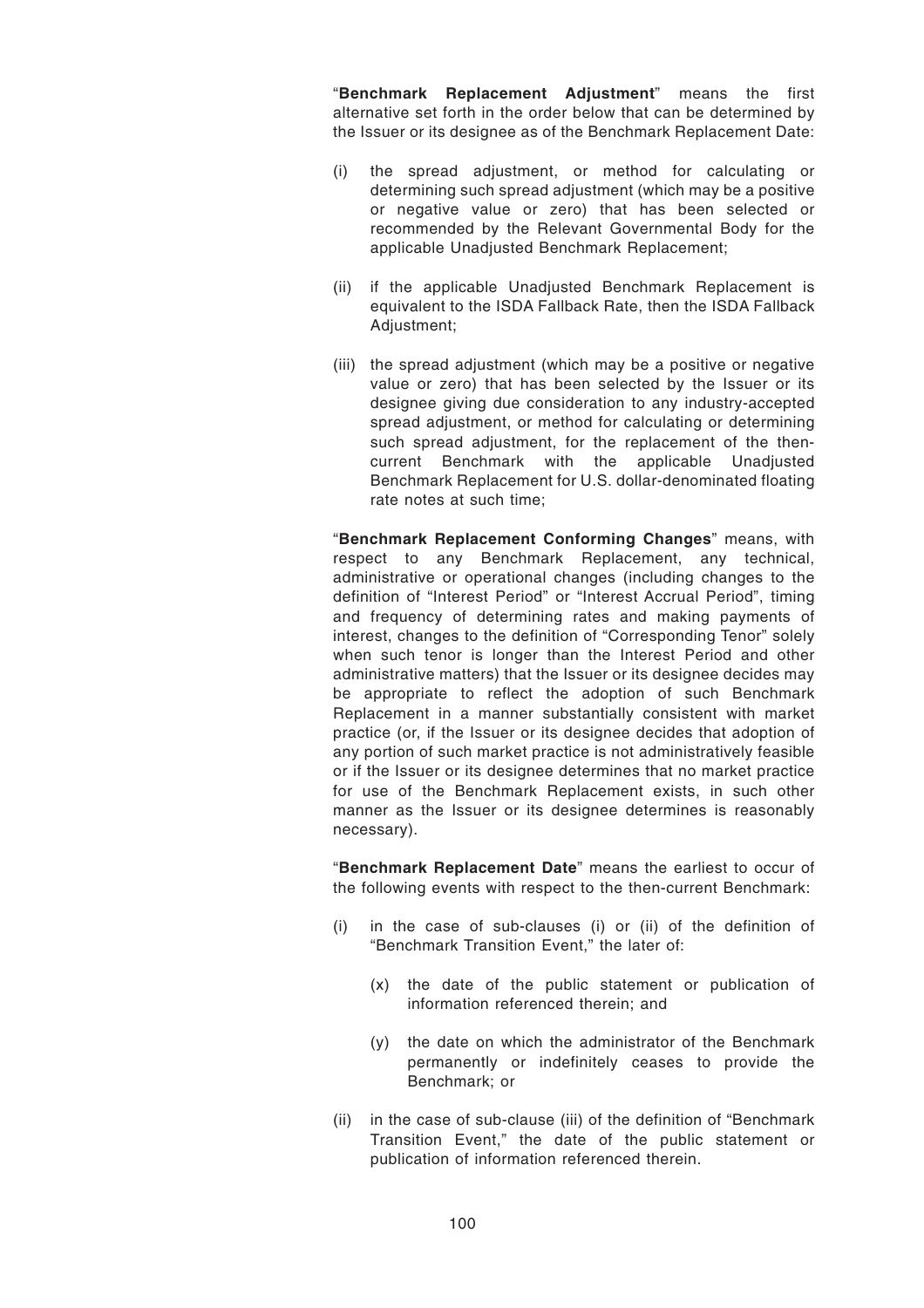For the avoidance of doubt, if the event giving rise to the Benchmark Replacement Date occurs on the same day as, but earlier than, the Reference Time in respect of any determination, the Benchmark Replacement Date will be deemed to have occurred prior to the Reference Time for such determination;

"**Benchmark Transition Event**" means the occurrence of one or more of the following events with respect to the then-current Benchmark:

- (i) a public statement or publication of information by or on behalf of the administrator of the Benchmark announcing that such administrator has ceased or will cease to provide the Benchmark, permanently or indefinitely, provided that, at the time of such statement or publication, there is no successor administrator that will continue to provide the Benchmark;
- (ii) a public statement or publication of information by the regulatory supervisor for the administrator of the Benchmark, the central bank for the currency of the Benchmark, an insolvency official with jurisdiction over the administrator for the Benchmark, a resolution authority with jurisdiction over the administrator for the Benchmark or a court or an entity with similar insolvency or resolution authority over the administrator for the Benchmark, which states that the administrator of the Benchmark has ceased or will cease to provide the Benchmark permanently or indefinitely, provided that, at the time of such statement or publication, there is no successor administrator that will continue to provide the Benchmark; or
- (iii) a public statement or publication of information by the regulatory supervisor for the administrator of the Benchmark announcing that the Benchmark is no longer representative;

"**Compounded SOFR**" means the compounded average of SOFRs for the applicable Corresponding Tenor, with the rate, or methodology for this rate, and conventions for this rate (which will be compounded in arrears with a lookback and/or suspension period as a mechanism to determine the interest amount payable prior to the end of each Interest Period) being established by the Issuer or its designee in accordance with:

- (i) the rate, or methodology for this rate, and conventions for this rate selected or recommended by the Relevant Governmental Body for determining compounded SOFR; provided that:
- (ii) if, and to the extent that, the Issuer or its designee determines that Compounded SOFR cannot be determined in accordance with sub-clause (i) of this definition of "Compounded SOFR", then the rate, or methodology for this rate, and conventions for this rate that have been selected by the Issuer or its designee giving due consideration to any industry-accepted market practice for U.S. dollar denominated floating rate notes at such time.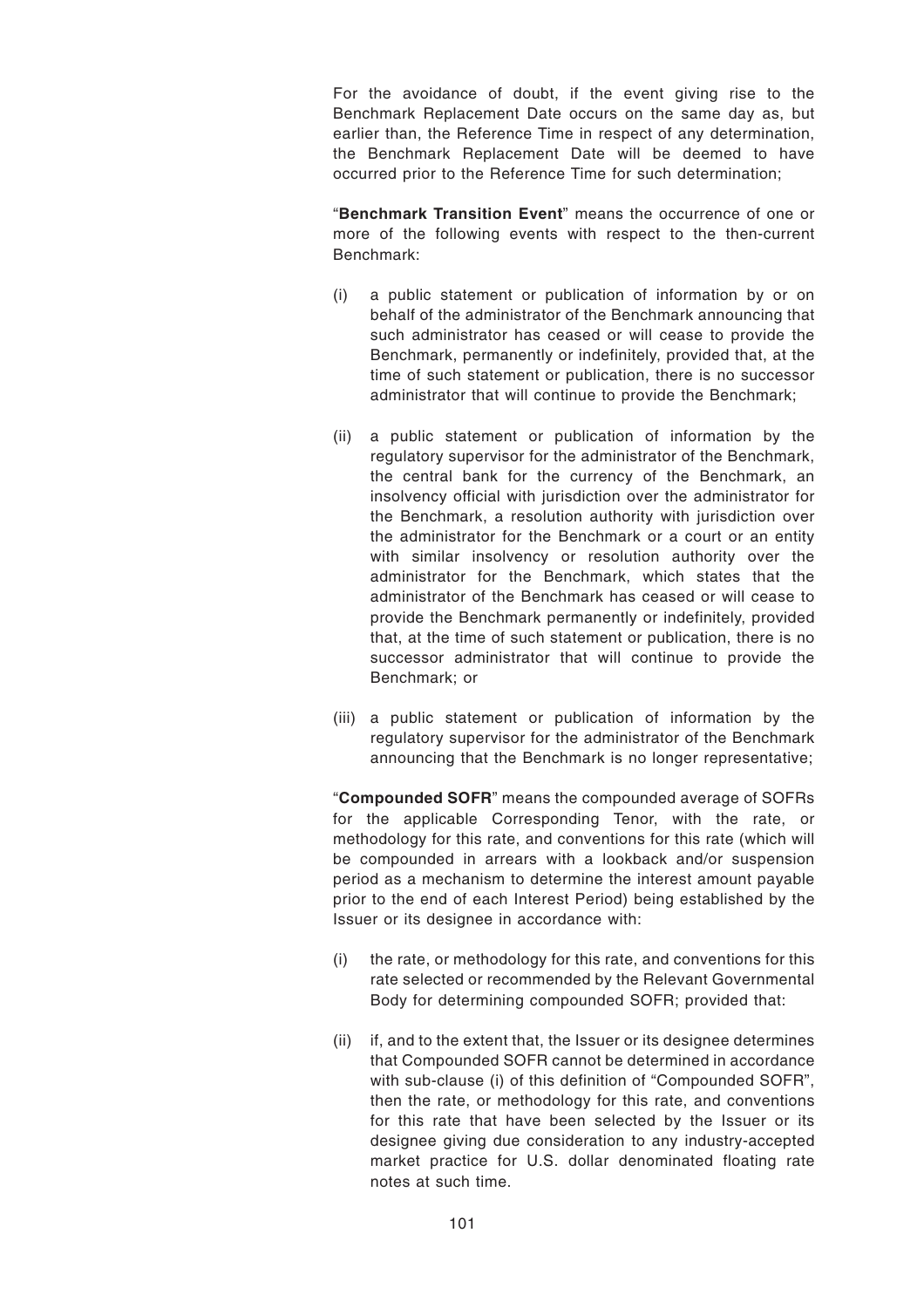Notwithstanding the foregoing, Compounded SOFR will include such lookback and/or suspension period as specified in the applicable Pricing Supplement as a mechanism to determine the interest amount payable prior to the end of each Interest Period or Interest Accrual Period;

"**Corresponding Tenor**", with respect to a Benchmark Replacement, means a tenor (including overnight) having approximately the same length (disregarding business day adjustment) as the applicable tenor for the then-current Benchmark;

"**designee**" means a designee as selected and separately appointed by the Issuer in writing;

"**Federal Reserve Bank of New York's Website**" means the website of the Federal Reserve Bank of New York at http://www.newyorkfed.org or any successor source;

"**Interpolated Benchmark**", with respect to the Benchmark, means the rate determined for the Corresponding Tenor by interpolating on a linear basis between:

- (i) the Benchmark for the longest period (for which the Benchmark is available) that is shorter than the Corresponding Tenor; and
- (ii) the Benchmark for the shortest period (for which the Benchmark is available) that is longer than the Corresponding Tenor;

"**ISDA Definitions**" means the 2006 ISDA Definitions published by the International Swaps and Derivatives Association, Inc. or any successor thereto, as amended or supplemented from time to time. or any successor definitional booklet for interest rate derivatives published from time to time;

"**ISDA Fallback Adjustment**" means the spread adjustment, (which may be a positive or negative value or zero) that would apply for derivatives transactions referencing the ISDA Definitions to be determined upon the occurrence of an index cessation event with respect to the Benchmark for the applicable tenor;

"**ISDA Fallback Rate**" means the rate that would apply for derivatives transactions referencing the ISDA Definitions to be effective upon the occurrence of an index cessation date with respect to the Benchmark for the applicable tenor excluding the applicable ISDA Fallback Adjustment;

"**LIBOR**" means the London Interbank Offered Rate;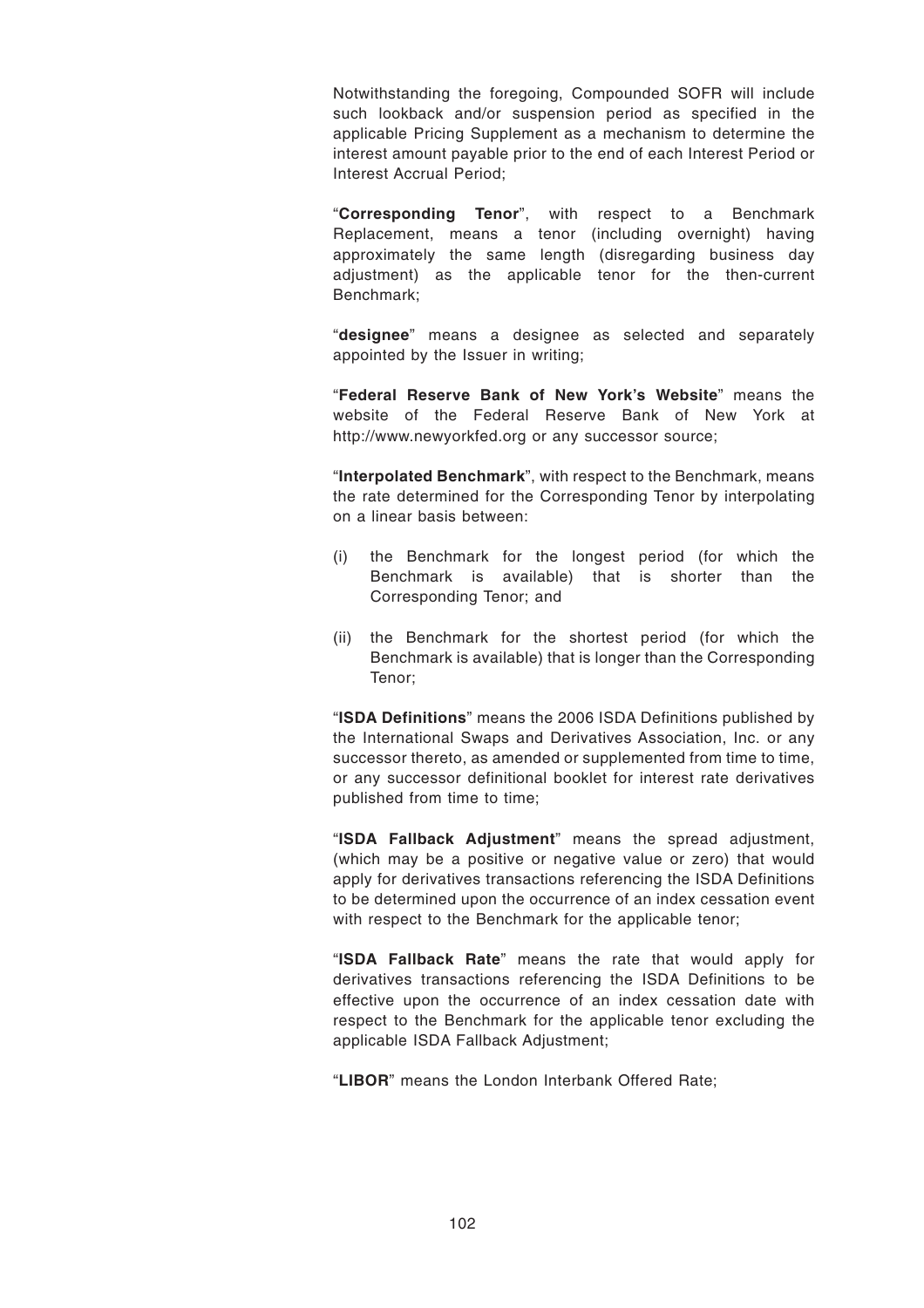"**Reference Time**", with respect to any determination of the Benchmark, means:

- (i) if the Benchmark is LIBOR, 11:00 a.m. (London time) on the day that is two London Business Days preceding the date of such determination; and
- (ii) if the Benchmark is not LIBOR, the time determined by the Issuer or its designee in accordance with the Benchmark Replacement Conforming Changes;

"**Relevant Governmental Body**" means the Federal Reserve Board and/or the Federal Reserve Bank of New York, or a committee officially endorsed or convened by the Federal Reserve Board and/or the Federal Reserve Bank of New York or any successor thereto;

"**SOFR**", with respect to any day, means the secured overnight financing rate published for such day by the Federal Reserve Bank of New York, as the administrator of the benchmark, (or a successor administrator) on the Federal Reserve Bank of New York's Website;

"**Term SOFR**" means the forward-looking term rate for the applicable Corresponding Tenor based on SOFR that has been selected or recommended by the Relevant Governmental Body; and

"**Unadjusted Benchmark Replacement**" means the Benchmark Replacement excluding the Benchmark Replacement Adjustment.

(iii) Benchmark Discontinuation (SOR)

This Condition 4(o)(iii) shall only apply to Singapore dollar-denominated Notes where so specified in the applicable Pricing Supplement.

Where the Pricing Supplement specifies this Condition 4(o)(iii) as applicable:

- (A) Benchmark Replacement: If the Issuer or its Designee determines that a Benchmark Transition Event and its related Benchmark Replacement Date have occurred prior to the Reference Time in respect of any determination of the Benchmark on any date, the Benchmark Replacement will replace the then-current Benchmark for all purposes relating to the Notes in respect of such determination on such date and all determinations on all subsequent dates.
- (B) Benchmark Replacement Conforming Changes: In connection with the implementation of a Benchmark Replacement, the Issuer or its Designee will have the right to make Benchmark Replacement Conforming Changes from time to time. For the avoidance of doubt, the Trustee and the Issuing and Paying Agent shall, at the direction and expense of the Issuer, effect such consequential amendments to the Trust Deed, the Agency Agreement and these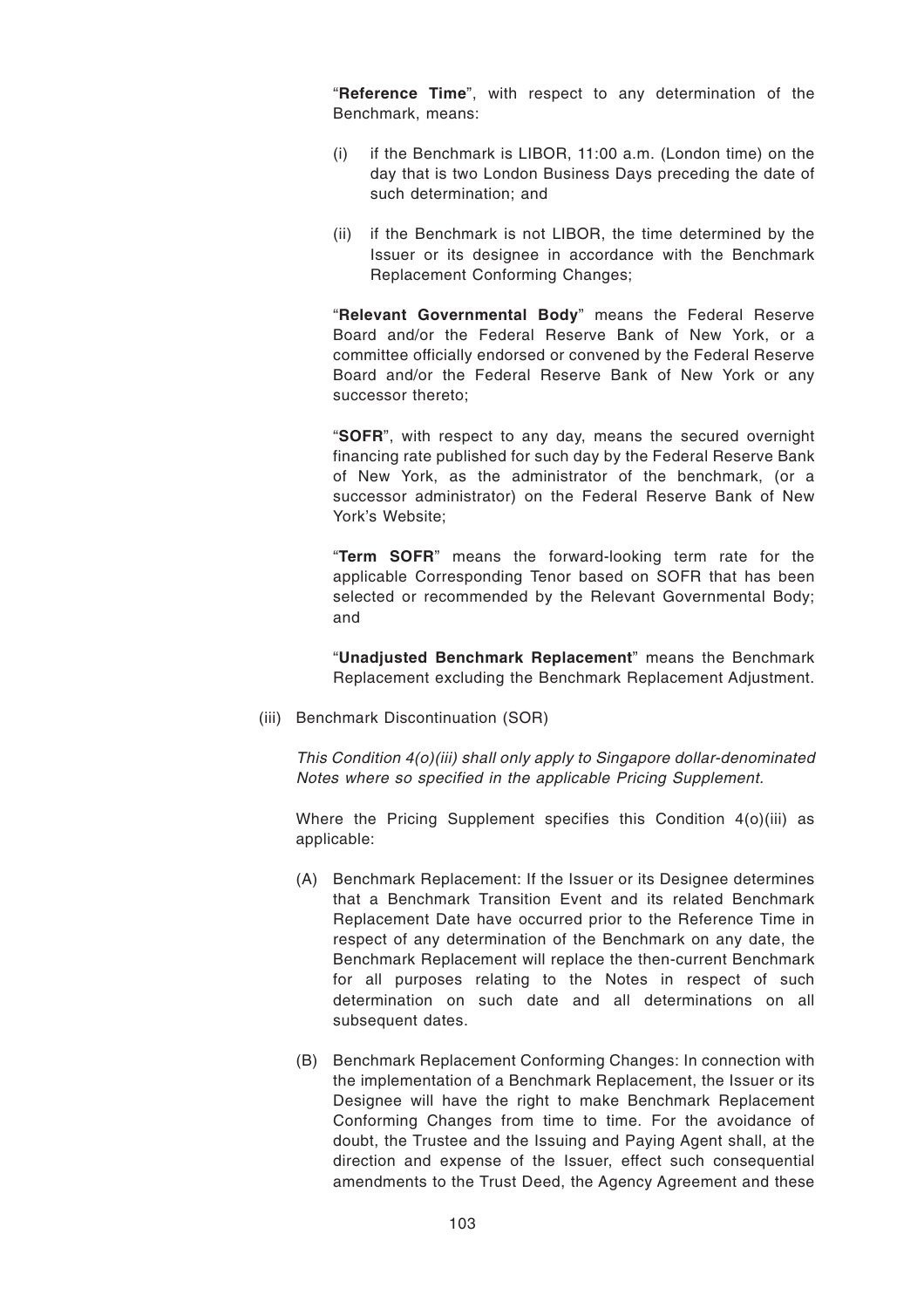Conditions as may be required to give effect to this Condition 4(o)(iii)(B). Noteholders' consent shall not be required in connection with the effecting of any such changes, including the execution of any documents or any steps by the Trustee or the Issuing and Paying Agent (if required). Further, none of the Trustee, the Calculation Agent, the Paying Agents, the Registrars or the Transfer Agents shall be responsible or liable for any determinations, decisions or elections made by the Issuer or its Designee with respect to any Benchmark Replacement or any other changes and shall be entitled to rely conclusively on any certifications provided to each of them in this regard.

(C) Decisions and Determinations: The Issuer or its Designee shall act in good faith and in a commercially reasonable manner when making any determination including any determination with respect to a tenor, rate or adjustment or of the occurrence or nonoccurrence of an event, circumstance or date and any decision to take or refrain from taking any action or any selection. The determination of the Issuer or its Designee will be conclusive and binding absent manifest error and shall become effective without consent from any other party.

Any determination, decision or election that may be made by the Issuer or its Designee pursuant to this Condition 4(o)(iii), including any determination with respect to a tenor, rate or adjustment or of the occurrence or non-occurrence of an event, circumstance or date and any decision to take or refrain from taking any action or any selection, will be conclusive and binding absent manifest error, may be made in the Issuer or its Designee's sole discretion, and, notwithstanding anything to the contrary in the documentation relating to the Notes, shall become effective without consent from any other party.

(D) Definitions: As used in this Condition 4(o)(iii):

"**Adjusted SOR**" means (i) if the Benchmark is SOR, the synthetic rate for deposits in Singapore dollars for the Corresponding Tenor calculated based on actual transactions in the U.S. dollar to Singapore dollar foreign exchange swap market and a U.S. dollar interest rate calculated pursuant to the methodology used to calculate fallbacks for U.S. dollar LIBOR of the same Corresponding Tenor in the ISDA Definitions (inclusive of, for the avoidance of doubt, any spread adjustment (which may be a positive or negative value or zero) that would apply for derivatives transactions referencing the ISDA Definitions to be determined upon the occurrence of an index cessation event with respect to U.S. dollar LIBOR for the applicable Corresponding Tenor), and (ii) if the Benchmark is not SOR, the ISDA Fallback Rate;

"**Alternative Rate**" means an alternative benchmark or screen rate which the Independent Adviser, in consultation with the Issuer, determines as being customarily applied in market usage in debt capital markets transactions for the purposes of determining rates of interest (or the relevant component part thereof) in Singapore dollars;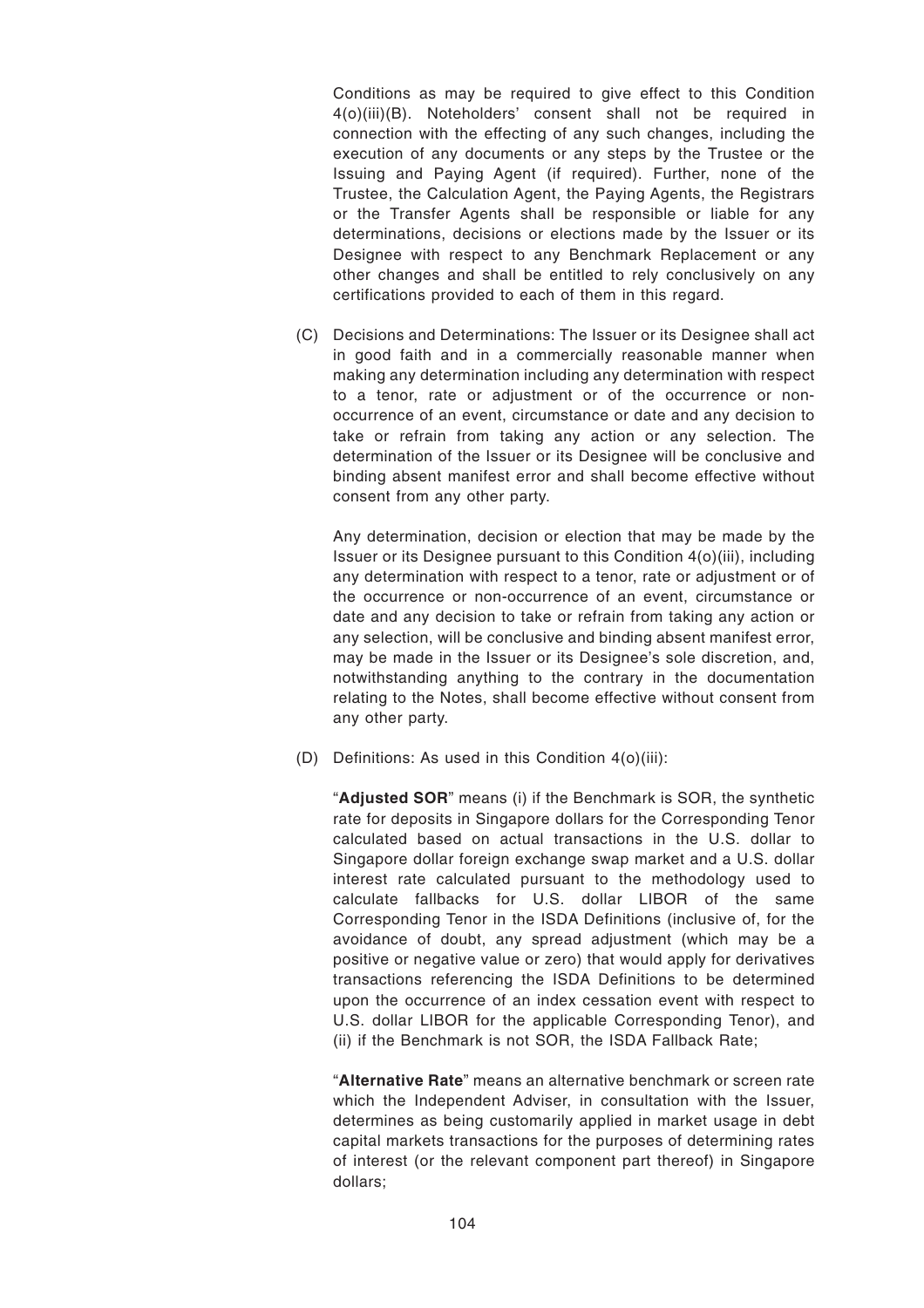"**Benchmark**" means, initially, SOR (being the originally-specified Reference Rate used to determine the Rate of Interest), provided that if a Benchmark Transition Event and its related Benchmark Replacement Date have occurred with respect to SOR or the then-current Benchmark, then "**Benchmark**" means the applicable Benchmark Replacement;

"**Benchmark Replacement**" means the Interpolated Benchmark, provided that if the Issuer or its Designee cannot determine the Interpolated Benchmark as of the Benchmark Replacement Date, then "**Benchmark Replacement**" means the first alternative set forth in the order below that can be determined by the Issuer or its Designee as of the Benchmark Replacement Date:

- (i) the sum of:
	- (x) the alternate rate of interest that has been selected or recommended by the Relevant Governmental Body or Relevant Nominating Body as the replacement for the then-current Benchmark for the applicable Corresponding Tenor; and
	- (y) the Benchmark Replacement Adjustment;
- (ii) the sum of:
	- (x) Adjusted SOR and (only if the Benchmark is not SOR); and
	- (y) the Benchmark Replacement Adjustment;
- (iii) the sum of:
	- (x) the Alternative Rate; and
	- (y) the Benchmark Replacement Adjustment.

"**Benchmark Replacement Adjustment**" means the first alternative set forth in the order below that can be determined by the Issuer or its Designee as of the Benchmark Replacement Date:

- (i) the spread adjustment, or method for calculating or determining such spread adjustment (which may be a positive or negative value or zero) that has been selected or recommended by the Relevant Governmental Body for the applicable Unadjusted Benchmark Replacement;
- (ii) if the applicable Unadjusted Benchmark Replacement is equivalent to the ISDA Fallback Rate, then the ISDA Fallback Adjustment;
- (iii) the spread adjustment that has been selected by the Issuer or its Designee having given due consideration to any industryaccepted spread adjustment, or method for calculating or determining such spread adjustment, for the replacement of the then-current Benchmark with the applicable Unadjusted Benchmark Replacement for Singapore dollar-denominated floating rate notes at such time;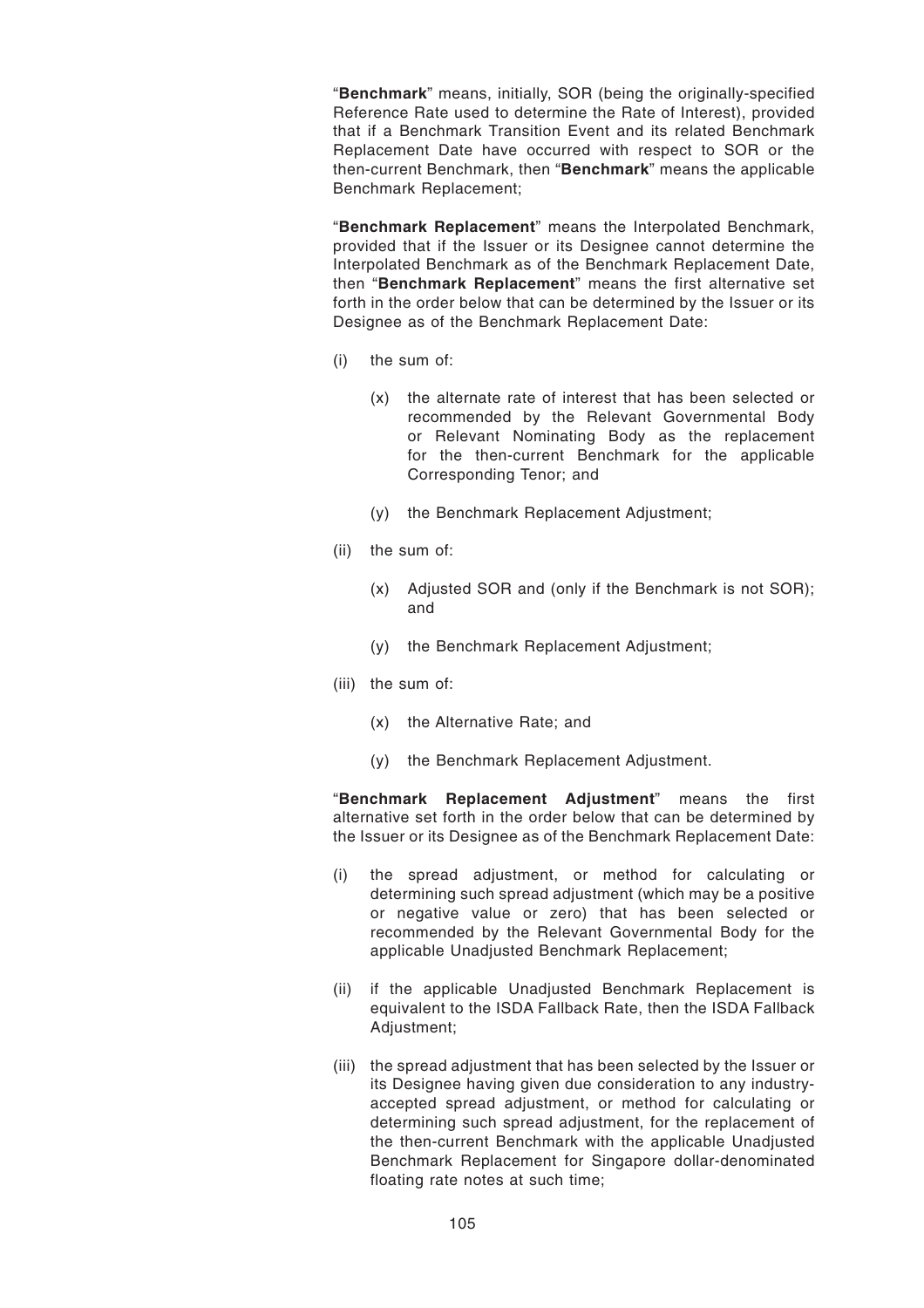"**Benchmark Replacement Conforming Changes**" means, with respect to any Benchmark Replacement, any technical, administrative or operational changes (including changes to the definition of "Interest Period" or "Interest Accrual Period", timing and frequency of determining rates and making payments of interest, changes to the definition of "Corresponding Tenor" solely when such tenor is longer than the Interest Period and other administrative matters) that the Issuer or its Designee decides may be appropriate to reflect the adoption of such Benchmark Replacement in a manner substantially consistent with market practice (or, if the Issuer or its Designee decides that adoption of any portion of such market practice is not administratively feasible or if the Issuer or its Designee determines that no market practice for use of such Benchmark Replacement exists, in such other manner as the Issuer or its Designee determines is reasonably necessary);

"**Benchmark Replacement Date**" means the earliest to occur of the following events with respect to the then-current Benchmark:

- (i) in the case of sub-clause (i) or (ii) of the definition of "Benchmark Transition Event", the later of:
	- (x) the date of the public statement or publication of information referenced therein; and
	- (y) the date on which the administrator of the Benchmark permanently or indefinitely ceases to provide the Benchmark; or
- (ii) in the case of sub-clause (iii) of the definition of "Benchmark Transition Event", the date of the public statement or publication of information referenced therein.

For the avoidance of doubt, if the event giving rise to the Benchmark Replacement Date occurs on the same day as, but earlier than, the Reference Time in respect of any determination, the Benchmark Replacement Date will be deemed to have occurred prior to the Reference Time for such determination;

"**Benchmark Transition Event**" means the occurrence of one or more of the following events with respect to the then-current Benchmark:

- (i) a public statement or publication of information by or on behalf of the administrator of the Benchmark announcing that such administrator has ceased or will cease to provide the Benchmark permanently or indefinitely, provided that, at the time of such statement or publication, there is no successor administrator that will continue to provide the Benchmark;
- (ii) a public statement or publication of information by the regulatory supervisor for the administrator of the Benchmark, the central bank for Singapore dollar, an insolvency official with jurisdiction over the administrator of the Benchmark, a resolution authority with jurisdiction over the administrator of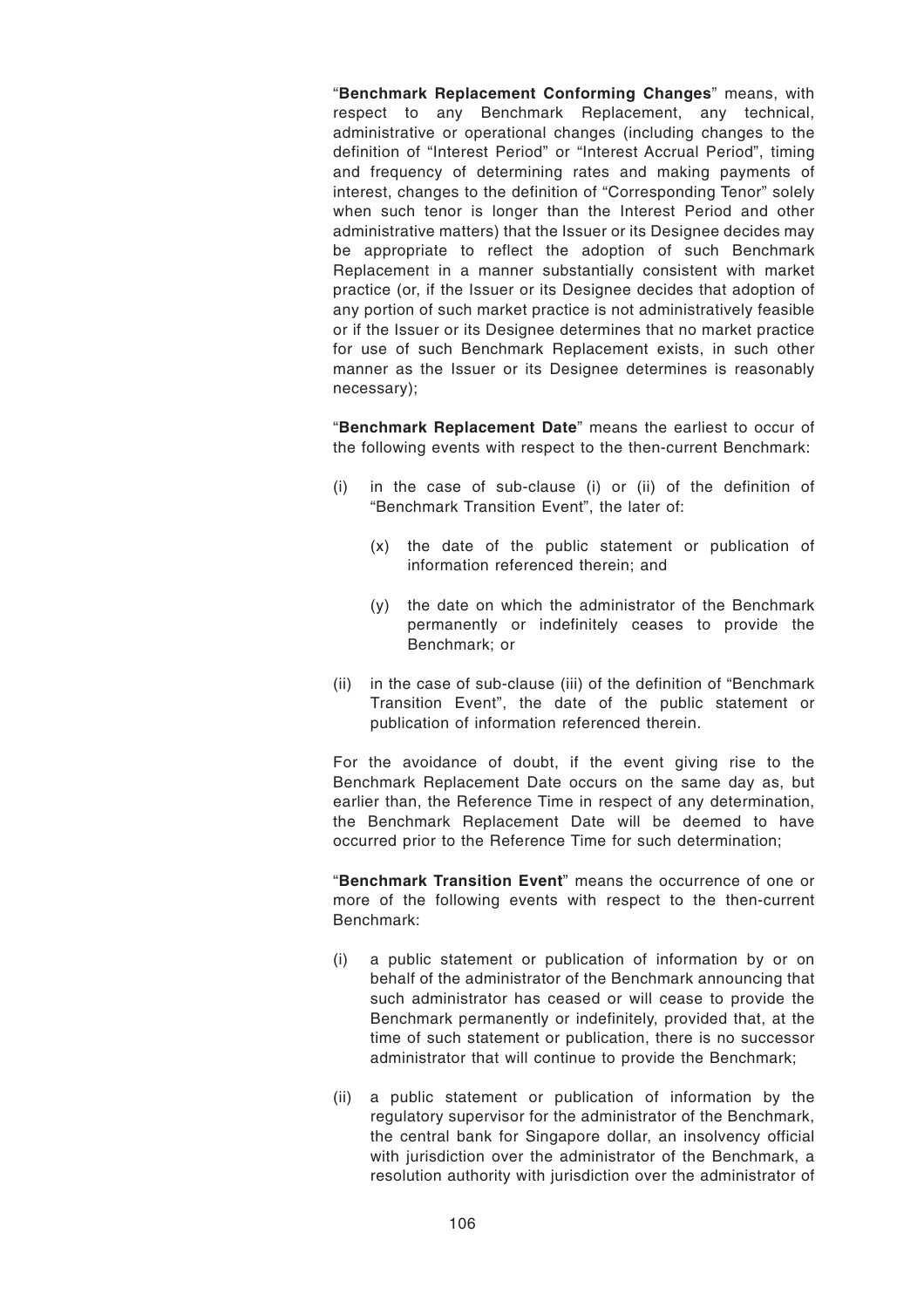the Benchmark or a court or an entity with similar insolvency or resolution authority over the administrator of the Benchmark, which states that the administrator of the Benchmark has ceased or will cease to provide the Benchmark permanently or indefinitely, provided that, at the time of such statement or publication, there is no successor administrator that will continue to provide the Benchmark; or

(iii) a public statement or publication of information by the regulatory supervisor for the administrator of the Benchmark announcing that the Benchmark is no longer representative;

"**Corresponding Tenor**", with respect to a Benchmark Replacement, means a tenor (including overnight) having approximately the same length (disregarding business day adjustment) as the applicable tenor for the then-current Benchmark;

"**Designee**" means a designee as selected and separately appointed by the Issuer in writing, which may include a subsidiary or affiliate of the Issuer or an Independent Adviser;

"**Independent Adviser**" means an independent financial institution of international repute or an independent financial adviser with appropriate expertise appointed by and at the expense of the Issuer under this Condition 4(o)(iii);

"**Interpolated Benchmark**", with respect to the Benchmark, means the rate determined for the Corresponding Tenor by interpolating on a linear basis between:

- (i) the Benchmark for the longest period (for which the Benchmark is available) that is shorter than the Corresponding Tenor;
- (ii) the Benchmark for the shortest period (for which the Benchmark is available) that is longer than the Corresponding Tenor;

"**ISDA Definitions**" means the 2006 ISDA Definitions published by the International Swaps and Derivatives Association Inc. or any successor thereto, as may be updated, amended or supplemented from time to time, or any successor definitional booklet for interest rate derivatives published from time to time;

"**ISDA Fallback Adjustment**" means the spread adjustment (which may be a positive or negative value or zero) that would apply for derivative transactions referencing the ISDA Definitions to be determined upon the occurrence of an index cessation event with respect to the Benchmark for the applicable tenor;

"**ISDA Fallback Rate**" means the rate that would apply for derivative transactions referencing the ISDA Definitions to be effective upon the occurrence of an index cessation event with respect to the Benchmark for the applicable tenor excluding the applicable ISDA Fallback Adjustment;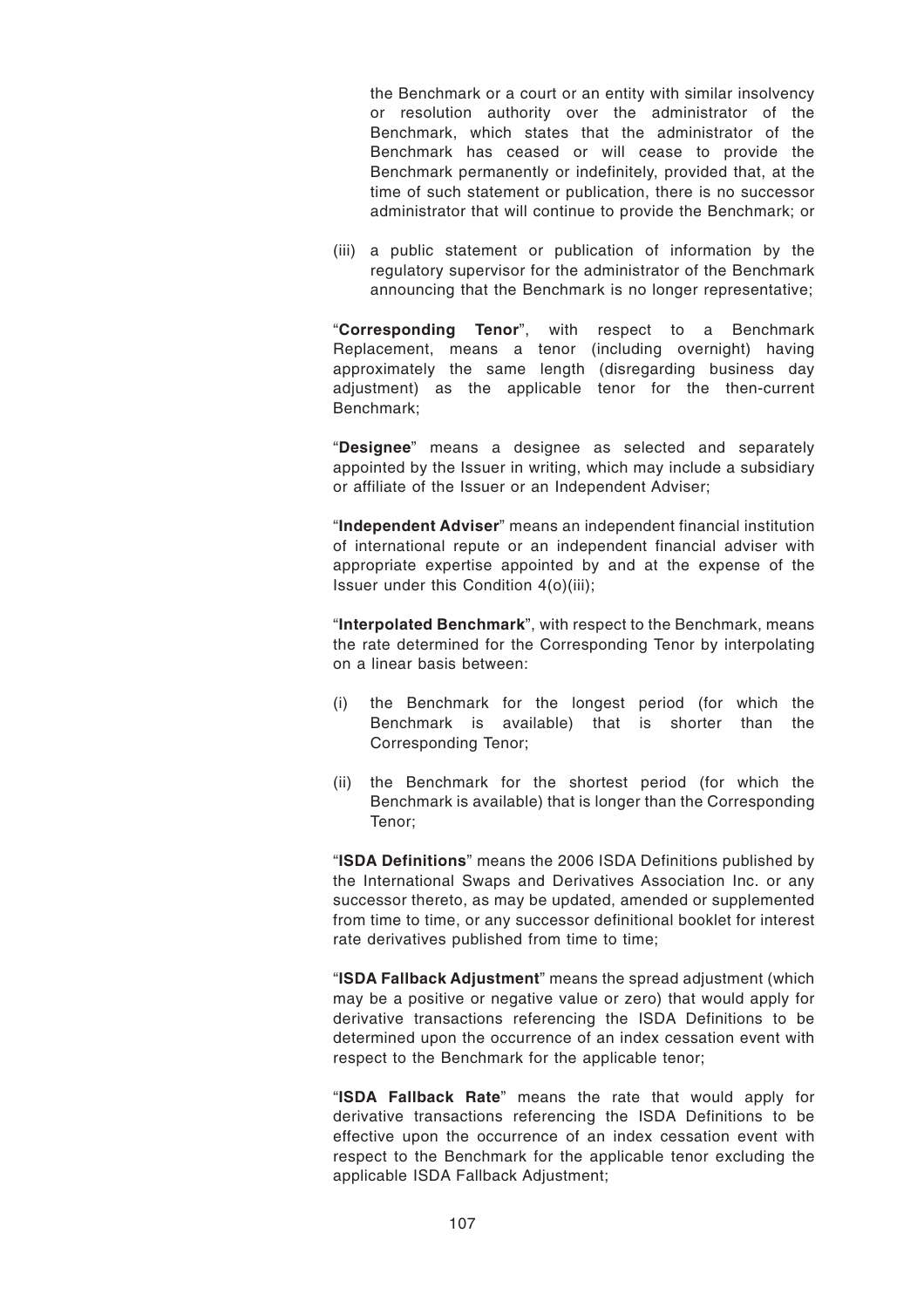"**LIBOR**" means London Interbank Offered Rate;

"**Reference Time**" with respect to any determination of the Benchmark means (1) if the Benchmark is SOR, 11:00 a.m. (London time) on the day that is two Singapore business days preceding the date of such determination, and (2) if the Benchmark is not SOR, the time determined by the Issuer or its Designee in accordance with the Benchmark Replacement Conforming Changes;

"**Relevant Governmental Body**" means the Monetary Authority of Singapore or any successor thereto;

"**Relevant Nominating Body**" means the Association of Banks in Singapore or any successor thereto; and

"**Unadjusted Benchmark Replacement**" means the Benchmark Replacement excluding the Benchmark Replacement Adjustment.

(iv) Benchmark Discontinuation (SORA)

This Condition 4(o)(iv) shall only apply to Singapore dollar-denominated Notes where so specified in the applicable Pricing Supplement.

Where the Pricing Supplement specifies that this Condition 4(o)(iv) as applicable:

(A) Independent Adviser: If a SORA Index Cessation Event occurs in relation to an Original Reference Rate when any Rate of Interest (or any component part thereof) remains to be determined by reference to such Original Reference Rate, the Issuer shall use its reasonable endeavours to appoint an Independent Adviser, as soon as reasonably practicable, to determine a Successor Rate, or failing which, an Alternative Rate (in accordance with Condition 4(o)(iv)(C) and, in either case, an Adjustment Spread and any Benchmark Amendments (in accordance with Condition 4(o)(iv)(D)).

In making such determination, the Independent Adviser appointed pursuant to this Condition 4(o)(iv) shall act in good faith as an expert and in consultation with the Issuer. In the absence of bad faith or fraud, the Independent Adviser shall have no liability whatsoever to the Issuer, the Trustee, the Paying Agents or the Noteholders for any determination made by it, pursuant to this Condition 4(o)(iv).

- If:
- (i) the Issuer is unable to appoint an Independent Adviser; or
- (ii) the Independent Adviser fails to determine a Successor Rate or, failing which, an Alternative Rate, in accordance with this Condition 4(o)(iv)(A) prior to the relevant Interest Determination Date, the Rate of Interest applicable to the next succeeding Interest Accrual Period shall be equal to the Rate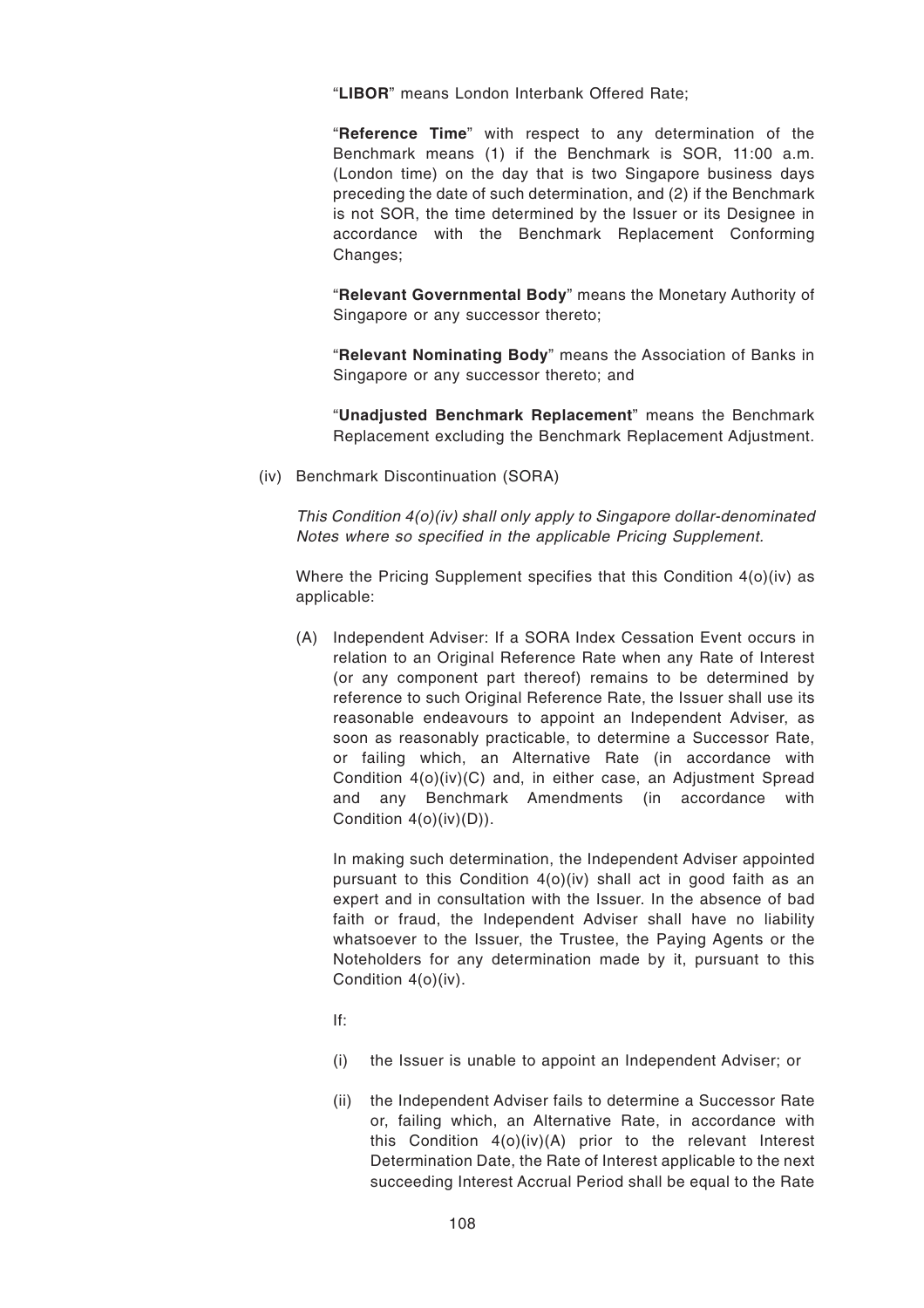of Interest last determined in relation to the Notes in respect of the immediately preceding Interest Accrual Period. If there has not been a first Interest Payment Date, the Rate of Interest shall be the initial Rate of Interest which would have been applicable to the Series of Notes for the first Interest Accrual Period had the Notes been in issue for a period equal in duration to the scheduled first Interest Accrual Period but ending on (and excluding) the Interest Commencement Date. Where a different Margin or Maximum or Minimum Rate of Interest is to be applied to the relevant Interest Accrual Period from that which applied to the last preceding Interest Accrual Period, the Margin or Maximum or Minimum Rate of Interest relating to the relevant Interest Accrual Period shall be substituted in place of the Margin or Maximum or Minimum Rate of Interest relating to that last preceding Interest Accrual Period. For the avoidance of doubt, this paragraph shall apply to the relevant next succeeding Interest Accrual Period only and any subsequent Interest Accrual Periods are subject to the subsequent operation of, and to adjustment as provided in, the first paragraph of this Condition  $4(0)(iv)(A)$ .

- (B) Successor Rate or Alternate Rate: If the Independent Adviser determines that:
	- (i) there is a Successor Rate, then such Successor Rate and the applicable Adjustment Spread shall subsequently be used in place of the Original Reference Rate to determine the Rate of Interest (or the relevant component part thereof) for all future payments of interest on the Notes (subject to the operation of this Condition 4(o)(iv)); or
	- (ii) there is no Successor Rate but that there is an Alternative Rate, then such Alternative Rate and the applicable Adjustment Spread shall subsequently be used in place of the Original Reference Rate to determine the Rate of Interest (or the relevant component part thereof) for all future payments of interest on the Notes (subject to the operation of this Condition 4(o)(iv)).
- (C) Adjustment Spread: The Adjustment Spread (or the formula or methodology for determining the Adjustment Spread) shall be applied to the Successor Rate or the Alternative Rate (as the case may be). If the Independent Adviser (in consultation with the Issuer) is unable to determine the quantum of, or a formula or methodology for determining such Adjustment Spread, then the Successor Rate or Alternative Rate (as applicable) will apply without an Adjustment Spread.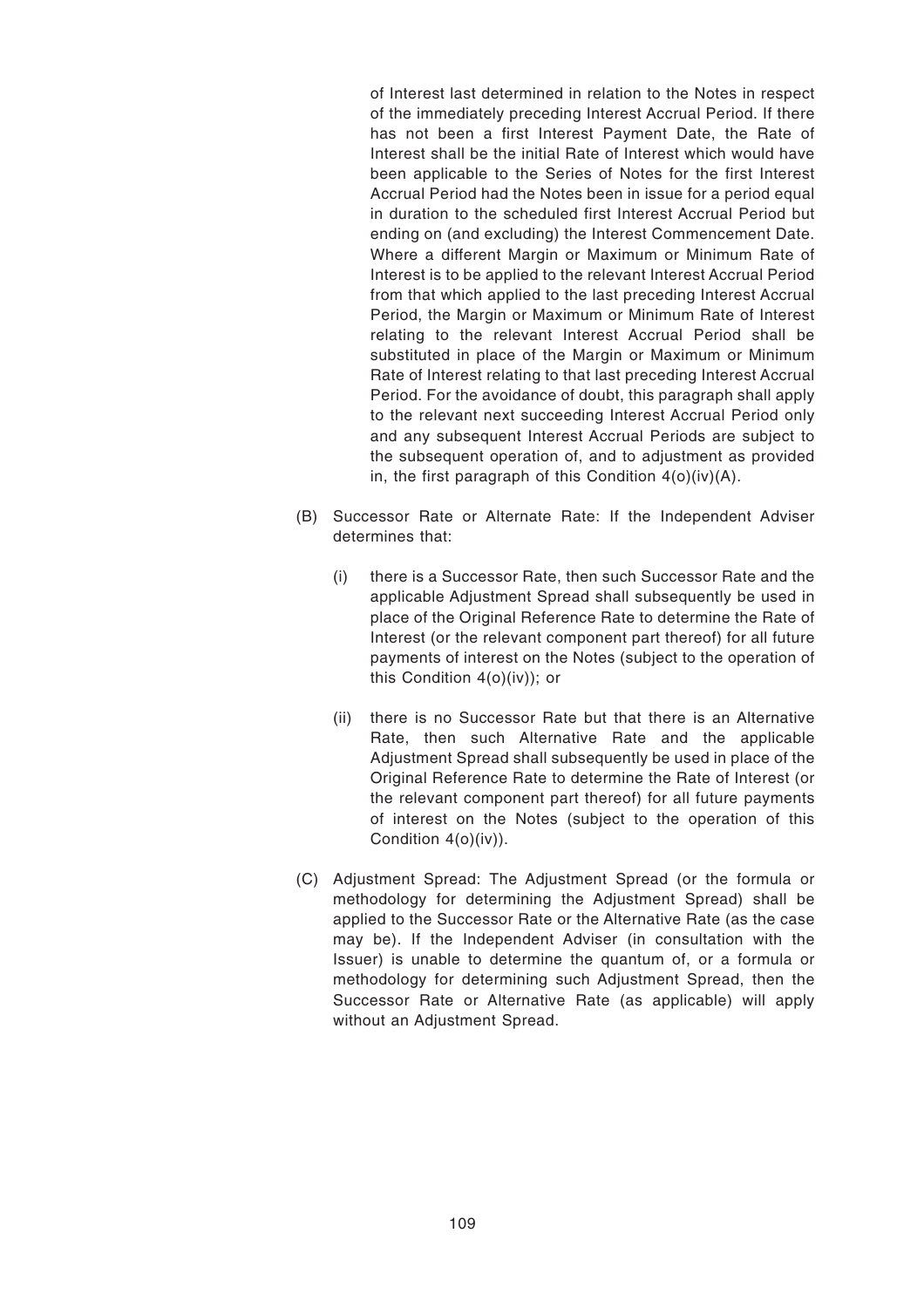- (D) Benchmark Amendments: If any Successor Rate or Alternative Rate and, in either case, the applicable Adjustment Spread is determined in accordance with this Condition 4(o)(iv) and the Independent Adviser (in consultation with the Issuer) determines:
	- (i) that amendments to these Conditions and/or the Trust Deed are necessary to ensure the proper operation of such Successor Rate or Alternative Rate and/or (in either case) the applicable Adjustment Spread (such amendments, the "**Benchmark Amendments**"); and
	- (ii) the terms of the Benchmark Amendments, then the Issuer shall, subject to giving notice thereof in accordance with Condition 4(o)(iv)(E), without any requirement for the consent or approval of Noteholders, the Trustee or the Agents, vary these Conditions and/or the Trust Deed to give effect to such Benchmark Amendments with effect from the date specified in such notice.

At the request of the Issuer, but subject to receipt by the Trustee of a certificate signed by two authorised signatories of the Issuer pursuant to Condition 4(o)(iv)(E), the Trustee shall (at the expense of the Issuer), without any requirement for the consent or approval of the Noteholders, be obliged to concur with the Issuer in effecting any Benchmark Amendments (including, inter alia, by the execution of a deed supplemental to or amending the Trust Deed), provided that the Trustee shall not be obliged so to concur if in the opinion of the Trustee doing so would impose more onerous obligations upon it or expose it to any additional duties, responsibilities or liabilities or reduce or amend the protective provisions afforded to the Trustee in these Conditions or the Trust Deed (including, for the avoidance of doubt, any supplemental trust deed) in any way.

For the avoidance of doubt, the Trustee and the Issuing and Paying Agent shall, at the direction and expense of the Issuer, effect such consequential amendments to the Trust Deed, the Agency Agreement and these Conditions as may be required in order to give effect to this Condition 4(o)(iv)(D). Noteholders' consent shall not be required in connection with effecting of the Successor Rate or the Alternative Rate (as applicable) or such other changes, including the execution of any documents or any steps by the Trustee or the Issuing and Paying Agent (if required). Further, none of the Trustee, Calculation Agent, Paying Agents, Registrars or the Transfer Agents shall be responsible or liable for any determinations or certifications made by the Issuer or Independent Adviser with respect to any Successor Rate or Alternative Rate (as applicable) or any other changes and shall be entitled to rely conclusively on any certifications provided to each of them in this regard.

In connection with any such variation in accordance with this Condition 4(o)(iv)(D), the Issuer shall comply with the rules of any stock exchange on which the Notes are for the time being listed or admitted to trading.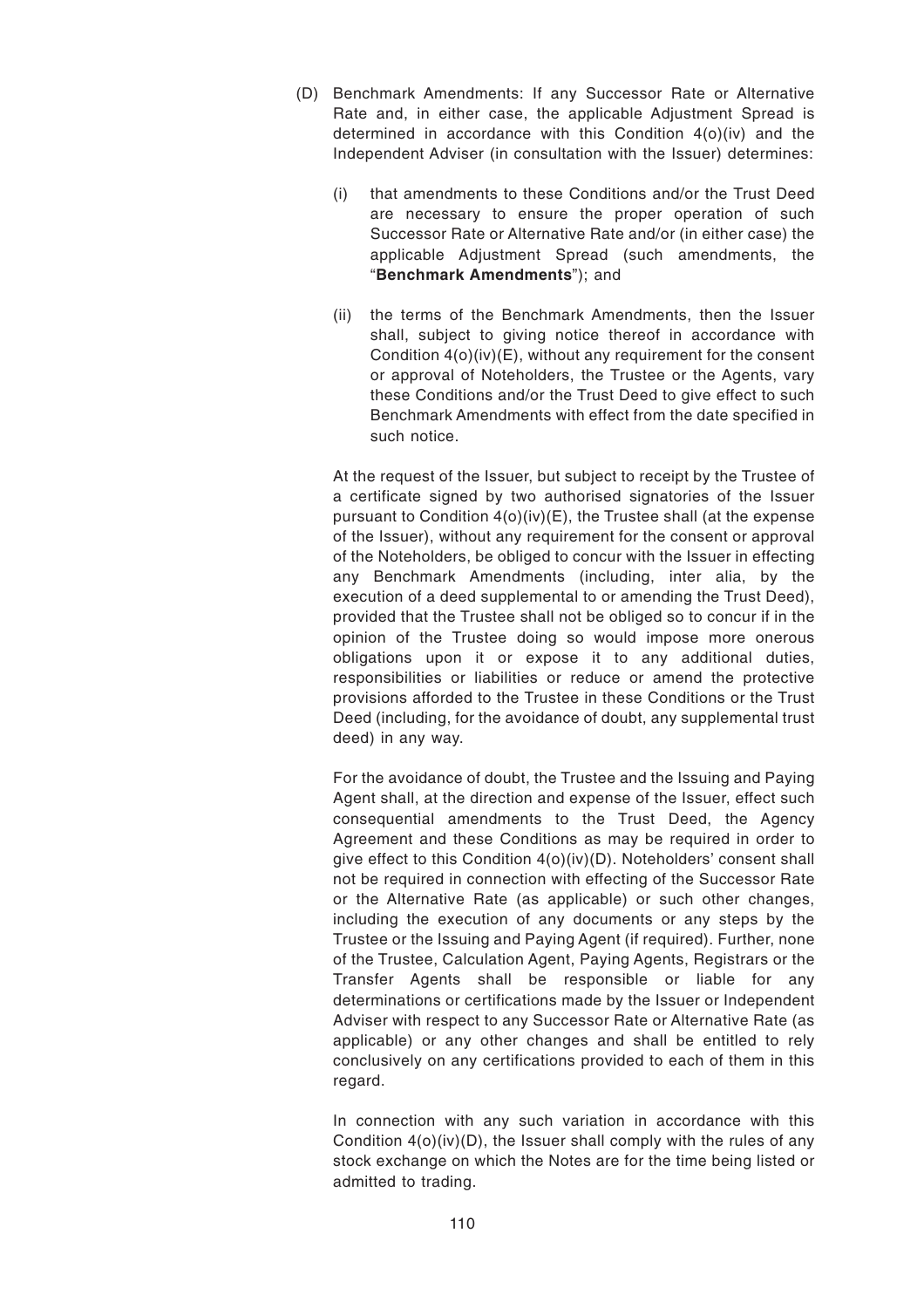(E) Notices: Any Successor Rate, Alternative Rate, Adjustment Spread and the specific terms of any Benchmark Amendments, determined under this Condition 4(o)(iv) will be notified promptly by the Issuer to the Trustee, the Calculation Agent, the Paying Agents and, in accordance with Condition 16, the Noteholders and the Couponholders. Such notice shall be irrevocable and shall specify the effective date of the Benchmark Amendments, if any.

No later than notifying the Trustee of the same, the Issuer shall deliver to the Trustee a certificate signed by two authorised signatories of the Issuer:

- (x) confirming:
	- (I) that a SORA Index Cessation Event has occurred;
	- (II) the Successor Rate or, as the case may be, the Alternative Rate;
	- (III) the applicable Adjustment Spread;
	- (IV) the specific terms of the Benchmark Amendments (if any),

in each case as determined in accordance with the provisions of this Condition 4(o)(iv); and

(y) certifying that the Benchmark Amendments (if any) are necessary to ensure the proper operation of such Successor Rate or Alternative Rate and (in either case) the applicable Adjustment Spread.

The Trustee shall be entitled to rely on such certificate (without liability to any person) as sufficient evidence thereof. The Successor Rate or Alternative Rate and the Adjustment Spread and the Benchmark Amendments (if any) specified in such certificate will (in the absence of manifest error or bad faith in the determination of the Successor Rate, Alternative Rate, the Adjustment Spread or the Benchmark Amendments (if any) and without prejudice to the Trustee's ability to rely on such certificate as aforesaid) be binding on the Issuer, the Trustee, the Calculation Agent, the Paying Agents and the Noteholders.

(F) Definitions:

As used in this Condition 4(o)(iv):

"**Adjustment Spread**" means either:

(a) a spread (which may be positive, negative or zero); or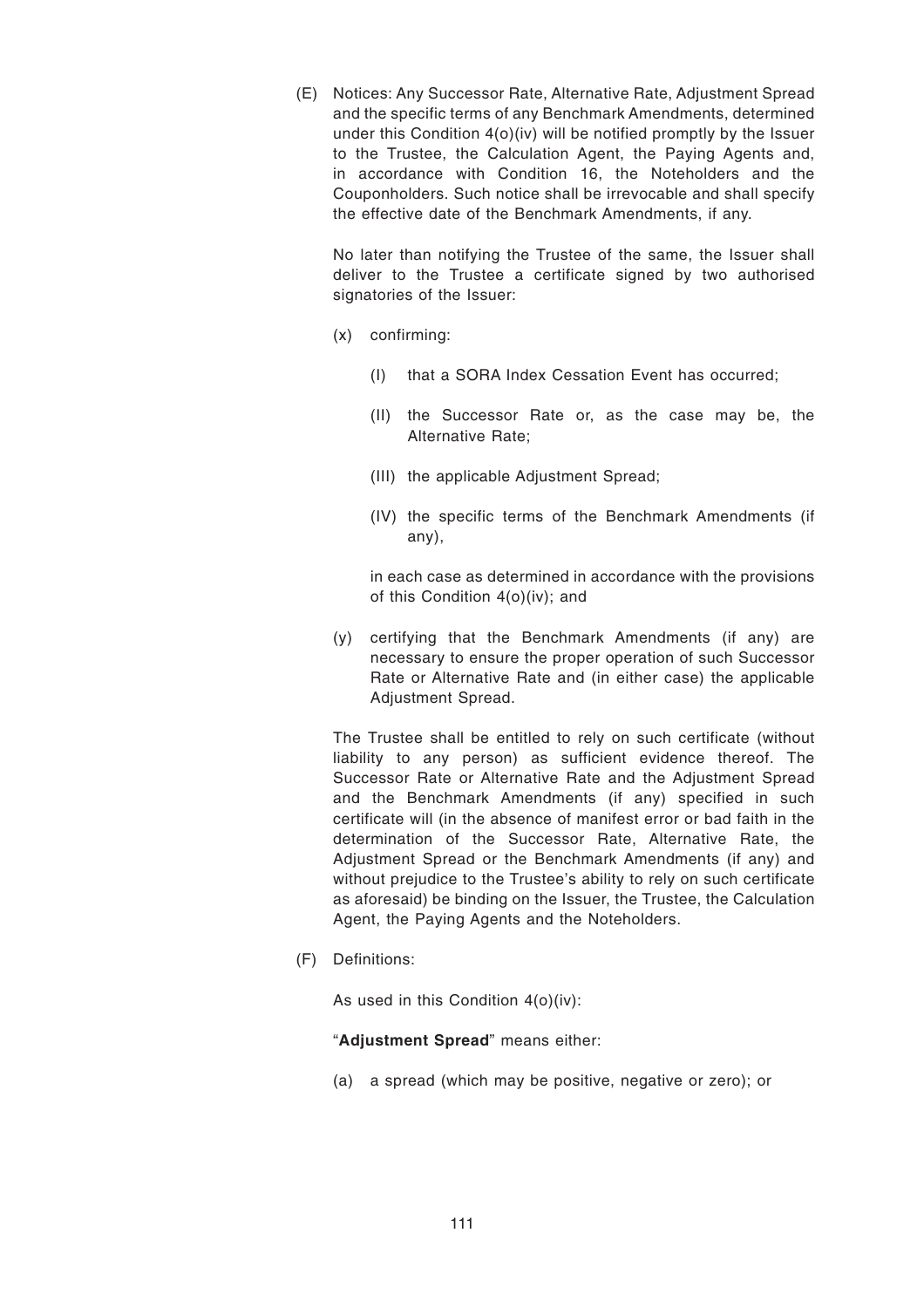- (b) a formula or methodology for calculating a spread, in each case to be applied to the Successor Rate or the Alternative Rate (as the case may be) and is the spread, formula or methodology which:
	- (i) in the case of a Successor Rate, is formally recommended in relation to the replacement of the Original Reference Rate with the Successor Rate by any Relevant Nominating Body; or (if no such recommendation has been made, or in the case of an Alternative Rate);
	- (ii) the Independent Adviser determines as being customarily applied to the relevant Successor Rate or the Alternative Rate (as the case may be) in debt capital markets transactions to produce an industry-accepted replacement rate for the Original Reference Rate; or (if the Independent Adviser determines that no such spread is customarily applied);
	- (iii) the Independent Adviser (in consultation with the Issuer) determines, and which is recognised or acknowledged as being the industry standard for over-the-counter derivative transactions which reference the Original Reference Rate, where such rate has been replaced by the Successor Rate or the Alternative Rate (as the case may be);

"**Alternative Rate**" means an alternative benchmark or screen rate which the Independent Adviser, determines in accordance with Condition 4(o)(iv)(B) as being customarily applied in market usage in debt capital markets transactions for the purposes of determining rates of interest (or the relevant component part thereof) in Singapore Dollars;

"**Benchmark Amendments**" has the meaning given to it in Condition 4(o)(iv)(D);

"**Independent Adviser**" means an independent financial institution of international repute or an independent financial adviser with appropriate expertise appointed by the Issuer under Condition 4(o)(iv)(A);

"**Original Reference Rate**" means, initially, SORA (being the originally-specified benchmark rate used to determine Compounded Daily SORA and the Rate of Interest), provided that if a SORA Index Cessation Event has occurred with respect to SORA or the then-current Original Reference Rate, then "**Original Reference Rate**" means the applicable Successor Rate or Alternative Rate (as the case may be).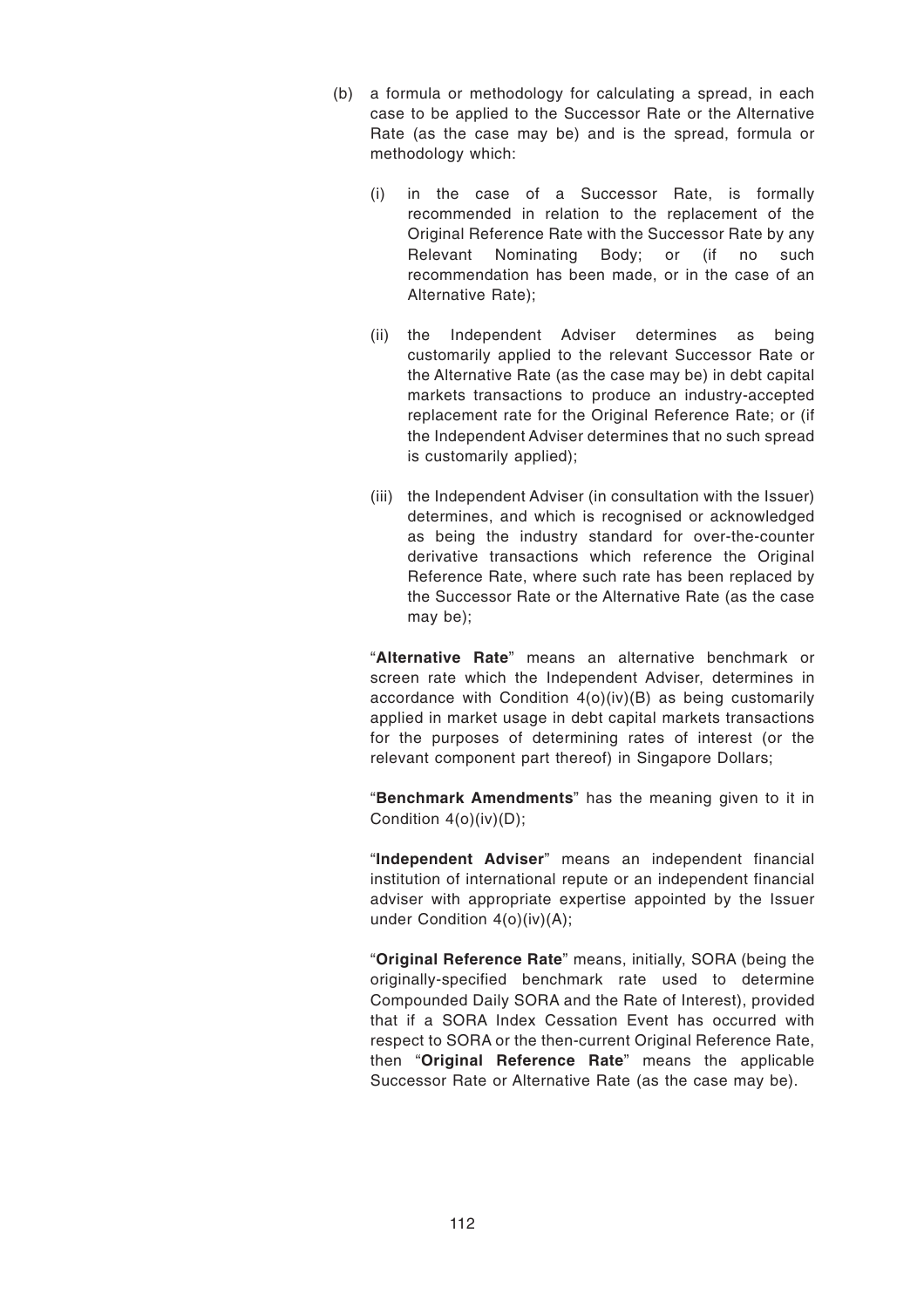### "**Relevant Nominating Body**" means:

- (a) the Monetary Authority of Singapore (or any successor administrator of the Original Reference Rate); or
- (b) any working group or committee officially sponsored or endorsed by, chaired or co-chaired by or constituted at the request of the Monetary Authority of Singapore (or any successor administrator of the Original Reference Rate).

"**SORA Index Cessation Event**" means the occurrence of one or more of the following events:

- (i) the Original Reference Rate ceasing to be published for a period of at least five Singapore Business Days or ceasing to exist; or
- (ii) a public statement or publication of information by or on behalf of the Monetary Authority of Singapore (or a successor administrator of the Original Reference Rate), the regulatory supervisor for the administrator of the Original Reference Rate, the central bank for the currency of the Original Reference Rate, an insolvency official with jurisdiction over the administrator of the Original Reference Rate, a resolution authority with jurisdiction over the administrator of the Original Reference Rate or a court or an entity with similar insolvency or resolution authority over the administrator of the Original Reference Rate, announcing that the administrator of the Original Reference Rate has ceased or will cease to provide the Original Reference Rate permanently or indefinitely, and such cessation is reasonably expected by the Issuer to occur prior to the Maturity Date, provided that, at the time of the statement or publication, there is no successor administrator that will continue to provide the Original Reference Rate; or
- (iii) a public statement or publication of information by the regulatory supervisor for the administrator of the Original Reference Rate announcing that the Original Reference Rate has been or will be permanently or indefinitely discontinued and such discontinuation is reasonably expected by the Issuer to occur prior to the Maturity Date; or
- (iv) a public statement or publication of information by or on behalf of the Monetary Authority of Singapore (or the supervisor of a successor administrator of the Original Reference Rate) as a consequence of which the Original Reference Rate will be prohibited from being used either generally, or in respect of the Notes, and such prohibition is reasonably expected by the Issuer to occur prior to the Maturity Date; or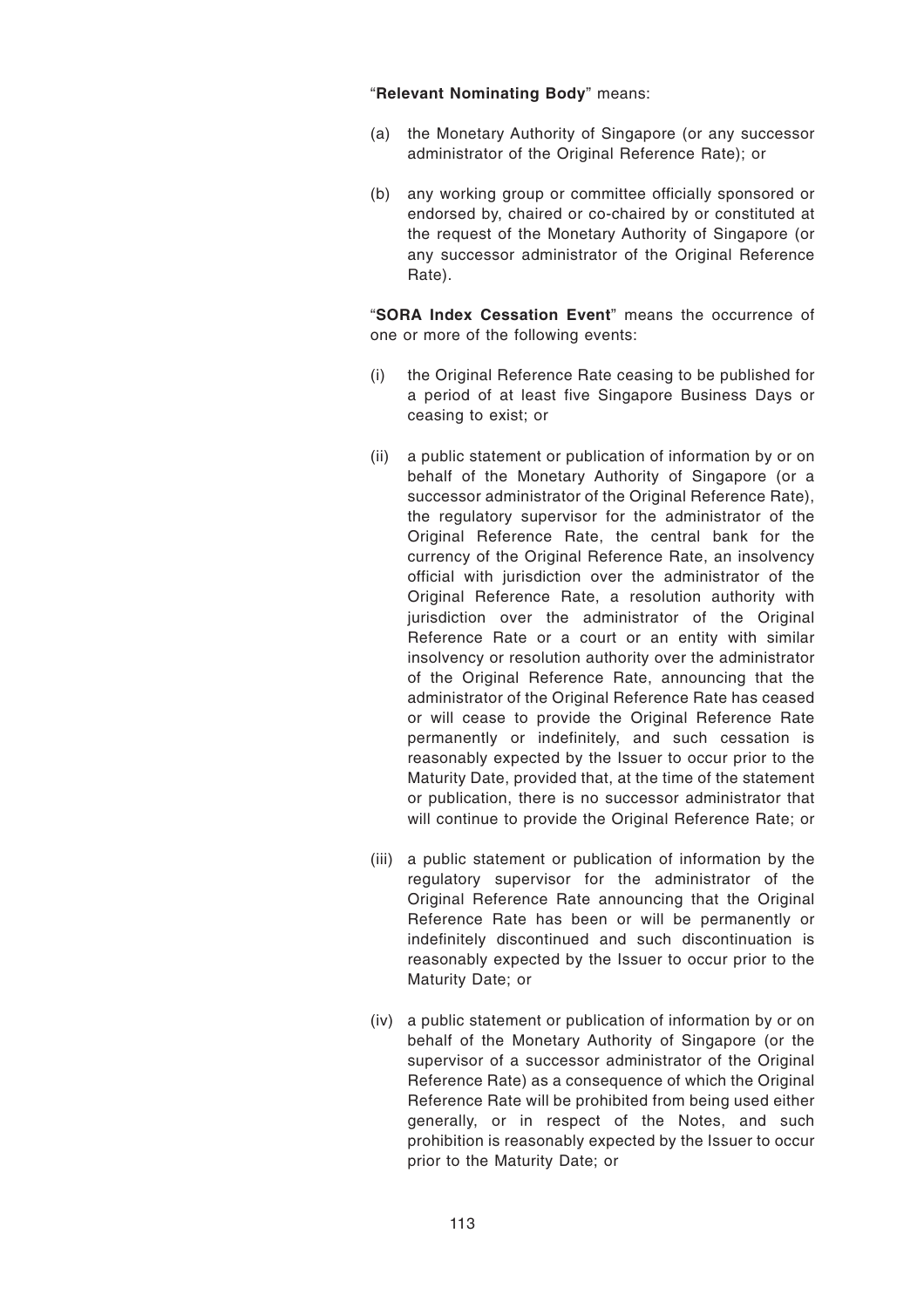(v) a public statement by or on behalf of the Monetary Authority of Singapore (or the supervisor of a successor administrator of the Original Reference Rate) that the Original Reference Rate is or will be (or is or will be deemed by such supervisor to be) no longer representative of its relevant underlying market,

provided that the SORA Index Cessation Event shall be deemed to occur (a) in the case of sub-paragraphs (ii) and (iii) above, on the date of the cessation of publication of the Original Reference Rate or the discontinuation of the Original Reference Rate, as the case may be, (b) in the case of sub-paragraph (iv) above, on the date of the prohibition of use of the Original Reference Rate and (c) in the case of sub-paragraph (v) above, on the date with effect from which the Original Reference Rate will no longer be (or will be deemed by the relevant supervisor to no longer be) representative of its relevant underlying market and which is specified in the relevant public statement, and, in each case, not the date of the relevant public statement.

The occurrence of a SORA Index Cessation Event shall be determined by the Issuer and promptly notified to the Trustee, the Calculation Agent and the Paying Agents. For the avoidance of doubt, neither the Trustee, the Calculation Agent nor the Paying Agents shall have any responsibility for making such determination; and

"**Successor Rate**" means a successor to or replacement of the Original Reference Rate which is formally recommended by any Relevant Nominating Body as the replacement of the Original Reference Rate (which rate may be produced by the Monetary Authority of Singapore or such other administrator).

(v) Qualification as Tier 2 Capital Securities

Notwithstanding any other provision of Conditions 4(o)(i)(D), 4(o)(ii)(B) or  $4$ (o)(ii)(C),  $4$ (o)(iii)(B) or  $4$ (o)(iii)(C) or  $4$ (o)(iv)(D) (as applicable), no Successor Rate, Alternative Rate or Benchmark Replacement (as the case may be) will be adopted, nor will the applicable Adjustment Spread or Benchmark Replacement Adjustment (as the case may be) be applied, nor will any Benchmark Amendments or Benchmark Replacement Conforming Changes (as the case may be) be made, if and to the extent that, in the determination of the Issuer, the same could reasonably be expected to prejudice the qualification of the Notes as Tier 2 Capital Securities and/or the Notes as eligible liabilities or loss absorbing capacity instruments for the purposes of any applicable loss absorption regulations.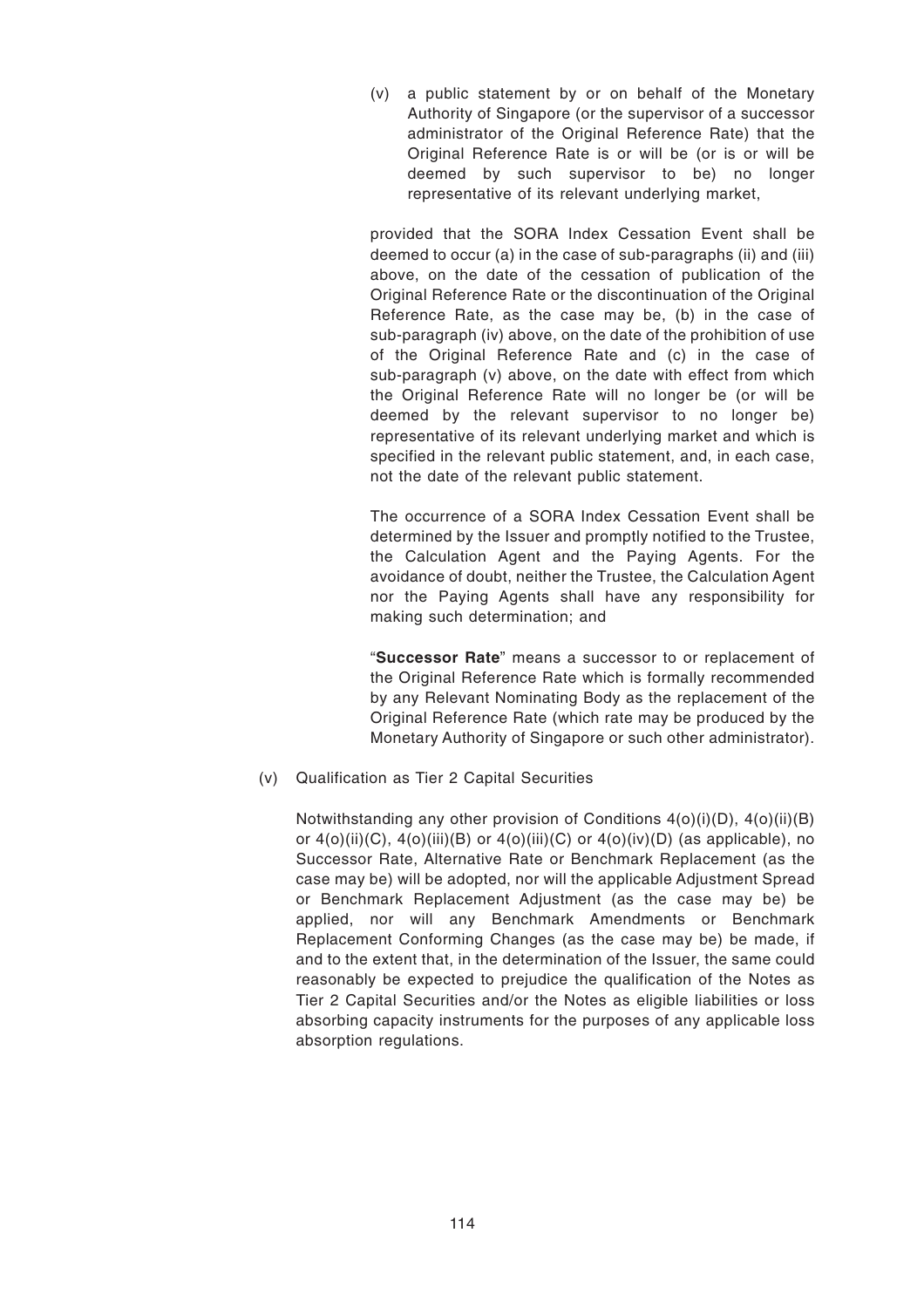## **5 Redemption, Purchase and Options**

# (a) **Redemption by Installments and Final Redemption**:

- (i) Unless previously redeemed, purchased and cancelled as provided in this Condition 5, each Note that provides for Installment Dates and Installment Amounts shall be partially redeemed on each Installment Date at the related Installment Amount specified in the applicable Pricing Supplement. The outstanding nominal amount of each such Note shall be reduced by the Installment Amount (or, if such Installment Amount is calculated by reference to a proportion of the nominal amount of such Note, such proportion) for all purposes with effect from the related Installment Date, unless payment of the Installment Amount is improperly withheld or refused, in which case, such amount shall remain outstanding until the Relevant Date relating to such Installment Amount.
- (ii) Unless otherwise provided in the applicable Pricing Supplement and unless previously redeemed, purchased and cancelled as provided below, each Note shall be finally redeemed on the Maturity Date specified in the applicable Pricing Supplement at its Final Redemption Amount (which, unless otherwise provided in the applicable Pricing Supplement, is its nominal amount) or, in the case of a Note falling within Condition 5(a)(i), its final Installment Amount.

# (b) **Early Redemption**:

- (i) Zero Coupon Notes:
	- (A) The Early Redemption Amount payable in respect of any Zero Coupon Note, the Early Redemption Amount of which is not linked to an index and/or a formula, upon redemption of such Note pursuant to Condition 5(c) or upon it becoming due and payable as provided in Condition 10 shall be the "**Amortized Face Amount**" (calculated as provided below) of such Note unless otherwise specified in the applicable Pricing Supplement.
	- (B) Subject to the provisions of Condition  $5(b)(i)(C)$ , the Amortized Face Amount of any such Note shall be the scheduled Final Redemption Amount of such Note on the Maturity Date discounted at a rate per annum (expressed as a percentage) equal to the Amortization Yield (which, if none is shown in the applicable Pricing Supplement, shall be such rate as would produce an Amortized Face Amount equal to the issue price of the Notes if they were discounted back to their issue price on the Issue Date) compounded annually.
	- (C) If the Early Redemption Amount payable in respect of any such Note upon its redemption pursuant to Condition 5(c) or upon it becoming due and payable as provided in Condition 10 is not paid when due, the Early Redemption Amount due and payable in respect of such Note shall be the Amortized Face Amount of such Note as defined in Condition 5(b)(i)(B), except that such Condition shall have effect as though the date on which the Note becomes due and payable were the Relevant Date. The calculation of the Amortized Face Amount in accordance with this Condition 5(b)(i)(C) shall continue to be made (both before and after judgment) until the Relevant Date, unless the Relevant Date falls on or after the Maturity Date, in which case the amount due and payable shall be the scheduled Final Redemption Amount of such Note on the Maturity Date together with any interest that may accrue in accordance with Condition 4(c).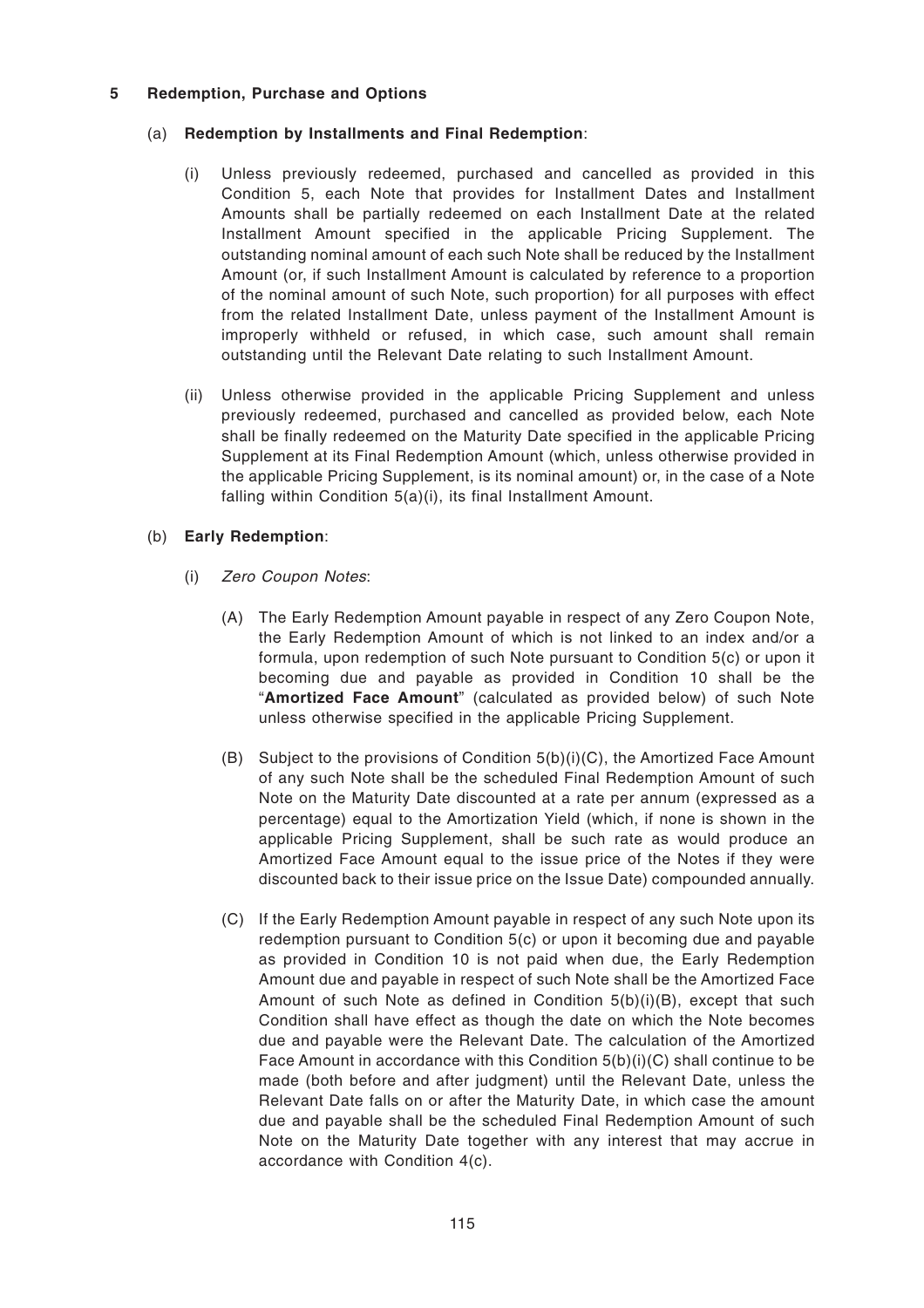Where such calculation is to be made for a period of less than one year, it shall be made on the basis of the Day Count Fraction shown in the applicable Pricing Supplement.

(ii) Other Notes: The Early Redemption Amount payable in respect of any Note (other than Notes described in (i) above), upon redemption of such Note pursuant to Condition 5(c) or upon it becoming due and payable as provided in Condition 10, shall be the Final Redemption Amount unless otherwise specified in the applicable Pricing Supplement.

## (c) **Redemption for Taxation Reasons**:

(i) Senior Notes: The Senior Notes may be redeemed at the option of the Issuer in whole, but not in part, (the "**Senior Notes Optional Tax Redemption**") on any Interest Payment Date (if this Senior Note is either a Floating Rate Note or an Index Linked Note) or at any time (if this Senior Note is neither a Floating Rate Note nor an Index Linked Note), on giving not less than 15 days' notice to the Noteholders (which notice shall be irrevocable) at their Early Redemption Amount (as described in Condition 5(b)) together with interest accrued but unpaid (if any) to (but excluding) the date fixed for redemption or, if the Early Redemption Amount is not specified in the applicable Pricing Supplement, at their nominal amount, together with interest accrued but unpaid (if any) to (but excluding) the date fixed for redemption, if (aa) the Issuer has paid or will or would on the next payment date be required to pay any Additional Amounts (as defined in Condition 8) as a result of any change in, or amendment to, the laws or regulations of a Relevant Taxing Jurisdiction (as defined in Condition 8) or any political subdivision or any authority therein or thereof having power to tax (or any taxing authority of any taxing jurisdiction in which the Issuer is a tax resident) or any generally published application or interpretation of such laws or regulations by any such relevant tax authority or any generally published pronouncement by any such tax authority, including a decision of any court or tribunal in any such jurisdiction, or the Notes do not qualify as "qualifying debt securities" for the purposes of the Income Tax Act, Chapter 134 of Singapore (the "**Income Tax Act**") which change or amendment becomes effective on or after the date on which agreement is reached to issue the first Tranche of the Senior Notes, and (bb) such obligation cannot be avoided by the Issuer taking measures reasonably available to it, provided that, where the Issuer has or will become obliged to pay Additional Amounts, no such notice of redemption shall be given earlier than 90 days prior to the earliest date on which the Issuer would be obliged to pay such Additional Amounts were a payment in respect of the Senior Notes then due.

Before the publication of any notice of redemption pursuant to this Condition 5(c)(i), the Issuer shall deliver to (i) if the subject of the Senior Notes Optional Tax Redemption is Senior Notes other than AMTNs, the Trustee or (ii) if the subject of the Senior Notes Optional Tax Redemption is AMTNs, the Australian Agent, a certificate signed by two authorized signatories of OCBC (and in the case of any other Issuer, one authorized signatory of such Issuer) stating that the payment of Additional Amounts cannot be avoided by the Issuer taking reasonable measures available to it and the Trustee or the Australian Agent, as the case may be, shall be entitled to accept such certificate without any further inquiry as sufficient evidence of the satisfaction of Conditions  $5(c)(i)(aa)$  and (bb) without liability to any person in which event it shall be conclusive and binding on the relevant Noteholders, Receiptholders and Couponholders. The Australian Agent will make such certificate available to the holders of the relevant AMTNs for inspection. Upon expiry of such notice, the Issuer shall redeem such Senior Notes in accordance with this Condition 5(c)(i).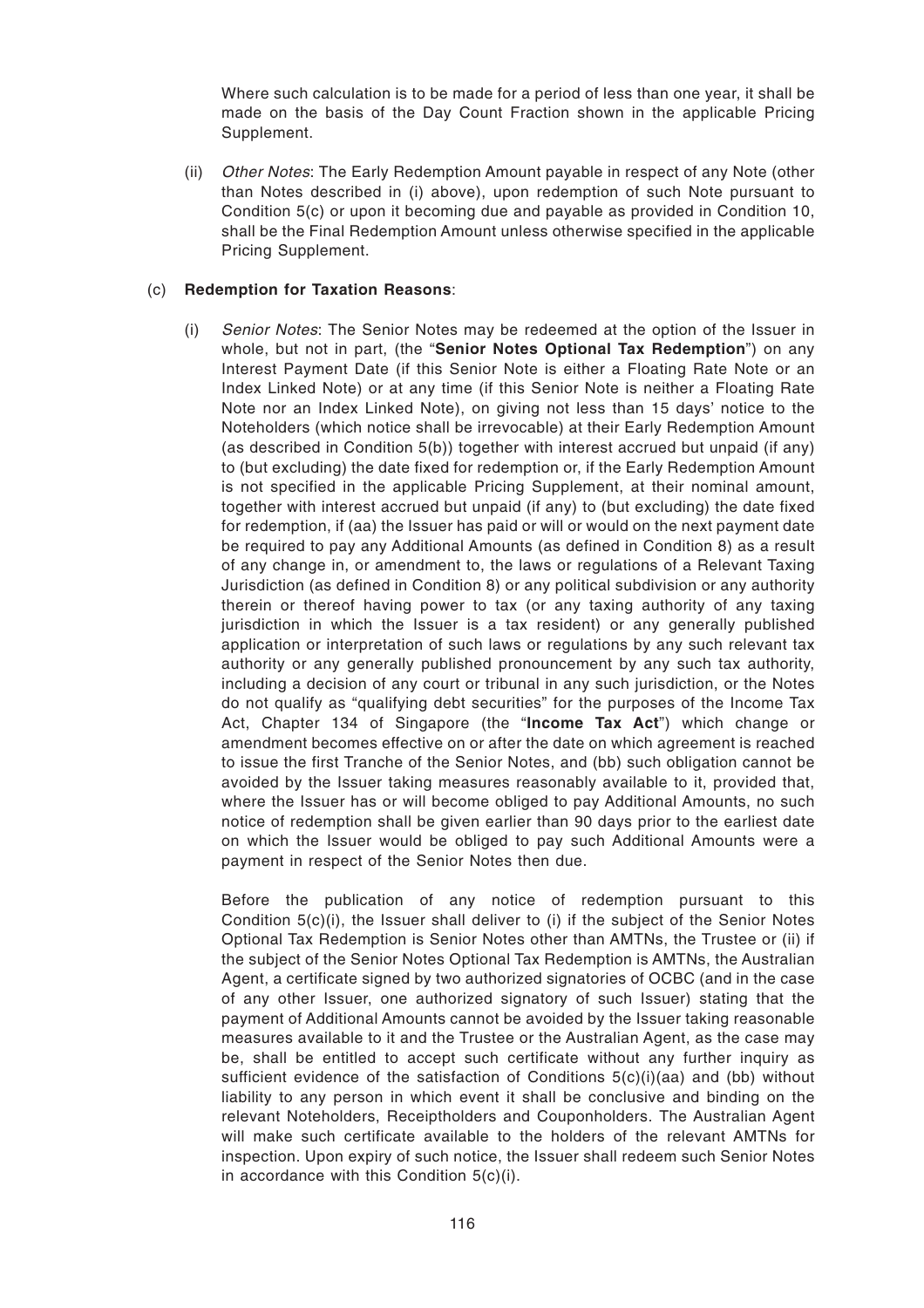- (ii) Subordinated Notes: Subject to Condition 5(m), the Subordinated Notes may be redeemed at the option of the Issuer in whole, but not in part, on any Interest Payment Date (if this Subordinated Note is a Floating Rate Note) or at any time (if this Subordinated Note is not a Floating Rate Note), on giving not less than 15 days' notice to the Noteholders (which notice shall be irrevocable) at their Early Redemption Amount (as described in Condition 5(b)) together with interest accrued but unpaid (if any) to (but excluding) the date fixed for redemption or, if the Early Redemption Amount is not specified in the applicable Pricing Supplement, at their nominal amount, together with interest accrued but unpaid (if any) to (but excluding) the date fixed for redemption, if:
	- (A) the Issuer has paid or will or would on the next payment date be required to pay Additional Amounts (as defined in Condition 8); or
	- (B) payments of interest on the Subordinated Notes will or would be treated as "**distributions**" or dividends within the meaning of the Income Tax Act or any other act in respect of or relating to Singapore taxation or would otherwise be considered as payments of a type that are non-deductible for Singapore income tax purposes; or
	- (C) the Subordinated Notes do not qualify as "qualifying debt securities" for the purposes of the Income Tax Act,

in each case as a result of any change in, or amendment to, the laws or regulations of a Relevant Taxing Jurisdiction or any political subdivision or any authority therein or thereof having power to tax (or any taxing authority of any taxing jurisdiction in which the Issuer is a tax resident) or any generally published application or interpretation of such laws or regulations by any such relevant tax authority or any generally published pronouncement by any such tax authority, including a decision of any court or tribunal in any such jurisdiction, which change or amendment becomes effective on or after the date on which agreement is reached to issue the Subordinated Notes, and such obligations cannot be avoided by the Issuer taking measures reasonably available to it, provided that, where the Issuer has or will become obliged to pay Additional Amounts, no such notice of redemption shall be given earlier than 90 days prior to the earliest date on which the Issuer would be obliged to pay such Additional Amounts were a payment in respect of the Subordinated Notes then due.

Before the publication of any notice of redemption pursuant to this Condition 5(c)(ii), the Issuer shall deliver to the Trustee a certificate signed by two authorized signatories of OCBC (and in the case of any other Issuer, one authorized signatory of such Issuer) stating that the payment of Additional Amounts, or that the non-deductibility of the payments of interest for Singapore income tax purposes, as the case may be, cannot be avoided by the Issuer taking reasonable measures available to it and the Trustee shall be entitled to accept such certificate without any further inquiry as sufficient evidence of the satisfaction of this Condition  $5(c)(ii)$ without liability to any person in which event it shall be conclusive and binding on Noteholders. Upon expiry of such notice, the Issuer shall redeem the Subordinated Notes in accordance with this Condition 5(c)(ii).

Any redemption of the Subordinated Notes by the Issuer pursuant to this Condition  $5(c)(ii)$  is subject to the Issuer obtaining the prior approval of MAS.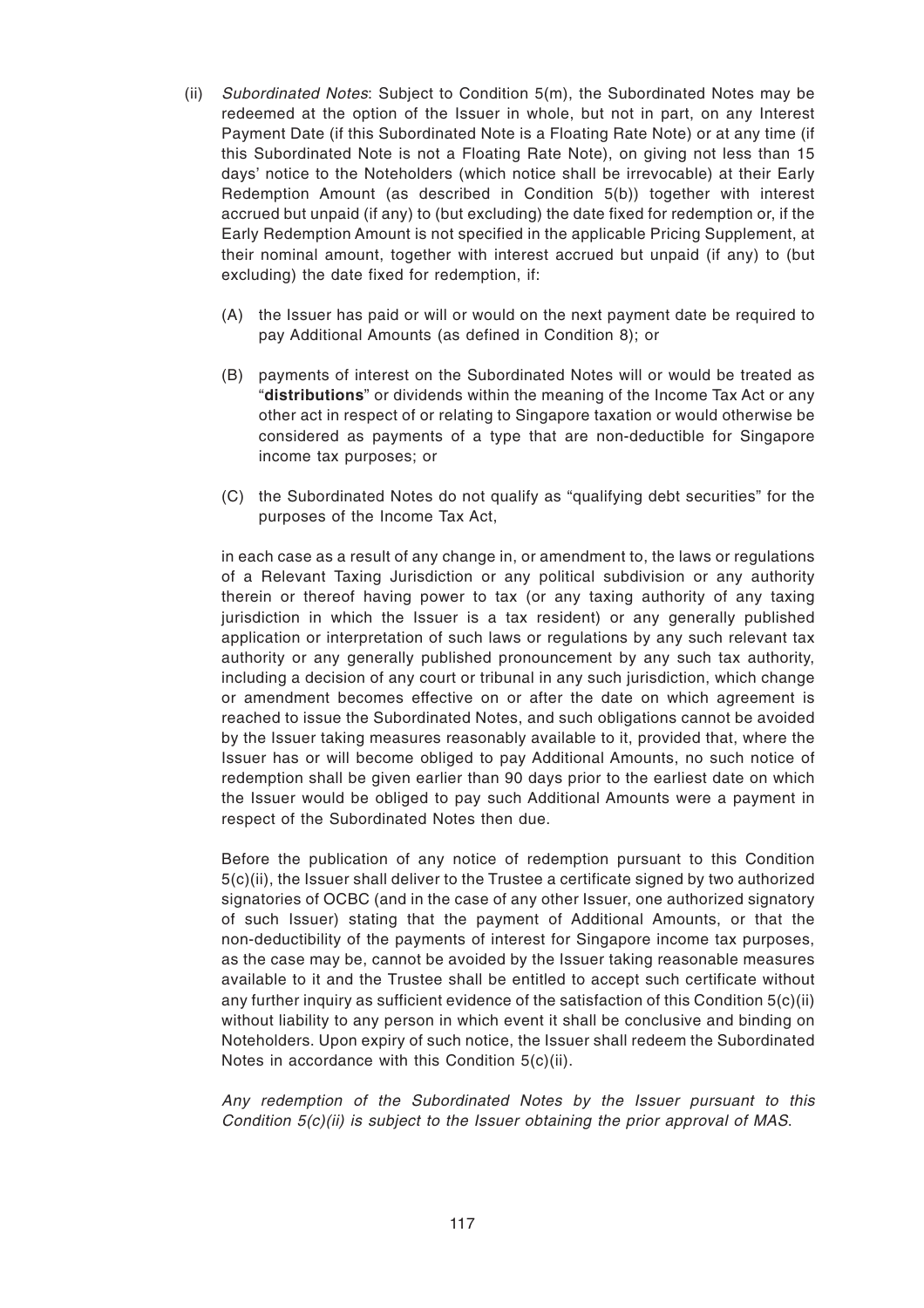### (d) **Redemption at the option of the Issuer:**

(i) Senior Notes: If Call Option is specified in the applicable Pricing Supplement as applicable, the Issuer may, on giving not less than 15 but not more than 30 days' irrevocable notice to the Noteholders (or such other notice period as may be specified in the applicable Pricing Supplement) redeem all or, if so provided, some of the Senior Notes on the date(s) specified in the applicable Pricing Supplement (the "**Senior Notes Optional Redemption Date**"). Any such redemption of Senior Notes shall be at the Optional Redemption Amount specified in the applicable Pricing Supplement together with interest accrued but unpaid (if any) to (but excluding) the date fixed for redemption or, if no Optional Redemption Amount is specified in the applicable Pricing Supplement, at their nominal amount together with interest accrued but unpaid (if any) to (but excluding) the date fixed for redemption, in accordance with these Conditions. Any such redemption or exercise must relate to Senior Notes of a nominal amount at least equal to the Minimum Redemption Amount to be redeemed specified in the applicable Pricing Supplement and no greater than the Maximum Redemption Amount to be redeemed specified in the applicable Pricing Supplement.

All Senior Notes in respect of which any such notice is given shall be redeemed on the date specified in such notice in accordance with this Condition  $5(d)(i)$ .

In the case of a partial redemption of Senior Notes other than AMTNs, the notice to Noteholders shall also contain the certificate numbers of the Bearer Notes, or in the case of Registered Notes shall specify the nominal amount of Registered Notes drawn and the holder(s) of such Registered Notes, to be redeemed, which shall have been drawn in such place as the Trustee may approve and in such manner as it deems appropriate, subject to compliance with any applicable laws and stock exchange or other relevant authority requirements.

In the case of a partial redemption of AMTNs, the AMTNs to be redeemed must be specified in the notice and selected (i) in a fair and reasonable manner; and (ii) in compliance with any applicable law, directive or requirement of any stock exchange or other relevant authority on which the AMTNs are listed.

(ii) Subordinated Notes: Subject to Condition 5(m), and unless otherwise specified in the Pricing Supplement, if Call Option is specified in the applicable Pricing Supplement as applicable, the Issuer may, on giving not less than 15 days' irrevocable notice to the Noteholders, elect to redeem all, but not some only, of the Subordinated Notes on (i) the relevant First Call Date specified in the applicable Pricing Supplement (which shall not be less than 5 years from the Issue Date); and (ii) any Interest Payment Date following such First Call Date at their Optional Redemption Amount specified in the applicable Pricing Supplement or, if no Optional Redemption Amount is specified in the applicable Pricing Supplement, at their nominal amount together with interest accrued but unpaid (if any) to (but excluding) the date fixed for redemption in accordance with these Conditions.

All Subordinated Notes in respect of which any such notice is given shall be redeemed on the date specified in such notice in accordance with this Condition 5(d)(ii).

The Maturity Date of the Subordinated Notes will not be less than five years from the Issue Date. Any redemption of the Subordinated Notes by the Issuer pursuant to this Condition  $5(d)(ii)$  is subject to the Issuer obtaining the prior approval of MAS.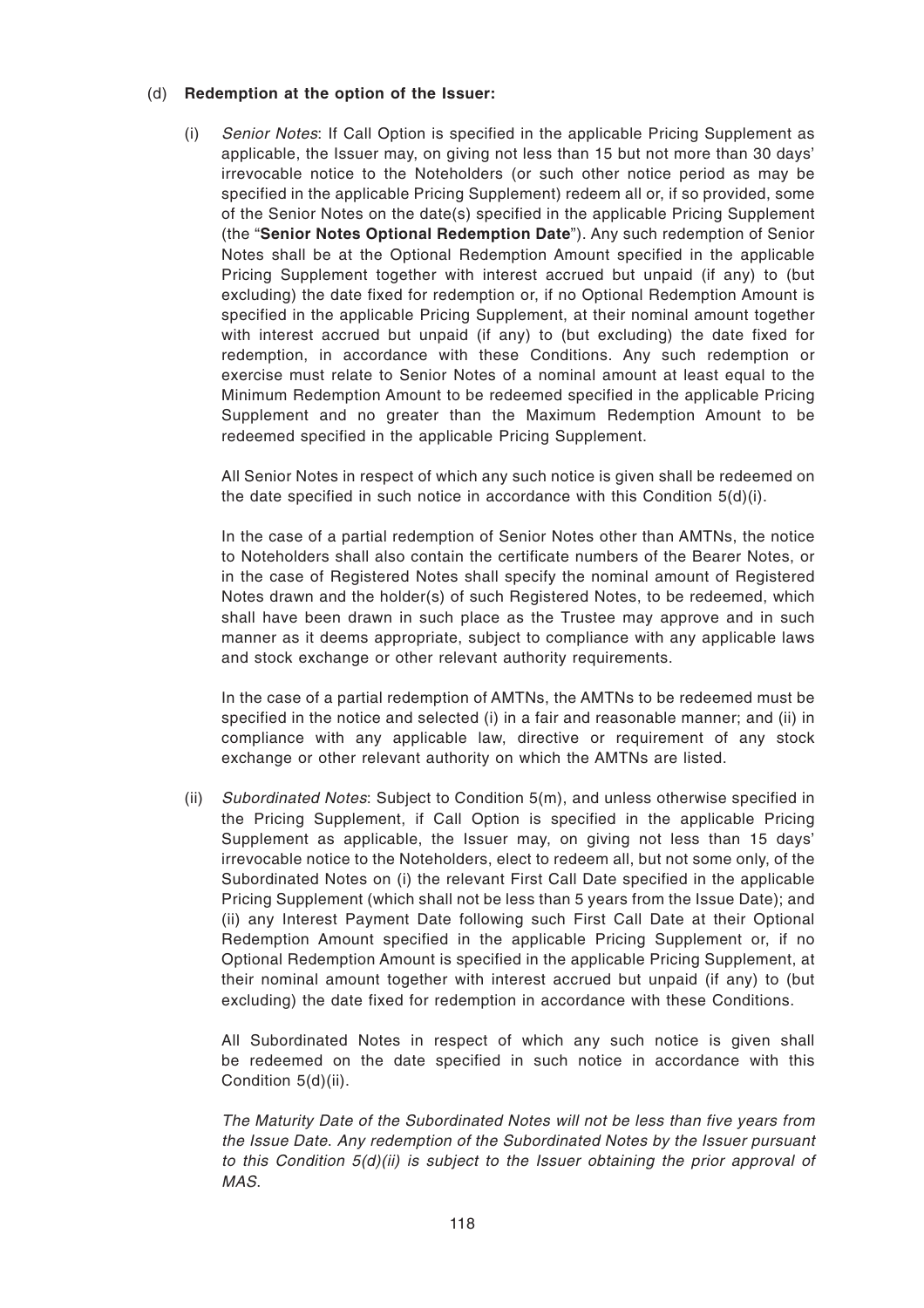(e) **Redemption at the option of holders of Senior Notes**: If Put Option is specified in the applicable Pricing Supplement, the Issuer shall, at the option of the holder of any such Senior Note, upon the holder of such Senior Note giving not less than 15 but not more than 30 days' notice to the Issuer (or such other notice period as may be specified in the applicable Pricing Supplement) redeem such Senior Note on the Optional Redemption Date(s) at the Optional Redemption Amount stated in the applicable Pricing Supplement together with interest accrued but unpaid (if any) to (but excluding) the date fixed for redemption.

To exercise such option the holder must deposit (in the case of Bearer Notes) such Senior Note (together with all unmatured Receipts and Coupons and unexchanged Talons) with any Paying Agent or (in the case of Registered Notes other than AMTNs) the Certificate representing such Senior Note(s) with the Registrar or any Transfer Agent at its specified office, together with a duly completed option exercise notice ("**Exercise Notice**") in the form obtainable from any Paying Agent, the Registrar or any Transfer Agent (as applicable) within the notice period. No such Senior Note so deposited and option exercised may be withdrawn (except as provided in the Agency Agreement) without the prior consent of the Issuer.

Unless otherwise provided in the applicable Pricing Supplement, the Subordinated Notes are not redeemable prior to the Maturity Date at the option of the Noteholders.

(f) **Purchase at the option of Noteholders of Senior Notes**: If VRN Purchase Option is specified in the applicable Pricing Supplement, each Noteholder shall have the option to have all or any of its Variable Rate Notes purchased by the Issuer at their nominal amount on any Interest Payment Date (as defined in Condition 4(n)) and the Issuer will purchase such Variable Rate Notes accordingly. To exercise such option, a Noteholder shall deposit any Variable Rate Notes to be purchased, together with all Coupons relating to such Variable Rate Notes which mature after the date fixed for purchase, together with a duly completed option exercise notice in the form obtainable from the Paying Agent, not later than 5.00 p.m. (Singapore time) on the last day of the VRN Purchase Option Period shown on the face hereof. Any Variable Rate Notes so deposited may not be withdrawn. Such Variable Rate Notes may be held, resold or surrendered to the Paying Agent for cancellation. The Variable Rate Notes so purchased, while held by or on behalf of the Issuer, shall not entitle the holder to vote at any meetings of the Noteholders and shall not be deemed to be outstanding for the purposes of calculating quorums at meetings of the Noteholders or for the purposes of Condition 11(a).

If Purchase Option is specified in the applicable Pricing Supplement, each Noteholder shall have the option to have all or any of its Notes purchased by the Issuer at their nominal amount on any date on which interest is due to be paid on such Notes and the Issuer will purchase such Notes accordingly. To exercise such option, a Noteholder shall deposit any such Notes to be purchased, together with all Coupons relating to such Notes which mature after the date fixed for purchase, together with a duly completed option exercise notice in the form obtainable from the Paying Agent, not later than 5.00 p.m. (Singapore time) on the last day of the Purchase Option shown on the face hereof. Any such Notes so deposited may not be withdrawn. Such Notes may be held, resold or surrendered to the Paying Agent for cancellation. The Notes so purchased, while held by or on behalf of the Issuer, shall not entitle the holder to vote at any meetings of the Noteholders and shall not be deemed to be outstanding for the purposes of calculating quorums at meetings of the Noteholders or for the purposes of Condition 11(a).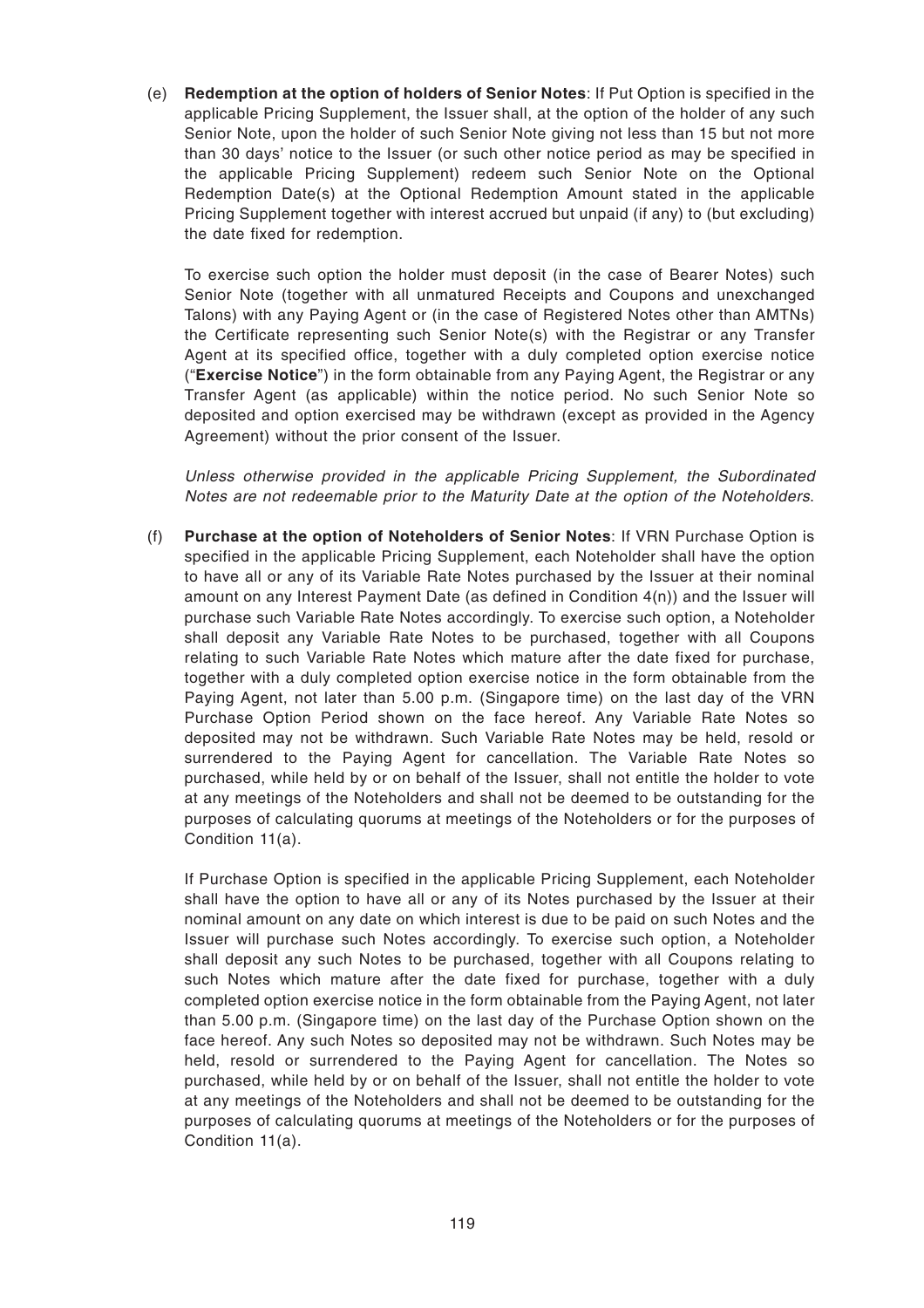- (g) **Redemption for Change of Qualification Event in respect of Subordinated Notes**: Subject to Condition 5(m), if as a result of a change or amendment to the relevant requirements issued by MAS, or any change in, or amendment to, the application of official or generally accepted and published interpretation of such relevant requirements issued by MAS or any relevant supervisory authority having jurisdiction over the Issuer, including a ruling or notice issued by MAS or any such relevant supervisory authority, or any interpretation or pronouncement by MAS or any such relevant supervisory authority that provides for a position with respect to such requirements issued by MAS that differs from the previously published official or such generally accepted and published interpretation in relation to similar transactions or which differs from any specific written statements made by MAS or any relevant supervisory authority having jurisdiction over the Issuer in relation to:
	- (i) the qualification of the Subordinated Notes as Tier 2 Capital Securities; or
	- (ii) the inclusion of any Subordinated Notes in the calculation of the capital adequacy ratio,

in each case, of the Issuer (either on a consolidated or unconsolidated basis) ("**Eligible Capital**"), which change or amendment:

- (x) becomes, or would become, effective on or after the Issue Date; or
- (y) in the case of a change or amendment to the relevant requirements issued by MAS or any relevant authority, if such change or amendment is expected to be issued by MAS or any relevant supervisory authority on or after the Issue Date,

the relevant Subordinated Notes (in whole or in part) would not qualify as Eligible Capital of the Issuer (excluding, for the avoidance of doubt, non-qualification solely by virtue of the Issuer already having, or coming to have, an issue of securities with an aggregate principal amount up to or in excess of the limit of Tier 2 Capital Securities permitted pursuant to the relevant legislation and statutory guidelines in force as at the Issue Date) (a "**Change of Qualification Event**"), then the Issuer may, having given not less than 15 days' prior written notice to the Noteholders in accordance with Condition 16 (which notice shall be irrevocable), redeem in accordance with these Conditions on any Interest Payment Date (if this Subordinated Note is at the relevant time a Floating Rate Note) or at any time (if this Subordinated Note is at the relevant time not a Floating Rate Note) all, but not some only, of the relevant Subordinated Notes, at their Early Redemption Amount or, if no Early Redemption Amount is specified in the applicable Pricing Supplement, at their nominal amount together with interest accrued but unpaid (if any) to (but excluding) the date fixed for redemption in accordance with these Conditions.

Prior to the publication of any notice of redemption pursuant to this Condition 5(g), the Issuer shall deliver to the Trustee a certificate signed by two authorized signatories of OCBC (and in the case of any other Issuer, one authorized signatory of such Issuer) stating that a Change of Qualification Event has occurred and the Trustee shall be entitled to accept such certificate without any further inquiry as sufficient evidence of the satisfaction of the conditions set out above without liability to any person in which event it shall be conclusive and binding on the Noteholders. Upon expiry of such notice, the Issuer shall redeem the Subordinated Notes in accordance with this Condition  $5(q)$ .

Any redemption of the Subordinated Notes by the Issuer pursuant to this Condition  $5(q)$ is subject to the Issuer obtaining the prior approval of MAS.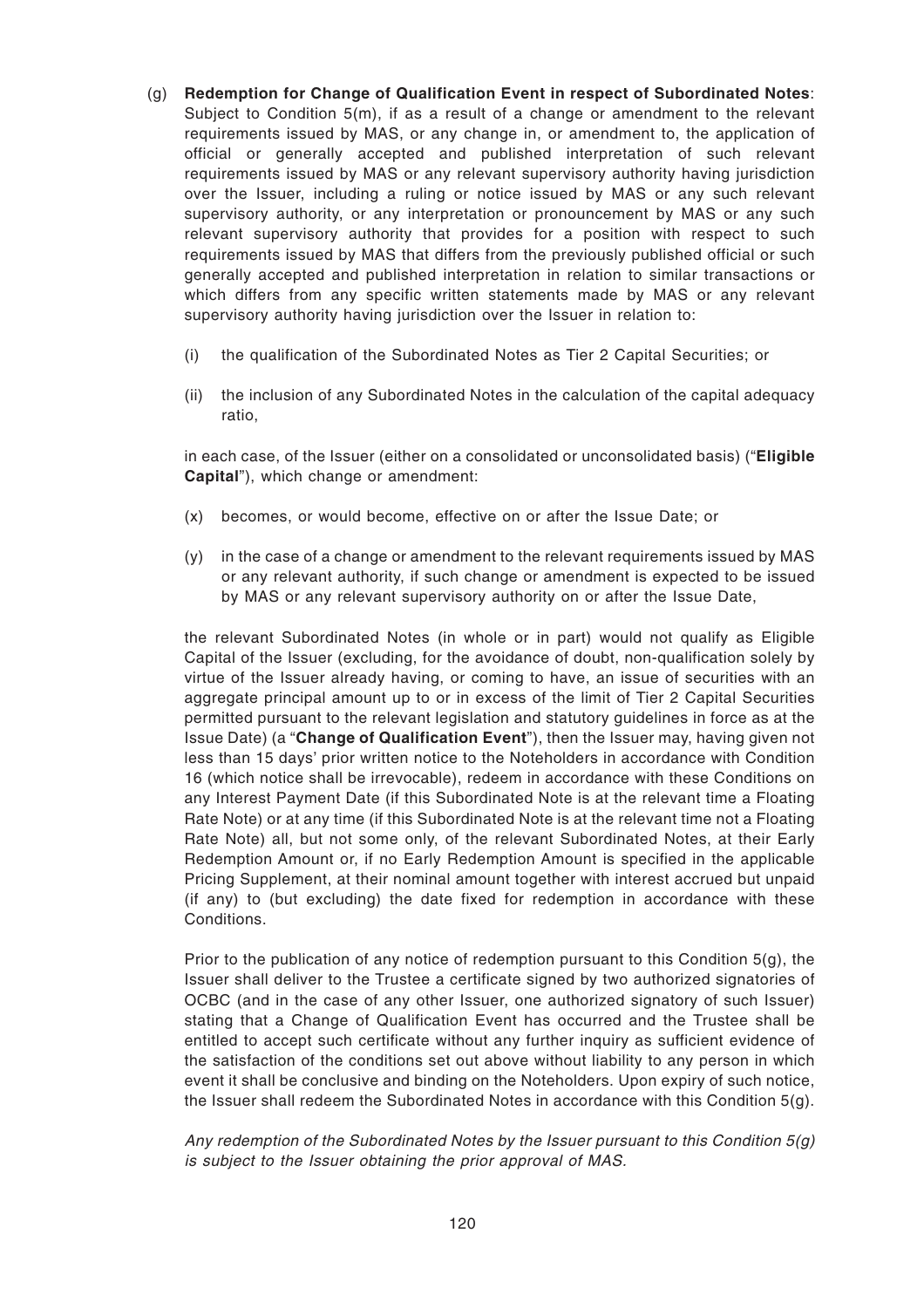#### (h) **Variation of Subordinated Notes**:

Subject to Condition 5(m), where this Condition 5(h) is specified as being applicable in the applicable Pricing Supplement for the relevant Subordinated Notes, the Issuer may at any time, without any requirement for the consent or approval of the Noteholders and having given not less than 15 days' notice to the Noteholders in accordance with Condition 16 (which notice shall be irrevocable), vary the terms of those Subordinated Notes, where such variation does not result in terms that are materially less favorable to the Noteholders and so that they remain or, as appropriate, become Qualifying Securities and provided further that:

- (i) such variation does not itself give rise to any right of the Issuer to redeem the varied securities that is inconsistent with the redemption provisions of those Subordinated Notes;
- (ii) neither a Tax Event nor a Capital Event arises as a result of such variation; and
- (iii) the Issuer is in compliance with the rules of any stock exchange on which the Subordinated Notes are for the time being listed or admitted to trading.

In order to give effect to a variation pursuant to this Condition 5(h), the Issuer and the Trustee shall take all such steps, including executing any supplemental deed, as may be necessary or desirable to give effect to such variation. For the avoidance of doubt, the Trustee shall not be responsible or liable for verifying or certifying whether any of the provisions of this Condition 5(h) have been complied with nor incur any liability whatsoever for any failure to do so.

Any variation (to the extent that any variation would affect the eligibility of the Subordinated Notes as Tier 2 Capital Securities) of the Subordinated Notes by the Issuer pursuant to this Condition  $5(h)$  is subject to the Issuer obtaining the prior approval of MAS.

In this Condition 5(h):

"**Additional Amounts**" means such additional amounts the Issuer shall pay as will result (after withholding or deduction) in receipt by the Noteholders of the sums which would have been receivable (in the absence of such withholding or deduction) from it in respect of their Subordinated Notes;

a "**Capital Event**" will be deemed to have occurred if any Subordinated Notes are not, or cease to be, eligible in their entirety to be treated as Tier 2 Capital Securities of the relevant Issuer;

"**Qualifying Securities**" means securities, whether debt, equity, interests in limited partnerships or otherwise, issued directly or indirectly by the Issuer that:

- (i) (A) qualify (in whole or in part) as Tier 2 Capital Securities; or
	- (B) may be included (in whole or in part) in the calculation of the capital adequacy ratio,

in each case of (x) the Issuer, on an unconsolidated basis, or (y) the Issuer and its subsidiaries, on a consolidated basis;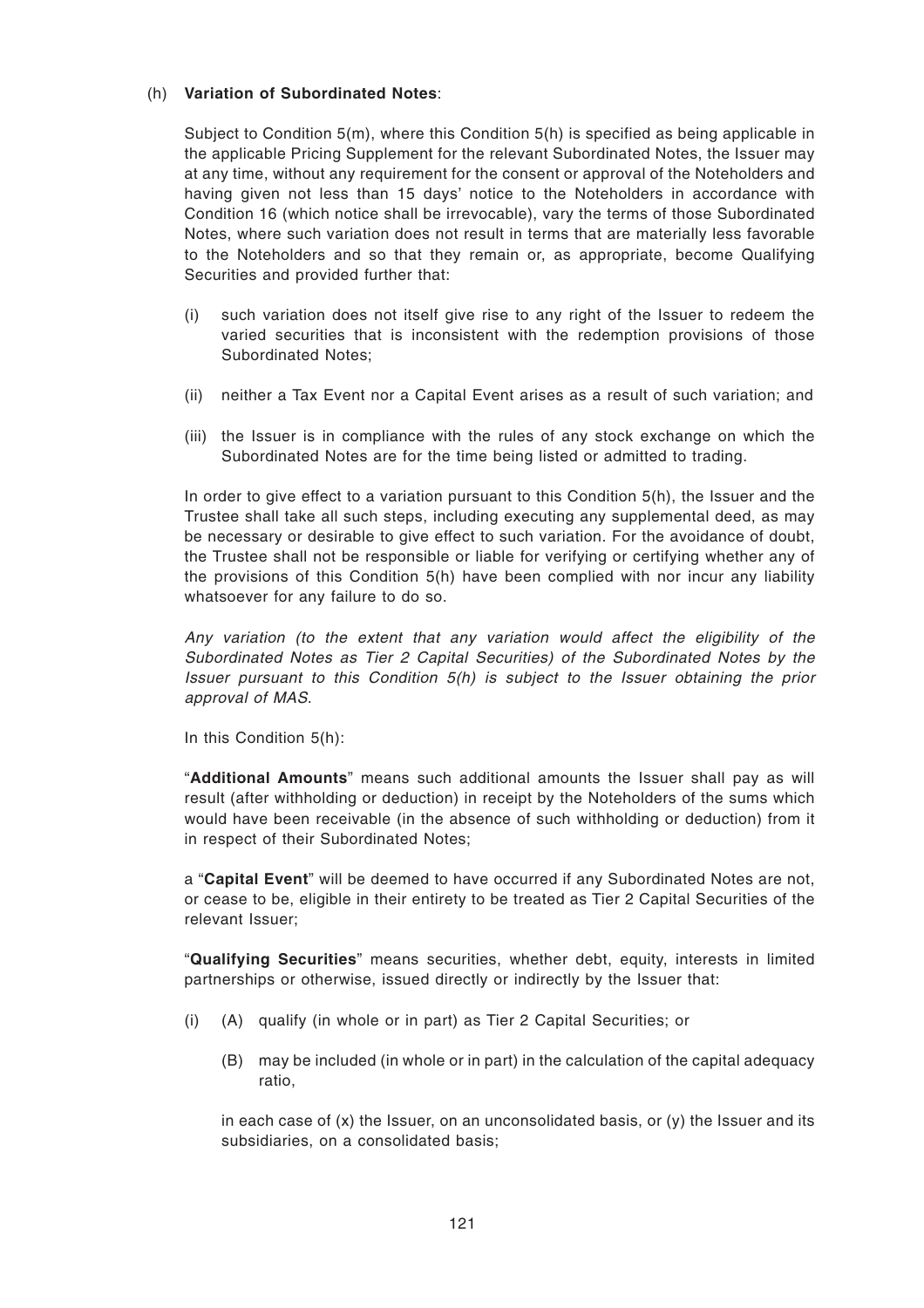- (ii) shall:
	- (A) include a ranking at least equal to that of the Subordinated Notes;
	- (B) have at least the same interest rate and the same Interest Payment Dates as those from time to time applying to the Subordinated Notes;
	- (C) have the same redemption rights as the Subordinated Notes;
	- (D) preserve any existing rights under the Subordinated Notes to any accrued interest which has not been paid in respect of the period from (and including) the Interest Payment Date last preceding the date of variation; and
	- (E) if applicable, are assigned (or maintain) the same or higher credit ratings as were assigned to the Subordinated Notes immediately prior to such variation; and
- (iii) are listed on the SGX-ST (or such other stock exchange approved by the Trustee) if the Subordinated Notes were listed immediately prior to such variation; and

a "**Tax Event**" is deemed to have occurred if, in making any payments on any Subordinated Notes, the Issuer has paid or will or would on the next payment date be required to pay any Additional Amounts or payments of interest on the Subordinated Notes will or would be treated as "distributions" or dividends within the meaning of the Income Tax Act or any other act in respect of or relating to Singapore taxation or would otherwise be considered as payments of a type that are non-deductible for Singapore income tax purposes, in each case under the laws or regulations of a Relevant Taxing Jurisdiction (as defined in Condition 8) or any political subdivision or any authority therein or thereof having power to tax (or any taxing authority of any taxing jurisdiction in which the Issuer is a tax resident) or any generally published application or interpretation of such laws or regulations by any relevant tax authority or any generally published pronouncement by any such tax authority, including a decision of any court or tribunal in any such jurisdiction, and the Issuer cannot avoid the foregoing by taking measures reasonably available to it.

If a variation has occurred pursuant to, or otherwise in accordance with, this Condition 5(h), such event will not constitute a Default under these Conditions.

- (i) **Partly Paid Notes**: If the Notes are specified in the applicable Pricing Supplement as being Partly Paid Notes, such Notes will be redeemed, whether at maturity, early redemption or otherwise, in accordance with the provisions of this Condition 5 and the provisions specified in the applicable Pricing Supplement.
- (j) **Purchases**: The Issuer and any of its subsidiaries (with the prior approval of MAS, for so long as the Issuer is required to obtain such approval, in the case of Subordinated Notes) may at any time purchase Notes (provided that all unmatured Receipts and Coupons and unexchanged Talons relating thereto are attached thereto or surrendered therewith) in the open market or otherwise at any price in accordance with all relevant laws and regulations and, for so long as the Notes are listed, the requirements of the relevant stock exchange. The Issuer or any such subsidiary may, at its option, retain such purchased Notes for its own account and/or resell or cancel or otherwise deal with them at its discretion.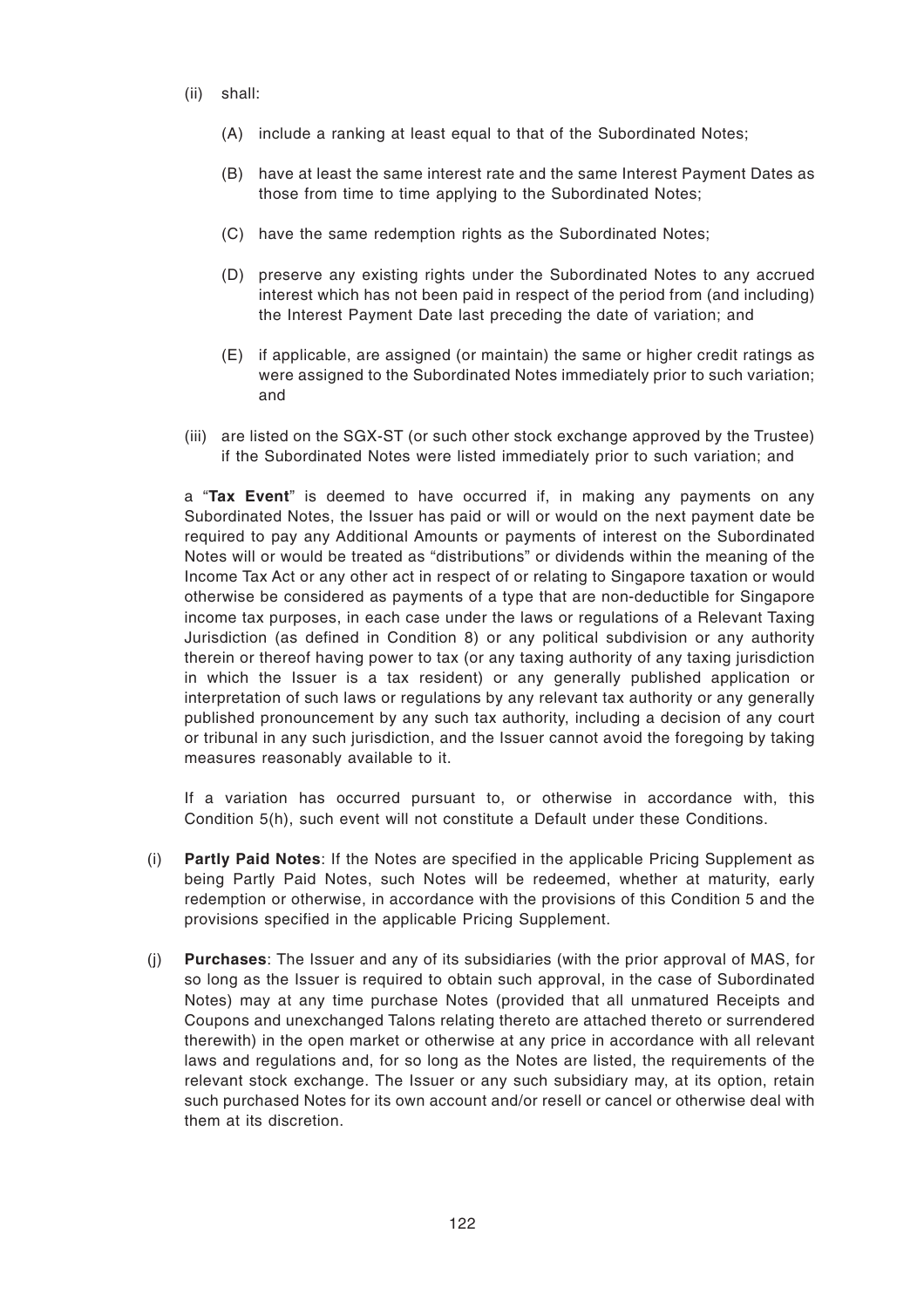(k) **Cancellation**: All Notes purchased by or on behalf of the Issuer or any of its subsidiaries may be surrendered for cancellation, in the case of Bearer Notes, by surrendering each such Note together with all unmatured Receipts and Coupons and all unexchanged Talons to the Issuing and Paying Agent and, in the case of Registered Notes (other than AMTNs), by surrendering the Certificate representing such Notes to the Registrar and, in each case, if so surrendered, shall, together with all Notes redeemed by the Issuer, be cancelled forthwith (together with all unmatured Receipts and Coupons and unexchanged Talons attached thereto or surrendered therewith). Any Notes so surrendered for cancellation may not be reissued or resold and the obligations of the Issuer in respect of any such Notes shall be discharged. Any Subordinated Note that is Written-off in full in accordance with Condition 6 or converted in full if and as described in the applicable Pricing Supplement shall be automatically cancelled.

If any AMTN represented by an AMTN Certificate is redeemed or purchased and cancelled in accordance with this Condition 5 then (i) the applicable AMTN Certificate will be deemed to be surrendered and cancelled without any further formality, and (ii) where some, but not all, of the AMTNs represented by that AMTN Certificate are so redeemed, the Issuer will, promptly and without charge, issue and deliver, and procure the authentication by the Australian Agent of, a new AMTN Certificate in respect of those AMTNs that had been represented by the original AMTN Certificate and which remain outstanding following such redemption.

- (l) **No Obligation to Monitor**: In the case of Notes other than AMTNs, the Trustee shall not be under any duty to monitor whether any event or circumstance has happened or exists within this Condition 5 and will not be responsible to the Noteholders, Receiptholders or Couponholders for any loss arising from any failure by it to do so. Unless and until the Trustee has notice in writing of the occurrence of any event or circumstance within this Condition 5, it shall be entitled to assume that no such event or circumstance exists.
- (m) **Redemption or Variation of Subordinated Notes**: Without prejudice to any provision in this Condition 5, any redemption pursuant to Condition 5(c)(ii), Condition 5(d)(ii) or Condition 5(g) or variation pursuant to Condition 5(h) (to the extent that any variation would affect the eligibility of the Subordinated Notes as Tier 2 Capital Securities) of Subordinated Notes by the Issuer is subject to the Issuer obtaining the prior approval of MAS.

These Conditions may be amended, modified or varied in relation to any Series of Notes by the terms of the applicable Pricing Supplement in relation to such Series.

### **6 Loss Absorption upon a Trigger Event and Bail-in Power in respect of Subordinated Notes**

(a) The applicable Pricing Supplement will specify whether "Write-off" or "Conversion" applies as the relevant Loss Absorption Option upon the occurrence of a Trigger Event in relation to the Subordinated Notes to which it relates. If "Write-off" is specified, the provisions of Conditions 6(b) and (c) shall apply. If "Conversion" is specified, the terms applicable thereto will be specified in the applicable Pricing Supplement.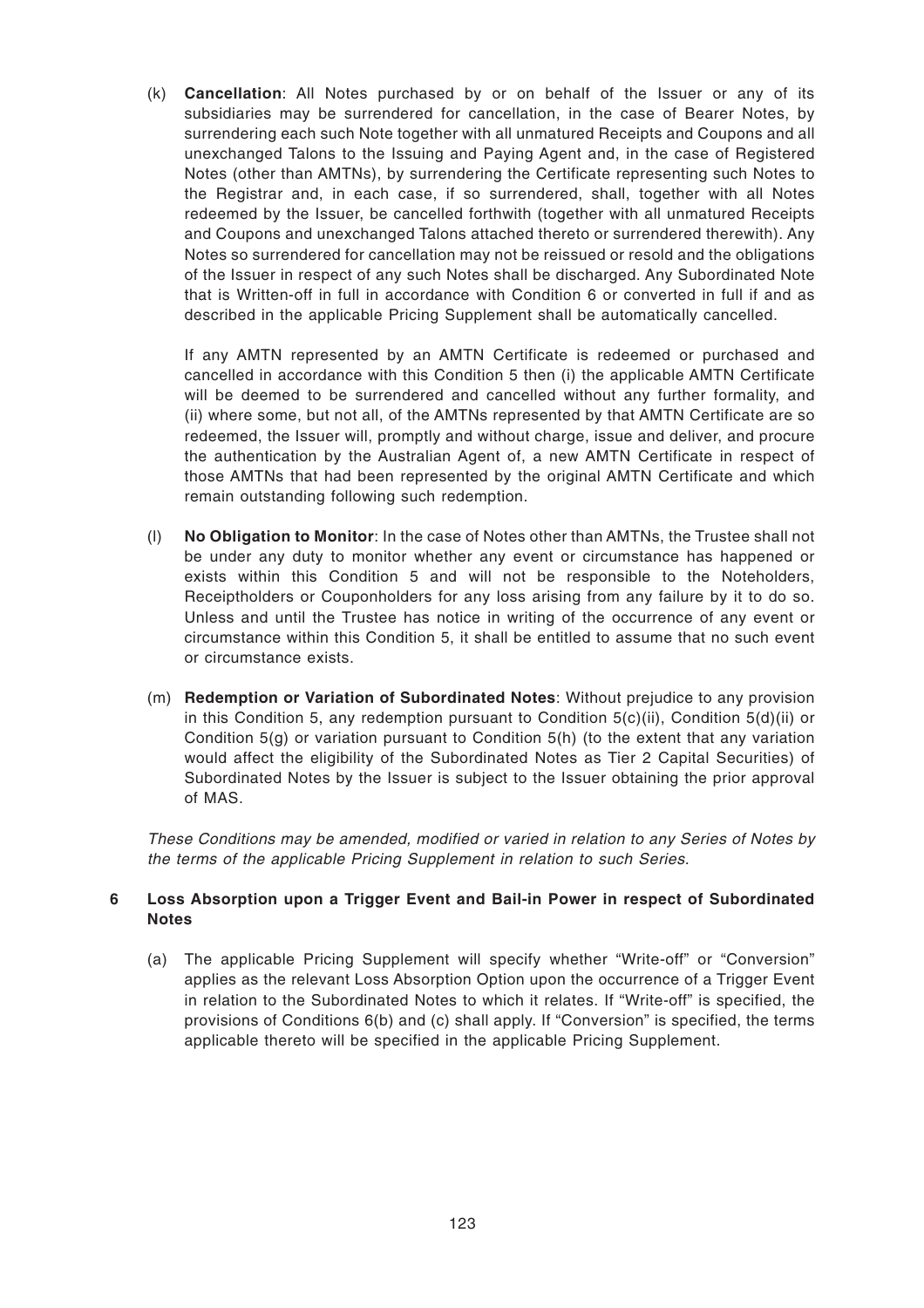#### (b) **Write-off on a Trigger Event**:

- (i) If "Write-off" is specified as the Loss Absorption Option in the applicable Pricing Supplement for any Subordinated Notes and if a Trigger Event occurs, the Issuer shall, upon the issue of a Trigger Event Notice, irrevocably and without the need for the consent of the Trustee or the holders of any Subordinated Notes, procure that the Registrar shall reduce the principal amount and cancel any accrued but unpaid interest of each Subordinated Note (in whole or in part) by an amount equal to the Trigger Event Write-off Amount per Subordinated Note (a "**Write-off**", and "**Written-off**" shall be construed accordingly). Once any principal or interest under a Subordinated Note has been Written-off, it will be extinguished and will not be restored in any circumstances, including where the relevant Trigger Event ceases to continue. No Noteholder may exercise, claim or plead any right to any Trigger Event Write-off Amount, and each Noteholder shall be deemed to have waived all such rights to such Trigger Event Write-off Amount. For the avoidance of doubt, any Write-off in accordance with this Condition 6 shall not constitute a Default (as defined below).
- (ii) If a Trigger Event Notice has been given in respect of any Subordinated Notes in accordance with this Condition 6(b), transfers of any such Subordinated Notes that are the subject of such notice shall not be permitted during the Suspension Period. From the date on which a Trigger Event Notice in respect of any Subordinated Notes in accordance with this Condition 6(b) is issued by the Issuer to the end of the Suspension Period, the Trustee and the Registrar shall not register any attempted transfer of any Subordinated Notes and such an attempted transfer will not be effective.
- (iii) Any reference in these Conditions to principal in respect of the Subordinated Notes shall refer to the principal amount of the Subordinated Note(s), reduced by any applicable Write-off(s).

Any Write-off of Subordinated Notes or any cancellation, modification, conversion or change in form as a result of the exercise of the MAS's powers under Division 4A of Part IVB of the MAS Act is subject to the availability of procedures to effect the Write-off in the relevant clearing systems. For the avoidance of doubt, however, any Write-off of any Subordinated Notes, or the giving of effect of a Bail-in Certificate with respect to the Issuer, under this Condition 6 will be effective upon the date that the Issuer specifies in the Trigger Event Notice or in the notice of issue of a Bail-in Certificate (or as may otherwise be notified in writing to Subordinated Noteholders, the Trustee and Agents by the Issuer) notwithstanding any inability to operationally effect any such Write-off or cancellation, modification, conversion or change in form as a result of the exercise of the MAS's powers under Division 4A of Part IVB of the MAS Act in the relevant clearing system(s).

### (c) **Multiple Trigger Events and Write-offs in part**:

- (i) Where only part of the principal and/or interest of Additional Tier 1 Capital Securities or Tier 2 Capital Securities of the Issuer is to be Written-off, the Issuer shall use reasonable endeavors to conduct any Write-off such that:
	- (A) holders of any Series of Subordinated Notes are treated ratably and equally;
	- (B) the Write-off of any Subordinated Notes is conducted only to the extent that the Trigger Event Write-off Amount (as applicable) exceeds the aggregate nominal amount of all Additional Tier 1 Capital Securities of the Issuer that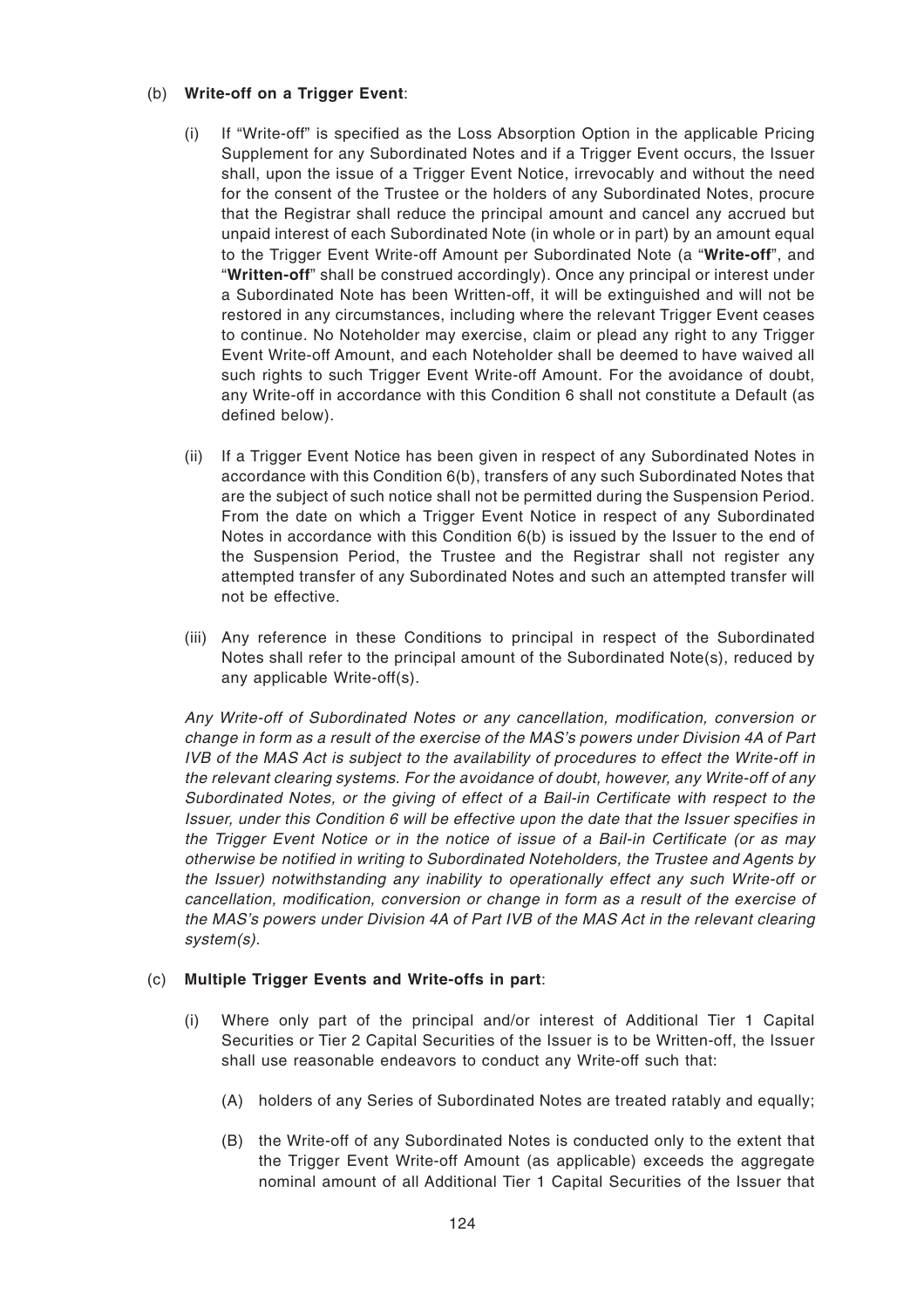are capable of being written-off or converted under any applicable laws and/or their terms of issue analogous to these conditions, so as to Write-off Tier 2 Capital Securities of the Issuer (including the Subordinated Notes) in an aggregate nominal amount equal to the amount of that excess; and

(C) the Write-off of any Subordinated Notes is conducted on a pro rata and proportionate basis with all other Tier 2 Capital Securities of the Issuer, to the extent that such Tier 2 Capital Securities are capable of being written-off or converted under any applicable laws and/or their terms of issue analogous to these Conditions.

Any loss absorption action to be taken in respect of any Common Equity Tier 1 Capital shall not be required before a Write-off or conversion (if applicable) of any Subordinated Notes can be effected in accordance with these Conditions.

(ii) Any Series of Subordinated Notes may be subject to one or more Write-offs in part (as the case may be), except where such Series of Subordinated Notes has been Written-off in its entirety.

### (d) **Bail-in Power in respect of Subordinated Notes**

Notwithstanding any other term of the Subordinated Notes, including without limitation Condition 6(b), or any other agreement or arrangement, the Subordinated Notes may be subject to cancellation, modification, conversion, change in form, or have the effect as if a right of modification, conversion, or change of form had been exercised by the MAS in the exercise of the MAS's powers under Division 4A of Part IVB of the MAS Act without prior notice. The Trustee (on behalf of the holders of Subordinated Notes) and each holder of a Subordinated Note shall be subject, and shall be deemed to agree, to be bound by and acknowledge that they are each subject to, having the Subordinated Notes being the subject of the exercise of the MAS's powers under Division 4A of Part IVB of the MAS Act. Further, the Trustee (on behalf of the holders of Subordinated Notes) and each holder of a Subordinated Note shall be deemed to agree to be bound by a Bail-in Certificate.

The rights of the holders of Subordinated Notes and the Trustee (on behalf of the holders of Subordinated Notes) under the Subordinated Notes and these Conditions are subject to, and will be amended and varied (if necessary), solely to give effect to, the exercise of the MAS's powers under Division 4A of Part IVB of the MAS Act.

No repayment of any outstanding principal amount of any Subordinated Notes or payment of any interest on any Subordinated Notes shall become due and payable or be paid after the exercise of the MAS's powers under Division 4A of Part IVB of the MAS Act unless, at the time that such repayment or payment, respectively, is scheduled to become due, such repayment or payment would be permitted to be made by the Issuer under the laws and regulations applicable to the Issuer.

Upon the issue of a Bail-in Certificate with respect to the Subordinated Notes, the Issuer shall provide written notice of such Bail-in Certificate to the holders of Subordinated Notes and the Trustee in accordance with Condition 16 not more than two Business Days after the issue of such Bail-in Certificate.

Neither the cancellation, modification, conversion or change in form of the Subordinated Notes as a result of the exercise of the MAS's powers under Division 4A of Part IVB of the MAS Act with respect to the Issuer or the Subordinated Notes shall constitute a Default under Condition 10(b).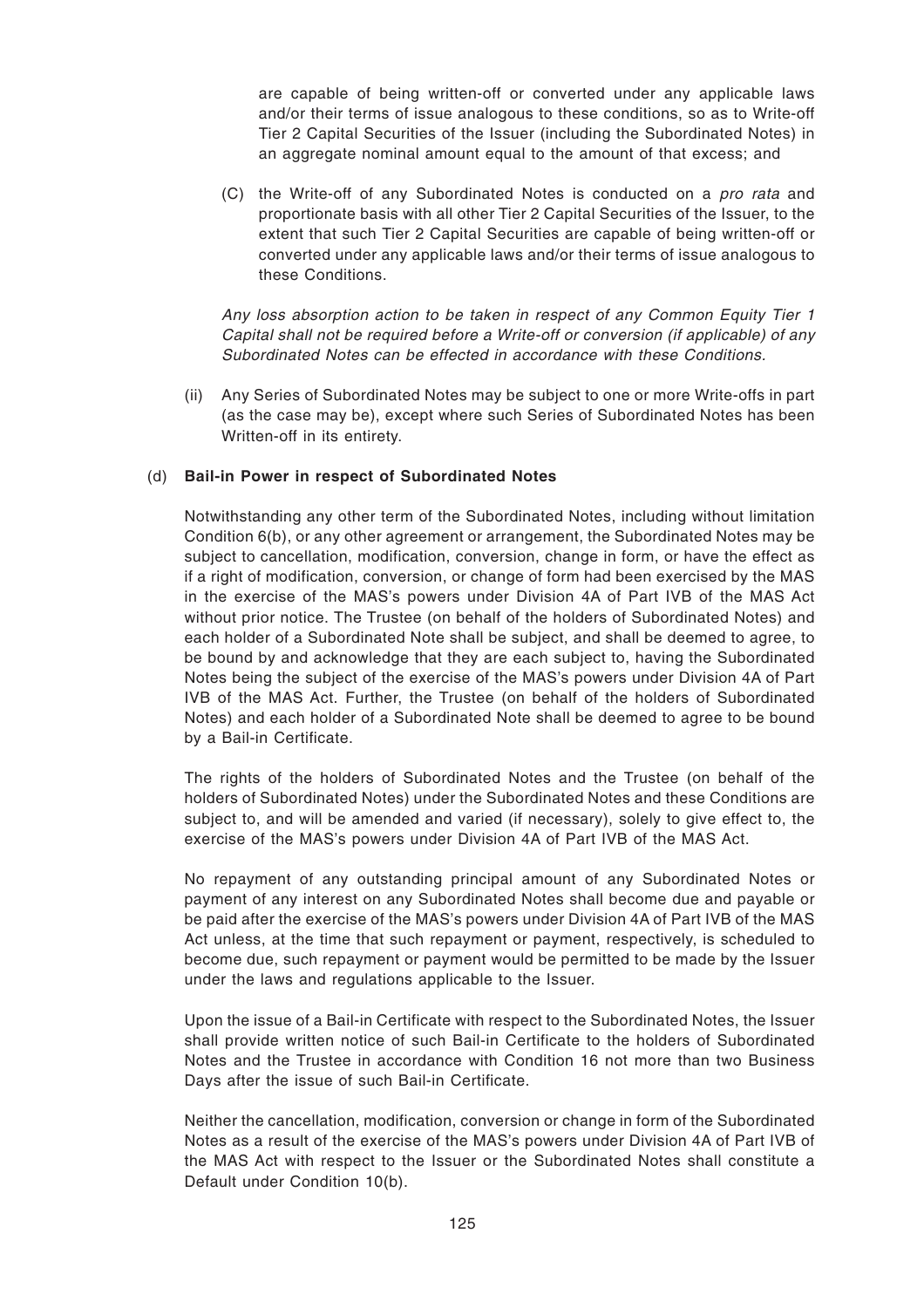### (e) **Definitions**:

In this Condition 6:

"**Bail-in Certificate**" means a bail-in certificate issued pursuant to Section 75 of the MAS Act;

## "**Common Equity Tier 1 Capital**" means:

- (i) any security issued by the Issuer; or
- (ii) any other similar instrument issued by any subsidiary of the Issuer,

that, in each case, constitutes Common Equity Tier 1 Capital of the Issuer, on an unconsolidated basis, pursuant to the relevant requirements set out in MAS Notice 637;

"**Loss Absorption Option**" means such loss absorption option as may be specified in the applicable Pricing Supplement in respect of any Subordinated Notes;

"**MAS Act**" means the Monetary Authority of Singapore Act, Chapter 186 of Singapore, as amended;

"**Trigger Event**" means the earlier of:

- (i) MAS notifying the Issuer in writing that it is of the opinion that a Write-off or conversion is necessary, without which the Issuer would become non-viable; and
- (ii) a decision by MAS to make a public sector injection of capital, or equivalent support, without which the Issuer would have become non-viable, as determined by MAS;

"**Trigger Event Notice**" means the notice specifying that a Trigger Event has occurred, which shall be issued by the Issuer not more than two Business Days after the occurrence of a Trigger Event to the holders of the Subordinated Notes, the Trustee and the Issuing and Paying Agent in accordance with Condition 16 and which shall state with reasonable detail the nature of the relevant Trigger Event and, if applicable, specify, as applicable (A) the Trigger Event Write-off Amount per Subordinated Note to be Written-off or (B) details of any conversion consistent with any mechanics specified in the applicable Pricing Supplement. For the purposes of this definition, a Trigger Event Notice shall be deemed to be delivered on a Business Day if it is received by the Trustee at its principal place of business and by the Issuing and Paying Agent and the Registrar at their respective specified offices during normal business hours; and

"**Trigger Event Write-off Amount**" means the amount of interest and/or principal to be Written-off, as the MAS may direct, or as the Issuer (in accordance with the MAS) determines is required to be Written-off for the Trigger Event to cease to continue. For the avoidance of doubt, the Write-off will be effected in full even in the event that the amount Written-off is not sufficient for the Trigger Event to cease to continue.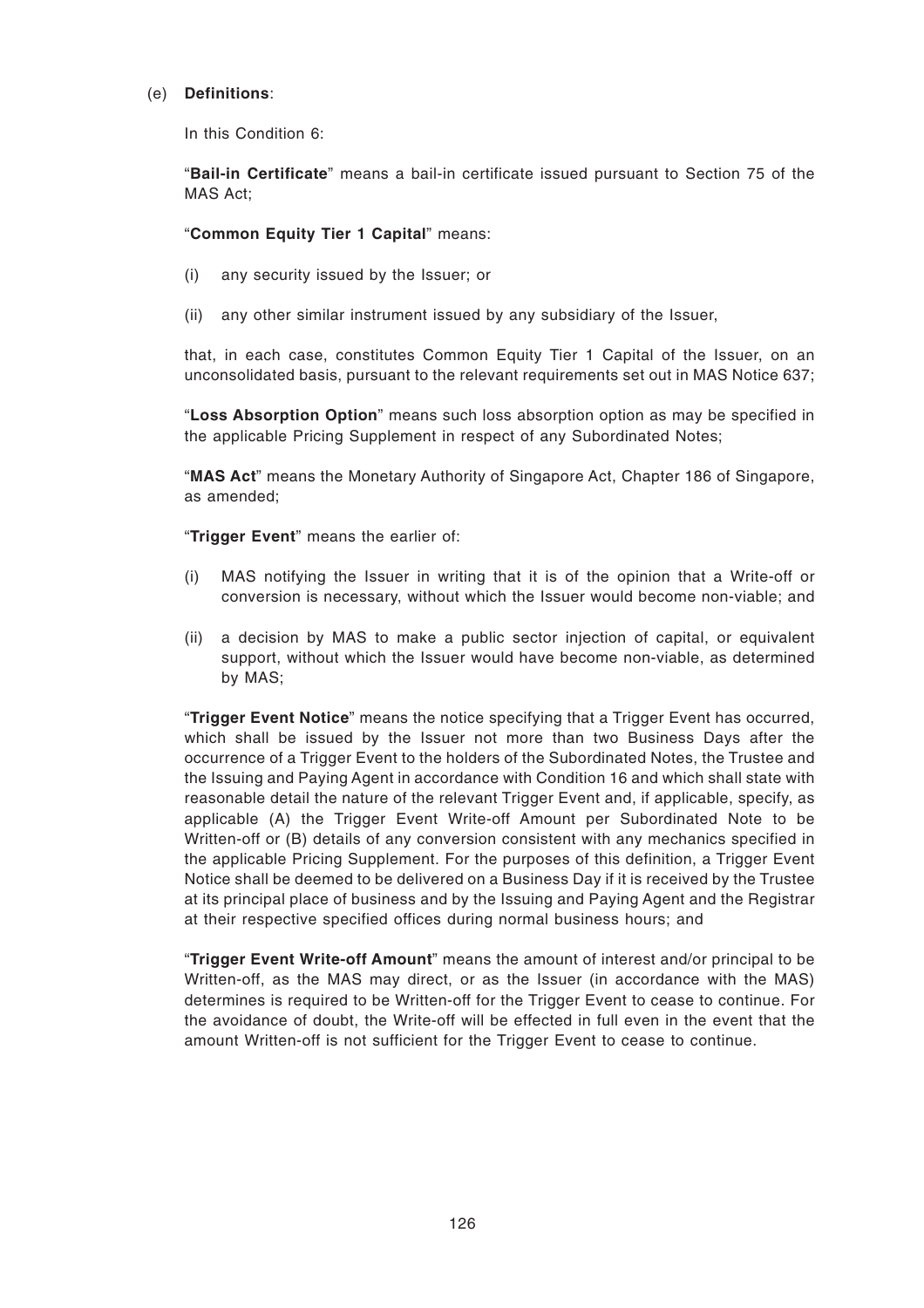### (f) **Role of the Issuer, the Trustee and the Agents**:

Notwithstanding anything to the contrary that may be set out in these Conditions, the Trust Deed, the Agency Agreement, the applicable Pricing Supplement or any other document relating to the Subordinated Notes:

- (i) neither the Trustee nor any Agent shall be under any duty to determine, monitor or report whether a Trigger Event has occurred or circumstances exist which may lead to the occurrence of a Trigger Event and will not be responsible or liable to the Noteholders or any other person for any loss arising from any failure by it to do so, except where such failure is due to the fraud, negligence or willful misconduct of the Trustee or such Agent. Unless and until the Trustee and the Issuing and Paying Agent receive a Trigger Event Notice in accordance with this Condition 6 and the other Agents are expressly notified in writing, each of them shall be entitled to assume that no such event or circumstance has occurred or exists;
- (ii) each of the Trustee and each Agent shall be entitled without further enquiry and without liability to any Noteholder or any other person to rely on any Trigger Event Notice and such Trigger Event Notice shall be conclusive evidence of the occurrence of the Trigger Event and conclusive and binding on Noteholders;
- (iii) neither the Trustee nor any Agent shall be under any duty to determine or calculate, or verify any determination or calculation of or relating to, any Trigger Event Write-off Amount and will not be responsible or liable to the Noteholders or any other person for any loss arising from any failure by it to do so, except where such failure is due to the fraud, negligence or willful misconduct of the Trustee or such Agent;
- (iv) each of the Trustee, the Agents, Euroclear, Clearstream, CDP, DTC and any other relevant clearing system shall be entitled without further enquiry and without liability to any Noteholder or any other person to rely on any Trigger Event Notice and the Trigger Event Write-off Amount specified therein shall, as to the amount of interest and/or principal to be Written-off, be conclusive and binding on Noteholders;
- (v) as long as such Subordinated Notes are held in global form, neither the Trustee nor any Agent shall, in any circumstances, be responsible or liable to the Issuer, the Noteholders or any other person for any act, omission or default by Euroclear, Clearstream, CDP, DTC or any other relevant clearing system, or its respective participants, members, any broker-dealer or any other relevant third party with respect to the notification and/or implementation of any Write-off by any of them in respect of such Subordinated Notes;
- (vi) once the Issuer has delivered a Trigger Event Notice to the Trustee pursuant to this Condition 6:
	- (A) the Trustee shall not be obliged to take any action pursuant to any direction, instruction or request provided to it pursuant to an Extraordinary Resolution (as defined in the Trust Deed) or a resolution passed at a meeting of Noteholders; and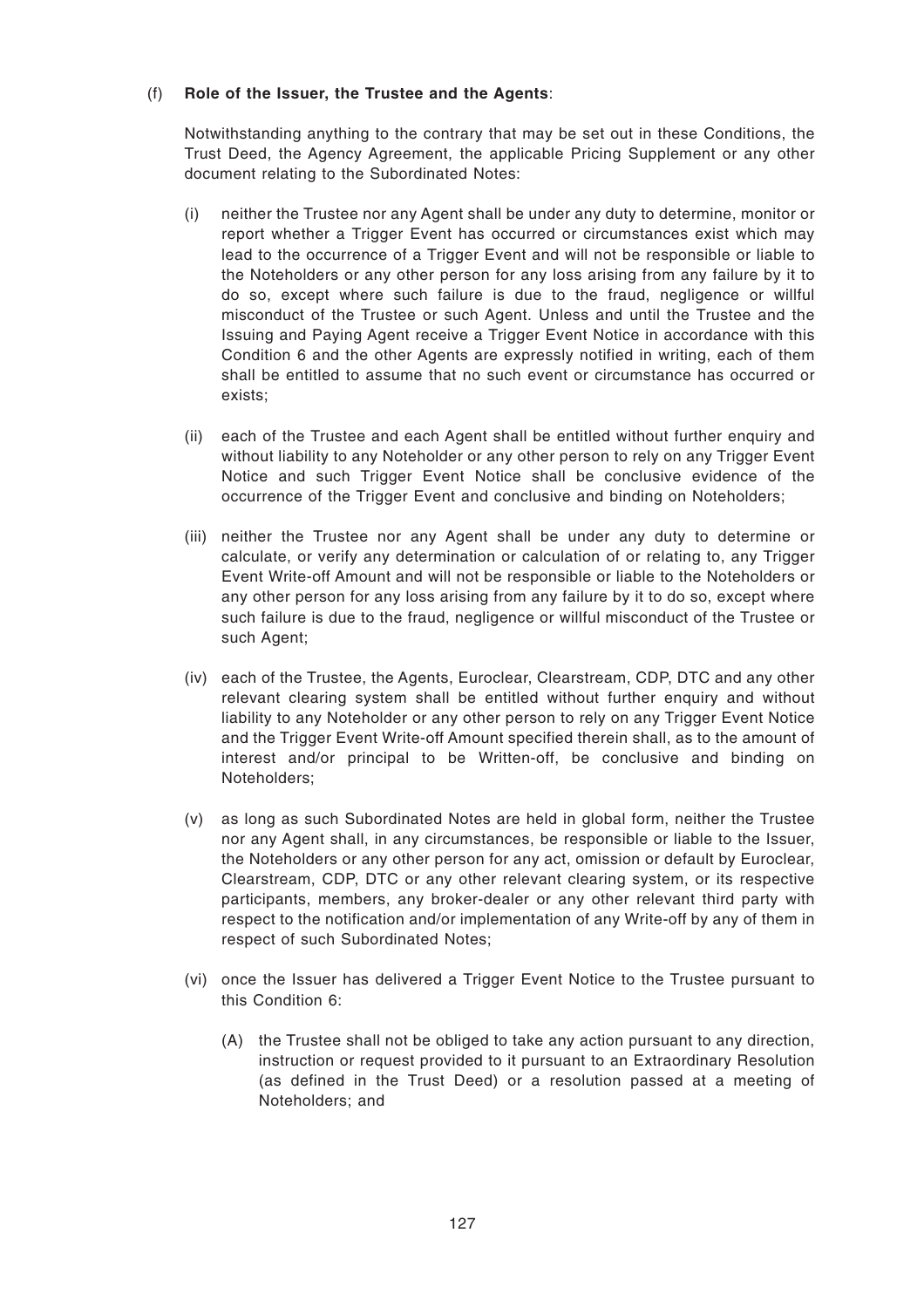(B) any direction, instruction or request given to the Trustee pursuant to an Extraordinary Resolution or a resolution passed at a meeting of Noteholders prior to the date of the Trigger Event Notice shall cease automatically and shall be null and void and of no further effect,

provided that any action taken by the Trustee in respect of any such Subordinated Notes shall only be taken after the relevant Suspension Period;

- (vii) the Issuer, the Trustee and each Agent shall, without the need for the consent or approval of the holders of any Subordinated Notes (or any further action or direction on the part of Noteholders), take any and all such steps in accordance with the Agency Agreement as may be necessary or desirable to give effect to any Trigger Event and any Write-off following the occurrence of the Trigger Event and to reflect the same in the records of Euroclear, Clearstream, CDP, DTC or any other relevant clearing system; and
- (viii) the Trust Deed and Agency Agreement contain certain other protections and disclaimers as applicable to the Trustee and Agents in relation to Condition 6 and each Noteholder shall be deemed to have authorized, directed and requested the Trustee, the Registrar and the other Agents, as the case may be, to take any and all such steps as may be necessary or desirable to give effect to any Trigger Event and any Write-off following the occurrence of the Trigger Event.

## **7 Payments and Talons**

- (a) **Bearer Notes not held in CMU**: Payments of principal and interest in respect of Bearer Notes not held in CMU shall, subject as mentioned below, be made against presentation and surrender of the relevant Receipts (in the case of payments of Installment Amounts other than on the due date for redemption and provided that the Receipt is presented for payment together with its relevant Note), Notes (in the case of all other payments of principal and, in the case of interest, as specified in Condition 7(h)(vi)) or Coupons (in the case of interest, save as specified in Condition  $7(h)(ii)$ , as the case may be:
	- (i) in the case of a currency other than Renminbi, at the specified office of any Paying Agent outside the United States by a cheque payable in the relevant currency drawn on, or, at the option of the holder, by transfer to an account denominated in such currency with, a Bank; and
	- (ii) in the case of Renminbi, by transfer to a Renminbi account maintained by or on behalf of a Noteholder with a bank in Singapore or Hong Kong.

In this Condition 7(a), "**Bank**" means a bank in the principal financial center for such currency or, in the case of Euro, in a city in which banks have access to the TARGET System.

(b) **Bearer Notes held in CMU**: Payments of principal and interest in respect of Bearer Notes held in CMU will be made to the person(s) for whose account(s) interests in the relevant Bearer Note are credited as being held with CMU in accordance with CMU Rules (as defined in the Agency Agreement) at the relevant time as notified to the CMU Lodging and Paying Agent by CMU in a relevant CMU Instrument Position Report (as defined in the Agency Agreement) or any other relevant notification by CMU, which notification shall be conclusive evidence of the records of CMU (save in the case of manifest error) and payment made in accordance thereof shall discharge the obligations of the Issuer in respect of that payment.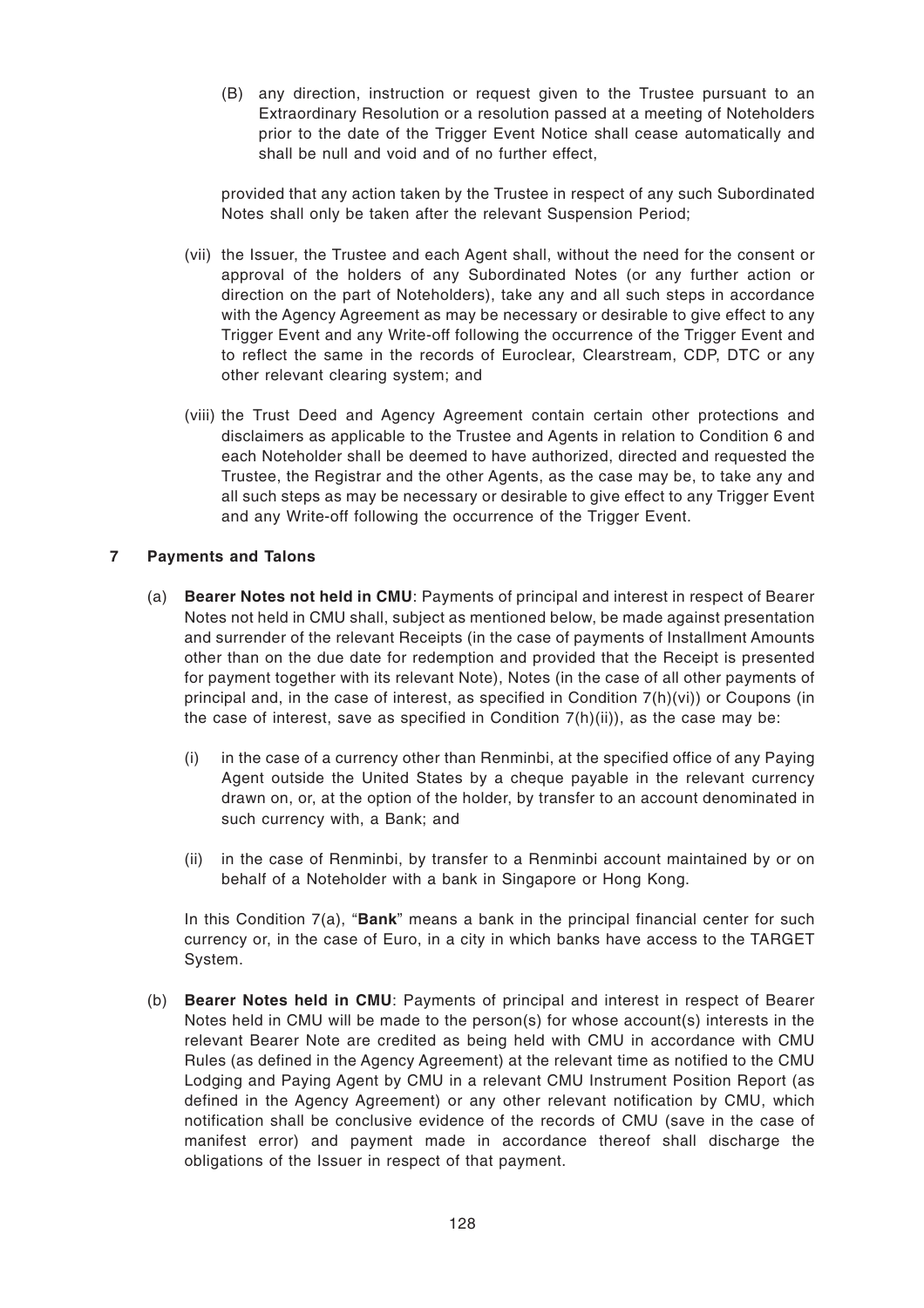- (c) **Registered Notes (other than AMTNs) not held in CMU**: This Condition 7(c) does not apply to AMTNs.
	- (i) Payments of principal (which for the purposes of this Condition 7(c) shall include final Installment Amounts but not other Installment Amounts) in respect of Registered Notes shall be made against presentation and surrender of the relevant Certificates at the specified office of any of the Transfer Agents or of the Registrar and in the manner provided in Condition 7(a)(ii).
	- (ii) Interest (which for the purpose of this Condition 7(c) shall include all Installment Amounts other than final Installment Amounts) on Registered Notes shall be paid to the person shown on the Register at the close of business (i) on the fifteenth day before the due date for payment thereof or (ii) in the case of Renminbi, on the fifth day before the due date for payment thereof (the "**Record Date**"). Payments of interest on each Registered Note shall be made:
		- (x) in the case of a currency other than Renminbi, in the relevant currency by cheque drawn on a Bank and mailed to the holder (or to the first named of joint holders) of such Registered Note at its address appearing in the Register. Upon application by the holder to the specified office of the Registrar or any Transfer Agent before the Record Date, such payment of interest may be made by transfer to an account in the relevant currency maintained by the payee with a Bank; and
		- (y) in the case of Renminbi, by transfer to the registered account of the Noteholder. If a holder does not maintain a registered account in respect of a payment to be made under such Registered Note, the Issuer reserves the right, in its sole discretion and upon such terms as it may determine, to make arrangements to pay such amount to that holder by another means, provided that the Issuer shall not have any obligation to make any such arrangements.

In this Condition 7(c)(ii), "**registered account**" means the Renminbi account maintained by or on behalf of the Noteholder with (A) (in the case of Notes cleared through CMU) a bank in Hong Kong or (B) (in the case of Notes cleared through CDP or definitive Notes) a bank in Singapore or Hong Kong, in each case details of which appear on the Register at the close of business on the fifth business day before the due date for payment.

(iii) Noteholders will not be entitled to any interest or other payment for any delay after the due date in receiving the amount due on a Note if the due date is not a relevant business day, if the Noteholder is late in surrendering or cannot surrender its Certificate (if required to do so) or if a cheque mailed in accordance with Condition 7(c)(ii) arrives after the due date for payment.

### (d) **Registered Notes (other than AMTNs) held in CMU**: This Condition 7(d) does not apply to AMTNs.

Payments of principal and interest in respect of Registered Notes held in CMU will be made to the person(s) for whose account(s) interests in the relevant Registered Note are credited as being held with CMU in accordance with CMU Rules (as defined in the Agency Agreement) at the relevant time as notified to the CMU Lodging and Paying Agent by CMU in a relevant CMU Instrument Position Report (as defined in the Agency Agreement) or any other relevant notification by CMU, which notification shall be conclusive evidence of the records of CMU (save in the case of manifest error) and payment made in accordance thereof shall discharge the obligations of the Issuer in respect of that payment.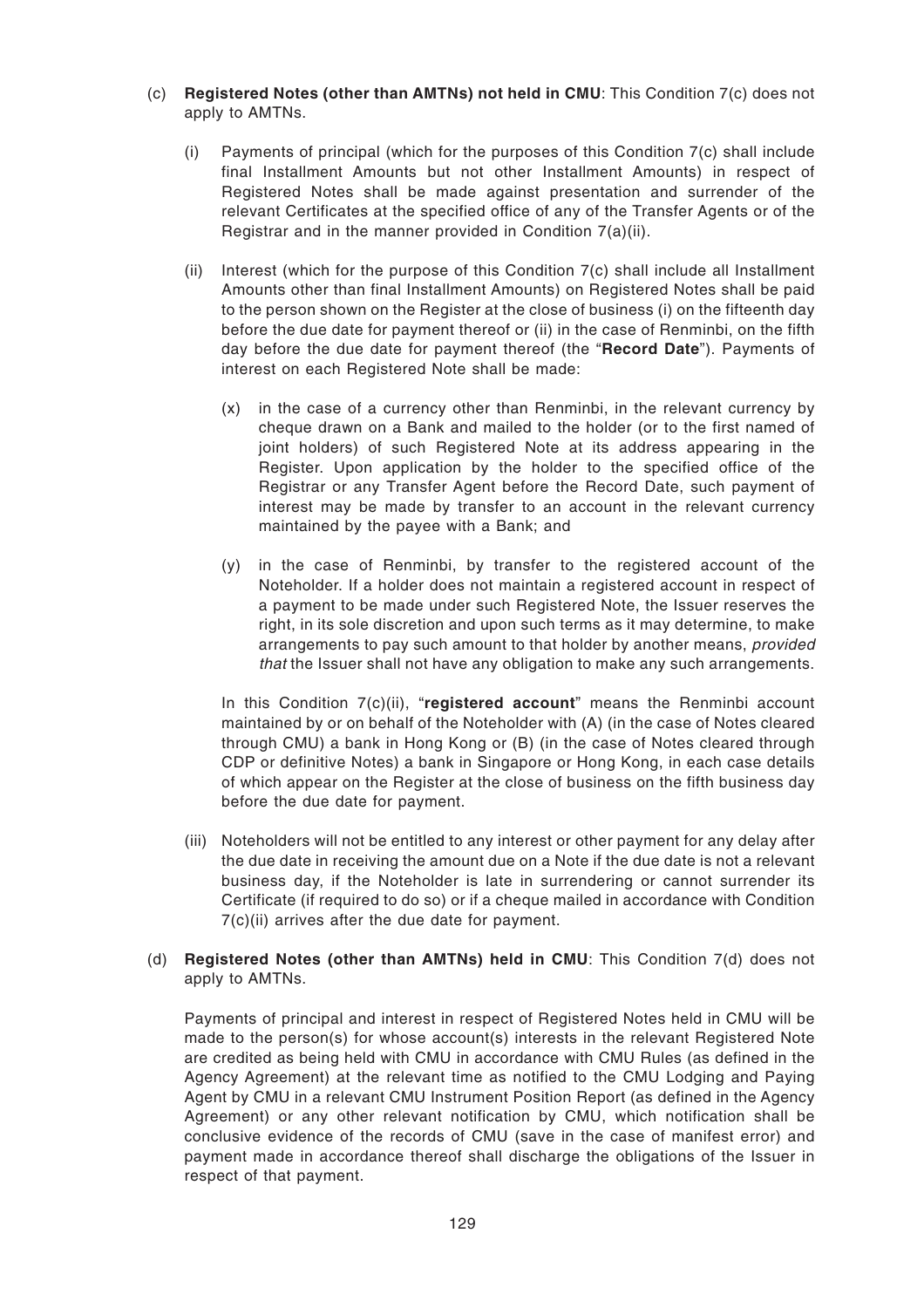For so long as any of the Notes that are cleared through CMU are represented by a Global Note or a Global Certificate, payments of interest or principal will be made to the persons for whose account a relevant interest in that Global Note or, as the case may be, that Global Certificate is credited as being held by the operator of CMU at the relevant time, as notified to the CMU Lodging and Paying Agent by the operator of CMU in a relevant CMU Instrument Position Report (as defined in the rules of CMU) or in any other relevant notification by the operator of CMU. Such payment will discharge the Issuer's obligations in respect of that payment. Any payments by CMU participants to indirect participants will be governed by arrangements agreed between CMU participants and the indirect participants and will continue to depend on the inter-bank clearing system and traditional payment methods. Such payments will be the sole responsibility of such CMU participants.

- (e) **Payments in the United States**: Notwithstanding the foregoing, if any Bearer Notes are denominated in U.S. dollars, payments in respect thereof may be made at the specified office of any Paying Agent in New York City in the same manner as aforesaid if (i) the Issuer shall have appointed Paying Agents with specified offices outside the United States with the reasonable expectation that such Paying Agents would be able to make payment of the amounts on the Notes in the manner provided above when due, (ii) payment in full of such amounts at all such offices is illegal or effectively precluded by exchange controls or other similar restrictions on payment or receipt of such amounts and (iii) such payment is then permitted by United States law, without involving, in the opinion of the Issuer, any adverse tax consequence to the Issuer.
- (f) **Payments subject to fiscal laws**: All payments are subject in all cases to any applicable fiscal or other laws, regulations and directives in the place of payment or other laws to which the Issuer agrees to be subject and the Issuer will not be liable for any taxes or duties of whatever nature imposed or levied by such laws, regulations, directives or agreements, but without prejudice to the provisions of Condition 8. No commission or expenses shall be charged to the Noteholders, Receiptholders or Couponholders in respect of such payments.
- (g) **Appointment of Agents**: The Issuing and Paying Agent, the CMU Lodging and Paying Agent, the CDP Paying Agent, the U.S. Paying Agent, the Paying Agents, the Registrar, the Australian Agent, the Exchange Agent, the Transfer Agents and the Calculation Agent initially appointed by the Issuer and their respective specified offices are listed below. The Issuing and Paying Agent, the CMU Lodging and Paying Agent, the CDP Paying Agent, the U.S. Paying Agent, the Paying Agents, the Registrar, the Australian Agent, the Exchange Agent, the Transfer Agents and the Calculation Agent act solely as agents of the Issuer and do not assume any obligation or relationship of agency or trust for or with any Noteholder, Receiptholders or Couponholder. The Issuer reserves the right at any time with the approval of the Trustee to vary or terminate the appointment of the Issuing and Paying Agent, the CMU Lodging and Paying Agent, the CDP Paying Agent, the U.S. Paying Agent, any other Paying Agent, the Registrar, the Australian Agent, the Exchange Agent, any Transfer Agent or the Calculation Agent(s) and to appoint additional or other Paying Agents or Transfer Agents, provided that the Issuer shall at all times maintain (i) an Issuing and Paying Agent, (ii) a Registrar or Australian Agent (as applicable) in relation to Registered Notes, (iii) a Transfer Agent in relation to Registered Notes, (iv) a CMU Lodging and Paying Agent in relation to Notes cleared through CMU, (v) a CDP Paying Agent in relation to Notes cleared through CDP, (vi) a U.S. Paying Agent in relation to Notes cleared through DTC, (vii) one or more Calculation Agent(s) where these Conditions so require and (viii) such other agents as may be required by any other stock exchange on which the Notes may be listed in each case, as approved by the Trustee.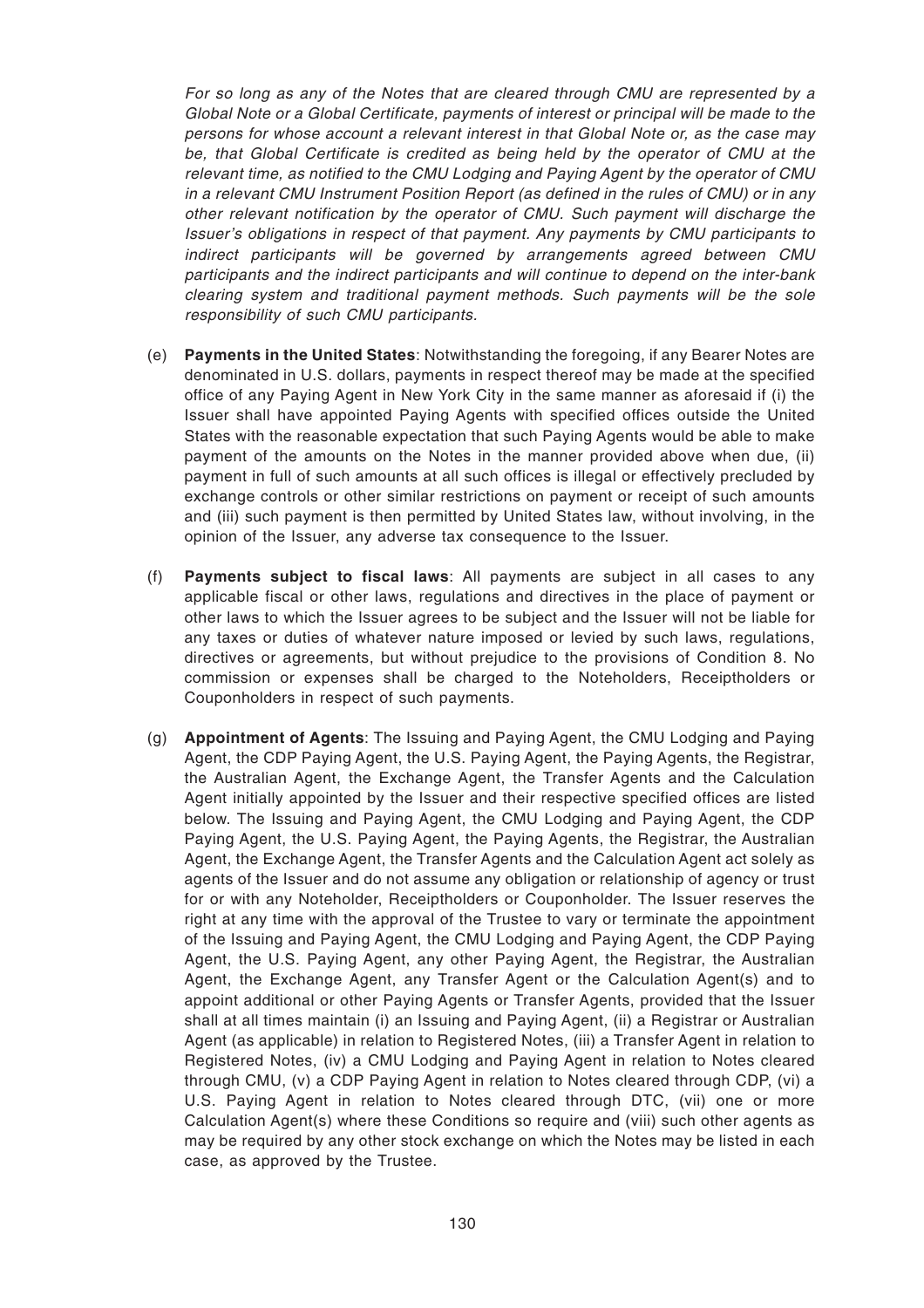In addition, the Issuer shall forthwith appoint a Paying Agent in New York City in respect of any Bearer Notes denominated in U.S. dollars in the circumstances described in Condition 7(e).

Notice of any such change or any change of any specified office shall promptly be given to the Noteholders.

So long as any Global Certificate payable in a specified currency other than U.S. dollars is held through DTC or its nominee, there will at all times be an Exchange Agent with a specified office in New York City.

### (h) **Unmatured Coupons and Receipts and unexchanged Talons**:

- (i) Upon the due date for redemption of Bearer Notes which comprise Fixed Rate Notes such Notes should be surrendered for payment together with all unmatured Coupons (if any) relating thereto, failing which an amount equal to the face value of each missing unmatured Coupon (or, in the case of payment not being made in full, that proportion of the amount of such missing unmatured Coupon that the sum of principal so paid bears to the total principal due) shall be deducted from the Final Redemption Amount, Early Redemption Amount or Optional Redemption Amount, as the case may be, due for payment. Any amount so deducted shall be paid in the manner mentioned above against surrender of such missing Coupon within a period of 10 years from the Relevant Date for the payment of such principal (whether or not such claim in relation to such Coupon has become void pursuant to Condition 9).
- (ii) Upon the due date for redemption of any Bearer Note which does not comprise a Fixed Rate Note, unmatured Coupons relating to such Note (whether or not attached) shall become void and no payment shall be made in respect of them.
- (iii) Upon the due date for redemption of any Bearer Note, any unexchanged Talon relating to such Note (whether or not attached) shall become void and no Coupon shall be delivered in respect of such Talon.
- (iv) Upon the due date for redemption of any Bearer Note that is redeemable in installments, all Receipts relating to such Note having an Installment Date falling on or after such due date (whether or not attached) shall become void and no payment shall be made in respect of them.
- (v) Where any Bearer Note that provides that the relevant unmatured Coupons are to become void upon the due date for redemption of those Notes is presented for redemption without all unmatured Coupons, and where any Bearer Note is presented for redemption without any unexchanged Talon relating to it, redemption shall be made only against the provision of such indemnity as the Issuer may require.
- (vi) If the due date for redemption of any Note is not a due date for payment of interest, interest accrued from the preceding due date for payment of interest or the Interest Commencement Date, as the case may be, shall only be payable against presentation (and surrender if appropriate) of the relevant Bearer Note or Certificate representing it, as the case may be. Interest accrued on a Note that only bears interest after its Maturity Date shall be payable on redemption of such Note against presentation of the relevant Note or Certificate representing it, as the case may be.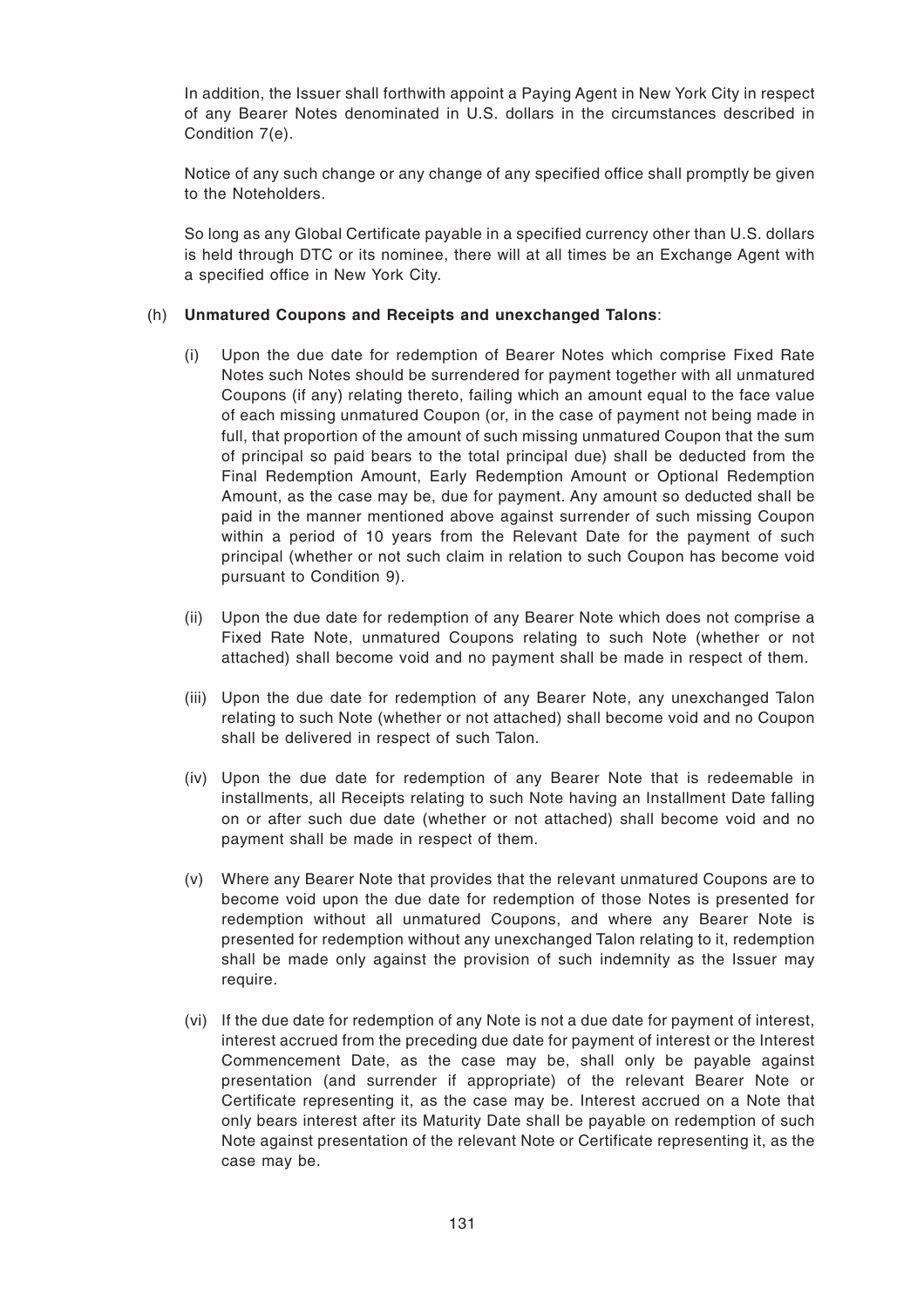- (i) **Talons**: On or after the Interest Payment Date for the final Coupon forming part of a Coupon sheet issued in respect of any Bearer Note, the Talon forming part of such Coupon sheet may be surrendered at the specified office of the Issuing and Paying Agent in exchange for a further Coupon sheet (and if necessary another Talon for a further Coupon sheet) (but excluding any claims in relation to Coupons that may have become void pursuant to Condition 9).
- (j) **Non-Business Days**: If any date for payment in respect of any Note, Receipt or Coupon is not a business day, the holder shall not be entitled to payment until the next following business day nor to any interest or other sum in respect of such postponed payment. In this Condition 7(j), "**business day**" means a day (other than a Saturday or a Sunday) on which banks and foreign exchange markets are open for business in the relevant place of presentation, in such other jurisdictions as shall be specified as "Financial Centers" in the applicable Pricing Supplement and:
	- (i) (in the case of a payment in a currency other than Euro and Renminbi) where payment is to be made by transfer to an account maintained with a bank in the relevant currency, on which foreign exchange transactions may be carried on in the relevant currency in the principal financial center of the country of such currency; or
	- (ii) (in the case of a payment in Euro) which is a TARGET Business Day; or
	- (iii) (in the case of Renminbi where the Notes are cleared through CMU) on which banks and foreign exchange markets are open for business and settlement of Renminbi payments in Hong Kong; or
	- (iv) (in the case of Renminbi where the Notes are cleared through CDP or in definitive form) on which banks and foreign exchange markets are open for business and settlement of Renminbi payments in Singapore and Hong Kong; or
	- (v) (in the case of Renminbi where the Notes are cleared through Euroclear or Clearstream) on which banks and foreign exchange markets are open for business and settlement of Renminbi payments in London.
- (k) **Renminbi Disruption Fallback**: Notwithstanding the foregoing, if (i) Renminbi is, in the reasonable opinion of the Issuer, not expected to be available to the Issuer when payment of the Notes is due as a result of circumstances beyond the control of the Issuer or (ii) by reason of Inconvertibility, Non-transferability or Illiquidity, the Issuer is not able to satisfy payments of principal or interest in respect of the Notes when due in Renminbi (in the case of Notes cleared through CMU, Euroclear or Clearstream) in Hong Kong or (in the case of Notes cleared through CDP) in Singapore, the Issuer shall, on giving not less than five nor more than 30 days' irrevocable notice to the Noteholders prior to the due date for payment, settle any such payment (in the case of Notes cleared through CMU, Euroclear or Clearstream) in U.S. dollars on the due date at the U.S. Dollar Equivalent, or (in the case of Notes cleared through CDP) in Singapore dollars on the due date at the Singapore Dollar Equivalent, of any such Renminbi denominated amount. The due date for payment shall be the originally scheduled due date or such postponed due date as shall be specified in the notice referred to above, which postponed due date may not fall more than 20 days after the originally scheduled due date. Interest on the Notes will continue to accrue up to but excluding any such date for payment of principal.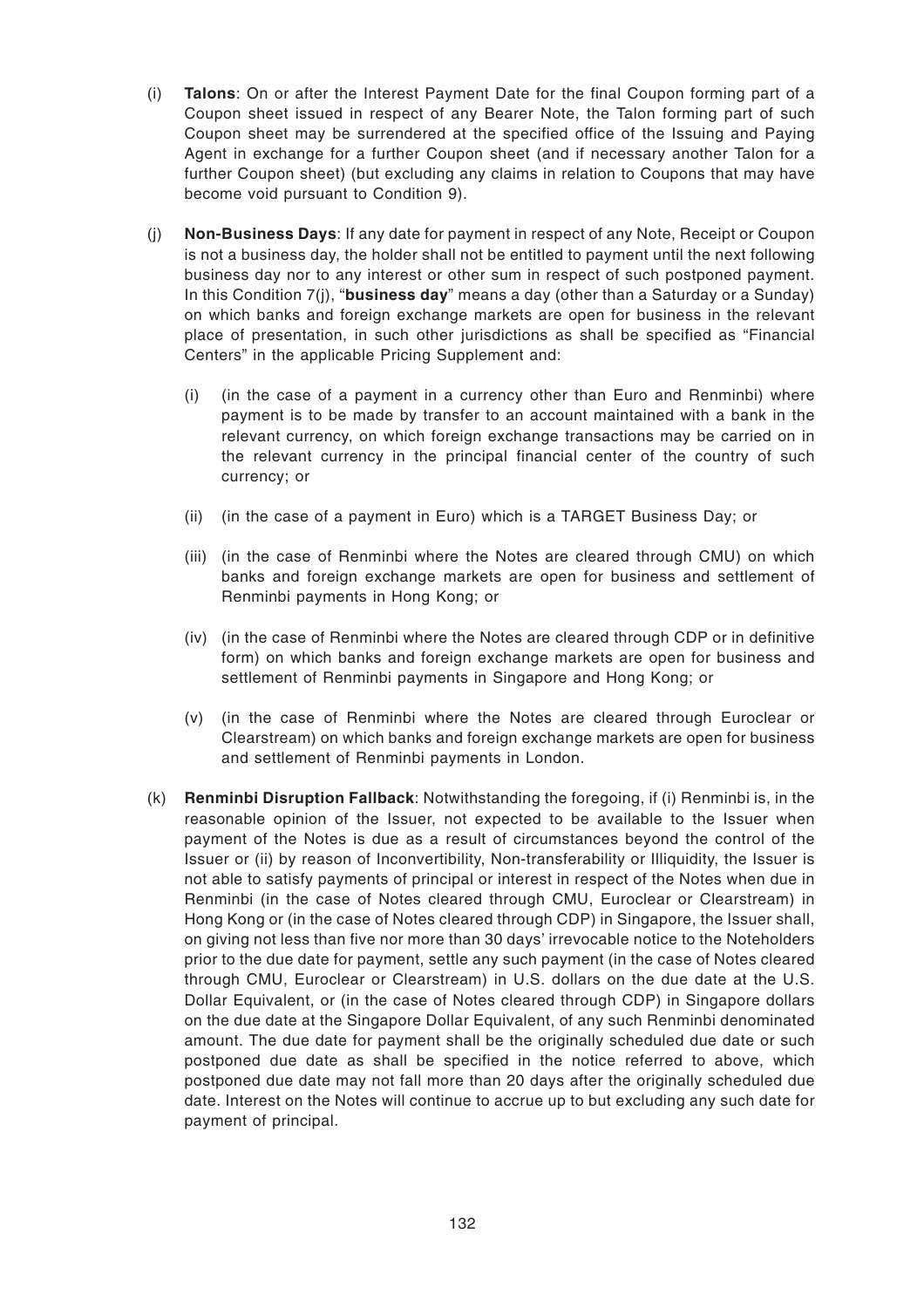In such event, payments of the U.S. Dollar Equivalent or the Singapore Dollar Equivalent (as applicable) of the relevant principal or interest in respect of the Notes shall be made by:

- (i) in the case of Notes cleared through CMU, Euroclear or Clearstream, transfer to a U.S. dollar denominated account maintained by the payee with, or by a U.S. dollar denominated cheque drawn on, or, at the option of the holder, by transfer to a U.S. dollar account maintained by the holder with, a bank in New York City and the definition of "**business day**" for the purpose of Condition 7(j) shall mean any day on which banks and foreign exchange markets are open for general business in the relevant place of presentation, and New York City; or
- (ii) in the case of Notes cleared through CDP, transfer to a Singapore dollar denominated account maintained by the payee with, or by a Singapore dollar denominated cheque drawn on, a bank in Singapore.

For the purposes of this Condition 7:

"**Determination Business Day**" means a day (other than a Saturday or Sunday) on which commercial banks are open for general business (including dealings in foreign exchange):

- (i) in the case of Notes cleared through CMU, Euroclear or Clearstream, in Hong Kong and New York City; or
- (ii) in the case of Notes cleared through CDP, in Singapore.

"**Determination Date**" means the day which:

- (i) in the case of Notes cleared through CMU, Euroclear or Clearstream, is two Determination Business Days before the due date for payment of the relevant amount under these Conditions; or
- (ii) in the case of Notes cleared through CDP, is seven Determination Business Days before the due date of the relevant amount under these Conditions.

#### "**Governmental Authority**" means:

- (i) in the case of Notes cleared through CMU, Euroclear or Clearstream, any de facto or *de jure* government (or any agency or instrumentality thereof), court, tribunal, administrative or other governmental authority or any other entity (private or public) charged with the regulation of the financial markets (including the central bank) of Hong Kong; or
- (ii) in the case of Notes cleared through CDP, MAS or any other governmental authority or any other entity (private or public) charged with the regulation of the financial markets of Singapore.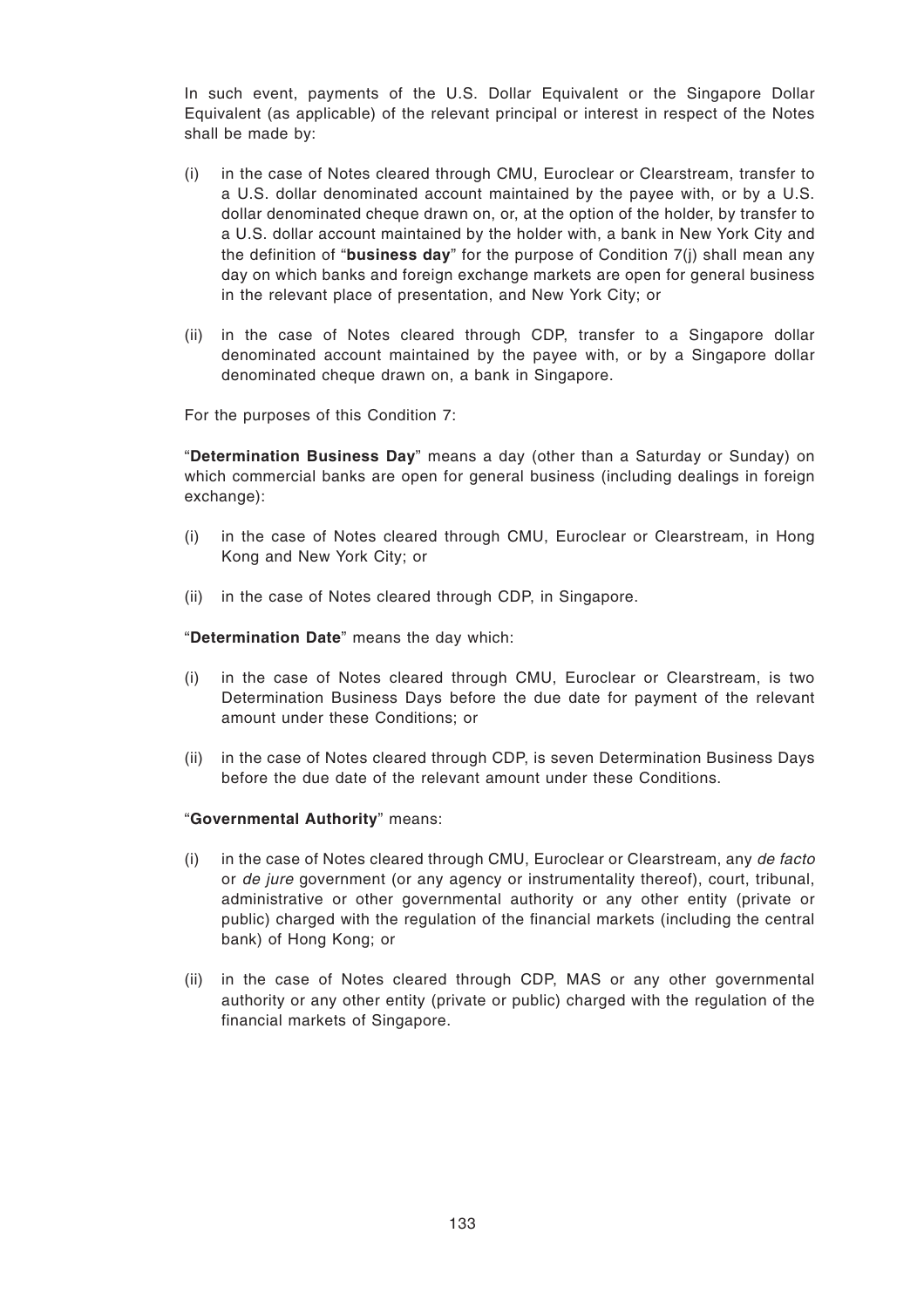### "**Illiquidity**" means:

- (i) in the case of Notes cleared through CMU, Euroclear or Clearstream, the general Renminbi exchange market in Hong Kong becomes illiquid as a result of which the Issuer cannot obtain sufficient Renminbi in order to satisfy its obligation to pay interest or principal in respect of the Notes as determined by the Issuer in good faith and in a commercially reasonable manner following consultation with two Renminbi Dealers selected by the Issuer; or
- (ii) in the case of Notes cleared through CDP, the general Renminbi exchange market in Singapore becomes illiquid as a result of which the Issuer cannot obtain sufficient Renminbi in order to satisfy its obligation to pay interest or principal in respect of the Notes as determined by the Issuer in good faith and in a commercially reasonable manner following consultation with two Renminbi Dealers selected by the Issuer.

"**Inconvertibility**" means the occurrence of any event that makes it impossible (where it had been previously possible) for the Issuer to convert any amount due in respect of the Notes in the general Renminbi exchange market in (in the case of Notes cleared through CMU, Euroclear or Clearstream) Hong Kong or (in the case of Notes cleared through CDP) Singapore, other than where such impossibility is due solely to the failure of the Issuer to comply with any law, rule or regulation enacted by any Governmental Authority (unless such law, rule or regulation is enacted after the Issue Date and it is impossible for the Issuer, due to an event beyond its control, to comply with such law, rule or regulation).

"**Non-transferability**" means the occurrence of any event that makes it impossible for the Issuer to deliver Renminbi between accounts:

- (i) in the case of Notes cleared through CMU, Euroclear or Clearstream, inside Hong Kong or from an account inside Hong Kong to an account outside Hong Kong and outside the PRC or from an account outside Hong Kong and outside the PRC to an account inside Hong Kong, other than where such impossibility is due solely to the failure of the Issuer to comply with any law, rule or regulation enacted by any Governmental Authority (unless such law, rule or regulation is enacted after the Issue Date and it is impossible for the Issuer, due to an event beyond its control, to comply with such law, rule or regulation); or
- (ii) in the case of Notes cleared through CDP, inside Singapore or from an account inside Singapore to an account outside Singapore and outside the PRC or from an account outside Singapore and outside the PRC to an account inside Singapore, other than where such impossibility is due solely to the failure of the Issuer to comply with any law, rule or regulation enacted by any Governmental Authority (unless such law, rule or regulation is enacted after the Issue Date and it is impossible for the Issuer, due to an event beyond its control, to comply with such law, rule or regulation).

"**PRC**" means the People's Republic of China (excluding the Hong Kong Special Administrative Region, the Macau Special Administrative Region and Taiwan).

"**Renminbi Dealer**" means an independent foreign exchange dealer of international repute active in the Renminbi exchange market in (in the case of Notes cleared through CMU, Euroclear or Clearstream) Hong Kong or (in the case of Notes cleared through CDP) Singapore.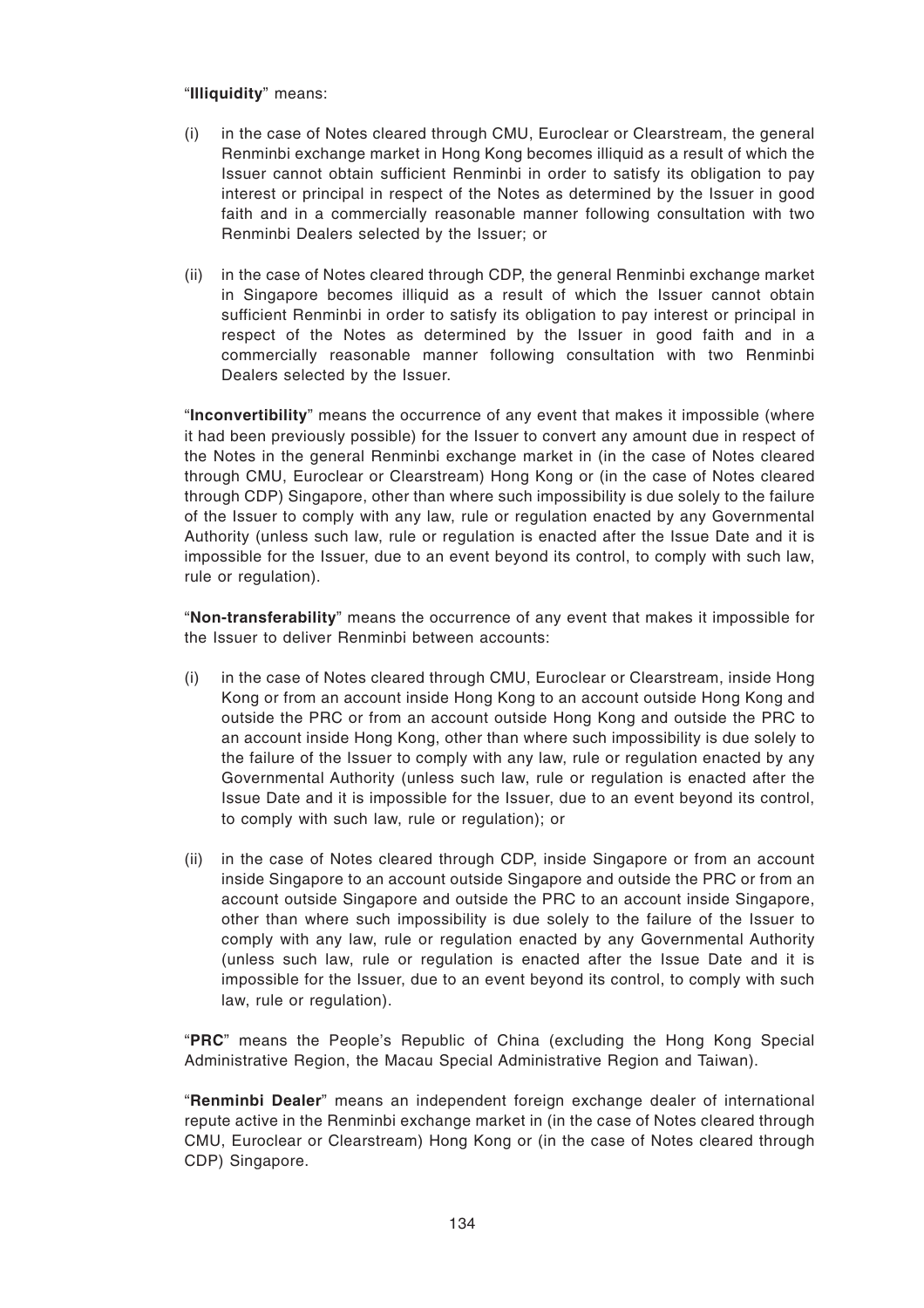"**Singapore Dollar Equivalent**" means the Renminbi amount converted into Singapore dollars using the relevant Spot Rate for the relevant Determination Date, as promptly notified to the Issuer and the Paying Agents.

### "**Spot Rate**" means:

(i) in the case of Notes cleared through CMU, Euroclear or Clearstream, the spot CNY/U.S. dollar exchange rate for the purchase of U.S. dollars with Renminbi in the over-the-counter Renminbi exchange market in Hong Kong for settlement in two Determination Business Days, as determined by the Calculation Agent at or around 11.00 a.m. (Hong Kong time) on the Determination Date, on a deliverable basis by reference to Reuters Screen Page TRADCNY3, or if no such rate is available, on a non-deliverable basis by reference to Reuters Screen Page TRADNDF.

If such rate is not available, the Calculation Agent will determine the Spot Rate at or around 11.00 a.m. (Hong Kong time) on the Determination Date as the most recently available CNY/U.S. dollar official fixing rate for settlement in two Determination Business Days reported by The State Administration of Foreign Exchange of the PRC, which is reported on the Reuters Screen Page CNY=SAEC. Reference to a page on the Reuters Screen means the display page so designated on the Reuter Monitor Money Rates Service (or any successor service) or such other page as may replace that page for the purpose of displaying a comparable currency exchange rate; or

(ii) in the case of Notes cleared through CDP, the spot CNY/Singapore dollar exchange rate as determined by the Issuer at or around 11.00 a.m. (Singapore time) on the Determination Date in good faith and in a reasonable commercial manner, and if a spot rate is not readily available, the Issuer may determine the rate taking into consideration all available information which the Issuer deems relevant, including pricing information obtained from the Renminbi non-deliverable exchange market in Singapore or elsewhere and the PRC domestic foreign exchange market in Singapore (and, for the avoidance of doubt, the Calculation Agent shall have no obligation to determine the Spot Rate in the case of Notes cleared through CDP).

All notifications, opinions, determinations, certificates, calculations, quotations and decisions given, expressed, made or obtained for the purposes of the provisions of this Condition 7(k) by the Calculation Agent, will (in the absence of willful default, bad faith or manifest error) be binding on the Issuer, the Agents and all Noteholders.

"**U.S. Dollar Equivalent**" means the Renminbi amount converted into U.S. dollars using the Spot Rate for the relevant Determination Date as promptly notified to the Issuer and the Paying Agents.

# (l) **AMTNs**:

- (i) The Australian Agent will act (through its office in Sydney) as paying agent for AMTNs pursuant to the Australian Agency Agreement and:
	- (A) if the AMTN is in the clearing system (the "**Austraclear System**") operated by Austraclear, by crediting on the relevant Interest Payment Date or Maturity Date (as the case may be) the amount then due to the account (held with a bank in Australia) of Austraclear in accordance with the rules and regulations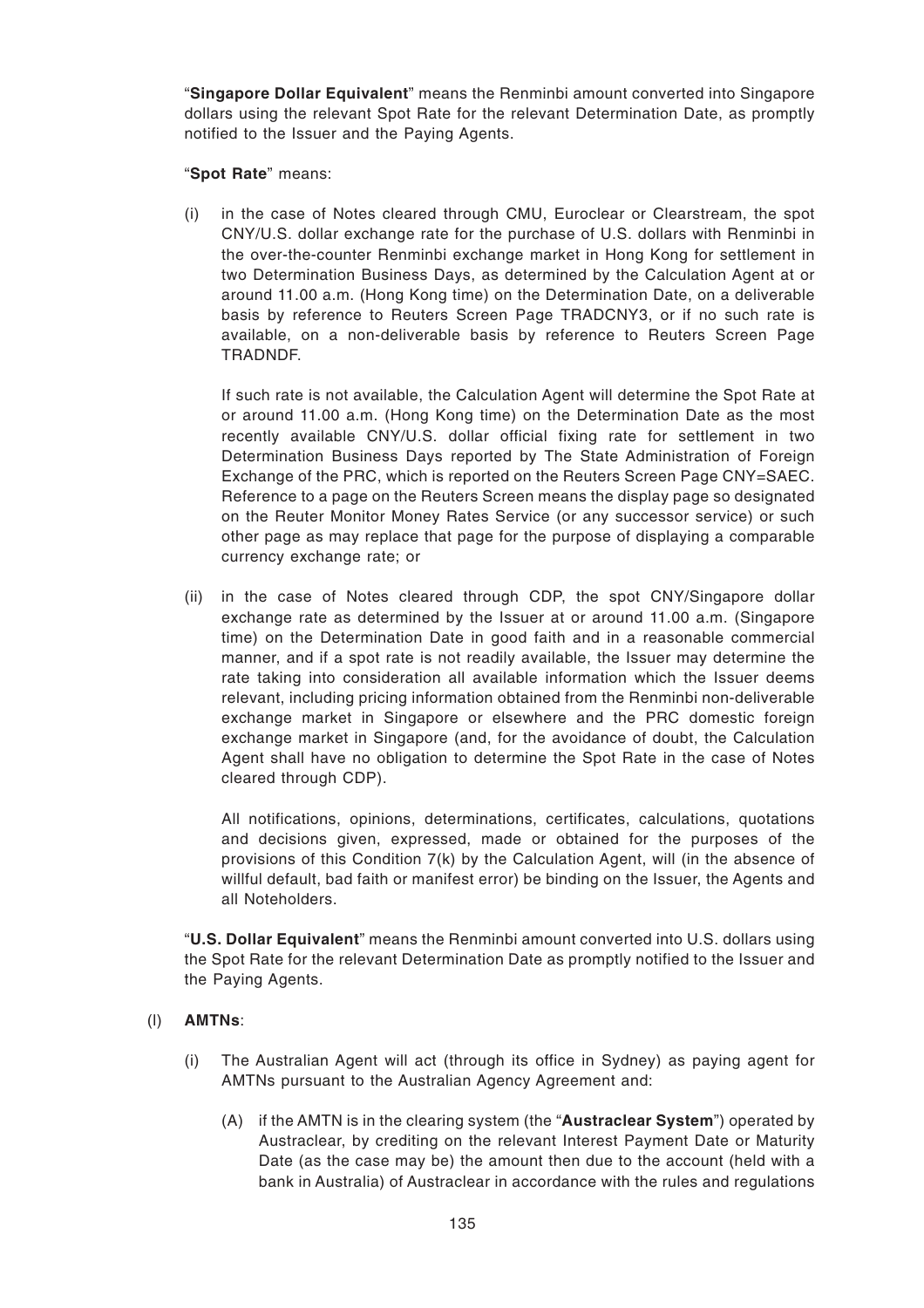known as the "**Austraclear System Regulations**" established by Austraclear (as amended or replaced from time to time) to govern the use of the Austraclear System;

(B) if the AMTN is not in the Austraclear System, by crediting on the Interest Payment Date or Maturity Date (as the case may be), the amount then due to an account (held with a bank in Australia) previously notified in writing by the holder of the AMTN to the Issuer and the Australian Agent.

If a payment in respect of the AMTN is prohibited by law from being made in Australia, such payment will be made in an international financial center for the account of the relevant payee, and on the basis that the relevant amounts are paid in immediately available funds, freely transferrable at the order of the payee.

For the purposes of this Condition 7(l), in relation to AMTNs, "**Business Day**" has the meaning given in the Australian Agency Agreement.

- (ii) Payments of principal and interest will be made in Sydney in Australian dollars to the persons registered at the close of business in Sydney on the relevant Record Date (as defined below) as the holders of such AMTNs, subject in all cases to normal banking practice and all applicable laws and regulations. Payment will be made by cheques drawn on the Sydney branch of an Australian bank dispatched by post on the relevant payment date at the risk of the Noteholder or, at the option of the Noteholder, by the Australian Agent giving in Sydney irrevocable instructions for the effecting of a transfer of the relevant funds to an Australian dollar account in Australia specified by the Noteholder to the Australian Agent (or in any other manner in Sydney which the Australian Agent and the Noteholder agree).
- (iii) In the case of payments made by electronic transfer, payments will for all purposes be taken to be made when the Australian Agent gives irrevocable instructions in Sydney for the making of the relevant payment by electronic transfer, being instructions which would be reasonably expected to result, in the ordinary course of banking business, in the funds transferred reaching the account of the Noteholder on the same day as the day on which the instructions are given.
- (iv) If a cheque posted or an electronic transfer for which irrevocable instructions have been given by the Australian Agent is shown, to the satisfaction of the Australian Agent, not to have reached the Noteholder and the Australian Agent is able to recover the relevant funds, the Australian Agent may make such other arrangements as it thinks fit for the effecting of the payment in Sydney.
- (v) Interest will be calculated in the manner specified in Condition 4 and will be payable to the persons who are registered as Noteholders at the close of business in Sydney on the relevant Record Date and cheques will be made payable to the Noteholder (or, in the case of joint Noteholders, to the first-named) and sent to their registered address, unless instructions to the contrary are given by the Noteholder (or, in the case of joint Noteholders, by all the Noteholders) in such form as may be prescribed by the Australian Agent. Payments of principal will be made to, or to the order of, the persons who are registered as Noteholders at the close of business in Sydney on the relevant Record Date, subject, if so directed by the Australian Agent, to receipt from them of such instructions as the Australian Agent may require.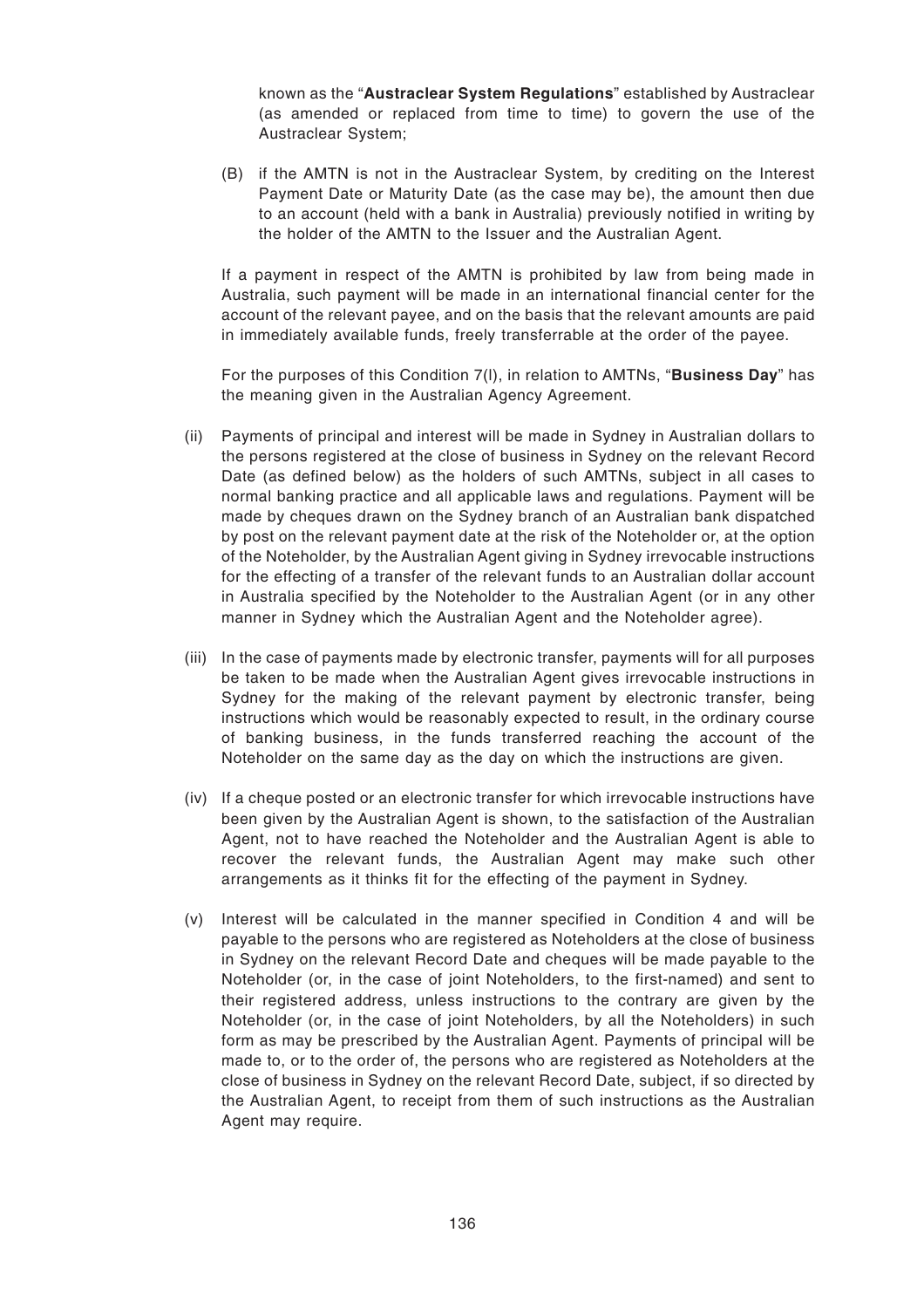- (vi) If any day for payment in respect of any AMTN is not a Business Day, such payment shall not be made until the next day which is a Business Day, and no further interest shall be paid in respect of the delay in such payment.
- (vii) Payments will be subject in all cases to any fiscal or other laws and regulations applicable thereto. Neither the Issuer nor the Australian Agent shall be liable to any Noteholder or other person for any commissions, costs, losses or expenses in relation to or resulting from such payments.

In this Condition 7(l) in relation to AMTNs, "**Record Date**" means, in the case of payments of principal or interest, the close of business in Sydney on the date which is the fifteenth calendar day before the due date of the relevant payment of principal or interest.

### **8 Taxation**

All payments of principal and interest by or on behalf of the Issuer in respect of the Notes, the Receipts and the Coupons shall be made free and clear of, and without withholding or deduction for, any taxes, duties, assessments or governmental charges of whatever nature imposed, levied, collected, withheld or assessed by a Relevant Taxing Jurisdiction or any authority therein or thereof having power to tax, unless such withholding or deduction is required by law. In that event, the Issuer shall pay such additional amounts (the "**Additional Amounts**") as shall result in receipt by the Noteholders, Receiptholders and Couponholders of such amounts as would have been received by them had no such withholding or deduction been required, except that no such Additional Amounts shall be payable with respect to any Note, Receipt or Coupon:

- (a) **Other connection**: to, or to a third party on behalf of, a holder who is (i) treated as a resident of the Relevant Taxing Jurisdiction or as having a permanent establishment in the Relevant Taxing Jurisdiction for tax purposes or (ii) liable to such taxes, duties, assessments or governmental charges in respect of such Note, Receipt, Talon or Coupon by reason of his having some connection with the Relevant Taxing Jurisdiction other than the mere holding or ownership of the Note, Receipt, Talon or Coupon or receiving income therefrom, or the enforcement thereof; or
- (b) **Lawful avoidance of withholding**: to, or to a third party on behalf of, a holder who could lawfully avoid (but has not so avoided) such deduction or withholding by complying or procuring that any third party complies with any statutory requirements or by making or procuring that any third party makes a declaration of non-residence or other similar claim for exemption to any tax authority in the place where the relevant Note (or the Certificate representing it), Receipt or Coupon is presented for payment; or
- (c) **Presentation more than 30 days after the Relevant Date**: presented (or in respect of which the Certificate representing it is presented) for payment more than 30 days after the Relevant Date except to the extent that the holder of it would have been entitled to such Additional Amounts on presenting it for payment on the thirtieth such day; or
- (d) **Payment to an associate**: to, or to a third party on behalf of, a holder of a Note issued by the Issuer through its Australian branch or by a Specified Issuer that is a resident of Australia (and who is not acting through a branch outside of Australia) who is an "associate" (as that term is defined in section 128F(9) of the Income Tax Assessment Act 1936 of Australia) of the Issuer or Specified Issuer, as relevant and such holder is not acting in the capacity of a clearing house, paying agent, custodian, funds manager or responsible entity of a registered scheme within the meaning of the Australian Corporations Act;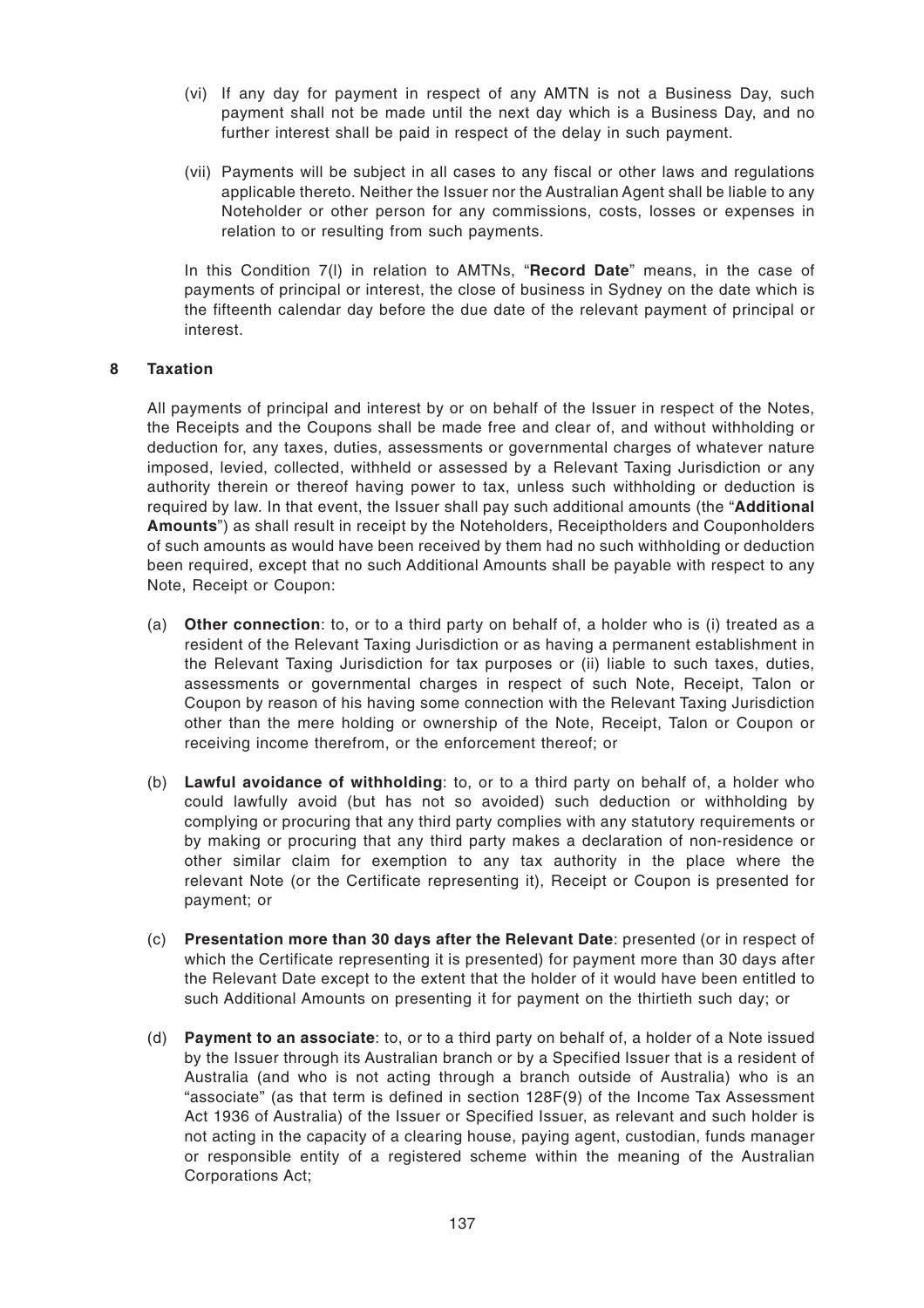- (e) **Australian tax file number/Australian Business Number withholding tax:** to, or to a third party on behalf of, a holder of a Registered Note, if that person has not supplied an appropriate Australian tax file number, Australian Business Number or details of an applicable exemption from these requirements; or
- (f) **Garnishee directions by the Australian Commissioner of Taxation**: to, or to a third party on behalf of, a holder of a Note where such withholding or deduction is required to be made pursuant to a notice or direction issued by the Commissioner of Taxation under section 255 of the Income Tax Assessment Act 1936 of Australia or section 260-5 of Schedule 1 to the Taxation Administration Act 1953 of Australia or any similar law.

For the avoidance of doubt, neither the Issuer nor any other person shall be required to pay any Additional Amounts or otherwise indemnify a holder for any withholding or deduction required pursuant to an agreement described in Section 1471(b) of the United States Internal Revenue Code of 1986, as amended (the "**Code**") as amended or otherwise imposed pursuant to Sections 1471 through 1474 of the Code (or any regulations thereunder or official interpretations thereof) or an intergovernmental agreement between the United States and another jurisdiction facilitating the implementation thereof (or any law implementing such an intergovernmental agreement).

As used in these Conditions,

- (i) "**Relevant Date**" in respect of any Note, Receipt, Talon or Coupon means the date on which payment in respect of it first becomes due or (if any amount of the money payable is improperly withheld or refused) the date on which payment in full of the amount outstanding is made or (if earlier) the date seven days after that on which notice is duly given to the Noteholders that, upon further presentation of the Note (or relevant Certificate), Receipt, Talon or Coupon being made in accordance with these Conditions, such payment will be made, provided that payment is in fact made upon such presentation. References in these Conditions to (i) "principal" shall be deemed to include any premium payable in respect of the Notes, all Installment Amounts, Final Redemption Amounts, Early Redemption Amounts, Optional Redemption Amounts, Amortized Face Amounts and all other amounts in the nature of principal payable pursuant to Condition 5 or any amendment or supplement to it, (ii) "interest" shall be deemed to include all Interest Amounts and all other amounts payable pursuant to Condition 4 or any amendment or supplement to it and (iii) "principal" and/or "interest" shall be deemed to include any additional amounts that may be payable under this Condition 8 or any undertaking given in addition to or in substitution for it under the Trust Deed.
- (ii) "**Relevant Taxing Jurisdiction**" means, in respect of Senior Notes, Singapore or any country in which the branch of the Issuer through which the Issuer is issuing the Senior Notes is located or the country of the Specified Issuer and (ii) in respect of Subordinated Notes, Singapore.

Where interest, discount income, prepayment fee, redemption premium or break cost is derived from any of the Notes or Coupons (if applicable) by any person who is not resident in Singapore and who carries on any operations in Singapore through a permanent establishment in Singapore, the tax exemption available for qualifying debt securities (subject to certain conditions) under the Income Tax Act, shall not apply if such person acquires such Notes or Coupons (if applicable) using the funds and profits of such person's operations through a permanent establishment in Singapore. Any person whose interest, discount income, prepayment fee, redemption premium or break cost derived from the Notes is not exempt from tax (including for the reasons described above) shall include such income in a return of income made under the Income Tax Act.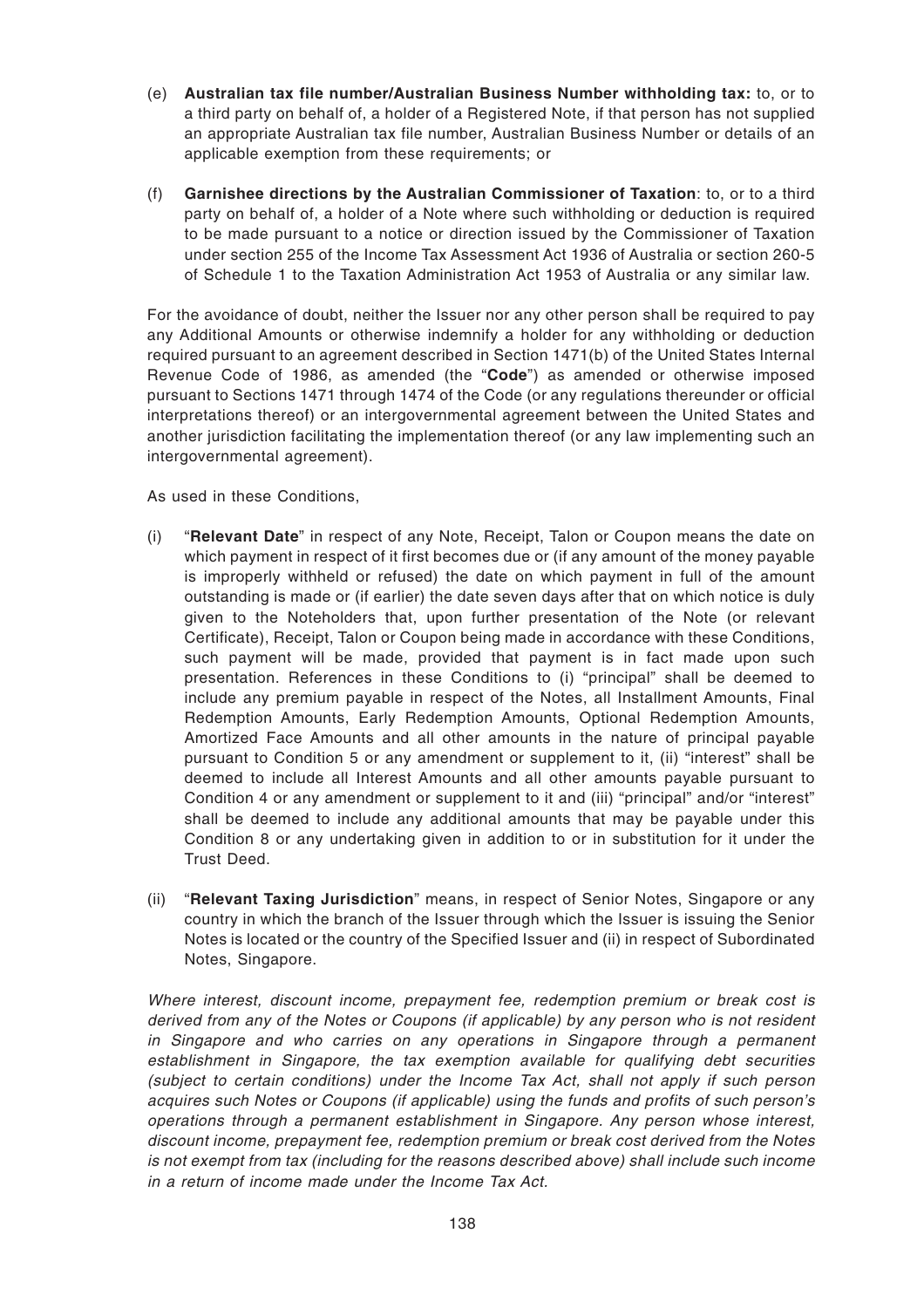## **9 Prescription**

Claims against the Issuer for payment in respect of the Notes, Receipts and Coupons (which, for this purpose, shall not include Talons) shall be prescribed and become void unless made within 10 years (in the case of principal) or five years (in the case of interest) from the appropriate Relevant Date in respect of them.

### **10 Events of Default**

## (a) **Senior Notes**:

If any of the following events ("**Events of Default**") occurs and is continuing, (i) in the case of Senior Notes (other than AMTNs), the Trustee at its absolute discretion may, and if so requested by holders of at least one-quarter in nominal amount of the Senior Notes then outstanding or if so directed by an Extraordinary Resolution shall (subject in each case to its being indemnified and/or secured to its satisfaction) give notice to the Issuer that the Senior Notes are, and they shall immediately become, due and payable at their Early Redemption Amount together (if applicable) with accrued interest or (ii) in the case of AMTNs, the holder of an AMTN may, give written notice to the Australian Agent and the Issuer that such AMTN is immediately repayable, whereupon the Early Redemption Amount of such AMTN together (if applicable) with accrued interest to the date of payment shall become immediately due and payable, unless such event of default shall have been remedied prior to the receipt of such notice by the Australian Agent or the Issuer:

- (i) Non-Payment: default is made for more than 14 days in the payment on the due date of interest or principal in respect of any of the Senior Notes; or
- (ii) Breach of Other Obligations: the Issuer does not perform or comply with any one or more of its other obligations under the Senior Notes, the Trust Deed or the Note (AMTN) Deed Poll, which default has not been remedied within 60 days after notice of such default shall have been given to the Issuer by the Trustee or a holder of the relevant AMTNs; or
- (iii) Insolvency: the Issuer is (or is deemed by law or a court of competent jurisdiction to be) insolvent or bankrupt or unable to pay its debts as they fall due, stops, suspends or threatens to stop or suspend payment of all or a material part of its debts, or makes a general assignment or an arrangement or composition with or for the benefit of all its creditors in respect of any such debts or a moratorium is agreed or declared in respect of all or a material part of the debts of the Issuer; or
- (iv) Winding-up: an order is made or an effective resolution passed for the winding-up or dissolution or administration of the Issuer, or the Issuer shall apply or petition for a winding-up or administration order in respect of itself or ceases or through an official action of its board of directors threatens to cease to carry on all or a substantial part of its business or operations, in each case except for the purpose of and followed by a reconstruction, amalgamation, reorganisation, merger or consolidation.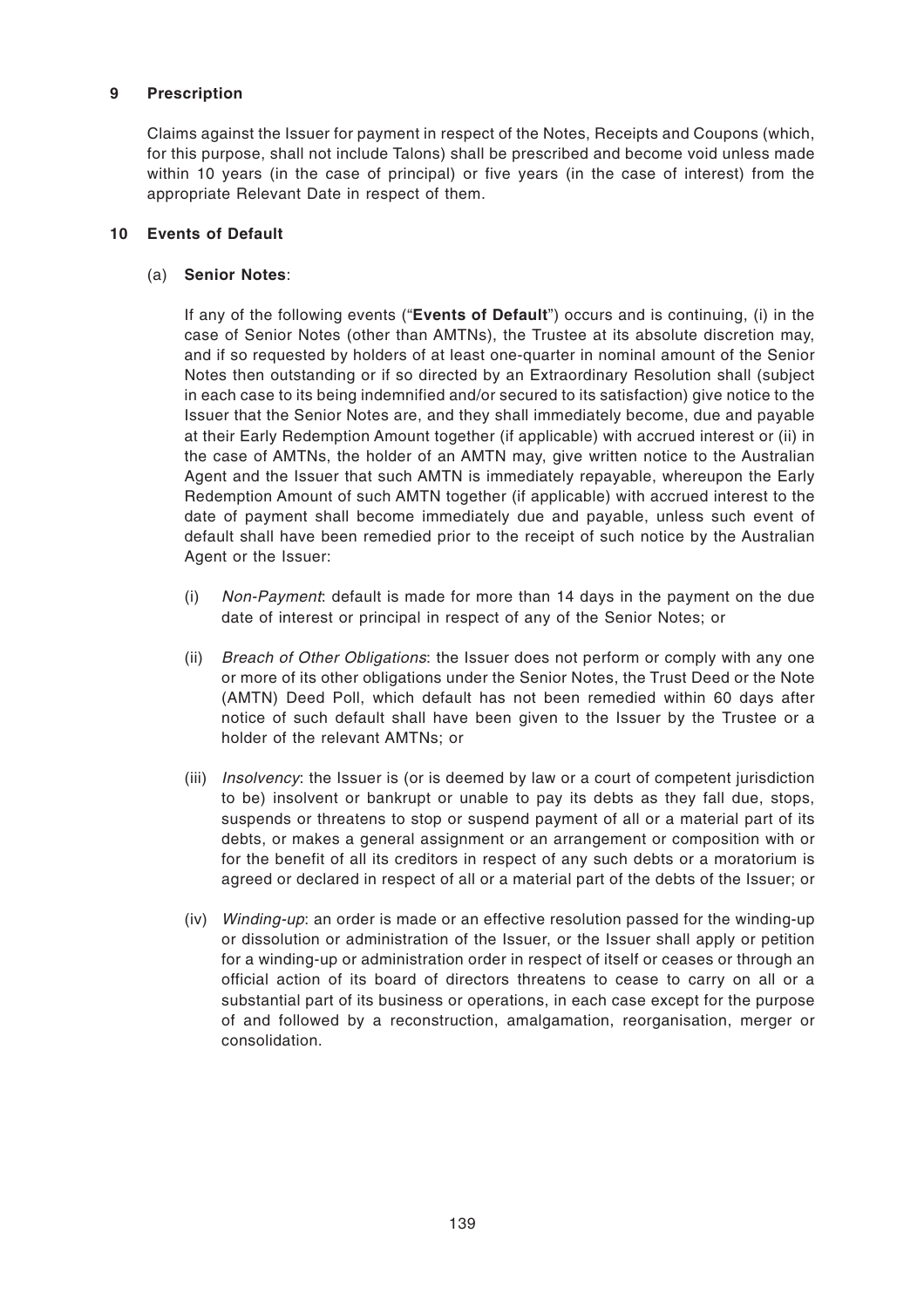- (b) **Subordinated Notes**: In the case of the Subordinated Notes:
	- (i) **Default**: "**Default**", wherever used in these Conditions, means (except as expressly provided below, whatever the reason for such Default and whether or not it shall be voluntary or involuntary or be effected by the operation of law or pursuant to any judgment, decree or order of any court or any order, rule or regulation of any administrative or governmental body) failure to pay principal of or interest on any Subordinated Note (which default in the case of principal continues for seven Business Days and in the case of interest continues for 14 Business Days) after the due date for such payment.

If a Write-off or conversion has occurred pursuant to, or otherwise in accordance with, Condition 6 or (with respect to a conversion) any applicable Pricing Supplement, such event will not constitute a Default under these Conditions.

(ii) **Enforcement**: If a Default occurs and is continuing, the Trustee may in its absolute discretion institute proceedings in Singapore (but not elsewhere) for the winding-up of the Issuer. The Trustee shall have no right to enforce payment under or accelerate payment of any Subordinated Note in the case of such Default in payment on such Subordinated Note or a default in the performance of any other covenant of the Issuer in such Subordinated Note or in the Trust Deed except as provided for in this Condition 10 and Clause 7 of the Trust Deed.

Subject to the subordination provisions as set out in Condition 3, in Clause 5 and Clause 7.2 of the Trust Deed, if a court order is made or an effective resolution is passed for the winding-up of the Issuer, there shall be payable on the Subordinated Notes after the payment in full of all claims of all Senior Creditors, but in priority to holders of share capital of the Issuer and Additional Tier 1 Capital Securities and/or as otherwise specified in the applicable Pricing Supplement or in a supplement to the Offering Memorandum, such amount remaining after the payment in full of all claims of all Senior Creditors up to, but not exceeding, the nominal amount of the Subordinated Notes together with interest accrued to the date of repayment.

(iii) **Rights and Remedies upon Default**: If a Default in respect of the payment of principal of or interest on the Subordinated Notes occurs and is continuing, the sole remedy available to the Trustee shall be the right to institute proceedings in Singapore (but not elsewhere) for the winding-up of the Issuer. If the Issuer shall default in the performance of any obligation contained in the Trust Deed, other than a Default specified in Condition 10(b)(i), the Trustee and the Noteholders shall be entitled to every right and remedy given hereunder or thereunder or now or hereafter existing at law or in equity or otherwise, provided, however, that the Trustee shall have no right to enforce payment under or accelerate payment of any Subordinated Note except as provided in this Condition 10(b)(iii) and Clause 7.2 of the Trust Deed.

If any court awards money damages or other restitution for any default with respect to the performance by the Issuer of its obligations contained in the Trust Deed, the payment of such money damages or other restitution shall be subject to the subordination provisions set out herein and in Clause 5 and Clause 7.2 of the Trust Deed.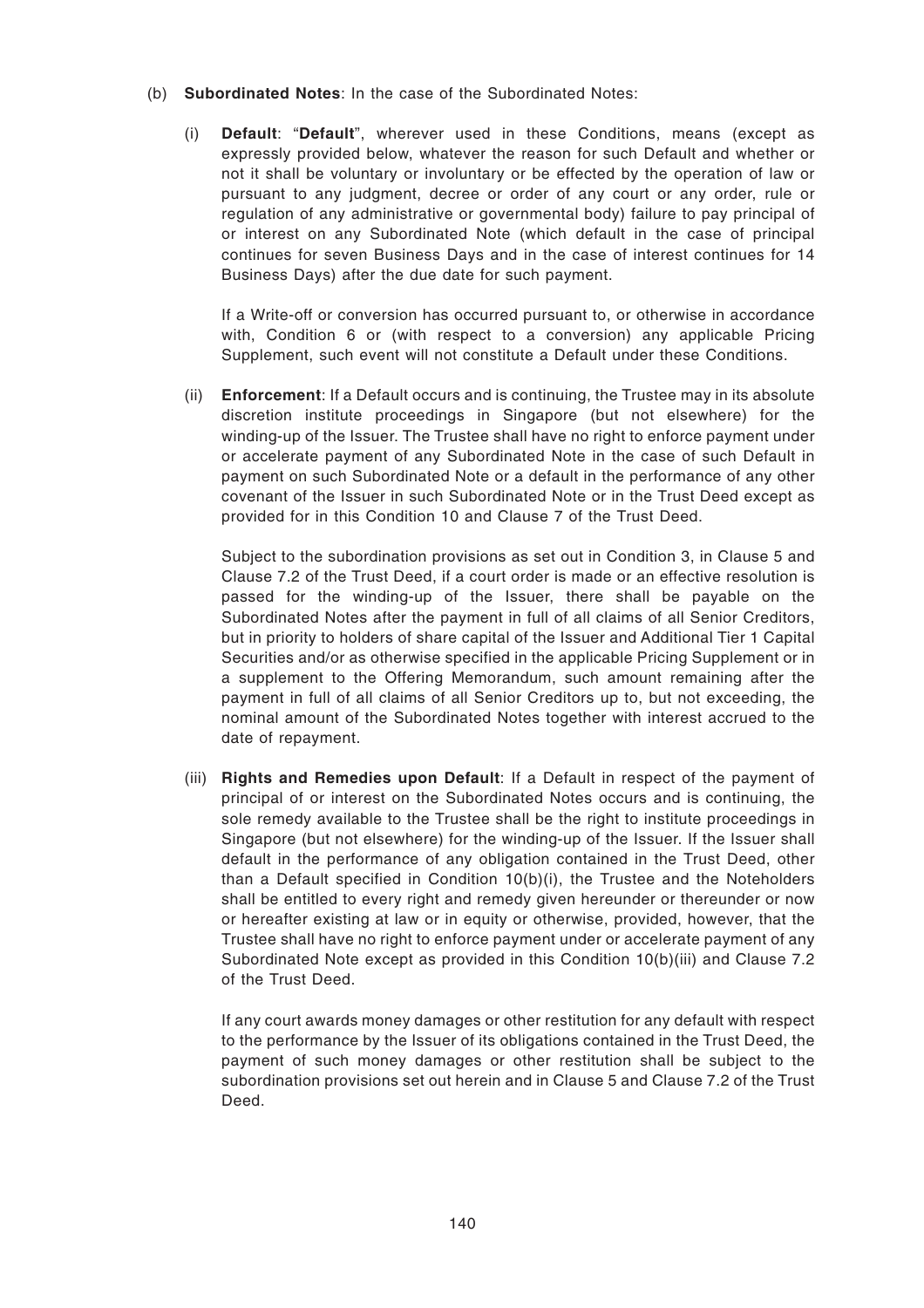- (iv) **Entitlement of the Trustee**: The Trustee shall not be bound to take any of the actions referred to in Condition 10(b)(ii) or Condition 10(b)(iii) or Clause 7.2 of the Trust Deed or any other action under the Trust Deed unless (i) it shall have been so requested by an Extraordinary Resolution (as defined in the Trust Deed) of the Noteholders or in writing by the holders of at least one-quarter in nominal amount of the Subordinated Notes then outstanding and (ii) it shall have been indemnified and/or secured to its satisfaction.
- (v) **Rights of Holders**: No Noteholder shall be entitled to proceed directly against the Issuer or to institute proceedings for the winding-up of the Issuer in Singapore or to prove in any winding-up of the Issuer unless the Trustee, having become so bound to proceed (in accordance with the terms of the Trust Deed) or being able to prove in such winding-up, fails to do so within a reasonable period and such failure shall be continuing, in which case the Noteholder shall have only such rights against the Issuer as those which the Trustee is entitled to exercise.

No remedy against the Issuer, other than as referred to in this Condition 10 and Clause 7 of the Trust Deed, shall be available to the Trustee or any Noteholder whether for the recovery of amounts owing in relation to or arising from the Subordinated Notes and/or the Trust Deed or in respect of any breach by the Issuer of any of its other obligations relating to or arising from the Subordinated Notes and/or the Trust Deed.

### **11 Meetings of Noteholders, Modification and Waiver**

Condition 11(a), Condition 11(b) and Condition 11(c) do not apply to AMTNs.

(a) **Meetings of Noteholders**: The Trust Deed contains provisions for convening meetings of Noteholders to consider any matter affecting their interests, including the sanctioning by Extraordinary Resolution (as defined in the Trust Deed) of a modification of any of these Conditions or any provision of the Trust Deed. Such a meeting may be convened by Noteholders holding not less than 10% in nominal amount of the Notes for the time being outstanding. The quorum for any meeting convened to consider an Extraordinary Resolution shall be two or more persons holding or representing a clear majority in nominal amount of the Notes for the time being outstanding, or at any adjourned meeting two or more persons being or representing Noteholders whatever the nominal amount of the Notes held or represented, unless the business of such meeting includes consideration of proposals, *inter alia*, (i) to amend the dates of maturity or redemption of the Notes, any Installment Date or any date for payment of interest or Interest Amounts on the Notes, (ii) to reduce or cancel the nominal amount of, or any Installment Amount of, or any premium payable on redemption of, the Notes, (iii) to reduce the rate or rates of interest in respect of the Notes or to vary the method or basis of calculating the rate or rates or amount of interest or the basis for calculating any Interest Amount in respect of the Notes (except as a result of any modification contemplated in Condition 4(o)), (iv) if a Minimum and/or a Maximum Rate of Interest, Installment Amount or Redemption Amount is shown in the applicable Pricing Supplement, to reduce any such Minimum and/or Maximum, (v) to vary any method of, or basis for, calculating the Final Redemption Amount, the Early Redemption Amount or the Optional Redemption Amount, including, in the case of Zero Coupon Notes, the method of calculating the Amortized Face Amount, (vi) to vary the currency or currencies of payment or the Specified Denomination of the Notes, (vii) to take any steps that as specified in the applicable Pricing Supplement may only be taken following approval by an Extraordinary Resolution to which the special quorum provisions apply, (viii) to modify the provisions concerning the quorum required at any meeting of Noteholders or the majority required to pass the Extraordinary Resolution, (ix) to modify Condition 3 in respect of the Subordinated Notes, (x) to modify Condition 5(i) where Condition 5(i) is specified as being applicable in the Pricing Supplement for the relevant Subordinated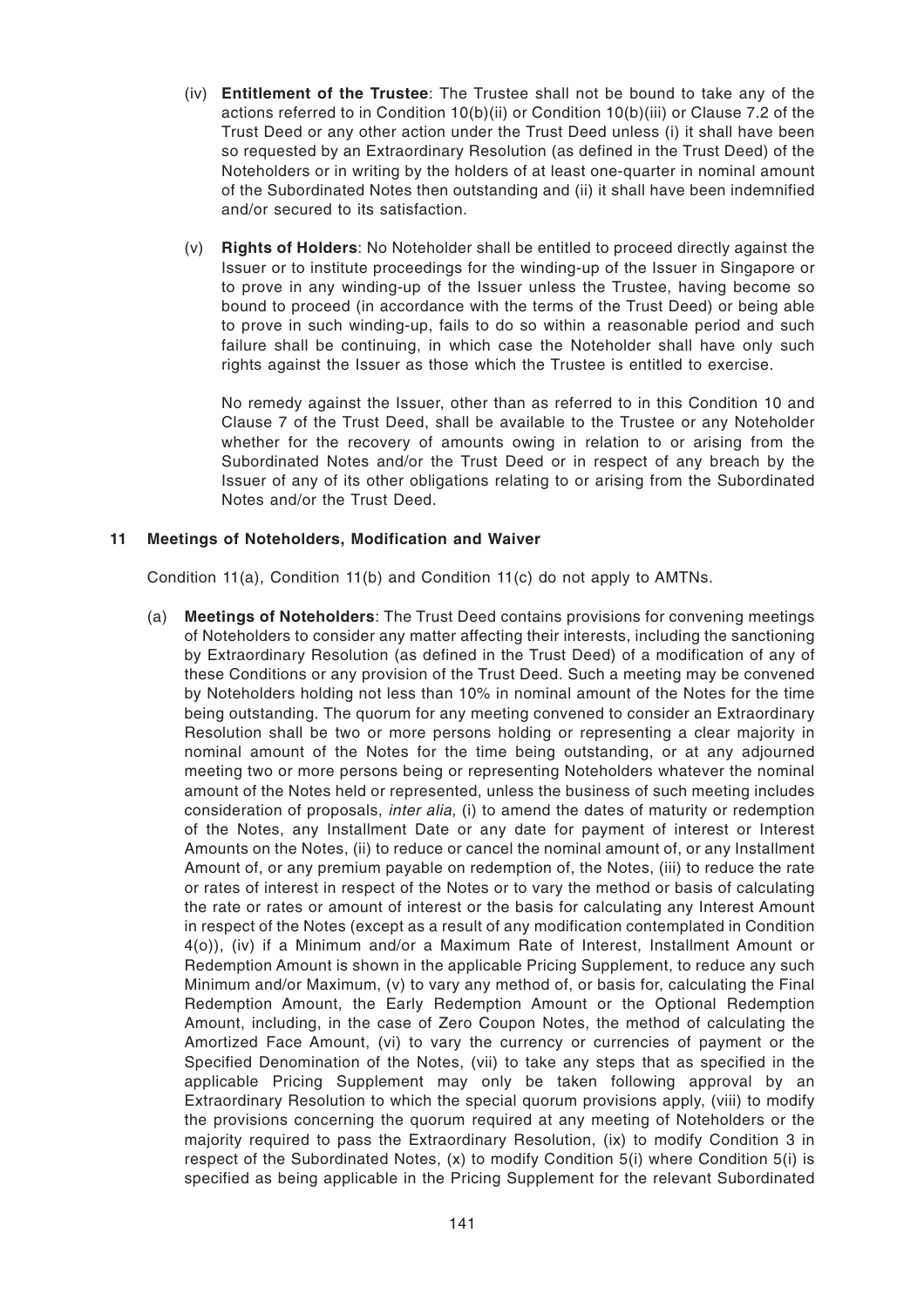Notes or (xi) to sanction the exchange or substitution for the Notes of, or the conversion of the Notes into, shares, bonds or other obligations or securities of the Issuer or any other entity in circumstances other than where "Conversion" is specified in the applicable Pricing Supplement and as contemplated by such provisions, in which case the necessary quorum shall be two or more persons holding or representing not less than 75%, or at any adjourned meeting not less than 25%, in nominal amount of the Notes for the time being outstanding. Any Extraordinary Resolution duly passed shall be binding on Noteholders (whether or not they were present at the meeting at which such resolution was passed) and on all Couponholders and Receiptholders.

The Trust Deed provides that a resolution in writing signed by or on behalf of the holders of not less than 90% in nominal amount of the Notes outstanding shall for all purposes be as valid and effective as an Extraordinary Resolution passed at a meeting of Noteholders duly convened and held. Such a resolution in writing may be contained in one document or several documents in the same form, each signed by or on behalf of one or more Noteholders.

The consent or approval of the Noteholders shall not be required in the case of amendments to these Conditions pursuant to Condition 4(o) to vary the method or basis of calculating the rate or rates or amount of interest or the basis for calculating any Interest Amount in respect of the Notes or for any other variation of these Conditions and/or the Agency Agreement required to be made in the circumstances described in Condition 4(o), where the requirements of Condition 4(o) have been satisfied (including the provision of a certificate to the Trustee, where applicable).

These Conditions may be amended, modified or varied in relation to any Series of Notes by the terms of the applicable Pricing Supplement in relation to such Series.

- (b) **Modification of the Trust Deed and waiver**: The Trustee may agree, without the consent of the Noteholders, Receiptholders or Couponholders, to (i) any modification of any of the provisions of the Trust Deed which is, in its opinion, of a formal, minor or technical nature or is made to correct a manifest error or to comply with any mandatory provision of law, and (ii) any other modification (except as mentioned in the Trust Deed), and waive or authorize, on such terms as seem expedient to it, any breach or proposed breach, of any of the provisions of the Trust Deed that is in the opinion of the Trustee not materially prejudicial to the interests of the Noteholders. Notwithstanding any other provision of these Conditions or the Trust Deed, for Notes specified in the applicable Pricing Supplement as being Subordinated Notes, no modification to any Condition or any provision of the Trust Deed may be made without the prior approval of MAS where such modifications could impact the eligibility of the Subordinated Notes as Tier 2 Capital Securities. Any such modification, authorization or waiver shall be binding on the Noteholders, Receiptholders and the Couponholders and, if the Trustee so requires, such waiver or authorization shall be notified by the Issuer to the Noteholders as soon as practicable.
- (c) **Entitlement of the Trustee**: In connection with the exercise of its functions (including but not limited to those referred to in this Condition 11(c)) the Trustee shall have regard to the interests of the Noteholders, Receiptholders or Couponholders as a class and shall not have regard to the consequences of such exercise for individual Noteholders, Receiptholders or Couponholders and the Trustee shall not be entitled to require, nor shall any Noteholder, Receiptholders or Couponholder be entitled to claim, from the Issuer any indemnification or payment in respect of any tax consequence of any such exercise upon individual Noteholders, Receiptholders or Couponholders.
- (d) **Meetings of AMTN holders**: The Note (AMTN) Deed Poll contains provisions for convening meetings of holders of AMTNs to consider any matter affecting their interests.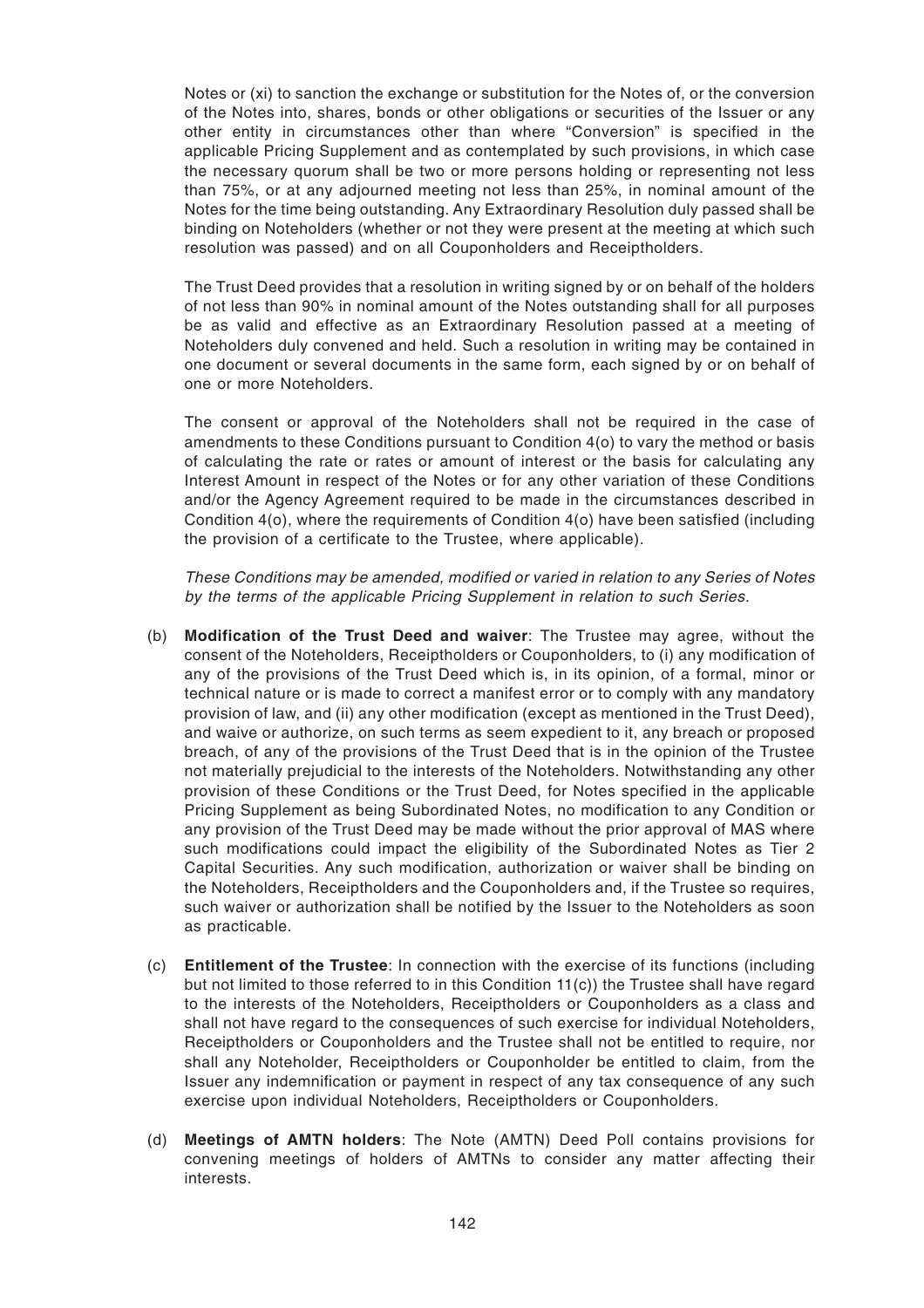### **12 Enforcement in respect of Senior Notes**

In the case of Senior Notes (that are not AMTNs), at any time after the Senior Notes become due and payable, the Trustee may, in its absolute discretion and without further notice, institute such proceedings against the Issuer as it may think fit to enforce the terms of the Trust Deed, the Senior Notes, the Receipts and the Coupons, but it need not take any such proceedings unless (a) it shall have been so directed by an Extraordinary Resolution or so requested in writing by Noteholders holding at least one-quarter in nominal amount of the Senior Notes outstanding, and (b) it shall have been indemnified and/or secured to its satisfaction. No Noteholder, Receiptholder or Couponholder in respect of Senior Notes (that are not AMTNs) may proceed directly against the Issuer unless the Trustee, having become bound so to proceed, fails to do so within a reasonable time and such failure is continuing, in which case such Noteholder, Receiptholder or Couponholder shall have only such rights against the Issuer as those which the Trustee is entitled to exercise. In the case of any AMTN, at any time after such AMTN becomes due and payable, the holder of such AMTN may at its discretion and without further notice, institute such proceedings against the Issuer as it may think fit to enforce the terms of the Note (AMTN) Deed Poll and such AMTN.

## **13 Indemnification of the Trustee**

The Trust Deed contains provisions for the indemnification of the Trustee and for its relief from responsibility. The Trustee is entitled to enter into business transactions with the Issuer and any entity related to the Issuer without accounting for any profit.

Each Noteholder, Receiptholder and Couponholder shall be solely responsible for making and continuing to make its own independent appraisal and investigation into the financial position, creditworthiness, condition, affairs, status and nature of the Issuer and the Trustee shall not at any time have any responsibility for the same and each Noteholder, Receiptholder or Couponholder shall not rely on the Trustee in respect thereof.

The Trustee may accept and rely without liability to Noteholders, Receiptholders or Couponholders on a report, confirmation or certificate or any advice of any accountants, financial advisors, financial institution or any other expert, whether or not addressed to it and whether their liability in relation thereto is limited (by its terms or by any engagement letter relating thereto entered into by the Trustee or in any other manner) by reference to a monetary cap, methodology or otherwise. Such report, confirmation or certificate or advice shall be binding on the Issuer, the Trustee, the Noteholders, Receiptholders and the Couponholders.

### **14 Replacement of Notes, Certificates, AMTN Certificates, Receipts, Coupons and Talons**

If a Note, Certificate, Receipt, Coupon or Talon is lost, stolen, mutilated, defaced or destroyed, it may be replaced, subject to applicable laws, regulations and stock exchange or other relevant authority regulations, at the specified office of the Issuing and Paying Agent (in the case of Bearer Notes, Receipts, Coupons or Talons) and of the Registrar (in the case of Certificates) or such other Paying Agent or Transfer Agent, as the case may be, as may from time to time be designated by the Issuer for the purpose and notice of whose designation is given to Noteholders, in each case on payment by the claimant of the fees and costs incurred in connection therewith and on such terms as to evidence, security and indemnity (which may provide, *inter alia*, that if the allegedly lost, stolen or destroyed Note, Certificate, Receipt, Coupon or Talon is subsequently presented for payment or, as the case may be, for exchange for further Coupons, there shall be paid to the Issuer on demand the amount payable by the Issuer in respect of such Notes, Certificates, Receipts, Coupons or Talons) and otherwise as the Issuer or such agent may require. Mutilated or defaced Notes, Certificates, Receipts, Coupons or Talons must be surrendered before replacements will be issued.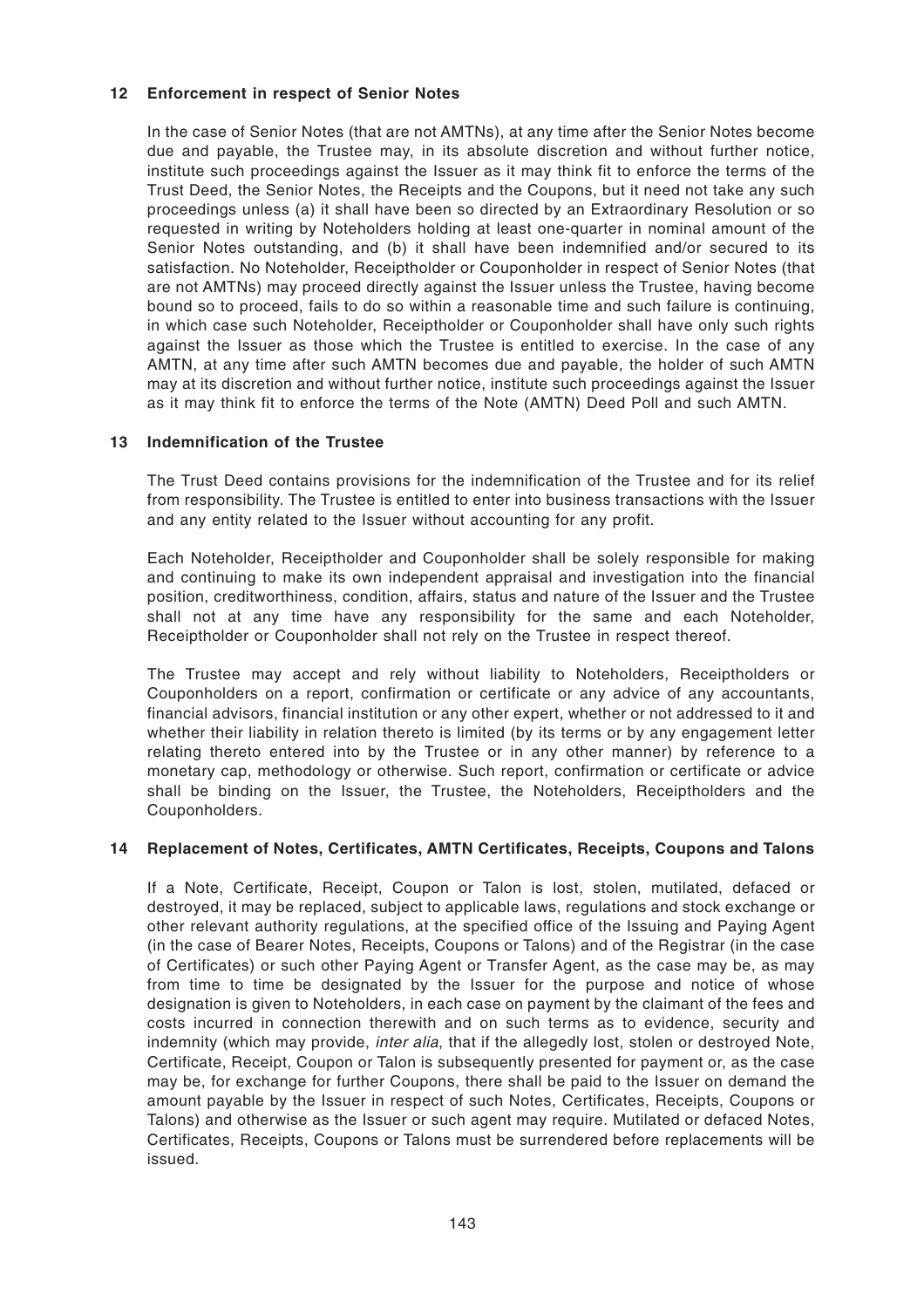Should any AMTN Certificate be lost, stolen, mutilated, defaced or destroyed, upon written notice of such having been received by the Issuer and the Australian Agent:

- (a) that AMTN Certificate will be deemed to be cancelled without any further formality; and
- (b) the Issuer will, promptly and without charge, issue and deliver, and procure the authentication by the Australian Agent of, a new AMTN Certificate to represent the holding of the AMTNs that had been represented by the original AMTN Certificate.

#### **15 Further Issues**

The Issuer may from time to time without the consent of the Noteholders, Receiptholders or Couponholders create and issue further securities either having the same terms and conditions as the Notes in all respects (or in all respects except for the first payment of interest on them) and so that such further issue shall be consolidated and form a single Series with the outstanding securities of any Series (including the Notes) or upon such terms as the Issuer may determine at the time of their issue. References in these Conditions to the Notes include (unless the context requires otherwise) any other securities issued pursuant to this Condition 15 and forming a single Series with the Notes. Any further securities forming a single series with the outstanding securities of any Series (including the Notes) constituted by the Trust Deed or any deed supplemental to it shall, and any other securities may (with the consent of the Trustee), be constituted by the Trust Deed. The Trust Deed contains provisions for convening a single meeting of the Noteholders and the holders of securities of other Series where the Trustee so decides.

#### **16 Notices**

Notices to Noteholders will be valid if published in a daily newspaper of general circulation in Singapore (which is expected to be *The Business Times* but may be another leading daily English language newspaper with general circulation in Singapore) or for so long as the Notes are listed on the SGX-ST and the rules of the SGX-ST so require, on the website of the SGX-ST (www.sgx.com). Any such notice shall be deemed to have been given on the date of publication.

So long as the Notes are represented by the Global Certificate and the Global Certificate is held on behalf of (i) DTC, Euroclear or Clearstream, the Alternative Clearing System (as defined in the form of the Global Certificate) or CDP, notices to Noteholders shall be given by delivery of the relevant notice to DTC, Euroclear or Clearstream, the Alternative Clearing System or (subject to the agreement of CDP) CDP for communication by it to entitled accountholders in substitution for notification as required by these Conditions or (ii) CMU, notices to the holders of Notes of that Series may be given by delivery of the relevant notice to the persons shown in a CMU Instrument Position Report issued by the Hong Kong Monetary Authority on the business day preceding the date of dispatch of such notice, in each case except that if the Notes are listed on the SGX-ST, and the rules of the SGX-ST so require, notice will in any event be published as provided above.

A Trigger Event Notice or notice of the issue of a Bail-in Certificate to the holders of any Subordinated Notes shall be deemed to have been validly given on the date on which such notice is published in a daily newspaper of general circulation in Singapore (which is expected to be *The Business Times* but may be another leading daily English language newspaper with general circulation in Singapore) or so long as the Subordinated Notes are listed on the SGX-ST and the rules of the SGX-ST so require, published on the website of the SGX-ST (www.sgx.com). Any such notice shall be deemed to have been given on the date of such publication or, if published more than once or on different dates, on the first date on which publication is made, as provided above.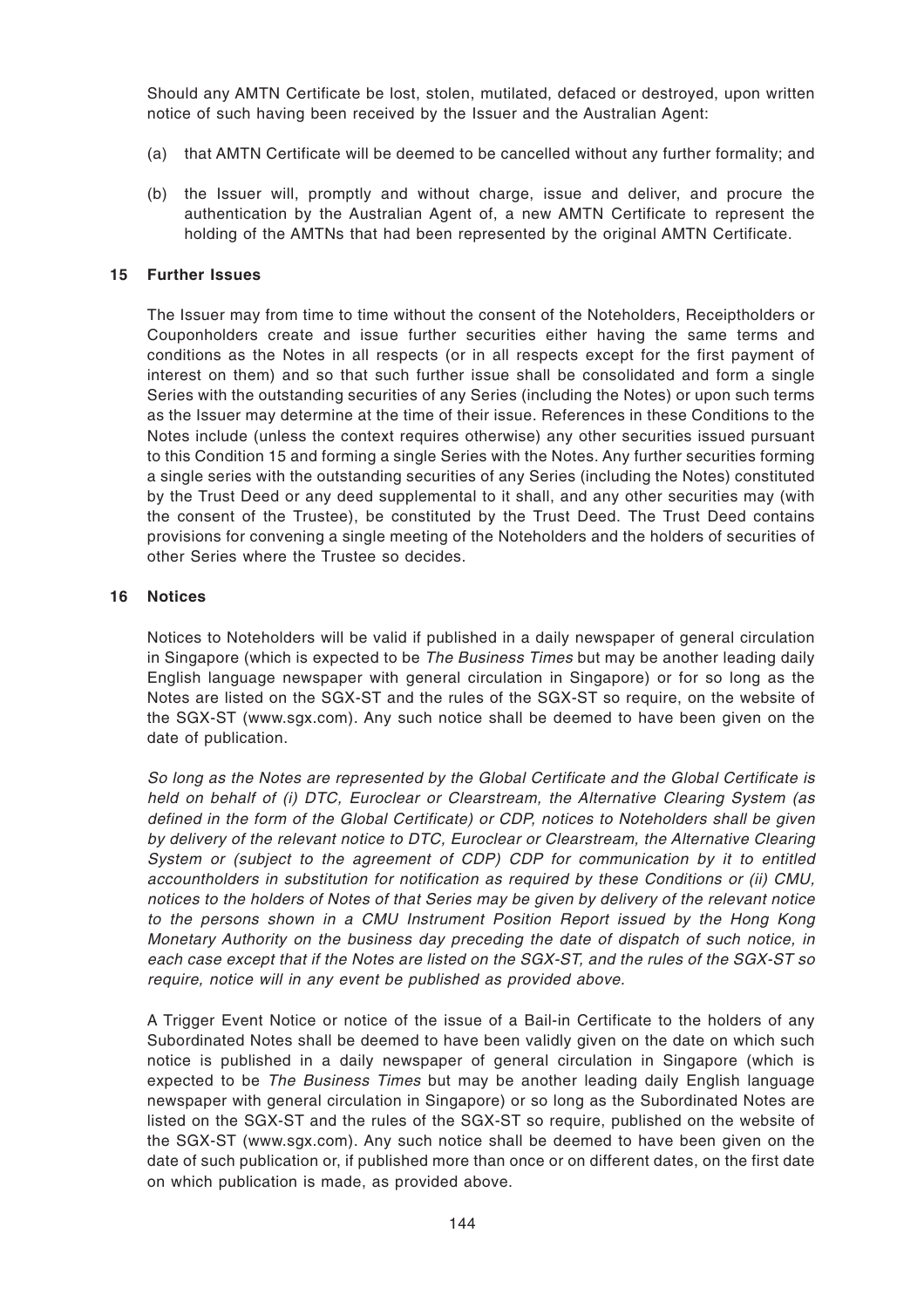# **17 Contracts (Rights of Third Parties) Act**

No person shall have any right to enforce any term or condition of the Notes under (i) if the Notes are specified in the applicable Pricing Supplement as being governed by English law, the Contracts (Rights of Third Parties) Act 1999 or (ii) if the Notes are specified in the applicable Pricing Supplement as being governed by Singapore law, Contracts (Rights of Third Parties) Act, Chapter 53B of Singapore.

### **18 Governing Law and Jurisdiction**

Condition 18(a), Condition 18(b) and Condition 18(c) do not apply to AMTNs.

(a) **Governing Law**: The Trust Deed and, if the Notes are specified in the applicable Pricing Supplement as being governed by Singapore law, as supplemented by the Singapore Supplemental Trust Deed, the Notes, the Receipts, the Coupons and the Talons and any non-contractual obligations arising out of or in connection with them are governed by, and shall be construed in accordance with, English or Singapore law, as specified in the applicable Pricing Supplement, save that Condition 3(b), Condition 3(c), Condition 3(d), Condition 10(b)(ii) and Condition 10(b)(iii) for Notes specified in the applicable Pricing Supplement as Subordinated Notes are in all cases governed by, and shall be construed in accordance with, Singapore law.

## (b) **Jurisdiction**:

- (i) If the Notes are specified in the applicable Pricing Supplement as being governed by English law, the courts of England are to have jurisdiction to settle any disputes that may arise out of or in connection with any Notes, Receipts, Coupons or Talons, save that the courts of Singapore shall have exclusive jurisdiction to settle any disputes that may arise out of Conditions 3(b), 3(c), 3(d), 10(b)(ii) and/or 10(b)(iii), and accordingly any legal action or proceedings arising out of or in connection with any Notes, Receipts, Coupons or Talons ("**Proceedings**") may be brought in such courts. For Notes for which English law is specified as the governing law in the applicable Pricing Supplement, insofar as the Proceedings do not arise out of or are in connection with Conditions 3(b), 3(c), 3(d), 10(b)(ii) and/or 10(b)(iii), the Issuer irrevocably submits to the jurisdiction of the courts of England and waives any objection to Proceedings in such courts on the ground of venue or on the ground that the Proceedings have been brought in an inconvenient forum. This submission is made for the benefit of each of the holders of the Notes, Receipts, Coupons and Talons and shall not affect the right of any of them to take Proceedings in any other court of competent jurisdiction nor shall the taking of Proceedings in one or more jurisdictions preclude the taking of Proceedings in any other jurisdiction (whether concurrently or not). Insofar as the Proceedings arise out of or are in connection with Conditions 3(b), 3(c), 3(d), 10(b)(ii) and/or 10(b)(iii), all parties irrevocably submit to the exclusive jurisdiction of the courts of Singapore and waive any objection to Proceedings in such courts on the ground of venue or on the ground that the Proceedings have been brought in an inconvenient forum.
- (ii) If the Subordinated Notes are specified in the applicable Pricing Supplement as being governed by Singapore law, the courts of Singapore are to have exclusive jurisdiction to settle any disputes that may arise out of or in connection with any Subordinated Notes and accordingly any Proceedings shall be brought in such courts. For Subordinated Notes for which Singapore law is specified as the governing law in the applicable Pricing Supplement, all parties irrevocably submit to the exclusive jurisdiction of the courts of Singapore and waive any objection to Proceedings in such courts on the ground of venue or on the ground that the Proceedings have been brought in an inconvenient forum.